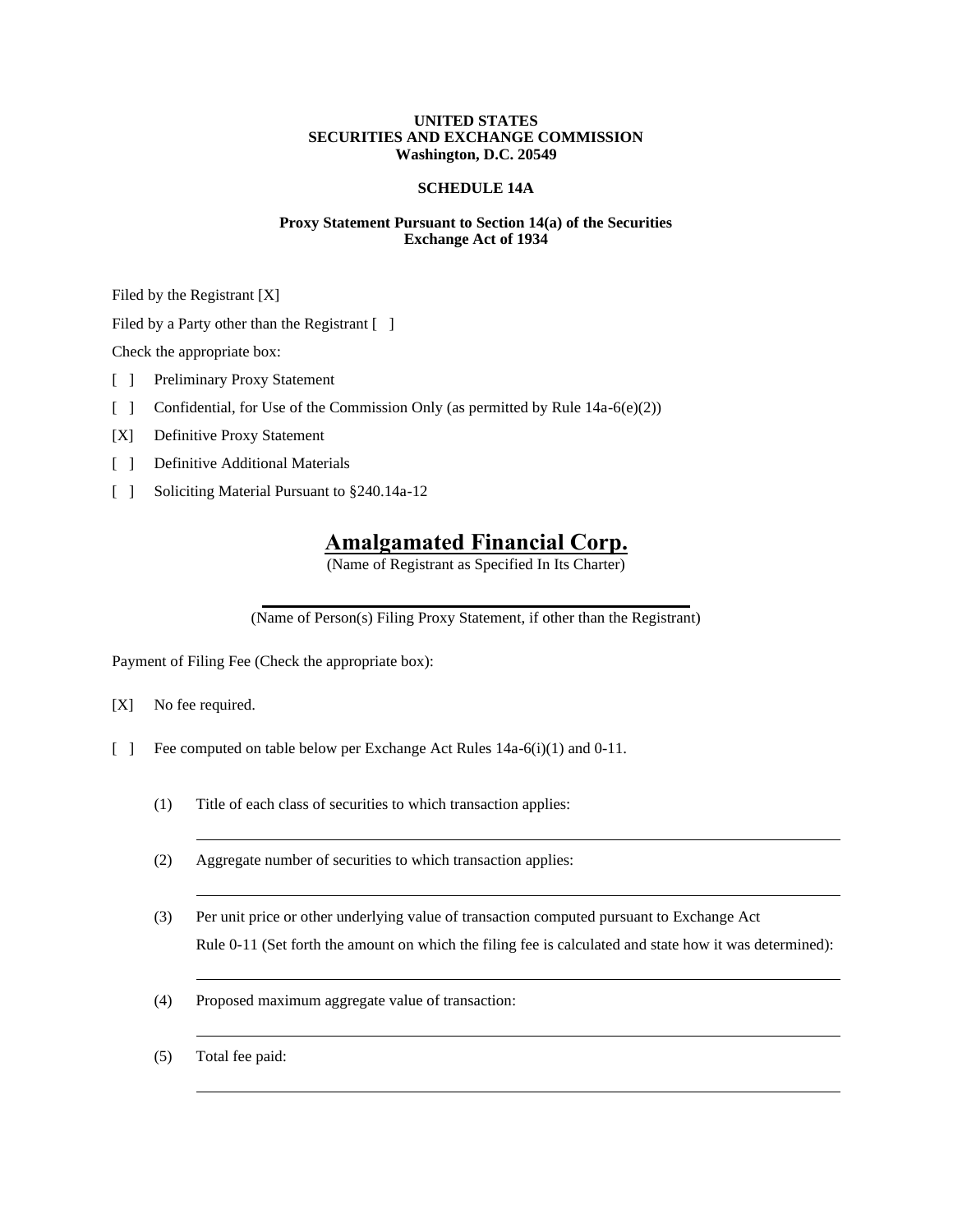[ ] Fee paid previously with preliminary materials.

[ ] Check box if any part of the fee is offset as provided by Exchange Act Rule 240.0-11 and identify the filing for which the offsetting fee was paid previously. Identify the previous filing by registration statement number, or the Form or Schedule and the date of its filing.

- (1) Amount Previously Paid:
- (2) Form, Schedule or Registration Statement No.:

\_\_\_\_\_\_\_\_\_\_\_\_\_\_\_\_\_\_\_\_\_\_\_\_\_\_\_\_\_\_\_\_\_\_\_\_\_\_

\_\_\_\_\_\_\_\_\_\_\_\_\_\_\_\_\_\_\_\_\_\_\_\_\_\_\_\_\_\_\_\_\_\_\_\_\_\_

\_\_\_\_\_\_\_\_\_\_\_\_\_\_\_\_\_\_\_\_\_\_\_\_\_\_\_\_\_\_\_\_\_\_\_\_\_\_

\_\_\_\_\_\_\_\_\_\_\_\_\_\_\_\_\_\_\_\_\_\_\_\_\_\_\_\_\_\_\_\_\_\_\_\_\_\_

(3) Filing Party:

(4) Date Filed: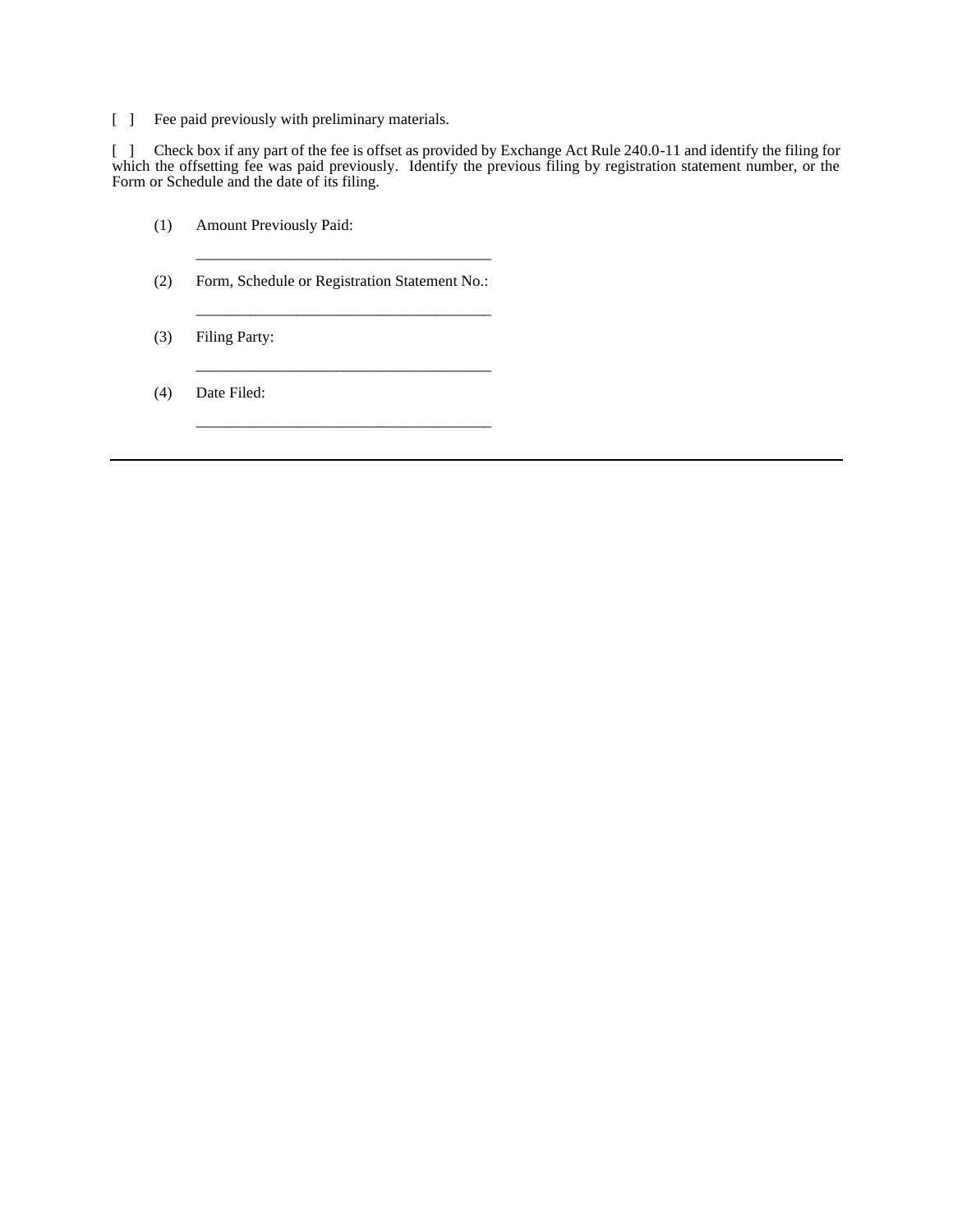

# NOTICE OF ANNUAL MEETING OF STOCKHOLDERS TO BE HELD ON APRIL 28, 2021

To the Stockholders of Amalgamated Financial Corp.:

You are cordially invited to attend the annual meeting of stockholders of Amalgamated Financial Corp. to be held at 9:00 a.m., Eastern Time, on April 28, 2021. As noted below, due to the health and safety concerns related to the coronavirus (COVID-19), the annual meeting will be a completely virtual meeting of stockholders. Stockholders of record can attend the meeting via the Internet at https://web.lumiagm.com/245788868 by using your 11-digit control number on your proxy card and the instructions included in the enclosed proxy statement. The password for the virtual meeting is ab2021. Stockholders who hold their shares in "street name" (i.e. through a bank, broker or other nominee) must first obtain a legal proxy from their bank, broker or other nominee to participate in the virtual meeting, as more fully described on page 4 of the enclosed proxy statement. The meeting will be held for the following purposes:

- 1. To elect 12 directors to our board of directors each to serve until the annual meeting of stockholders to be held in 2022 or until that person's successor is duly elected and qualified;
- 2. To ratify the appointment of Crowe LLP as our independent registered public accounting firm for 2021;
- 3. To approve the Amalgamated Financial Corp. Employee Stock Purchase Plan;
- 4. To conduct a non-binding, advisory vote on the compensation of our Named Executive Officers; and
- 5. To transact such other business as may properly come before the annual meeting or any adjournment of the meeting.

All holders of our common stock, par value \$0.01 per share, of record as of March 10, 2021 are entitled to notice of and to vote at the annual meeting. Each share of our common stock entitles the holder to one vote on all matters voted on at the meeting. The enclosed proxy statement provides you with detailed information regarding the business to be considered at the meeting. Your vote is important. We urge you to please vote your shares now whether or not you plan to virtually attend the meeting. You may revoke your proxy at any time before the proxy is voted by following the procedures described in the enclosed proxy statement.

**Important Notice Regarding the Availability of Proxy Materials for the 2021 Annual Meeting.** Our 2021 proxy statement, proxy card and 2020 Annual Report to Stockholders are available free of charge at our website, www.amalgamatedbank.com, under the "Investor Relations" tab and then under the "Financial Information" tab and also available at http://www.astproxyportal.com/ast/24063/.

Our board of directors and management is sensitive to the evolving developments associated with COVID-19, including current New York government health directives to use social distancing and to limit the size of gatherings. The health and well-being of our employees, stockholders, directors, officers and other stakeholders are paramount. Your virtual attendance at the meeting affords you the same rights and opportunities to participate as you would have at an in-person meeting. We intend to resume in-person meetings of our stockholders under normal circumstances.

By Order of the Board of Directors,

/s/ Lynne P. Fox March 24, 2021 Lynne P. Fox, Chair of the Board of Directors and Interim President and Chief Executive Officer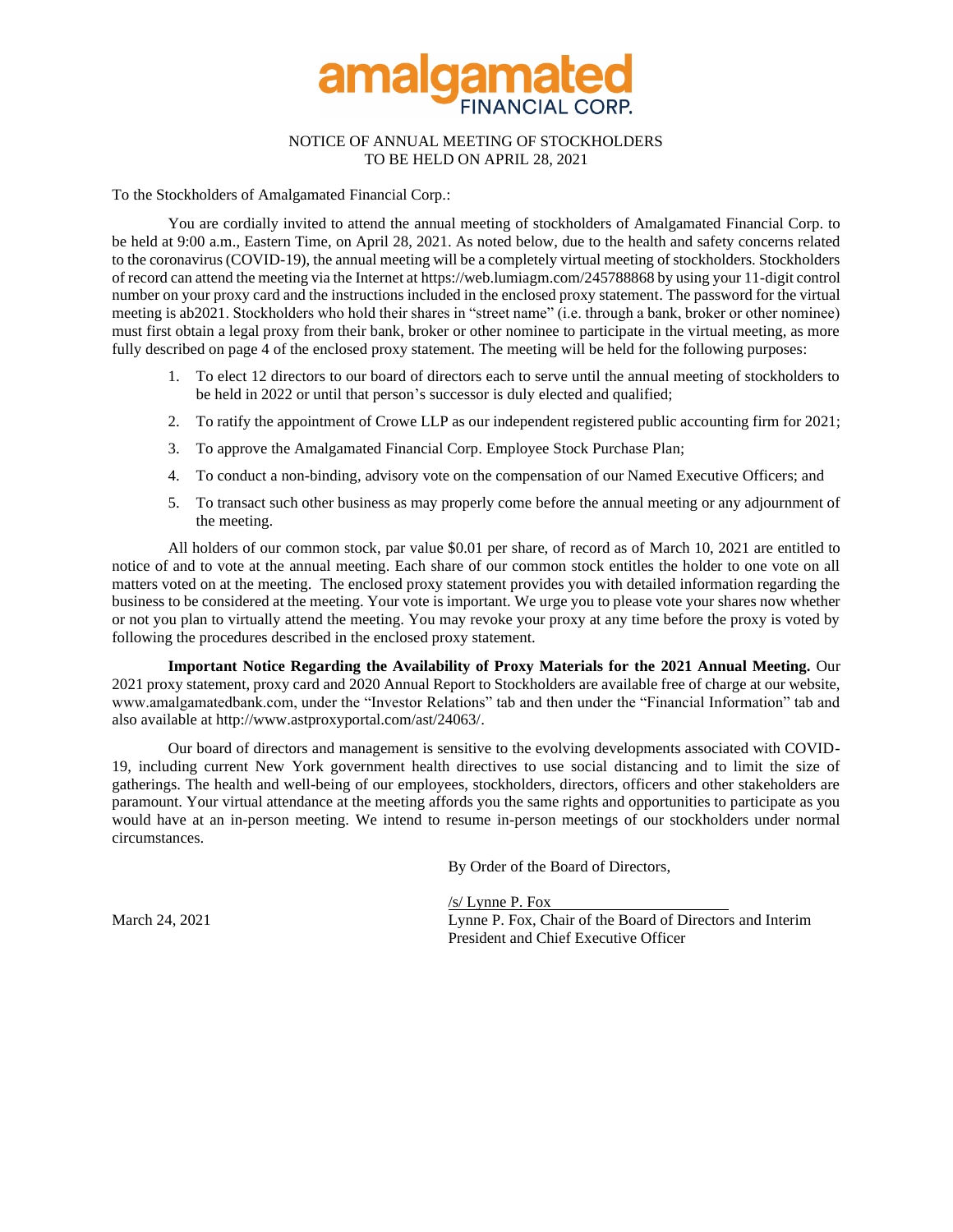# **Table of Contents**

| SECURITY OWNERSHIP OF CERTAIN BENEFICIAL OWNERS AND MANAGEMENT  15          |  |
|-----------------------------------------------------------------------------|--|
|                                                                             |  |
|                                                                             |  |
|                                                                             |  |
| PROPOSAL TWO - RATIFICATION OF APPOINTMENT OF INDEPENDENT REGISTERED PUBLIC |  |
| PROPOSAL THREE - APPROVAL OF THE AMALGAMATED FINANCIAL CORP. EMPLOYEE STOCK |  |
| PROPOSAL FOUR – ADVISORY VOTE ON NAMED EXECUTIVE OFFICER COMPENSATION  57   |  |
|                                                                             |  |
| Appendix A - THE AMALGAMATED FINANCIAL CORP. EMPLOYEE STOCK PURCHASE PLAN   |  |

# Page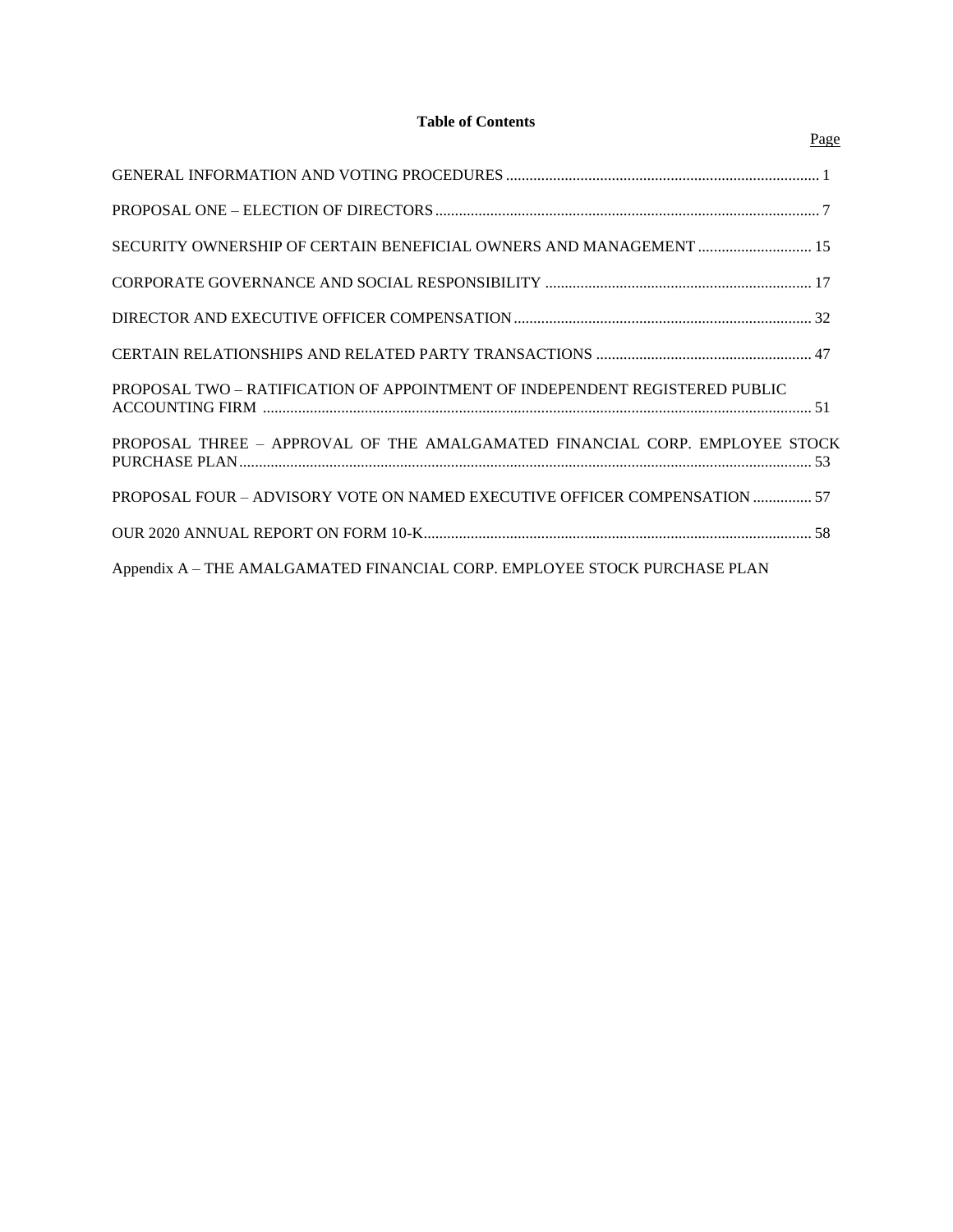

# **PROXY STATEMENT FOR THE ANNUAL MEETING OF STOCKHOLDERS OF AMALGAMATED FINANCIAL CORP.**

# **To be held on April 28, 2021**

# **GENERAL INFORMATION AND VOTING PROCEDURES**

The board of directors of Amalgamated Financial Corp. ("Amalgamated Financial" or the "Company"), with its principal executive office located at 275 Seventh Avenue, New York, New York 10001, is furnishing this proxy statement to solicit proxies for use at our annual meeting of stockholders to be held in virtual-only format at 9:00 a.m., Eastern Time, on April 28, 2021. The purposes of the annual meeting and the matters to be acted upon are set forth in the accompanying Notice of Annual Meeting of Stockholders and this proxy statement. If the meeting is postponed or adjourned, we may also use the proxy at any later meetings for the purposes stated in the Notice of Annual Meeting and this proxy statement.

The Company was organized in August 2020 for the sole purpose of serving as a bank holding company of Amalgamated Bank (the "Bank"). Effective March 1, 2021, the Company acquired the Bank in a statutory share exchange (the "Reorganization") previously approved by the Bank's stockholders at a special meeting held on January 12, 2021. Pursuant to the Reorganization, each outstanding share of the Bank's Class A common stock was converted into and exchanged for a newly-issued share of the Company's common stock, and the Bank became the Company's wholly-owned subsidiary. The Company's board of directors and committee membership, as well as its management, are the same as those of the Bank.

As a result of the Reorganization, effective March 1, 2021, the Company became the "successor issuer" to the Bank for purposes of the rules and regulations of the SEC. Unless otherwise indicated, information provided in this proxy statement for the fiscal year ended December 31, 2019 represents information with respect to the Bank, references to the "board" or the "board of directors" mean the Company's board of directors, and references to "management" mean the management of the Company and the Bank. Unless the context indicates otherwise, references to "we," "us," and "our" refer to the Company and the Bank. However, if the discussion relates to a period before the Reorganization, the terms refer only to the Bank.

# **What items will be voted on at the annual meeting?**

Four matters are scheduled for a vote:

- 1. To elect 12 directors to our board of directors each to serve until the annual meeting of stockholders to be held in 2022 or until that person's successor is duly elected and qualified;
- 2. To ratify the appointment of Crowe LLP as our independent registered public accounting firm for 2021;
- 3. To approve the Amalgamated Financial Corp. Employee Stock Purchase Plan; and
- 4. To conduct a non-binding, advisory vote on the compensation of our Named Executive Officers.

As of the date of this proxy statement, we are not aware of any other matters that will be presented for consideration at the annual meeting. If, however, other matters are properly presented, the persons named as proxies will vote the shares represented by properly executed proxies in accordance with their judgment with respect to those matters, including any proposal to adjourn or postpone the annual meeting.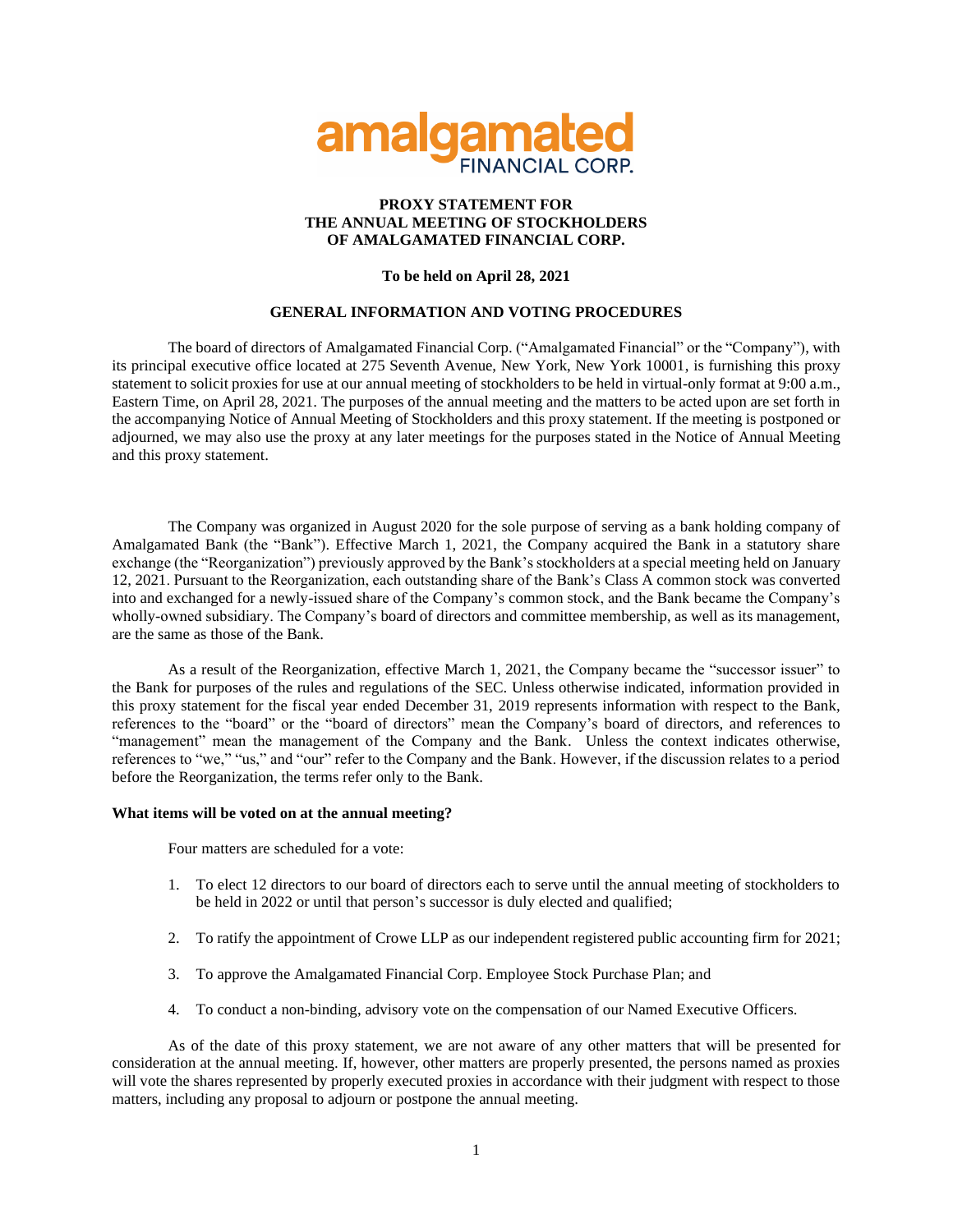# **How do your directors recommend that stockholders vote?**

The directors recommend that you vote:

- 1. **FOR** the election of the 12 director nominees to our board of directors each to serve until the annual meeting of stockholders to be held in 2022 or until that person's successor is duly elected and qualified;
- 2. **FOR** the ratification of the appointment of Crowe LLP as our independent registered public accounting firm for 2021;
- 3. **FOR** the approval of the Amalgamated Financial Corp. Employee Stock Purchase Plan; and
- 4. **FOR** the approval of the resolution related to compensation of our Named Executive Officers.

#### **How can I attend the annual meeting?**

Due to the public health and travel concerns our stockholders may have related to COVID-19 and the protocols that federal, state, and local governments have imposed on public gatherings, including current New York government health directives to use social distancing and to limit the size of gatherings, our meeting will be conducted online, in a fashion similar to an in-person meeting. We designed the format of the virtual meeting to ensure that our stockholders who attend our annual meeting will be afforded the same rights and opportunities to participate as they would at an in-person meeting. Our board members and executive officers will attend the meeting and be available for questions.

*Access to the Audio Webcast of the Meeting*: The live audio webcast of the meeting will begin promptly at 9:00 a.m. Eastern Time. Online access to the audio webcast will open approximately 60 minutes prior to the start of the meeting to allow time for you to log in and test the computer audio system. We encourage our stockholders to access the meeting prior to the start time to allow ample time to complete the online check-in process.

*Log-in Instructions if You Hold Shares in Your Own Name*: To attend the virtual meeting, login at https://web.lumiagm.com/245788868. Stockholders will need their unique 11-digit control number which appears on your proxy card and the instructions included in this proxy statement. The password for the virtual meeting is ab2021.

*Log-in Instructions if Your Shares are Held in Street Name through a Bank, Broker or Other Nominee:* If you hold your shares in street name and you wish to virtually attend and participate in the annual meeting, you must first obtain a valid legal proxy from your bank, broker or other nominee and then register in advance to attend the annual meeting. Follow the instructions from your bank, broker or other nominee included with the proxy statement, or contact your bank, broker or other nominee to request a legal proxy form.

After obtaining a valid legal proxy from your bank, broker or other nominee, to then register to attend the annual meeting you must submit proof of your legal proxy reflecting the number of your shares along with your name and email address to American Stock Transfer & Trust Company LLC. Requests for registration should be directed to proxy@astfinancial.com or to facsimile number 718-765-8730. Written requests can be mailed to:

American Stock Transfer & Trust Company LLC Attn: Proxy Tabulation Department 6201 15th Avenue Brooklyn, NY 11219

Requests for registration must be labeled as "Legal Proxy" and be received no later than 5:00 p.m., Eastern Time, on April 21, 2021.

The password for the virtual meeting is ab2021.

### **Can I attend the annual meeting as a guest?**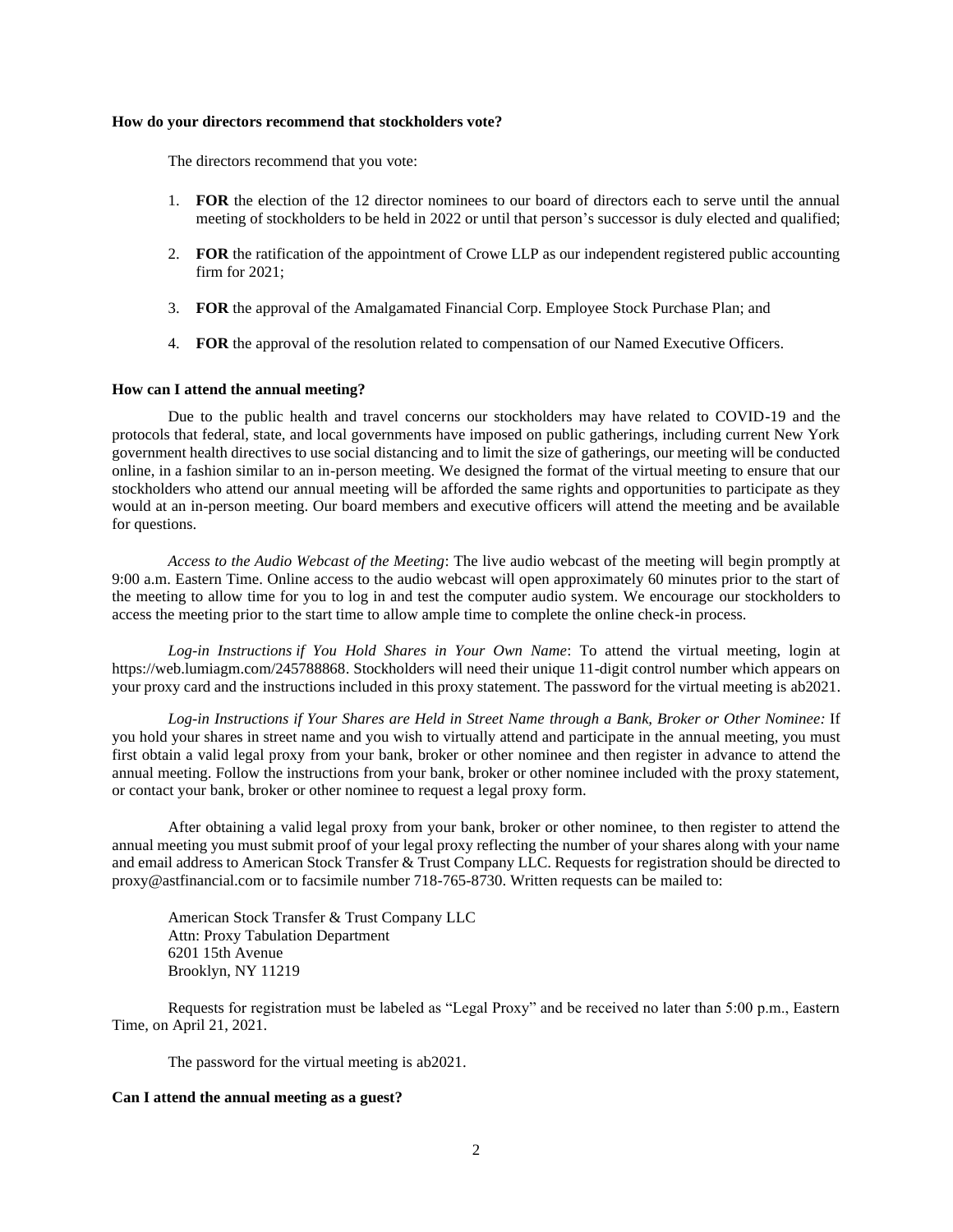No. Only stockholders of record are permitted to attend the annual meeting.

### **How can I ask questions during the meeting?**

Stockholders may submit questions in real time during the meeting at https://web.lumiagm.com/245788868 by typing their question into the "Ask a Question" field, and clicking "Submit." We intend to respond to all questions submitted during the meeting in accordance with the annual meeting's Rules of Conduct which are pertinent to the Company and the meeting matters, as time permits. The Rules of Conduct will be posted at the virtual meeting forum at https://web.lumiagm.com/245788868. Responses to any such questions that are not addressed during the meeting will be published following the meeting on our website at www.amalgamatedbank.com under the "Investor Relations" tab. Questions and responses will be grouped by topic and substantially similar questions will be grouped and responded to once.

### **What can I do if I need technical assistance during the meeting?**

If you encounter any difficulties accessing the virtual meeting during the check-in or meeting time, please call 1-800-937-5449.

# **Who is eligible to vote?**

Stockholders of record of our common stock at the close of business on March 10, 2021 are entitled to be present and to vote at the annual meeting or any adjourned meeting. We anticipate that the proxy statement, proxy card, and 2020 Annual Report will first be mailed to stockholders on March 24, 2021. The proxy statement and the form of proxy relating to the annual meeting are first being made available to stockholders on March 24, 2021.

# **Why am I receiving this proxy statement and proxy card?**

You are receiving a proxy statement and proxy card from us because on March 10, 2021, the record date for the annual meeting, you owned shares of our common stock. This proxy statement describes the matters that will be presented for consideration by the stockholders at the annual meeting. It also gives you information concerning these matters to assist you in making an informed decision.

When you sign the enclosed proxy card, you appoint the proxy holder as your representative at the meeting. The proxy holder will vote your shares as you have instructed in the proxy card, ensuring that your shares will be voted whether or not you virtually attend the meeting. Even if you plan to virtually attend the annual meeting, complete, sign and return your proxy card in advance of the annual meeting in case your plans change.

### **What are the rules for voting and how do I vote?**

As of the record date, we had 31,115,136 shares of common stock outstanding and entitled to vote at the annual meeting. Each share of our common stock entitles the holder to one vote on all matters voted on at the meeting. All of the shares of our common stock vote as a single class.

**If you hold shares in your own name**, you may vote by selecting any of the following options:

- *By Internet:* Go to *www.voteproxy.com* and follow the on-screen instructions.
- *By Mail:* Complete the enclosed proxy card, date and sign it, and return it in the postage-paid envelope provided.
- *Vote via the Internet During the Meeting*: You may choose to vote electronically via the Internet at https://web.lumiagm.com/245788868 during the virtual meeting. Stockholders will need their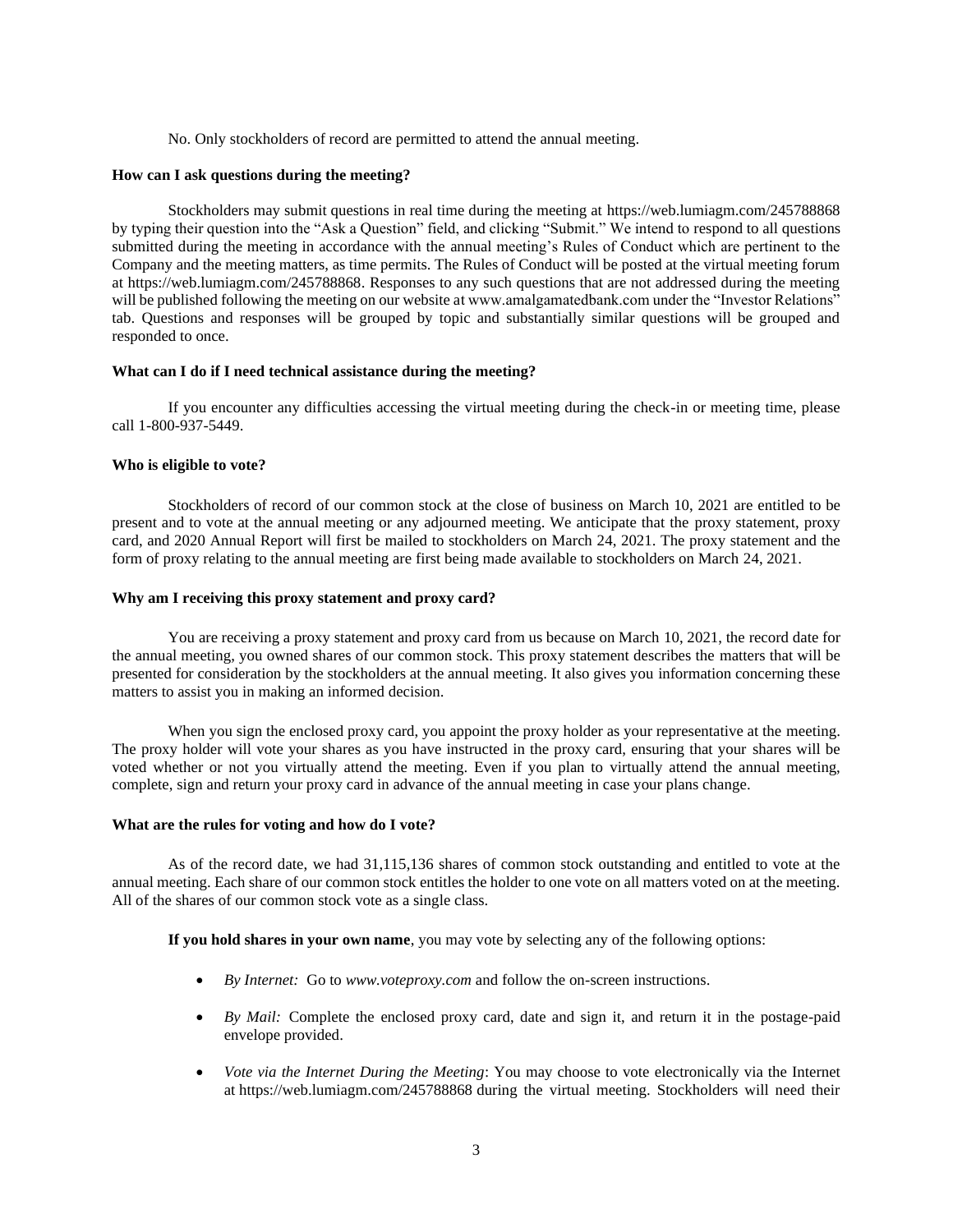unique 11-digit control number which appears on the proxy card and the instructions included in this proxy statement.

**If you hold your shares in street name**, your brokerage firm may vote your shares under certain circumstances. Brokerage firms have authority under stock exchange rules to vote their customers' unvoted shares on certain "routine" matters. We expect that brokers will be allowed to exercise discretionary authority for beneficial owners who have not provided voting instructions ONLY with respect to Proposal Two—the ratification of the appointment of Crowe LLP as our independent registered public accounting firm for 2021 but not with respect to any of the other proposals to be voted on at the annual meeting. **If you hold your shares in street name, please provide voting instructions to your bank, broker or other nominee so that your shares may be voted on all other proposals.**

If your shares are held in the name of a bank, broker or other holder of record, you are considered the beneficial owner of shares held in "street name," and you will receive instructions from such holder of record that you must follow for your shares to be voted. Please follow their instructions carefully.

If you hold your shares in street name and you wish to virtually vote via the Internet during the annual meeting, you must first obtain a valid legal proxy from your bank, broker or other nominee and then register in advance to attend the annual meeting. Follow the instructions from your bank, broker or other nominee included with the proxy statement, or contact your bank, broker or other nominee to request a legal proxy form.

After obtaining a valid legal proxy from your bank, broker or other nominee, to then register to attend the annual meeting you must submit proof of your legal proxy reflecting the number of your shares along with your name and email address to American Stock Transfer & Trust Company LLC. Requests for registration should be directed to proxy@astfinancial.com or to facsimile number 718-765-8730. Written requests can be mailed to:

American Stock Transfer & Trust Company LLC Attn: Proxy Tabulation Department 6201 15th Avenue Brooklyn, NY 11219

Requests for registration must be labeled as "Legal Proxy" and be received no later than 5:00 p.m., Eastern Time, on April 21, 2021.

Shares represented by signed proxies will be voted as instructed. If you sign the proxy but do not mark your vote, your shares will be voted as the directors have recommended. Voting results will be tabulated and certified by American Stock Transfer & Trust Company LLC.

As of the date of this proxy statement, we are not aware of any other matters to be presented or considered at the meeting, but your shares will be voted at the discretion of the proxies appointed by the board of directors on any of the following matters:

- any matter about which we did not receive written notice a reasonable time before we mailed these proxy materials to our stockholders; and
- matters incident to the conduct of the meeting.

### **What constitutes a quorum?**

We will have a quorum and will be able to conduct the business of the annual meeting if the holders of a majority of our issued and outstanding shares entitled to vote are present in person or by proxy at the annual meeting. In determining whether we have a quorum at the annual meeting for purposes of all matters to be voted on, all votes "for" or "against" and all votes to "abstain" will be counted. When a brokerage firm votes its customers' unvoted shares on routine matters, these shares are counted for purposes of establishing a quorum to conduct business at the meeting. If a brokerage firm indicates on a proxy that it does not have discretionary authority to vote certain shares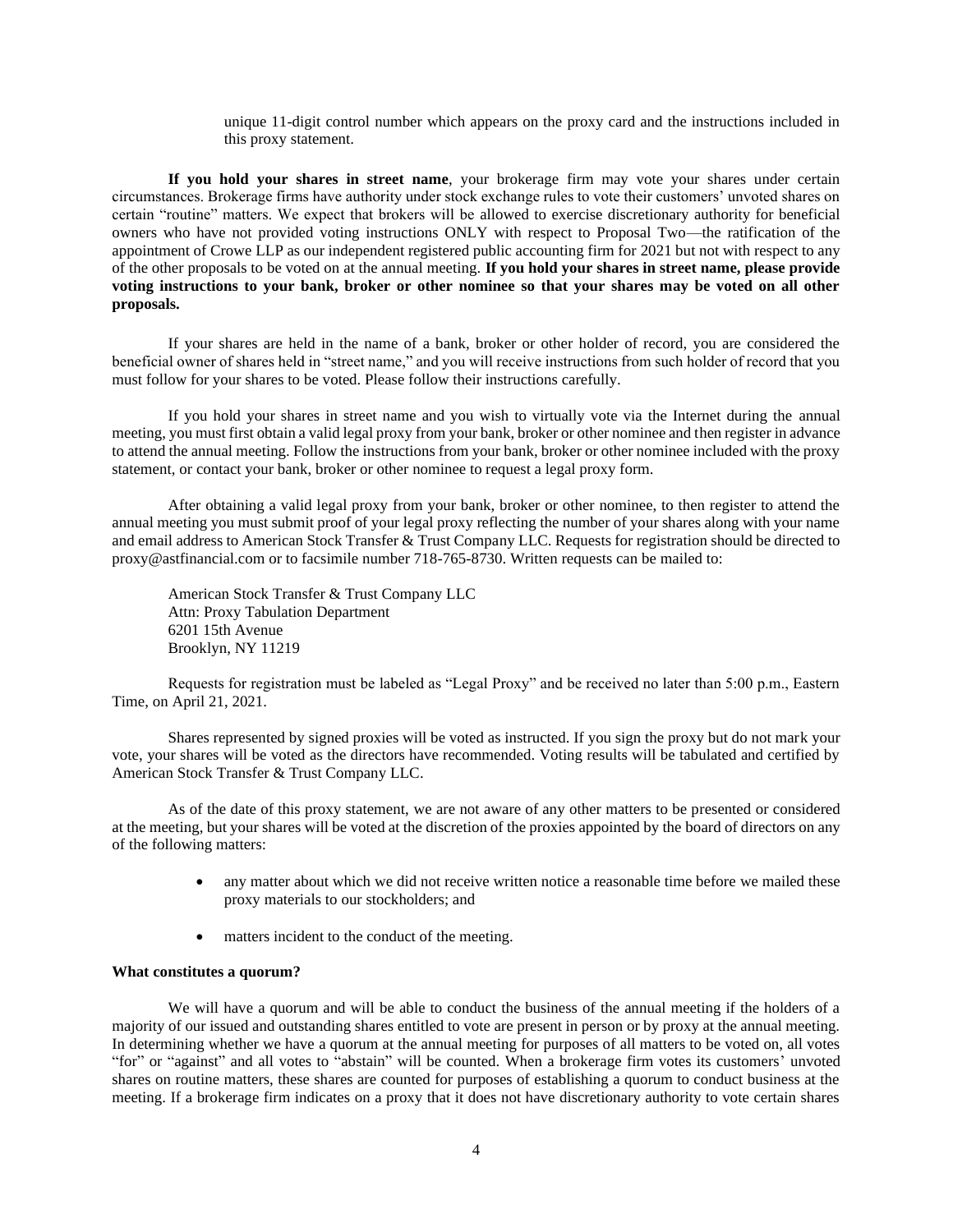on a particular matter, then those shares will be treated as "broker non-votes." Shares represented by broker non-votes will be counted in determining whether there is a quorum.

### **How are votes counted?**

- *Stockholder voting generally*. Each share of our common stock entitles the holder to one vote on all matters voted on at the annual meeting.
- *Proposal One: Election of Directors.* Our directors will be elected by a majority of the votes cast by the holders of shares of our common stock entitled to vote at the annual meeting. There is no cumulative voting with respect to the election of directors.
- *Proposal Two: Ratification of the Appointment of Crowe LLP.* Ratification of the appointment of Crowe LLP as our independent registered public accounting firm for 2021 requires the affirmative vote of a majority of shares present in person or represented by proxy at the meeting and entitled to vote at the annual meeting.
- *Proposal Three: Approval of the Amalgamated Financial Corp. Employee Stock Purchase Plan.* Approval of the Amalgamated Financial Corp. Employee Stock Purchase Plan requires a majority of shares present in person or represented by proxy at the meeting and entitled to vote at the annual meeting.
- *Proposal Four: Approval, on an Advisory Basis, of the Compensation of Our Named Executive Officers.*  Approval, on an advisory, non-binding basis, of the compensation of our Named Executive Officers requires the affirmative vote of a majority of shares present in person or represented by proxy at the meeting and entitled to vote at the annual meeting.

### **How are votes, abstentions and broker non-votes treated?**

With respect to each proposal, you may vote "FOR" or "AGAINST" the proposals, or you may "ABSTAIN" from voting on the proposals.

*Proposal One: Election of Directors.* Broker non-votes and abstentions will have no effect on determining whether the affirmative vote constitutes a majority of the votes cast with respect to Proposal One.

*Proposal Two: Ratification of the Appointment of Crowe LLP.* Abstentions will have the same effect as a vote AGAINST Proposal Two. A broker or other nominee may generally vote only on routine matters and therefore no broker non-votes are expected in connection with Proposal Two.

*Proposal Three: Approval of the Amalgamated Financial Corp. Employee Stock Purchase Plan.* Abstentions will have the same effect as a vote AGAINST Proposal Three. Broker non-votes will have no effect on determining whether the affirmative vote constitutes a majority of shares present in person or represented by proxy at the meeting and entitled to vote with respect to Proposal Three.

*Proposal Four: Approval, on an Advisory Basis, of the Compensation of Our Named Executive Officers.*  Abstentions will have the same effect as a vote AGAINST Proposal Four. Broker non-votes will have no effect on determining whether the affirmative vote constitutes a majority of shares present in person or represented by proxy at the meeting and entitled to vote with respect to Proposal Four.

# **How can I revoke my proxy?**

If you are a stockholder of record (i.e., you hold your shares directly instead of through a brokerage account) and you change your mind after you return your proxy, you may revoke it and change your vote at any time before the polls close at the meeting. You may do this by:

• signing, dating and returning another proxy with a later date;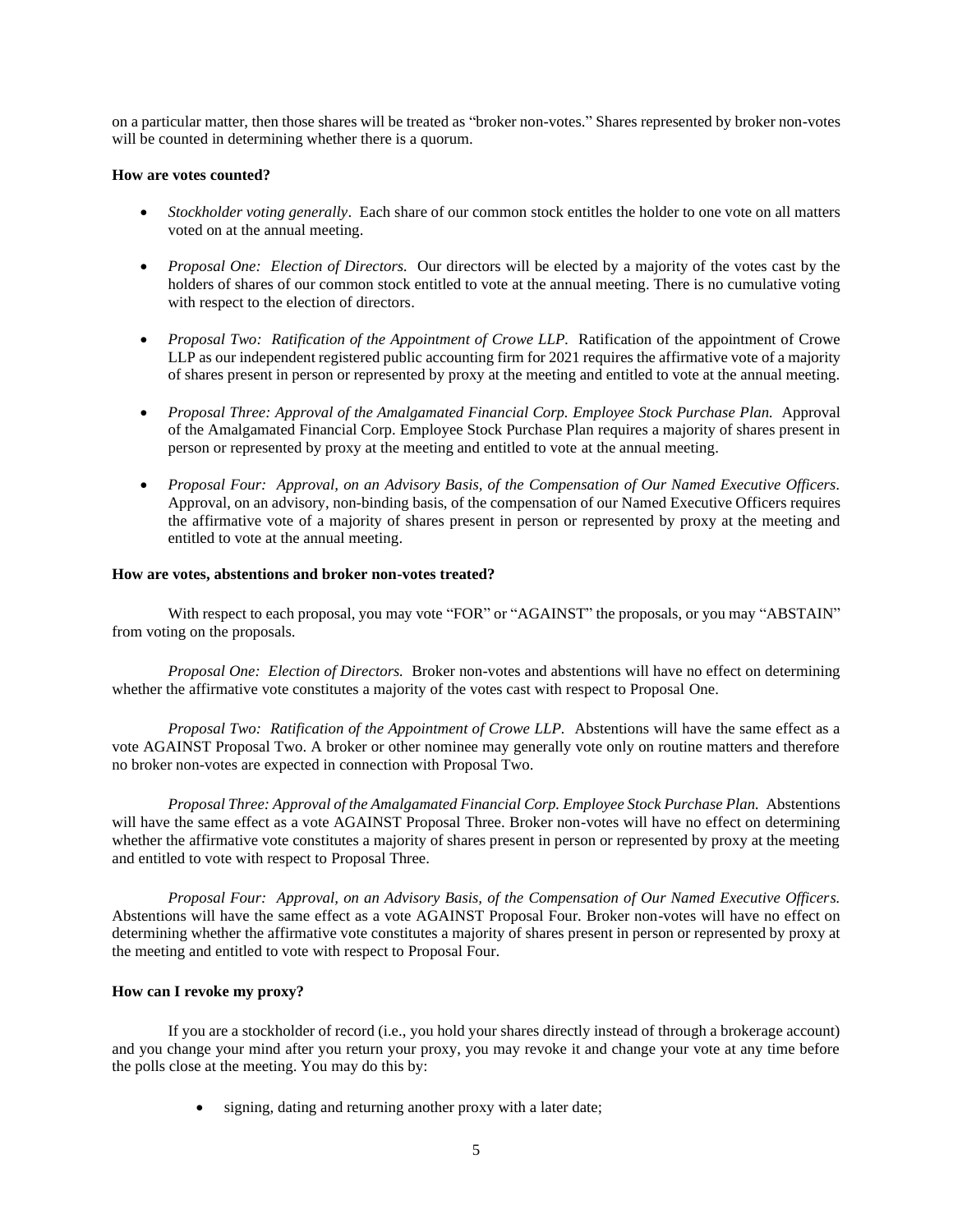- submitting a proxy via the Internet with a later date; or
- attending the meeting and voting via the Internet during the live audio webcast of the meeting.

If you hold your shares through a brokerage account, you must contact your brokerage firm to revoke your proxy.

# **How will we solicit proxies, and who will pay for the cost of the solicitation?**

We will pay for the cost of this proxy solicitation. We do not intend to solicit proxies otherwise than by use of the mail or website posting, but certain of our directors, officers and other employees, without additional compensation, may solicit proxies personally or by telephone, facsimile or email on our behalf.

#### **Who will count the vote?**

Under applicable law, the Company must appoint an inspector of election. At the meeting, the voting results will be tabulated and certified by American Stock Transfer & Trust Company LLC. It is expected that a representative of American Stock Transfer & Trust Company LLC, an independent inspector of election, or a representative of the Company will sign an oath to faithfully execute with impartiality the duties of inspector, which will include determining the number of shares outstanding and the voting power of each, the shares represented at the meeting, the presence of a quorum and the validity and effect of the proxies.

### **What happens if the meeting is postponed or adjourned?**

Your proxy will remain valid and may be voted at the postponed or adjourned annual meeting. You will still be able to change or revoke your proxy until it is voted.

# **How can a stockholder propose business to be brought before next year's annual meeting?**

Any stockholder desiring to include a proposal pursuant to Rule 14a-8 under the Securities Exchange Act of 1934 (the "Exchange Act") in our 2022 proxy statement for action at our 2022 annual meeting must deliver the proposal to our executive offices no later than November 19, 2021, unless the date of our 2022 annual meeting is more than 30 days before or after April 28, 2022, in which case the proposal must be received a reasonable time before we begin to print and send our proxy materials. Only proper proposals that are timely received and in compliance with Rule 14a-8 will be included in our 2022 proxy statement.

Under our Bylaws, which we refer to herein as our bylaws, stockholder proposals not intended for inclusion in our 2022 annual meeting proxy statement pursuant to Rule 14a-8 but intended to be raised at our 2022 annual meeting, including nominations for election of directors other than the board of directors' nominees, must be received no earlier than 120 days and no later than 90 days prior to the first anniversary of the 2021 annual meeting and must comply with the procedural, informational and other requirements outlined in our bylaws. To be timely for the 2022 annual meeting, a stockholder proposal must be delivered to the Secretary of the Company, at 275 Seventh Avenue, New York, New York 10001, no earlier than December 29, 2021 and no later than January 28, 2022.

 For a complete description of the procedures and disclosure requirements to be complied with by stockholders in connection with submitting stockholder proposals, stockholders should refer to our bylaws.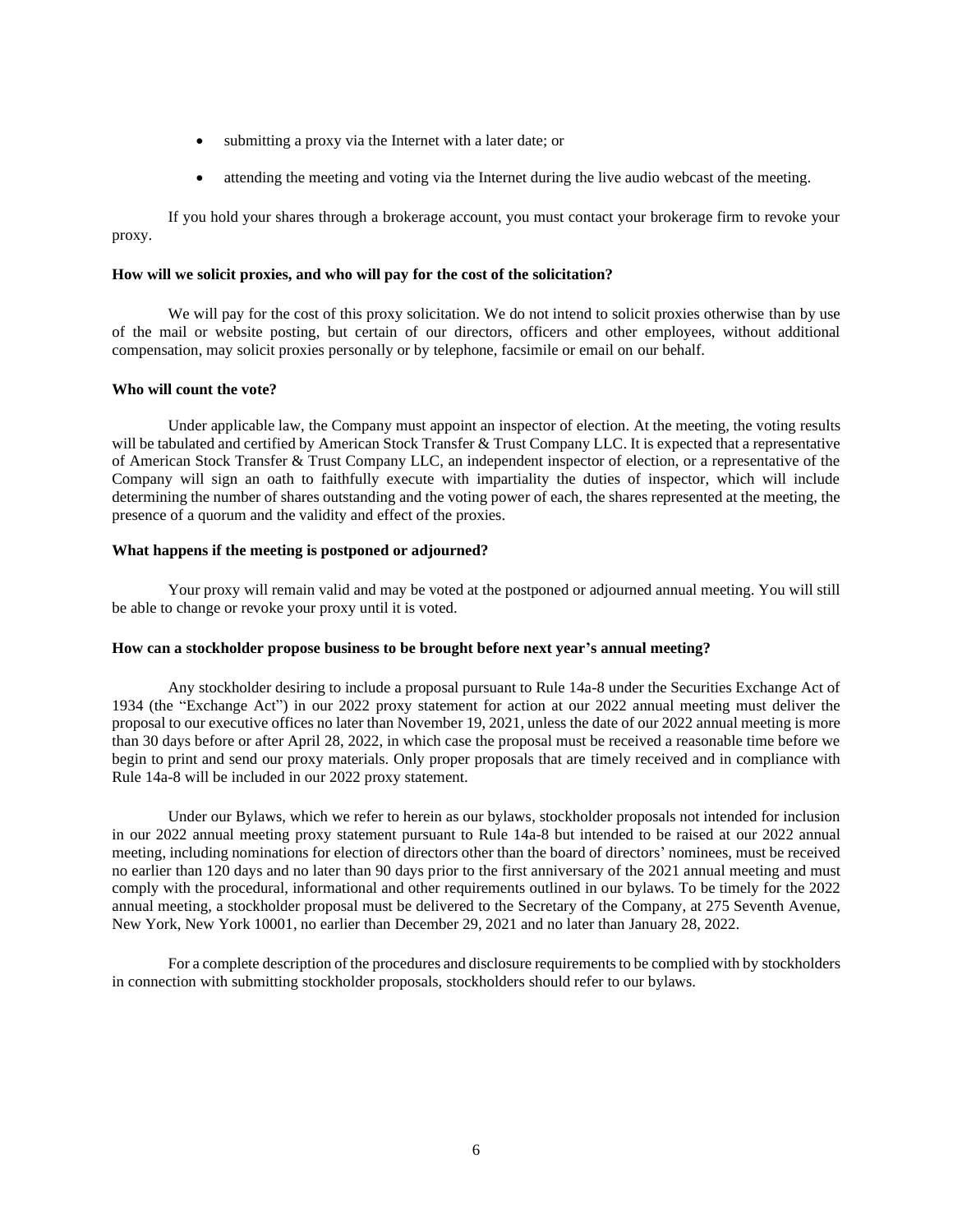### **PROPOSAL ONE**

### **ELECTION OF DIRECTORS**

#### **Nominees for Election as Directors**

Our bylaws provide for a board of directors consisting of not fewer than seven nor more than 21 individuals with the exact number to be fixed by the board of directors. Our board of directors has fixed the number of directors constituting the entire board at 12.

We entered into separate agreements with the following parties upon the consummation of our initial public offering on August 13, 2018:

- Yucaipa Corporate Initiatives Fund II, L.P. and Yucaipa Corporate Initiatives (Parallel) Fund II, L.P. (the "Yucaipa Funds"); and
- Workers United and numerous joint boards, locals or similar organizations authorized under the constitution of Workers United (the "Workers United Related Parties").

Under these agreements, the Yucaipa Funds and the Workers United Related Parties have the right to designate representatives to our board of directors. For further detail on these director nomination rights, see "*Certain Relationships and Related Party Transactions.*"

The Workers United Related Parties have designated Maryann Bruce, Patricia Diaz Dennis, Lynne P. Fox, Julie Kelly, and Edgar Romney Sr. to serve our board of directors.

The Yucaipa Funds has designated Stephen R. Sleigh to serve on our board of directors.

### **Biographical Information for Each Nominee for Director**

If elected, all nominees will serve for a term commencing on the date of the annual meeting and continuing until the 2022 annual meeting of stockholders or until each person's successor is duly elected and qualified. Each nominee has consented to being named as a nominee and agreed to serve if elected. If any named nominee is unable to serve, proxies will be voted for the remaining named nominees. Information about each of the director nominees is provided below. Each director, other than JoAnn S. Lilek, is currently serving as a director of the Company.

*Lynne P. Fox Age 63*

# *Interim President and Chief Executive Officer Director*

Lynne P. Fox has served as Chair of our board of directors since May 2016, and has been a member of our board of directors since February 2000. Effective February 1, 2021, consistent with the previously announced succession plan, the boards of directors of the Company and the Bank appointed Ms. Fox to succeed Keith Mestrich, our former President and Chief Executive Officer, as Interim President and Chief Executive Officer of the Company and the Bank while the search continues for Mr. Mestrich's successor. Ms. Fox is an attorney and is the elected President and Chair of the General Executive Board of Workers United, a position she has held since May 2016. Prior to that, she served as an Executive VP of Workers United from March 2009 to May 2016. She is also the elected Manager of the Philadelphia Joint Board of Workers United (and its predecessor labor organizations), a position she has held since December 1999. She is a Vice President of the Service Employees International Union. She is responsible for overseeing a \$5 million budget, strategic planning, and for representing approximately 75,000 members in the U.S. and Canada. She has served as chief labor negotiator for over 100 collective bargaining agreements that, among other things, provide for health and pension benefits, and has responsibility for oversight of the investigation and processing of labor grievances. Ms. Fox serves as Chair of the Amalgamated Life Insurance Company, Chair of the Consolidated Retirement Fund, Chair of the Sidney Hillman Medical Center in Philadelphia, President of the Sidney Hillman Medical Center Apartments for the Elderly, Inc. in Philadelphia and is a board member of the Philadelphia Airport Advisory Board. She previously was the Chair of the Investment Committee of the National Retirement Fund from 2016 to 2018 and is now the Secretary of the National Retirement Fund. She is President of the Philadelphia Jewish Labor Committee, and Chair of the John Fox Scholarship Fund in Philadelphia.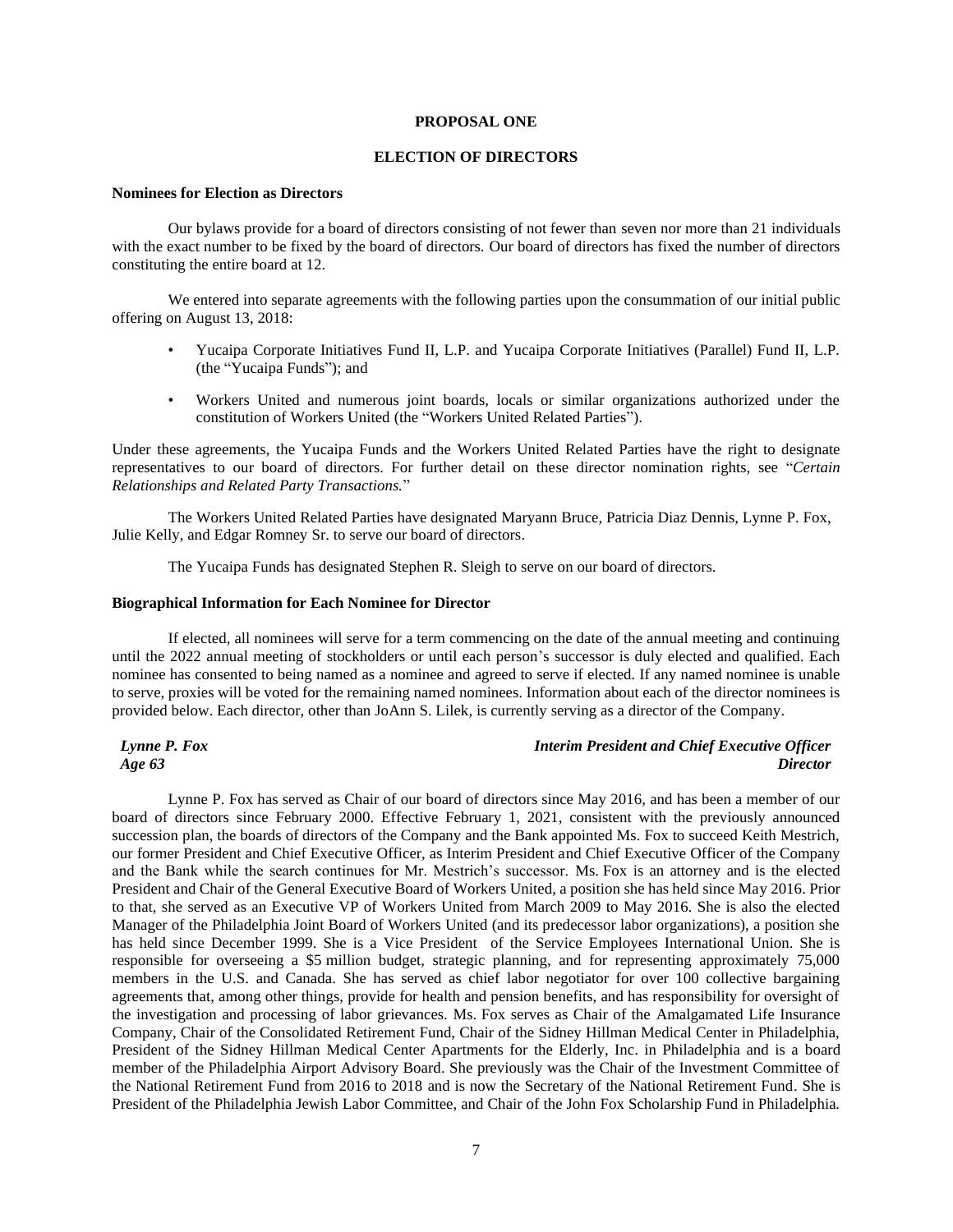She also served as a board member for the State Employee Retirement System in Pennsylvania from 2006 to 2011, which is a \$28.3 billion fund. She also serves as Chair and trustee on various other insurance and employee benefit funds. Ms. Fox brings to the board an intimate understanding of the Bank's business, organization, and mission, as well as substantial leadership ability, board and management experience, all of which qualify her to serve on the board of directors.

### *Donald E. Bouffard Jr. Age 76*

Donald E. Bouffard has served on our board of directors since February 2012. Mr. Bouffard is a Certified Public Accountant who spent 34 years with Crowe LLP, a public accounting and consulting firm, until he retired in 2009. While at Crowe, he served as an external audit partner for 28 years in the Financial Institutions Group where he worked with more than 100 financial institution clients, both public and private, primarily serving as external auditor, but also providing services related to mergers and acquisitions, management succession planning, strategic planning and SEC reporting. Mr. Bouffard served on Crowe's Executive Committee for ten years. He served on the board of directors and was Chair of the Audit Committee of Wilmington Savings Bank, Wilmington, Ohio, a private bank, from 2011 to 2019, and previously served on the board of directors of the Notre Dame National Monogram Club and was Chair of the Boland-Brennan-Riehle Committee, which oversees a \$6 million scholarship fund for children of former Notre Dame athletes. Mr. Bouffard is a member of the American Institute of Certified Public Accountants, the Ohio Society of Certified Public Accountants, and he previously served as a member of the American Institute of Certified Public Accountants Savings and Loan Committee. Mr. Bouffard's leadership experience, accounting knowledge and business experience qualify him to serve on our board of directors and enhance his ability to contribute as a director.

*Maryann Bruce Age 60*

Maryann Bruce joined our board of directors in August 2018, after a greater than 30-year career in the financial services industry. In acknowledgment of her leadership and expertise, Ms. Bruce was honored by Directors & Boards as one of 20 accomplished female board members in Directors to Watch and by US Banker appearing on "The 25 Most Powerful Women in Banking" list. Formerly, she was an independent director of MBIA (NYSE: MBI) serving on the Audit & Compliance and Compensation & Governance Committees, an independent director and Chair of the Compensation Committee of Atlanta Life Financial Group, a private company, and a Trustee of both the Allianz Global Investors and PNC Funds. Since October 2007, Ms. Bruce has been President of Turnberry Advisory Group, a private consulting firm. From December 2008 to July 2010, she was President of Aquila Distributors, Inc., a subsidiary of Aquila Investment Management LLC, a boutique asset manager. Prior to that, from September 1999 to June 2007, she was President of Evergreen Investments Services, Inc., an investment management and diversified financial services business and subsidiary of Wachovia (now Wells Fargo and Company). Ms. Bruce is the Chair of the Board of Wrestle Like A Girl, the Nominating Committee Chair of the C200 Foundation, a women's executive leadership association, an advisory board member of RealBlocks, a FinTech company, and a founder of the National Association of Corporate Directors' Carolinas Chapter. Ms. Bruce earned the CERT Certificate in Cybersecurity Oversight from the Software Engineering Institute of Carnegie Mellon University, demonstrating her commitment to advanced understanding of the role of the board and management in cyber-risk oversight. Ms. Bruce has extensive executive leadership and corporate governance experience with functional expertise in strategy, sales and distribution, marketing, product development, risk management, as well as regulatory oversight. Her deep understanding of starting, building, and scaling high-growth businesses, coupled with her keen perspective in the financial markets brings a wealth of practical knowledge and a unique and valued point-of-view as a board member.

*Patricia Diaz Dennis Age 74*

*Director*

*Director*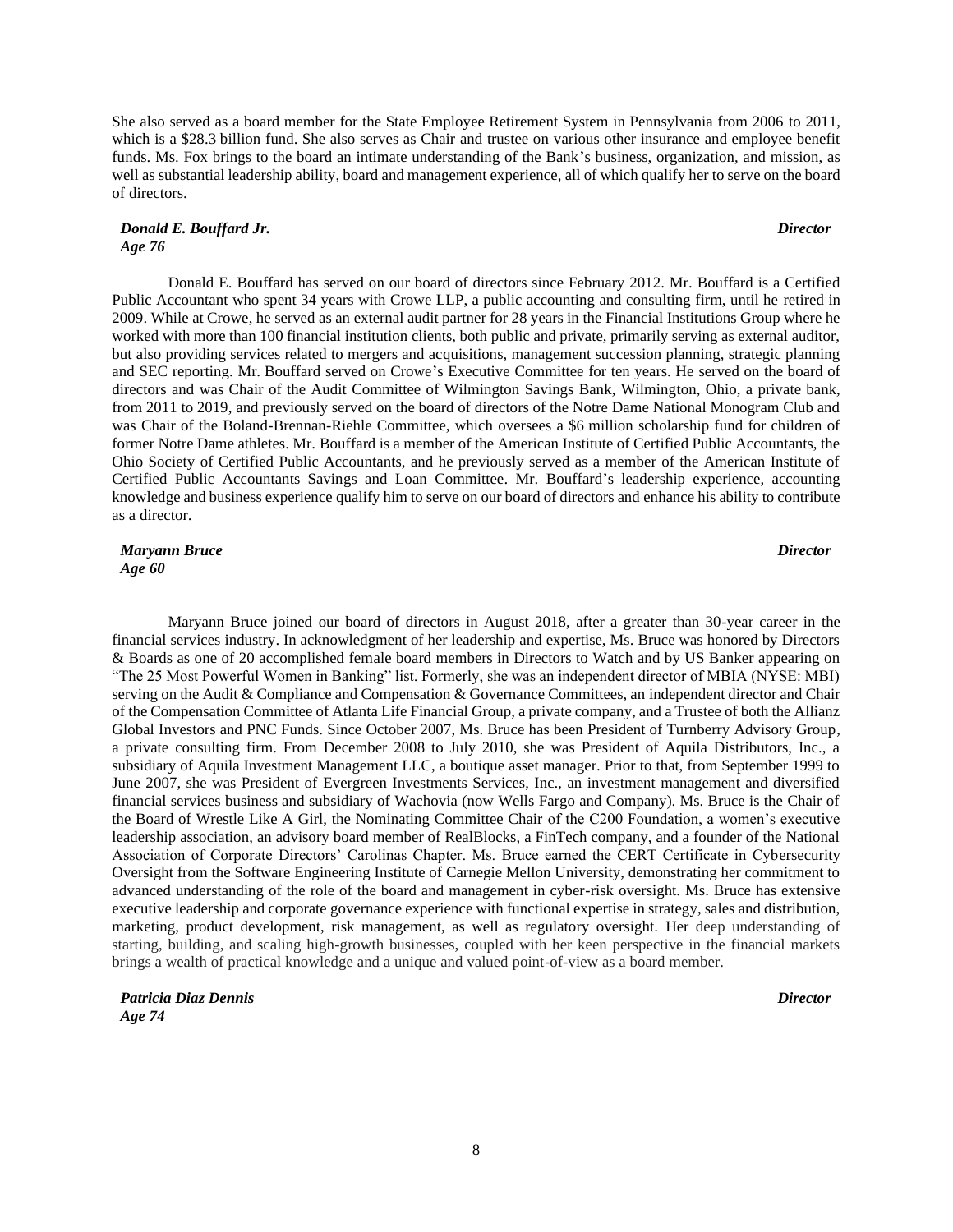Patricia Diaz Dennis joined our board of directors in August 2018. Ms. Diaz Dennis has decades of corporate experience, having served on the boards of CarrAmerica, Massachusetts Mutual Life Insurance Company, Citadel Communications Corporation, and Telemundo Group, among others. In 1995, she joined SBC Communications, Inc., the company that later became AT&T, as a Senior Vice President, serving in a variety of positions including General Counsel and Secretary of SBC West from May 2002 until August 2004, and Senior Vice President and Assistant General Counsel of AT&T from August 2004 until she retired in November 2008. Before joining SBC, Ms. Diaz Dennis was appointed by two Presidents and confirmed by the U.S. Senate to three federal government positions. President Ronald Reagan named her to the National Labor Relations Board in 1983, and appointed her a commissioner of the Federal Communications Commission three years later. After becoming partner and communications group practice chair of Jones, Day, Ms. Diaz Dennis returned to public service in 1992, when President George H. W. Bush appointed her Assistant Secretary of State for Human Rights and Humanitarian Affairs. From 1993 until 1995, Ms. Diaz Dennis served as special counsel for communications matters to the law firm of Sullivan & Cromwell. The former Chair of the National Board of Directors of the Girl Scouts of the USA, Ms. Diaz Dennis has also served on the World Bank Sanctions Board and the NPR Board of Directors. She is currently a director of Entravision Communications Corporation (NYSE: EVC) and United States Steel Corporation (NYSE: X), sits on the WGU Texas advisory board, Chairs The Global Fund Sanctions Panel, is a Trustee and Secretary and former Vice Chair of the Mind Science Foundation and is Immediate Past Chair of the World Affairs Council of San Antonio. She is a member of the California, Texas, and District of Columbia bars, and is admitted to practice before the U.S. Supreme Court. Ms. Diaz Dennis' legal expertise, federal government public service, and substantial board service enhance her skills in corporate governance, compensation matters, risk management, compliance, internal controls, employment, legislative, regulatory, public policy and operational issues. Additionally, her National Labor Relations Board experience brings union relations insight and expertise to the board. These strengths, along with her record of demonstrated executive leadership and integrity provide valued insight and perspective to board deliberations and oversight of the Bank.

*Robert C. Dinerstein Age 78*

Robert C. Dinerstein has served on our board of directors since August 2011. Mr. Dinerstein is Chair of Veracity Worldwide, a strategic risk assessment firm that advises companies doing business in emerging markets, a position he has held since October 2009. Before that, he was Chair of Crossbow Ventures, Inc., a venture capital firm, from 2005 until 2010. He also was a shareholder and served as global co-chair of the financial institutions practice at Greenberg Traurig, LLP, a full-service international law firm, from October 2006 until August 2008. Before that, he was a senior executive with UBS AG's Investment Bank, having served as Vice Chair-Americas, Global General Counsel and as a member of its Board and Management Committee, with responsibility for all legal, compliance and regulatory matters. While at UBS, Mr. Dinerstein also served on the boards of two of the bank's international mutual funds and as a trustee of its U.S. pension plan. He also represented UBS on the Executive Committee of the Institute of International Bankers. Before joining UBS, Mr. Dinerstein was Executive Vice President and General Counsel of Shearson Lehman Brothers and was also Vice President and General Counsel of Citicorp's Investment Bank. He previously served on the Board of Medarex, Inc., a Nasdaq listed biopharmaceutical company, and was chairman of its Nominating and Governance Committee and a member of its Audit and Compensation Committees. He is a member of the Council on Foreign Relations, the National Association of Corporate Directors, and the board of the Connecticut Chapter of the Alzheimer's Association. He is also a former member of Sheltering Arms, a diversified social service organization, the advisory committee of the Export Import Bank of the United States, the Dean's Leadership Council of the Harvard Graduate School of Education and Chairman of Everybody Wins, a literacy and mentoring organization, a board member of the Red Cross of Greater New York and of Phipps Houses, a leading developer of affordable housing and a member of the Advisory Board of School of International and Public Affairs of Florida International University. Mr. Dinerstein brings to the board an overall institutional knowledge of the Bank's business, banking industry expertise, legal training and leadership experience, all of which qualify him to serve on our board of directors.

*Mark A. Finser Age 61*

Mark A. Finser was a founding member of New Resource Bank and served as its Chair until our acquisition of New Resource Bank in 2018. Mr. Finser started his career in social finance in 1984 as a founder of RSF Social

9

# *Director*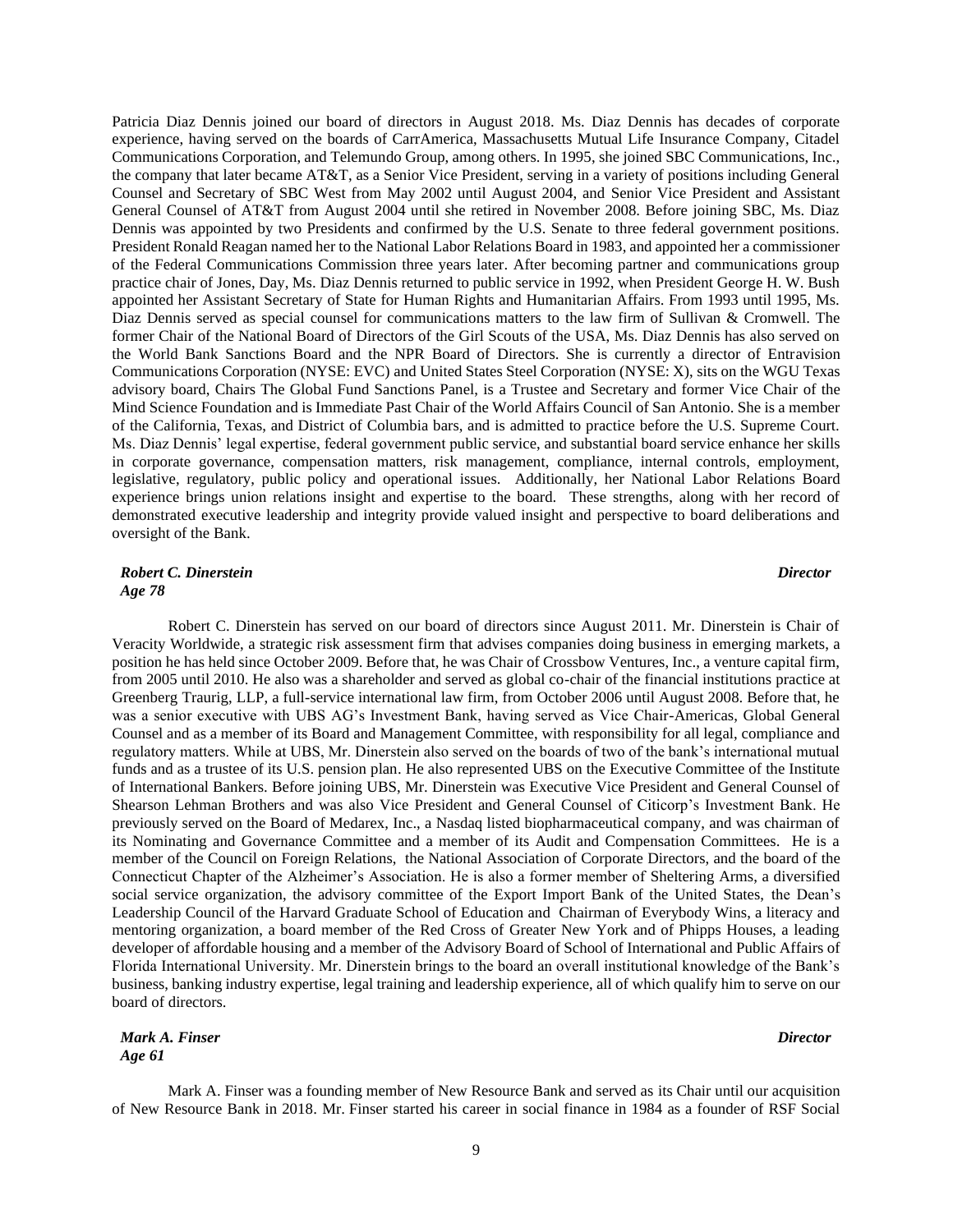Finance ("RSF"), an organization focused on developing innovative social finance tools to serve the unmet needs of clients and partners. He served as President and Chief Executive Officer of RSF until 2007, during which time he led the growth of the organization's assets to \$120 million. In 2007, he transitioned to Chairman of the Board of Trustees of RSF and served in that role until 2018. As an active member of the social finance community, Mr. Finser has served on several boards, including B Lab, Yggdrasil Land Foundation, and Gaia Herbs. Mr. Finser also works with high net worth individuals and families to develop a strategy to align financial resources with personal values. As part of this work, Mr. Finser serves as an independent trustee for families and multigenerational beneficiaries. Mr. Finser's extensive business experience, including his experience as a bank director, and knowledge of our mission and markets that we serve qualify him to serve on our board of directors and enhance his ability to contribute as a director.

### *JoAnn S. Lilek Age 64*

### *Director Nominee*

Ms. Lilek has more than 30 years' experience as a Chief Financial Officer and an operations leader in consulting, commercial banking, and supply chain management. Ms. Lilek currently serves as an independent Trustee and Audit Committee Chair of the Datum One Series Trust, a series of mutual funds. From 2010 to 2018, she served as Chief Financial Officer and Chief Operating Officer of Accretive Solutions, Inc., a private equity owned company. From 2008 to 2010, Ms. Lilek served as Executive Vice-President, Chief Financial Officer and Corporate Secretary of Midwest Banc Holdings. Inc. (NASDAQ: MBHI) where she was part of the turnaround team commissioned to recapitalize its subsidiary, Midwest Bank, during the global financial crisis of 2008. From 2001 to 2008, Ms. Lilek was Chief Financial Officer for DSC Logistics (DSC), a well-known, privately held national provider of third-party logistics and supply chain management services. Prior to DSC, Ms. Lilek had a distinguished, 23 year career in financial leadership at ABN Amro North America. She played an instrumental role in ABN Amro North America's growth to become the largest foreign bank in the United States. She held the positions of Group Senior Vice-President and Corporate Controller for North America from 1991 to 1999 and Executive Vice-President and Chief Financial Officer Wholesale Banking for North America from 1999 to 2000 and, also, worked directly with the North American Chairman and CEO leading a key strategic initiative. She served as a board member of the Hinsdale Bank and Trust Company, a subsidiary of Wintrust Corporation (NASDAQ: WTFC), from 2011 to 2016 where she, also, served as Audit Committee Chair and as a credit and risk management committee member. In addition, from 2005 to 2009, she served as board Chair for the Lou Holland Trust Mutual Fund. With her community service, she has 14 years of board service at the YWCA Metropolitan Chicago, including board President and Treasurer. Ms. Lilek was named YWCA Director Emeritus in 2014. She currently serves on the advisory board of Milton's Distributing and Gordon Logistics, jointly managed private family business entities. Both Directors & Boards in 2007 and Private Company Director in 2019 highlighted Ms. Lilek's accomplishments in their "Directors to Watch" articles. Ms. Lilek was a 2015 Financial Executives International Chicago Chief Financial Officer of the Year "Mid-Sized Private Company Finalist". She is a Founding Member of the Private Directors Association and a member of the National Association of Corporate Directors and Women Corporate Directors. Ms. Lilek has previously been deemed an Audit Committee Financial Expert experienced as Audit Committee Chair in both a commercial bank and an investment management company. In addition to her corporate governance expertise, Ms. Lilek's extensive executive leadership experience in commercial banks and middle market companies qualifies her to serve on our board of directors and provide valuable perspectives to our discussions and oversight of the Bank.

# *Julie Kelly Age 54*

Julie Kelly has served on our board of directors since April 2010. Ms. Kelly is the General Manager of the New York New Jersey Regional Joint Board of Workers United and an International Vice President and member of the General Executive Board of Workers United, positions she has held since 2010. She has worked in the labor movement since 1989 and has been with Workers United and its predecessor organizations in a number of capacities since 2000. Ms. Kelly is President of the New York New Jersey Regional Joint Board Holding Company, Inc., a director of Amalgamated Life Insurance Company, and a trustee of the Amalgamated National Health Fund, Amalgamated Retail Retirement Fund, Consolidated Retirement Fund, the National Retirement Fund and the Union Health Center. She also served as former President of the Clothing Workers Center, a historic organization that has provided a home for tens of thousands of ACTWU workers for over a century. During her tenure as a director for over ten years, Ms. Kelly has developed knowledge of the Bank's business, history, organization, mission, and executive management, which qualify her to serve on the board of directors and enhance her ability to contribute as a director.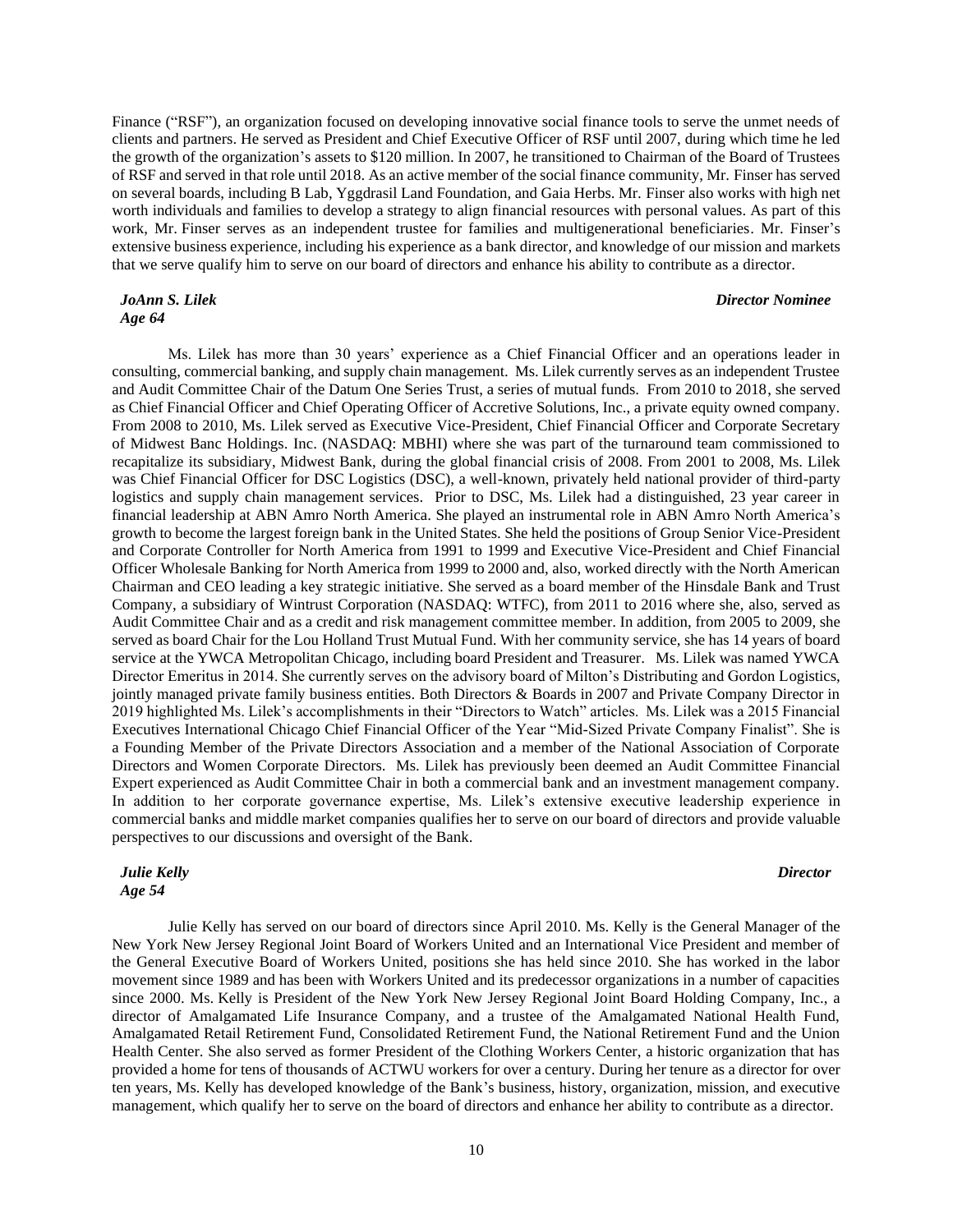# *John McDonagh Age 70*

John McDonagh has served on our board of directors since January 2013. Mr. McDonagh retired from JPMorgan Chase Bank N.A. (together with its predecessor organizations, "JPM") in February 2011 as a Managing Director of JPM's Global Special Credit Group, having served in various credit capacities at JPM over a career spanning approximately 38 years, including as a division executive for Chase Real Estate Department and as a director for Chase Bank of Florida. In his final position at JPM, which he occupied from 1998 until his retirement, Mr. McDonagh was responsible for, among other things, the restructuring of large corporate credits, usually over \$1.0 billion and involving borrowers in various industries. From 2009 until his retirement, Mr. McDonagh also served on JPM's bank-wide management Real Estate Committee. From 2003 through his retirement, he also served on the Management Committee responsible for reviewing the warehouse position of JPM's Commercial Mortgage Securitization Group. Before that, he served on JPM's Fund Performance Review Committee investigating performance of investments sold to pension funds from 1996 until 1998. Mr. McDonagh's extensive business and banking experience and knowledge of credit markets qualify him to serve on our board of directors and enhance his ability to contribute as a director.

### *Robert G. Romasco Age 73*

Robert G. Romasco has served on our board since September 2014. Mr. Romasco served as President, and chief volunteer spokesperson, of AARP from 2012 until 2014, and served on AARP's board of directors from 2006 until 2014, where he served as AARP's Secretary-Treasurer; Chair of the board's Audit & Finance Committee; and Chair of the National Policy Council. Before that, Mr. Romasco served as Senior Vice President of customer, distribution, and new business development for QVC, Inc. from November 2005 until June 2006. Before joining QVC, he served as Executive Vice President and Chief Marketing Officer of CIGNA Corp. where he was responsible for driving marketing and distribution leverage across four independent business units. Before CIGNA Corp. and QVC, Mr. Romasco served as Chief Executive Officer of J.C. Penney Direct Marketing Services, a \$1 billon insurance company where he led a return to profitable growth, prepared for the successful sale of the division while providing the workforce with performance bonuses and severance protection; Senior Vice President of American Century Investments; Director of Strategic Customer Development for Corporate Decisions Inc.; and as Chief Financial Officer of Epsilon, a pioneer in the database marketing industry. Mr. Romasco has served on the advisory board of the Eugene Bay Foundation, which makes grants to community-building organizations in Philadelphia. He served as an advisory board member of Eastwood, Inc., a privately held leader in direct marketed auto restoration components, from April 2005 until April 2019. Mr. Romasco's business experience provides him with an appreciation of markets that we serve, and his leadership experiences provide him with insights regarding product management and retail marketing, each of which qualify him to serve on our board of directors.

# *Edgar Romney Sr. Age 78*

Edgar Romney Sr. has served on our board of directors since July 1995. Mr. Romney Sr. briefly became President of Workers United upon its formation in March 2009 and has been its Secretary-Treasurer since July 2009. He is also a member of the General Executive Board of Workers United and Vice President of Service Employees International Union, positions he has held since September 2009. Mr. Romney Sr. joined the former International Ladies' Garment Workers' Union (ILGWU) in 1962 as a shipping clerk. He later became an Organizer and Business Agent with Local 99 ILGWU and, in 1976, was asked to serve as Director of Organization for the largest ILGWU affiliate – Local 23-25. Two years later, he was elected Assistant Manager of Local 23-25, and in 1983, became the local's Manager-Secretary and an ILGWU Vice President. Mr. Romney Sr. served as Manager-Secretary of Local 23- 25 until 2004, when he became Manager of the New York Metropolitan Area Joint Board, formed by the consolidation of the five local unions that represent apparel workers in the New York area. In 1989, Mr. Romney Sr. was elected ILGWU Executive Vice President, becoming the first African-American to hold that position, and in 1995, he became Executive Vice President of UNITE – the union that grew out of the merger of the ILGWU and ACTWU. He was elected to the position of Secretary-Treasurer of UNITE in 2003. With the merger of UNITE and HERE in 2004, Mr. Romney Sr. became Executive Vice President of UNITE HERE, a position he held until the separation of UNITE

# *Director*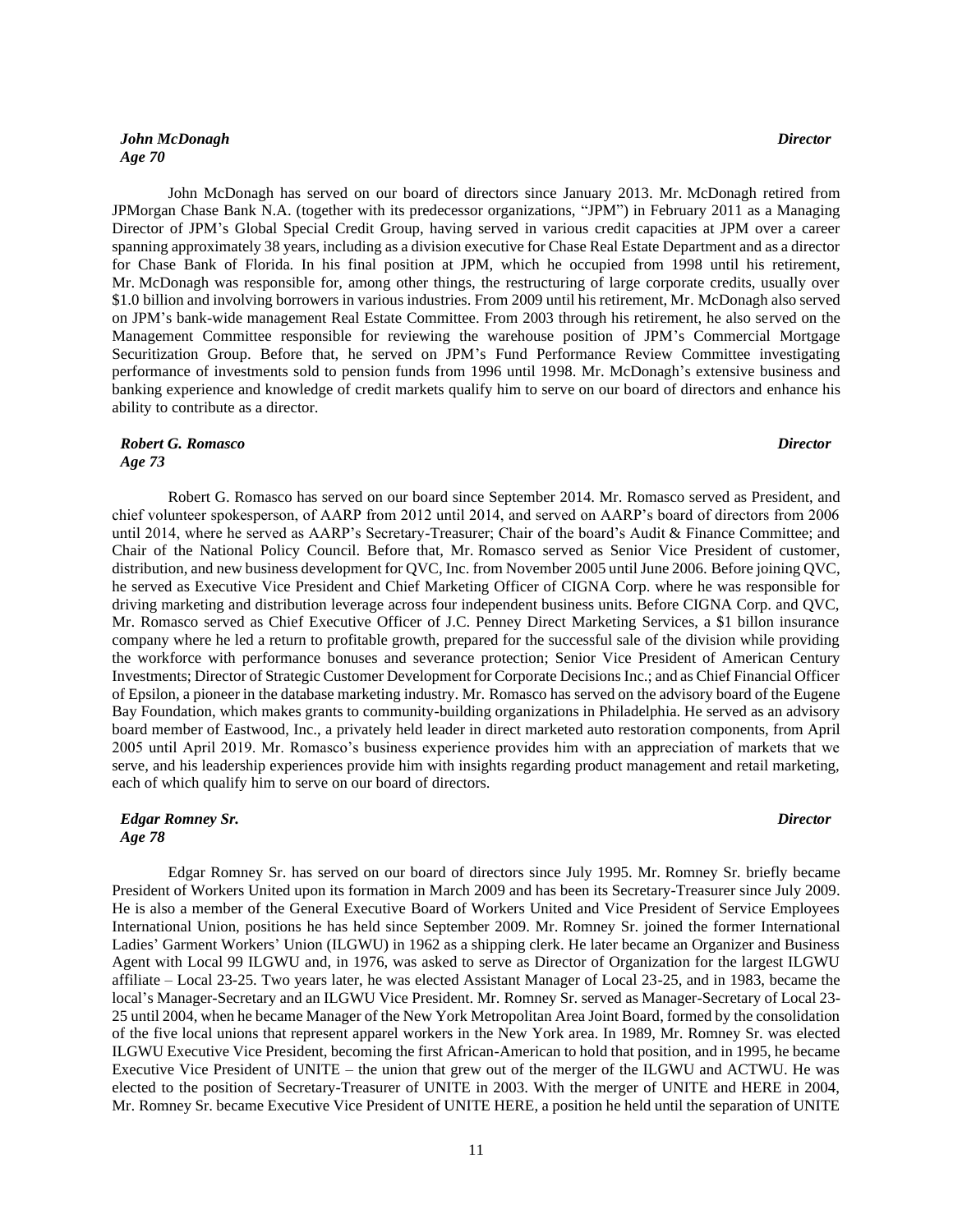and HERE in 2009. Mr. Romney Sr. also served as Secretary-Treasurer of the Change to Win Coalition from September 2003 until 2009. He was Co-Chair of the Garment Industry Day Care Center of Chinatown and Secretary-Treasurer of the Garment Industry Development Corporation. He continues to serve on numerous boards of directors and is National Secretary of the A. Philip Randolph Institute; Vice President of IndustriALL and the New York State AFL-CIO; and an executive board member of the New York City Central Labor Council and the Workmen's Circle. Mr. Romney Sr. is also a director of Amalgamated Life Insurance Company, a board member of the Sidney Hillman Foundation, and a trustee of each of the Consolidated Retirement Fund and the National Retirement Fund. Mr. Romney Sr. is the father of Mr. Romney Jr., who is an Executive Vice President and our Northeast Regional Director. Mr. Romney Sr. brings to the board an intimate understanding of the Bank's business, mission and organization, as well as substantial leadership ability, all of which qualify him to serve on our board of directors.

### *Stephen R. Sleigh Age 65*

### *Director*

Stephen R. Sleigh has served on our board of directors since March 2015. In March 2015, he started a consulting business, Sleigh Strategy LLC, to provide strategic advice aligning business and workforce interests. Mr. Sleigh previously was the Director of the International Association of Machinists National Pension Fund from April 2011 to March 2015, and was the Director of Strategic Resources for the International Association of Machinists, a position he held from September 1994 until September 2006. He also served as a Partner at The Yucaipa Companies, LLC from September 2006 until March 2011. Before that, he worked as Research Director of the International Brotherhood of Teamsters and Deputy Director of the Center for Labor-Management Policy Studies. Mr. Sleigh is a current member and past President of the Labor and Employment Relations Association. He has served as a director of the Baltimore Branch of the Federal Reserve Bank of Richmond, appointed by the Federal Reserve Board of Governors. Mr. Sleigh is the author of two books, On Deadline (1998) and Economic Restructuring and Emerging Patterns of Industrial Relations (1993). Mr. Sleigh serves as the director representative for the investment funds affiliated with The Yucaipa Companies, LLC, pursuant to such funds' contractual director nomination right. Mr. Sleigh brings to the board an overall institutional knowledge of the Bank's business, banking industry expertise, and leadership experience, all of which qualify him to serve on our board of directors.

# **The board of directors recommends a vote FOR each of the above nominees.**

# **Biographical Information for Our Executive Officers Who are Not Directors**

Biographical information for each of our executive officers is provided below (other than Ms. Fox). Because Ms. Fox also serves on our board of directors, we have provided her biographical information above with our other directors.

*Andrew LaBenne Age 47*

# *Senior Executive Vice President and Chief Financial Officer*

Andrew LaBenne has served as our Chief Financial Officer since April 2015, as a Senior Executive Vice President since April 2017, and as an Executive Vice President from April 2015 until April 2017. Before joining us, he served as Chief Financial Officer of Business Banking for JPMorgan Chase & Co. from August 2013 until April 2015. From 1996 until July 2013, Mr. LaBenne spent 17 years at Capital One Financial in various positions in operations, marketing and finance, including as Chief Financial Officer of Retail Banking and Chief Financial Officer of Commercial Banking. While at Capital One Financial, he played a key role in growing the institution's banking franchise through acquisitions and organic growth. He holds a bachelor's degree in engineering from the University of Michigan and an M.B.A. from the University of Virginia. Mr. LaBenne has informed the board of directors of his decision to resign from his positions with the Company and the Bank effective in late April 2021.

*Martin Murrell Age 58*

# *Senior Executive Vice President and Chief Operating Officer*

Martin Murrell has served as our Chief Operating Officer and as our Senior Executive Vice President, Consumer Banking since April 2017. He joined Amalgamated in our Washington D.C. office in April 2016 as our Executive Vice President and Head of Consumer Banking. Mr. Murrell has over 15 years of experience in the design,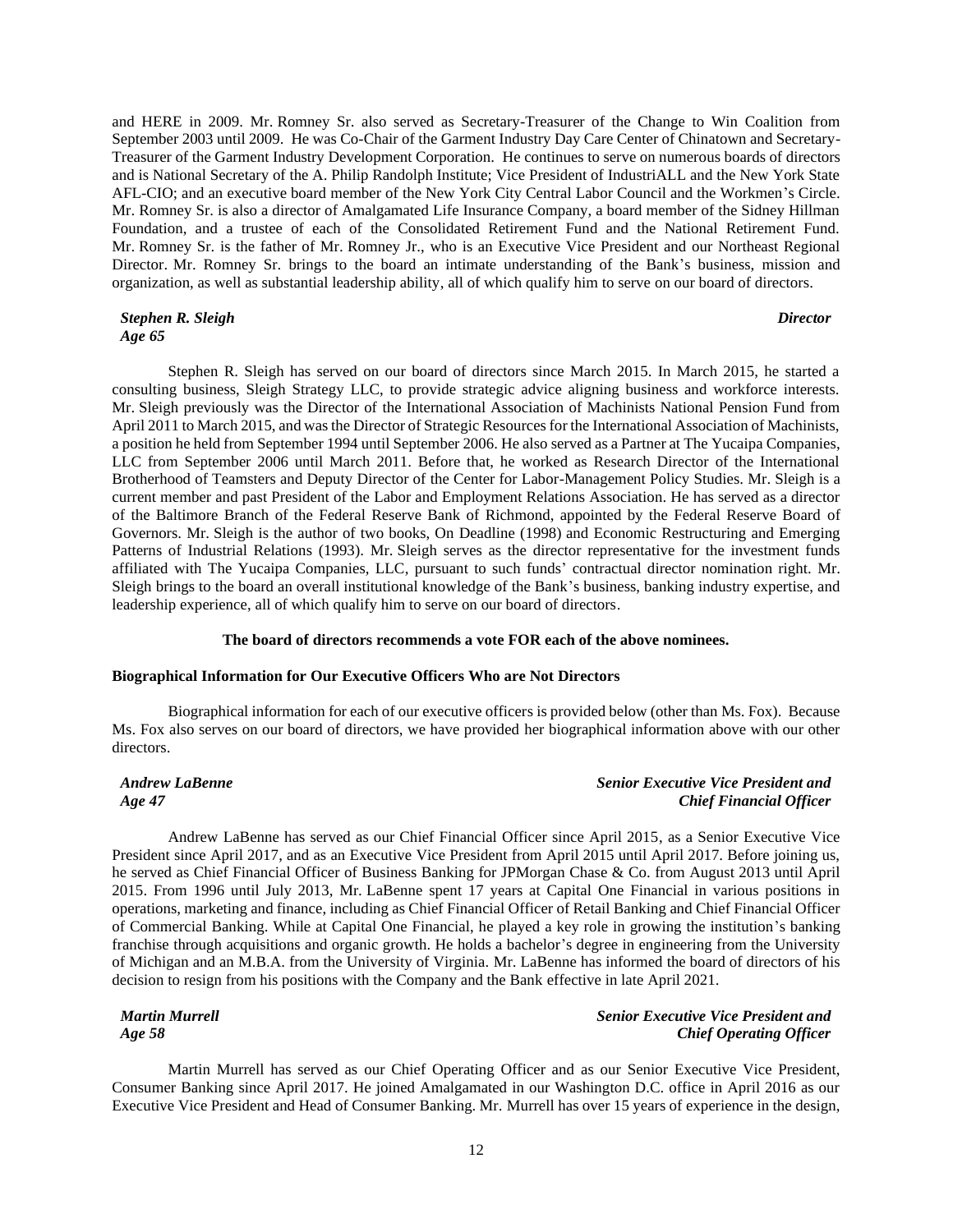implementation and management of consumer digital financial services. From November 2007 until April 2016, Mr. Murrell held various positions at American Express, including Head of Direct Deposits—where he was responsible for launching and leading the personal savings direct deposit business, VP Strategic Planning Group, and Vice President of Enterprise Strategic Initiatives. Before his time at American Express, he was a Vice President with Capital One Financial, where he launched its first online direct savings product, led an internal team focused on enhancing customer experience, and developed a number of secure consumer online payment systems. Mr. Murrell holds a Ph.D. in Nuclear Physics from The Queen's College, University of Oxford, and a bachelor's degree in Physics from the University of Durham.

### *Sam Brown Age 38*

# *Executive Vice President, Director of Commercial Banking*

Sam Brown joined us as Executive Vice President, Business Development in December 2014. In December 2015, Mr. Brown became our Executive Vice President, Director of Commercial Banking. Prior to joining us, Mr. Brown serves as Director of the White House Business Council in the White House's Office of Public Engagement, a position he held from 2013 to 2014. As President Barack H. Obama's liaison to the private sector, Mr. Brown worked on economic policies to help America's working families and businesses succeed. Before leading the Business Council, Mr. Brown held various positions between 2007 and 2012 serving President Obama. Mr. Brown also served as the founding Chief Operating Officer of Organizing for Action and Finance Chief of Staff for the Obama-Biden 2012 campaign. Mr. Brown holds a bachelor's degree from University of Southern California.

# *Jason Darby Age 48*

# Jason Darby has served as our Chief Accounting Officer and Controller and as Executive Vice President since February 2018, and previously served as our Controller and Senior Vice President from July 2015 until February 2018. Before that, he served as Managing Director of Commercial Business Banking for Capital One Financial from July 2012 until June 2015. From 1993 until June 2012, Mr. Darby was an Executive Vice President in charge of sales and marketing at Esquire Bank and, before that, he spent nine years at North Fork Bank/Capital One Financial in various positions in operations and finance. Additionally, Mr. Darby spent five years at KPMG and two years at American Express. Mr. Darby is a licensed CPA in New York and holds a bachelor's degree in accounting from St. Bonaventure University as well as an M.B.A. from the University of Pittsburgh.

# *Mark Pappas Age 61*

# *Executive Vice President and Chief Risk Officer*

*Executive Vice President and Chief Accounting Officer*

Mark Pappas joined us in August 2015 as our Chief Audit Executive. In April 2018, we appointed him as our Chief Risk Officer. Before joining us, Mr. Pappas held various roles at Morgan Stanley in Internal Audit and Finance Risk executive leadership over an 11-year period from August of 2004 to July of 2015. During his tenure at Morgan Stanley, Mr. Pappas developed and implemented the global, firm-wide Sarbanes-Oxley compliance program. Before that, Mr. Pappas held senior audit leadership positions at international and national banks, including Credit Suisse, Standard Chartered, Bankers Trust and Credit Agricole. He is a past President of the Securities Industry & Financial Markets Association (SIFMA) Internal Auditors Division. Mr. Pappas is also a Certified Public Accountant and earned a Master of Business Administration degree in Finance from Fordham University and a Bachelor of Arts degree in Accounting and Information Systems from Queens College.

# *Arthur Prusan Age 54*

*Executive Vice President and Chief Credit Risk Officer*

Arthur Prusan has served as our Chief Credit Risk Officer since April 2018. Before that, he served as our Senior Vice President, Head of Credit Operations, and as a Commercial & Industrial Senior Credit Officer from 2012 until April 2018. Before joining us, Mr. Prusan served as Chief Administrative Officer for Global Business Services Americas at Deutsche Bank. Mr. Prusan began his career at GE Capital in 1989, working in various business units where he led pricing and deal structuring for leases and loans. After his time at GE Capital, Mr. Prusan managed pricing and sales contracts at IPC, a telecom technology company that serves the financial services industry. Mr. Prusan has previously worked at Goldman Sachs and UBS in various finance, administrative, business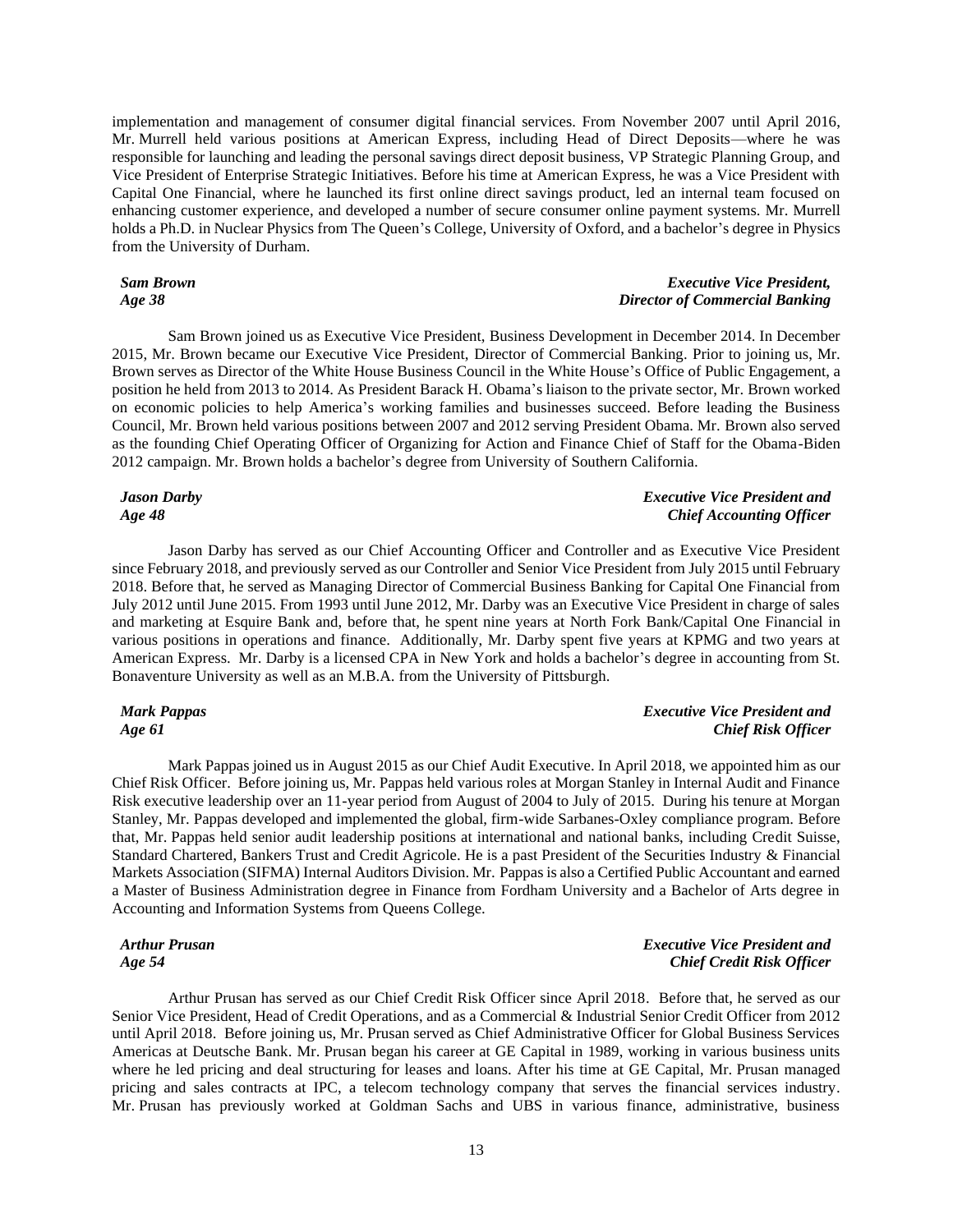management, and operations positions. Mr. Prusan earned his MBA from Northwestern Kellogg School of Management and his Bachelor of Arts in Applied Math and Economics from Yale University.

# *Sean Searby Age 39*

# *Executive Vice President, Operations and Program Management*

Sean Searby has served as the Bank's Executive Vice President, Operations and Program Management since 2020. Prior to that, he served as the Director of Product Management from 2018 to 2020, and as the Director of Product & Client Services within Commercial Banking from 2015 to 2018. Before joining the Bank, Mr. Searby worked in Global Transaction Banking at HSBC on the USD Clearing Team, providing foreign financial institutions and multinational corporations access to the USD market. Before HSBC, Mr. Searby was in the Strategic Planning Group at Cathay Bank. Earlier in his career, he held a number of positions in Operations and Cash Management.

### *Deborah Silodor Age 61*

## *Executive Vice President and General Counsel*

Deborah Silodor has served as our Executive Vice President and General Counsel since 2015. Before that she served as our Deputy General Counsel from February 2009 until January 2015, and as our Assistant General Counsel from June 2007 until February 2009. Before joining us, she served as counsel in the law firm of Lowenstein Sandler in New Jersey from June 1999 until June 2007, where she specialized in commercial litigation. Earlier in her career, Ms. Silodor served as an enforcement attorney with the Office of Thrift Supervision. She holds a bachelor's degree in History from Georgetown University and a J.D. degree from New York University School of Law.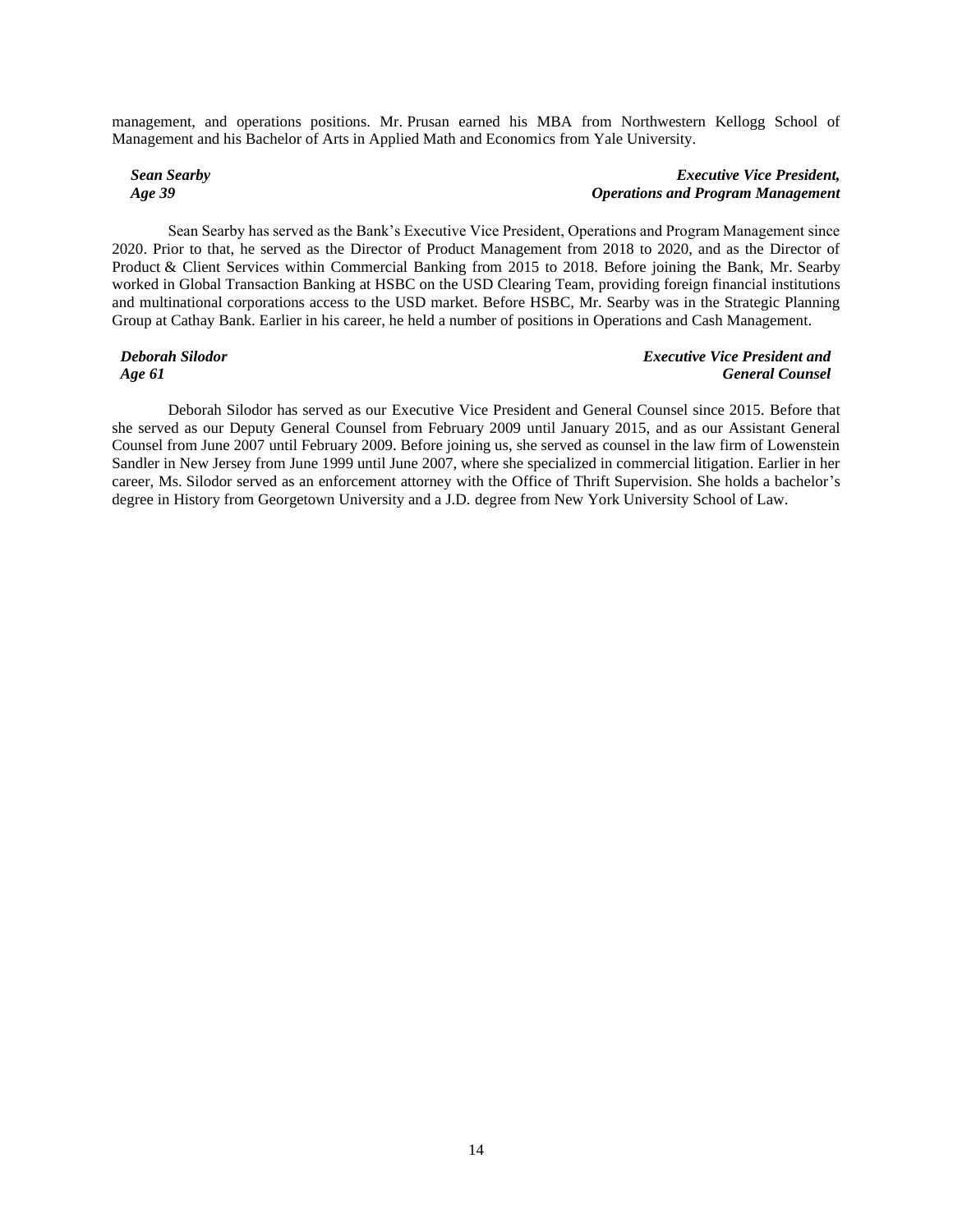# **SECURITY OWNERSHIP OF CERTAIN BENEFICIAL OWNERS AND MANAGEMENT**

The following table sets forth information about the beneficial ownership of our common stock as of March 10, 2021, the record date:

- each person known to us to be the beneficial owner of more than 5% of our common stock;
- each Named Executive Officer;
- each of our directors:
- each of our director nominees; and
- all of our executive officers and directors as a group.

Unless otherwise noted in the footnotes below, the address of each beneficial owner listed in the table is c/o Amalgamated Financial Corp., 275 Seventh Avenue, New York, New York 10001. Except as indicated by the footnotes below, we believe, based on the information furnished to us, that the persons and entities named in the tables below have sole voting and investment power with respect to all shares of our common stock that they beneficially own, subject to applicable community property laws. We have based our calculation of the percentage of beneficial ownership on 31,115,136 shares of our common stock outstanding as of March 10, 2021.

 In computing the number of shares of our common stock beneficially owned by a person and the percentage ownership of that person, we deemed outstanding shares of our common stock subject to options held by that person that are currently exercisable or exercisable within 60 days of March 10, 2021. We, however, did not deem these shares outstanding for the purpose of computing the percentage ownership of any other person.

|                                                                                | <b>Shares of Common Stock</b> |            |  |  |
|--------------------------------------------------------------------------------|-------------------------------|------------|--|--|
|                                                                                | <b>Beneficially Owned</b>     |            |  |  |
| <b>Name of Beneficial Owner</b>                                                | Number <sup>(1)</sup>         | Percentage |  |  |
| <b>Named Executive Officers, Directors, and Director Nominees</b>              |                               |            |  |  |
| Keith Mestrich <sup>(2)</sup>                                                  | 12,903                        | $\ast$     |  |  |
| Andrew LaBenne <sup>(3)</sup>                                                  | 319,274                       | 1.03%      |  |  |
| Sam Brown <sup>(4)</sup>                                                       | 147,417                       | $\ast$     |  |  |
| Lynne P. $Fox^{(5)}$                                                           | 29,363                        | $\ast$     |  |  |
| Donald E. Bouffard Jr. <sup>(6)</sup>                                          | 35,963                        | ∗          |  |  |
| Maryann Bruce                                                                  | 10,428                        | *          |  |  |
| Patricia Diaz Dennis                                                           | 5.603                         | *          |  |  |
| Robert C. Dinerstein <sup>(7)</sup>                                            | 35,763                        | *          |  |  |
| Mark A. Finser                                                                 | 35,243                        | ∗          |  |  |
| JoAnn S. Lilek                                                                 |                               |            |  |  |
| Julie Kelly <sup>(8)</sup>                                                     | 22,963                        | $\ast$     |  |  |
| John McDonagh <sup>(9)</sup>                                                   | 37,763                        | *          |  |  |
| Robert G. Romasco <sup>(10)</sup>                                              | 36,263                        | *          |  |  |
| Edgar Romney Sr. <sup>(11)</sup>                                               | 25,663                        | *          |  |  |
| Stephen R. Sleigh $(12)$                                                       | 23,663                        | $\ast$     |  |  |
| All directors and executive officers as a group (21 persons)                   | 1,124,675                     | 3.50%      |  |  |
| <b>Greater than 5% Stockholders</b>                                            |                               |            |  |  |
| Workers United Related Parties <sup>(13)</sup>                                 | 12,693,603                    | 40.80%     |  |  |
| Investment funds affiliated with The Yucaipa<br>Companies, LLC <sup>(14)</sup> | 3,794,980                     | 12.20%     |  |  |
| Adage Capital Partners GP, L.L.C. <sup>(15)</sup>                              | 1,681,660                     | 5.40%      |  |  |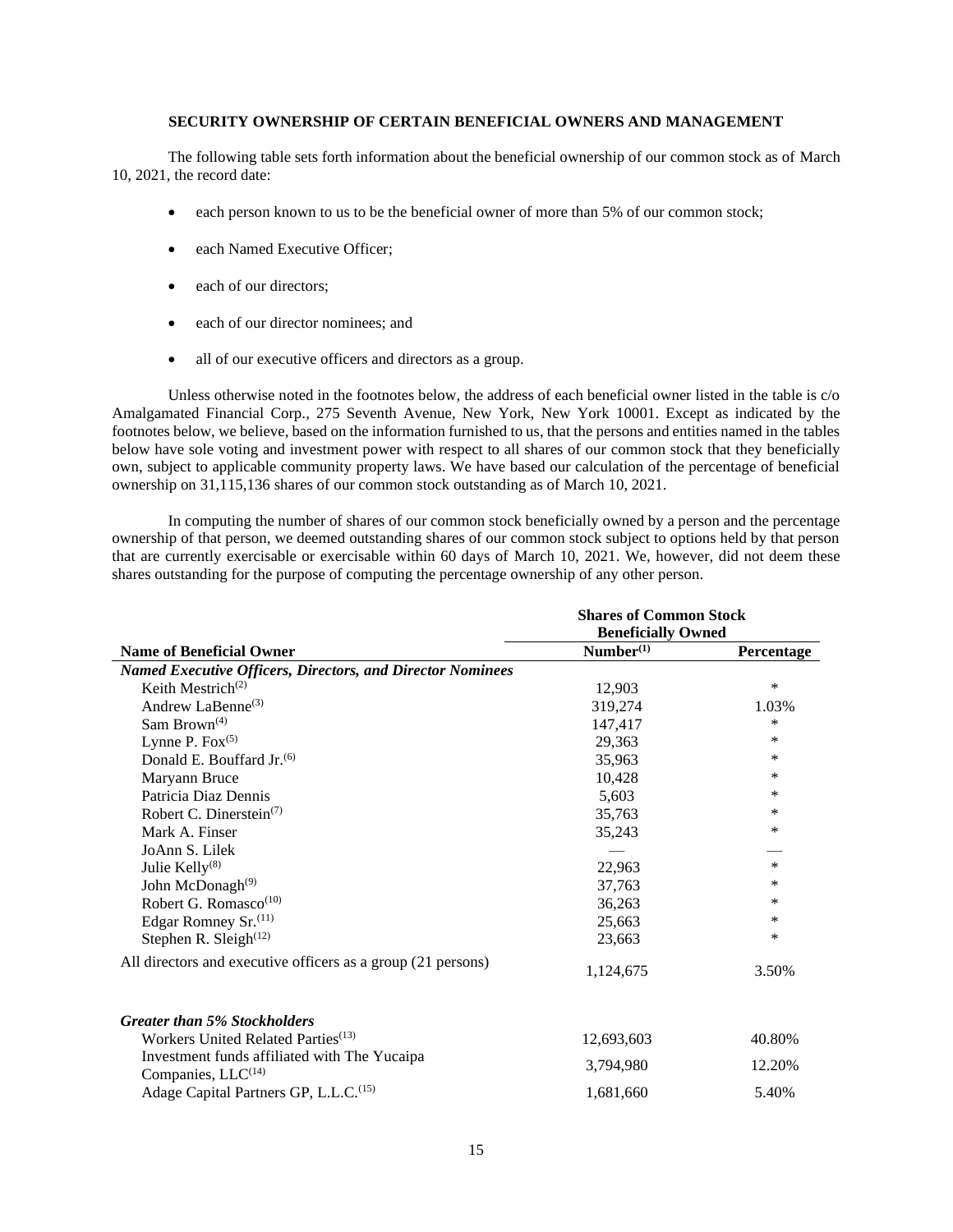Represents less than 1% of total outstanding shares, including exercisable options.

- (1) For purposes of the tabular disclosure above, all fractional shares have been rounded down to the nearest whole share, based on total shares owned by each record holder.
- (2) Effective January 31, 2021, Mr. Mestrich resigned from his positions as President and Chief Executive Officer and director of the Company and the Bank.
- (3) Includes currently exercisable options to purchase 293,020 shares of our common stock.
- (4) Includes currently exercisable options to purchase 145,660 shares of our common stock.
- (5) Includes currently exercisable options to purchase 23,660 shares of our common stock.
- (6) Includes currently exercisable options to purchase 30,360 shares of our common stock.
- (7) Includes currently exercisable options to purchase 30,360 shares of our common stock.
- (8) Includes currently exercisable options to purchase 18,260 shares of our common stock. Director Kelly disclaims beneficial ownership for 300 shares of our common stock owned by her spouse.
- (9) Includes currently exercisable options to purchase 30,360 shares of our common stock.
- (10) Includes currently exercisable options to purchase 30,360 shares of our common stock.
- (11) Includes currently exercisable options to purchase 18,260 shares of our common stock.
- (12) Includes currently exercisable options to purchase 18,260 shares of our common stock.
- (13) Workers United is a registered bank holding company. The Workers United Related Parties, which includes Workers United and certain joint boards, locals or similar organizations authorized under the constitution of Workers United, entered into an Ownership Agreement among themselves, pursuant to which they agreed not to transfer any of their common stock unless the transfer complies with the 2018 Investor Rights Agreement. Pursuant to the Ownership Agreement, the Workers United Related Parties also agreed that, before offering any of their common stock to an unaffiliated third party, they will first offer the other Workers United Related Parties the opportunity to purchase such shares. See "*Certain Relationships and Related Party Transactions.*" Based solely on the Schedule 13G filed on February 14, 2019 by the Workers United Related Parties, each party thereto reported sole voting power and sole dispositive power of the following shares of our common stock: Workers United—7,990,349.86 shares; Chicago & Midwest Regional Joint Board, Workers United—479,567 shares; Laundry, Distribution & Food Service Joint Board, Workers United—281,583.12 shares; Local 50, Workers United—114,600 shares; Mid-Atlantic Regional Joint Board, Workers United—264,939.14 shares; New York Metropolitan Area Joint Board, Workers United—85,908.92 shares; New York-New Jersey Regional Joint Board, Workers United —1,630,806.40 shares; Pennsylvania Joint Board Workers United, SEIU—374,517.82 shares; Philadelphia Joint Board, Workers United—523,022 shares; Rochester Regional Joint Board Fund for the Future— 132,580 shares; Rochester Regional Joint Board, Workers United—519,132.96 shares; Southern Regional Joint Board, Workers United—149,794.78 shares; Western States Regional Joint Board, Workers United—119,380 shares; and Workers United Canada Council—27,421.98 shares. The address for the United Workers Related Parties is 22 South 22nd Street, Philadelphia, Pennsylvania 19103.
- (14) Includes Yucaipa Corporate Initiatives Fund II, L.P., and Yucaipa Corporate Initiatives (Parallel) Fund II, L.P., which are both private equity funds affiliated with The Yucaipa Companies, LLC. Ronald W. Burkle indirectly controls both Yucaipa Corporate Initiatives Fund II, L.P. and Yucaipa Corporate Initiatives (Parallel) Fund II, L.P. and their general partner. As a result, Mr. Burkle may be deemed to have voting and dispositive power with respect to the shares of our common stock owned by Yucaipa Corporate Initiatives Fund II, L.P. and Yucaipa Corporate Initiatives (Parallel) Fund II, L.P. and therefore may be deemed to be the beneficial owner of such shares; however, Mr. Burkle disclaims beneficial ownership of such shares except to the extent of his pecuniary interest therein. The address for Yucaipa Corporate Initiatives Fund II, L.P. and Yucaipa Corporate Initiatives (Parallel) Fund II, L.P. is 9130 W. Sunset Blvd., Los Angeles, California 90069.
- (15) This is information is based solely on the Form 13F filed on February 16, 2021 by Adage Capital Partners GP, L.L.C. for the quarter ended December 31, 2020, which reports sole voting power over 1,681,660 shares.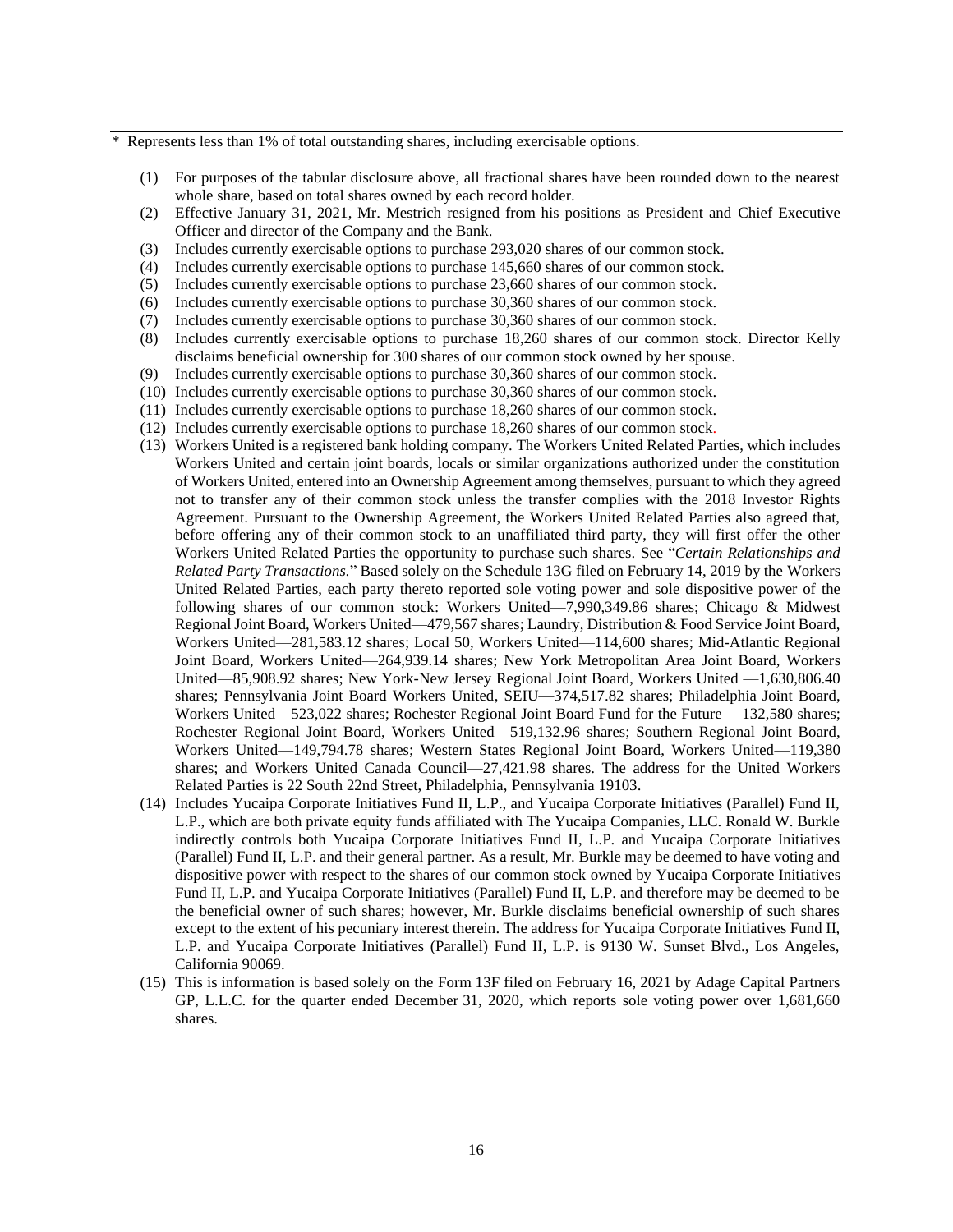# **CORPORATE GOVERNANCE AND SOCIAL RESPONSIBILITY**

### **Introduction**

 Our directors meet regularly to review our operations and discuss our business plans and strategies. Our full board of directors met 13 times in 2020. During 2020, each director attended at least 75% of the aggregate of the total number of board meetings and the total number of meetings held by the committees of the board on which he or she served. At our 2020 annual meeting, 11 of our 12 directors were in virtual attendance. We expect each director to attend our annual meeting of stockholders, although we recognize that conflicts may occasionally arise that will prevent a director from attending an annual meeting.

# **Director Independence**

Under the rules of Nasdaq, independent directors must constitute a majority of a listed company's board of directors. A director will only qualify as an "independent director" if, in the opinion of that company's board of directors, that person does not have a relationship that would interfere with the director's exercise of independent judgment in carrying out the responsibilities of a director.

Our board currently has 11 members consisting of five directors (Ms. Fox, Ms. Kelly, and Mr. Romney Sr. and two independent directors, Ms. Bruce and Ms. Diaz Dennis) designated by Workers United, one director designated by the Yucaipa Funds (Mr. Sleigh), Mr. Finser (the former chair of New Resource Bank's board of directors), and our other four existing independent directors (Mr. Bouffard, Mr. Dinerstein, Mr. McDonagh, and Mr. Romasco). We have also nominated for election at the 2021 annual meeting an additional independent director (Ms. Lilek) to our board of directors.

Our board of directors has evaluated the independence of each director nominee based on the independence criteria under Nasdaq rules and has determined that each of Mr. Bouffard, Ms. Bruce, Ms. Diaz Dennis, Mr. Dinerstein, Mr. Finser, Ms. Lilek, Mr. McDonagh, Mr. Romasco, and Mr. Sleigh is an independent director.

As part of this evaluation, our board of directors considered the current and prior relationships that each independent director has with the Company and all other facts and circumstances our board of directors deemed relevant in determining their independence, including the beneficial ownership of our shares by each independent director, and the matters discussed under "*Certain Relationships and Related Party Transactions*."

Our board of directors determined that the following directors are not independent: Ms. Fox (our Interim President and Chief Executive Officer), Ms. Kelly, and Mr. Romney Sr.

### **Family Relationships**

Edgar Romney Sr., one of our directors, is the father of Edgar Romney Jr., a Senior Vice President and Northeast Regional Director of the Bank.

### **Meetings and Committees of the Board of Directors**

Our board of directors has established standing committees in connection with the discharge of its responsibilities. These committees include, among others, the Audit Committee, Compensation and Human Resources Committee, Governance and Nominating Committee, Executive and Corporate Social Responsibility Committee, Credit Policy Committee, Enterprise Risk Oversight Committee, and Trust Committee. Our board of directors also may establish such other committees as it deems appropriate, in accordance with applicable law and regulations and our corporate governance documents. The composition and responsibilities of each committee are described below. Members will serve on these committees so long as they are a member of the board of directors until their resignation or until otherwise determined by our board of directors.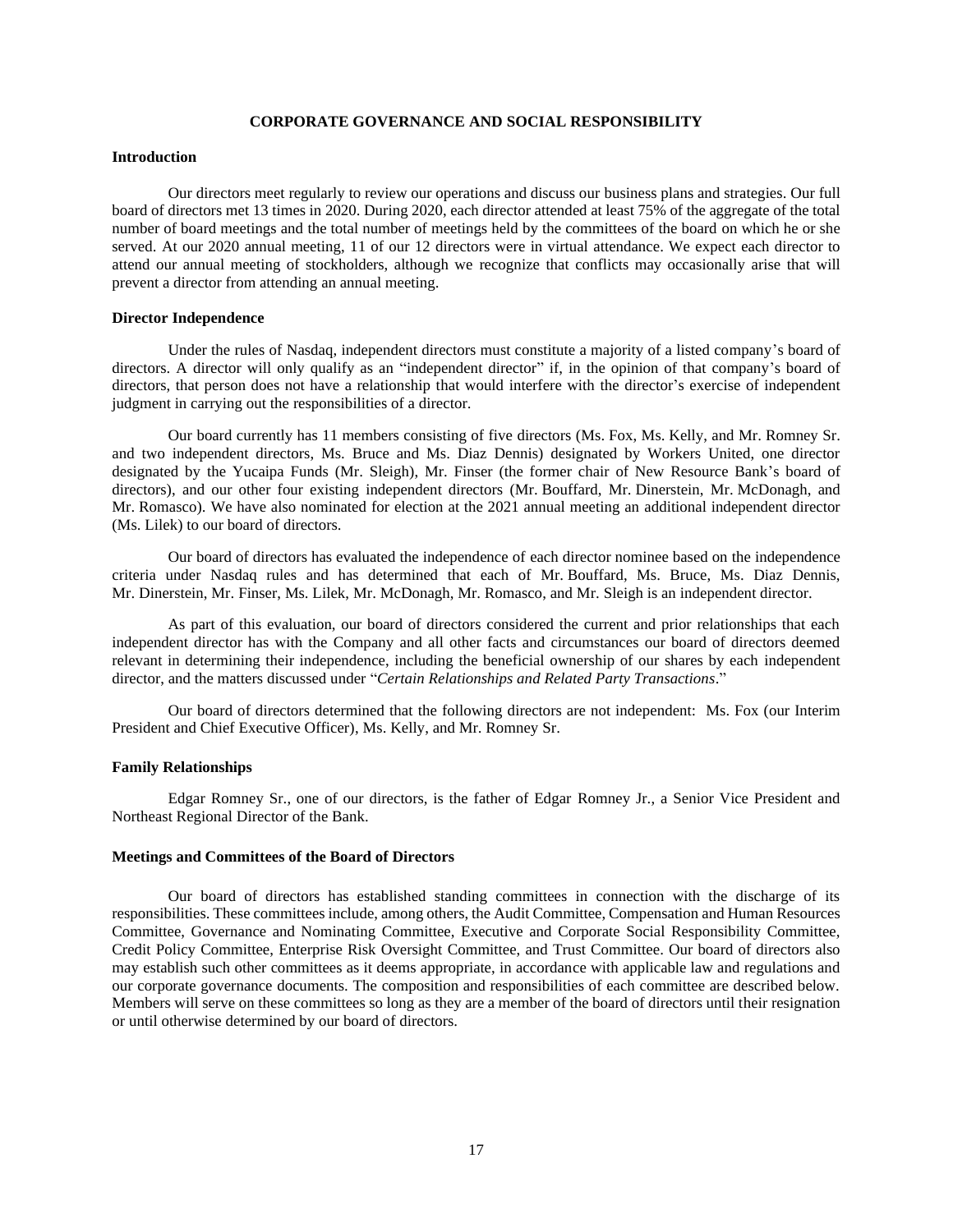| <b>Director</b>               | <b>Executive and</b><br>Corporate<br><b>Social</b><br><b>Responsibility</b> | <b>Audit</b>    | <b>Compensation Governance</b><br>and Human<br><b>Resources</b> | and<br><b>Nominating</b> | <b>Enterprise</b><br><b>Risk</b><br>Oversight | <b>Trust</b>    | <b>Credit</b><br><b>Policy</b> |
|-------------------------------|-----------------------------------------------------------------------------|-----------------|-----------------------------------------------------------------|--------------------------|-----------------------------------------------|-----------------|--------------------------------|
| Lynne P. Fox                  | $\bullet$ Chair                                                             |                 |                                                                 |                          |                                               |                 |                                |
| Donald E. Bouffard Jr.        |                                                                             | $\bullet$ Chair |                                                                 |                          |                                               |                 |                                |
| Maryann Bruce                 |                                                                             |                 |                                                                 |                          | $\bullet$                                     |                 |                                |
| Patricia Diaz Dennis          |                                                                             |                 | $\bullet$ Chair                                                 |                          |                                               |                 |                                |
| Robert C. Dinerstein          |                                                                             |                 |                                                                 |                          | $\bullet$ Chair                               |                 |                                |
| Mark A. Finser                |                                                                             |                 |                                                                 |                          |                                               |                 |                                |
| JoAnn S. Lilek <sup>(1)</sup> |                                                                             |                 |                                                                 |                          |                                               |                 |                                |
| Julie Kelly                   |                                                                             |                 |                                                                 |                          | $\bullet$                                     | ٠               |                                |
| John McDonagh                 |                                                                             |                 |                                                                 |                          |                                               |                 | $\bullet$ Chair                |
| Robert G. Romasco             |                                                                             |                 |                                                                 | • Chair                  |                                               |                 |                                |
| Edgar Romney Sr.              |                                                                             |                 |                                                                 |                          |                                               | $\bullet$ Chair |                                |
| Stephen R. Sleigh             |                                                                             |                 |                                                                 |                          |                                               |                 |                                |

(1) As a director nominee only, Ms. Lilek has not been assigned to any committee. Our board of directors will assign Ms. Lilek to a committee(s) upon her election to the board of directors.

### *Audit Committee*

Our Audit Committee consists of Mr. Bouffard, Ms. Bruce, and Mr. Dinerstein, with Mr. Bouffard serving as Chair. The Audit Committee met 12 times during the 2020 fiscal year. Our Audit Committee performs the duties required of audit committees under 12 C.F.R. § 363.5 for insured depository institutions and under the Sarbanes-Oxley Act of 2002 ("SOX"). Our Audit Committee has responsibility for, among other things:

- selecting and hiring our independent registered public accounting firm, and approving the audit and non-audit services to be performed by our independent registered public accounting firm;
- evaluating the qualifications, performance and independence of our independent registered public accounting firm;
- monitoring the internal controls over financial reporting and our compliance with legal and regulatory requirements as they relate to financial statements or accounting matters;
- reviewing the adequacy and effectiveness of our internal control policies and procedures;
- discussing the scope and results of the audit with the independent registered public accounting firm and reviewing with management and the independent registered public accounting firm our interim and year-end operating results;
- preparing the Audit Committee report required by the Exchange Act rules to be included in our annual proxy statement; and
- oversight of our SOX compliance.

The rules of Nasdaq require our Audit Committee to be composed entirely of independent directors, subject to certain limited exceptions. Applicable FDIC regulations also require that our Audit Committee be composed of "outside directors who are independent of management." Our board of directors has affirmatively determined that each of the members of our Audit Committee meet the definition of "independent directors" and "outside directors" under Nasdaq listing standards and FDIC regulations, respectively. In addition, as a bank holding company with more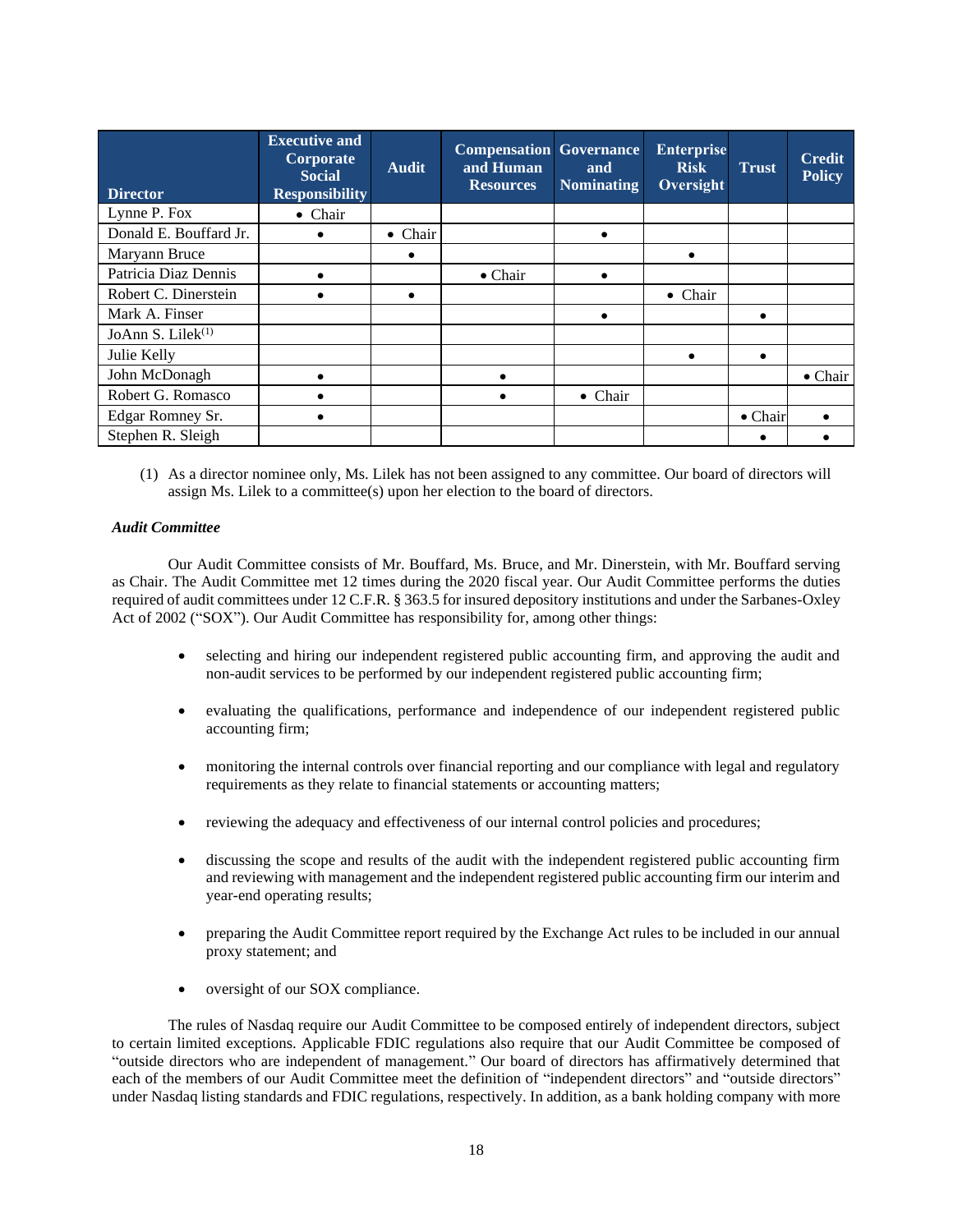than \$3 billion in assets, under applicable FDIC regulations, our Audit Committee includes members with banking or related financial management expertise, has access to its own outside counsel, and does not include any large customers of the Bank. Our board of directors also has determined that Mr. Bouffard qualifies as an "audit committee financial expert" as defined by Exchange Act rules.

Our board of directors has adopted a written charter for our Audit Committee, which is available on our website, *www.amalgamatedbank.com*, under the "Investor Relations" tab.

### *Compensation and Human Resources Committee*

Our Compensation and Human Resources Committee (the "Compensation Committee") consists of Ms. Diaz Dennis, Mr. McDonagh, and Mr. Romasco, with Ms. Diaz Dennis serving as Chair. The Compensation Committee met nine times during the 2020 fiscal year. The Compensation Committee is responsible for, among other things:

- reviewing and approving compensation of our executive officers including salary, long-term incentives, cash incentives, bonuses, perquisites, equity incentives, severance arrangements, retirement benefits and other related benefits and benefit plans;
- reviewing and recommending compensation policies and practices for our employees and considering whether risks arise from such policies and practices;
- reviewing the compensation of our non-employee directors and recommending any changes to the full board;
- reviewing and discussing annually with management any executive compensation disclosure required by Exchange Act rules;
- administering, reviewing and making recommendations with respect to our equity or long term compensation plans;
- oversight of the development of succession plans for our executive officers and their direct reports;
- oversight of our policies regarding employee engagement; and
- oversight of our diversity and inclusion program.

The Compensation Committee may form and delegate authority to subcommittees as appropriate, including, but not limited to, a subcommittee composed of one or more members of our board of directors or officers to grant stock awards under our equity or long term incentive plans to persons who are not then subject to Section 16 of the Exchange Act. Delegation by the Compensation Committee to any subcommittee shall not limit or restrict the Compensation Committee on any matter so delegated, and, unless the Compensation Committee alters or terminates such delegation, any action by the Compensation Committee on any matter so delegated shall not limit or restrict future action by such subcommittee on such matters.

Our board of directors has evaluated the independence of the members of our Compensation Committee and has determined that each member of our Compensation Committee meets the definition of an "independent director" under Nasdaq listing standards. Each member of our Compensation Committee also satisfies the independence requirements and additional independence criteria under Rule 10C-1 under the Exchange Act, and qualifies as a "nonemployee director" within the meaning of Rule 16b-3 under the Exchange Act.

Our board of directors has adopted a written charter for our Compensation Committee, which is available on our website, *www.amalgamatedbank.com*, under the "Investor Relations" tab.

# *Role of Compensation Consultant*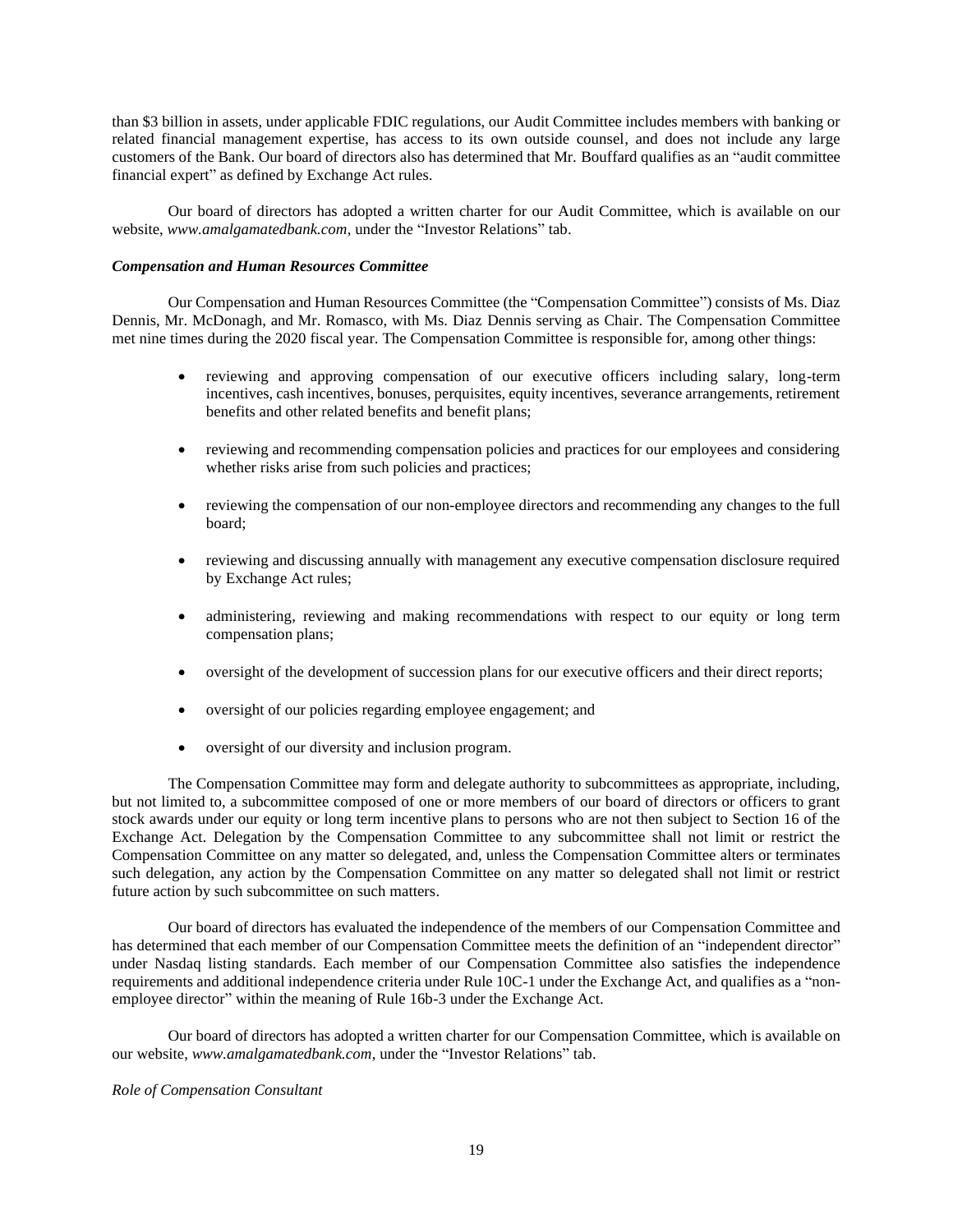Our Compensation Committee retains, at our expense, independent consultants to assist it in executive compensation matters. The Compensation Committee retained Semler Brossy Consulting Group LLC ("SBCG") to assist it in executive compensation matters beginning in October 2018. SBCG reports directly to the Compensation Committee and does not have any other consulting engagements with management or the Company. In considering the retention of SCBG, the Compensation Committee assessed SBCG's independence in light of SEC rules and Nasdaq listing standards and determined that SCBG was independent and their work did not create any conflicts of interest.

During 2020, the Compensation Committee met with such consultants numerous times in and out of the presence of management, to review findings based on market research and considers those findings in determining and adjusting our executive compensation program.

With respect to Chief Executive Officer compensation, SBCG provided, and continues to provide, an independent recommendation to the Compensation Committee, in the form of a range of possible outcomes, for the Compensation Committee's consideration. In developing its recommendation, SBCG relies on its understanding of our business and compensation programs and SBCG's independent research and analysis. SBCG does not meet with our Chief Executive Officer with respect to Chief Executive Officer compensation. SBCG also assisted us in the design of our annual incentive plan for our eligible employees, including our Named Executive Officers. With respect to director compensation and the compensation of our senior executive vice-presidents and executive vice-presidents, SBCG conducts market analyses and advises us on best practices and market trends. SBCG provides to the Compensation Committee an independent assessment of management's recommendations on senior executive vicepresidents and executive vice-presidents compensation.

### *Governance and Nominating Committee*

Our Governance and Nominating Committee consists of Mr. Romasco, Mr. Bouffard, Ms. Diaz Dennis, and Mr. Finser, with Mr. Romasco serving as Chair. The Governance and Nominating Committee met seven times during the 2020 fiscal year. The Governance and Nominating Committee is responsible for, among other things:

- assisting our board of directors in identifying individuals qualified to become directors and recommending director nominees for each annual or special meeting of stockholders or for any vacancies or newly created directorships that may occur between such meetings to the board of directors;
- reviewing periodically the governance principles adopted by the board of directors and developing and recommending governance principles applicable to our board of directors;
- making recommendations to the board of directors as to determinations of director independence;
- overseeing the evaluation of our board of directors; and
- recommending members for each board committee of our board of directors.

Our board of directors has evaluated the independence of the members of our Governance and Nominating Committee and has determined that each member of the Governance and Nominating Committee is "independent" under Nasdaq listing standards.

Our board of directors has adopted a written charter for our Corporate Governance and Nominating Committee, which is available on our website, *www.amalgamatedbank.com*, under the "Investor Relations" tab.

### *Executive and Corporate Social Responsibility Committee*

Our Executive and Corporate Social Responsibility Committee consists of Ms. Fox, Mr. Bouffard, Ms. Diaz Dennis, Mr. Dinerstein, Mr. McDonagh, Mr. Romasco, and Mr. Romney Sr., with Ms. Fox serving as Chair. The Executive and Corporate Social Responsibility Committee is responsible for, among other things: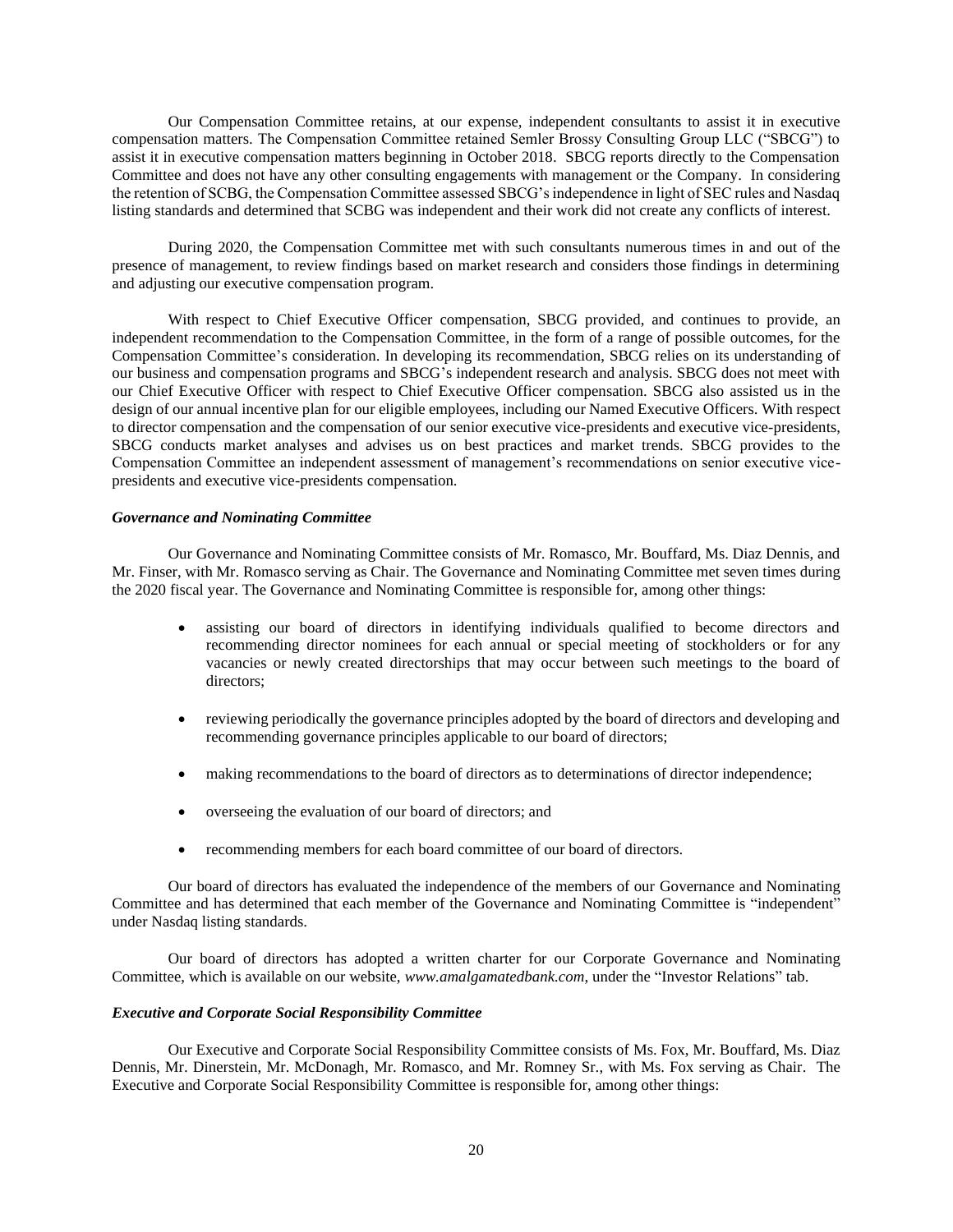- assisting our board of directors in fulfilling its oversight responsibilities with respect to the development of our corporate social and responsibility policies and implementation of such initiatives;
- advising our Chair and President and Chief Executive Officer regarding the agenda for future board meetings; and
- reviewing our monthly financial results and attending to other matters requiring attention during the calendar months that our board of directors does not meet.

Our board of directors has adopted a written charter for our Executive and Corporate Social Responsibility Committee, which is available on our website, *www.amalgamatedbank.com*, under the "Investor Relations" tab.

# *Credit Policy Committee*

Our Credit Policy Committee consists of Mr. McDonagh, Mr. Sleigh and Mr. Romney Sr., with Mr. McDonagh serving as Chair. The Credit Policy Committee is responsible for, among other things:

- assisting our board of directors in fulfilling its oversight responsibilities;
- reviewing and approving credits above board-specified dollar limits;
- monitoring the performance and quality of our credit portfolio;
- overseeing the administration and effectiveness of, and compliance with, our credit policies; and
- reviewing and assessing the adequacy of the allowance for loan and lease losses.

# *Enterprise Risk Oversight Committee*

Our Enterprise Risk Oversight Committee consists of Mr. Dinerstein, Ms. Bruce, and Ms. Kelly, with Mr. Dinerstein serving as Chair. The Enterprise Risk Oversight Committee is responsible for, among other things:

- overseeing our enterprise risk management framework, including policies and practices relating to the identification, measurement, monitoring and controlling our principal business risks;
- ensuring that our risk management policies and procedures are commensurate with its structure, risk profile, complexity, activities and size;
- providing an open forum for communications between management, third parties and our board of directors to discuss risk and risk management;
- reviewing on a regular basis, at least annually, with our General Counsel, Chief Compliance Officer, and other Bank officers, our compliance with applicable laws and regulatory requirements and any legal or regulatory matters that could have a material impact on our financial statements, our compliance policies and any material reports or inquiries received from regulators or governmental agencies; and
- reviewing the material findings of examinations conducted by any regulatory agencies and report the results of such findings to our board of directors.

# *Trust Committee*

Our Trust Committee consists of Mr. Romney Sr., Mr. Finser, Mr. Sleigh and Ms. Kelly, with Mr. Romney Sr. serving as Chair. The Trust Committee is responsible for, among other things:

assisting our board of directors in fulfilling its oversight responsibilities;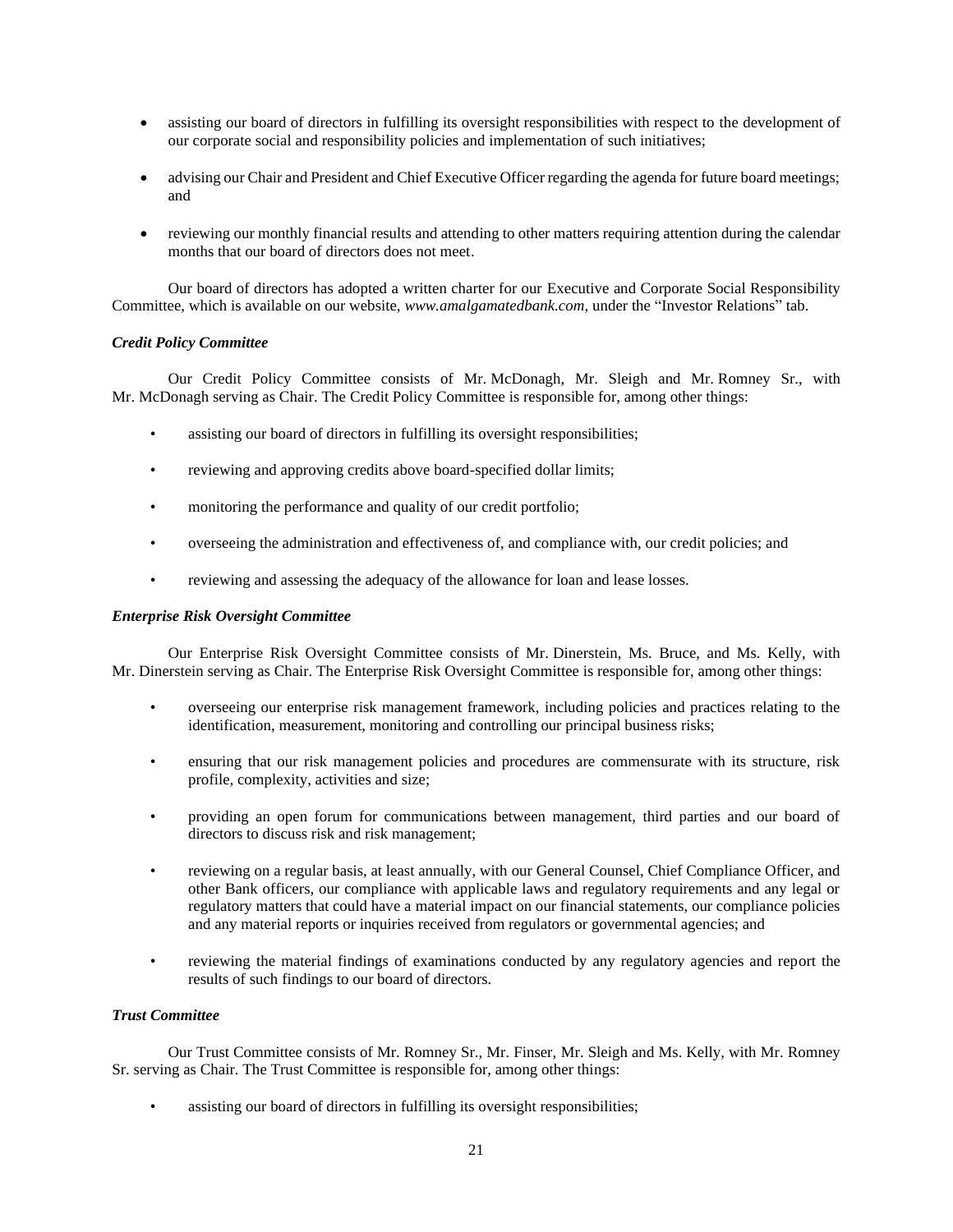- overseeing trust management's operation of the department in a manner that is consistent with the FDIC's Statement of Principles of Trust Department Management;
- overseeing the periodic, comprehensive reviews of each trust department account;
- enacting written policies that address important trust department activities, including account reviews, deviations from approved criteria, and internal and external audit procedures; and
- reviewing and assessing reports from supervisory agencies and trust management.

# **Compensation Committee Interlocks and Insider Participation**

For the year ended December 31, 2020, our Compensation Committee consisted of Ms. Diaz Dennis, Mr. McDonagh, and Mr. Romasco. None of them has at any time been an officer or employee of the Company or, has had any relationship with the Company of the type that is required to be disclosed under Item 404 of Regulation S-K. During 2020, none of our executive officers served as a member of the board of directors, compensation committee or other board committee performing equivalent functions, of another entity that had one or more executive officers serving as a member of our board of directors or compensation committee.

### **Nominations of Directors**

 The Governance and Nominating Committee serves to identify, screen, recruit and nominate candidates to our board of directors. The committee charter requires the committee to review potential candidates for the board, including any nominees submitted by stockholders in accordance with our bylaws. The committee evaluated each nominee recommended for election as a director in these proxy materials. In evaluating candidates proposed by stockholders, the committee will follow the same process and apply the same criteria as it does for candidates identified by the committee or the board of directors.

When considering a potential candidate for nomination, the Governance and Nominating Committee will consider the skills and background that we require and that the person possesses, diversity of the board and the ability of the person to devote the necessary time to serve as a director. The Governance and Nominating Committee has established the following minimum qualifications for service on our board of directors:

- the highest ethics, integrity and values;
- a strong personal and professional reputation;
- professional experience that adds to the mix of the board as a whole;
- the ability to exercise sound, independent business judgment;
- freedom from conflicts of interest;
- demonstrated leadership skills;
- the willingness and ability to devote the time necessary to perform the duties and responsibilities of a director;
- relevant expertise and experience, and the ability to offer advice and guidance to our President and Chief Executive Officer based on that expertise and experience; and
- understanding of and alignment with our mission.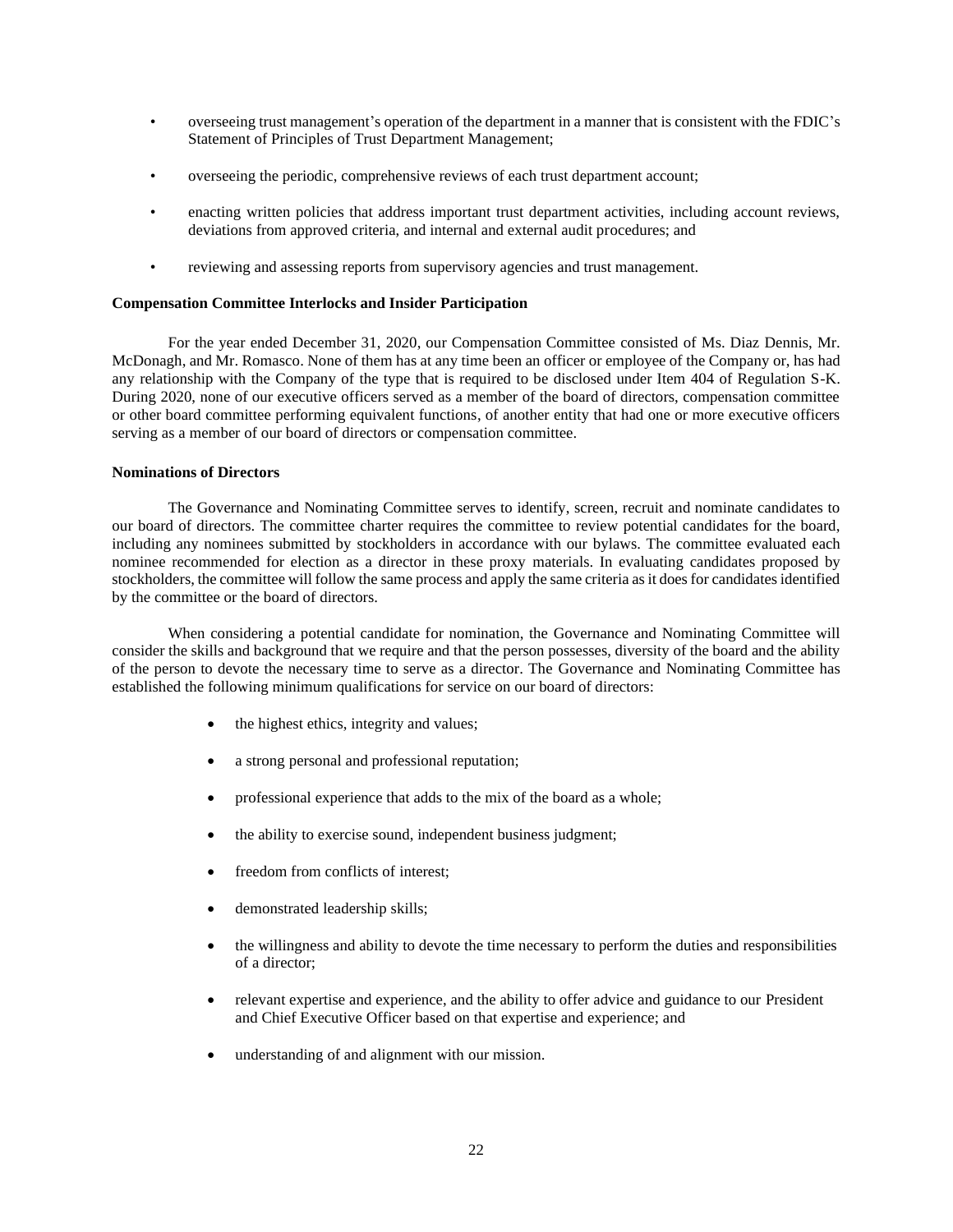In considering whether to recommend any particular candidate for inclusion in the board's slate of recommended director nominees, the Governance and Nominating Committee also considers the following criteria, among others:

- whether the candidate possesses the qualities described above;
- whether the candidate qualifies as an independent director under Nasdaq listing standards;
- the candidate's management experience in complex organizations and experience with complex business problems;
- the candidate's other commitments, such as employment and other board positions;
- the likelihood of obtaining regulatory approval of the candidate, if required;
- whether the candidate would qualify under our guidelines for membership on the Audit Committee, the Compensation Committee or the Governance and Nominating Committee; and
- whether the candidate complies with any minimum qualifications or restrictions set forth in our bylaws.

The Governance and Nominating Committee does not assign specific weights to particular criteria, and no particular criterion is a prerequisite for each prospective nominee. We recognize that a board made up of highly qualified directors from diverse backgrounds benefits from the contribution of different perspectives and experiences to board discussions and decisions, promoting better corporate governance. Therefore, the committee assesses nominees based on merit, having regard to those competencies, expertise, skills, background and other qualities identified from time to time by the board as being important in fostering a diverse and inclusive culture, which solicits multiple perspectives and views. The committee ensures that diverse characteristics, including but not limited to gender, age, ethnicity, disability and sexual orientation, are included in any pool of candidates from which our board of director nominees are chosen. In July 2020, we hired an executive search firm, Allegis Partners, to assist in identifying and evaluating candidates to serve as independent directors on our board of directors; however, first-time director nominee, Ms. Lilek, was identified by one of our board members.

 In addition to the qualification criteria above, the Governance and Nominating Committee also takes into account whether a potential director nominee qualifies as an "audit committee financial expert" as that term is defined by the Exchange Act rules, and whether the potential director nominee would qualify as an "independent" director under the Nasdaq listing standards and Exchange Act Rule 10A-3, if applicable.

We maintain a board tenure policy (within in our Corporate Governance Guidelines) as a means of ensuring that our board of directors is renewed regularly with fresh perspectives. Under this policy, we generally seek to maintain an average tenure of ten years or less for our independent directors not designated by the Workers United Related Parties or the Yucaipa Funds. This approach strikes a balance between retaining directors with deep knowledge of the Company while adding directors who may bring an innovative outlook. As a group, our current independent directors have an average tenure of approximately 5.9 years of service.

For a stockholder to nominate a director candidate, the stockholder must comply with the advance notice provisions and other requirements of our bylaws. Each notice must state, among other things:

- as to the stockholder giving the notice and the beneficial owner, if any, on whose behalf the nomination or proposal is made
	- o the name and address of the stockholder who intends to make the nomination and of such beneficial owner, if any,
	- o the class or series and number of shares of the Company which are, directly or indirectly, owned beneficially and of record by such stockholder and such beneficial owner,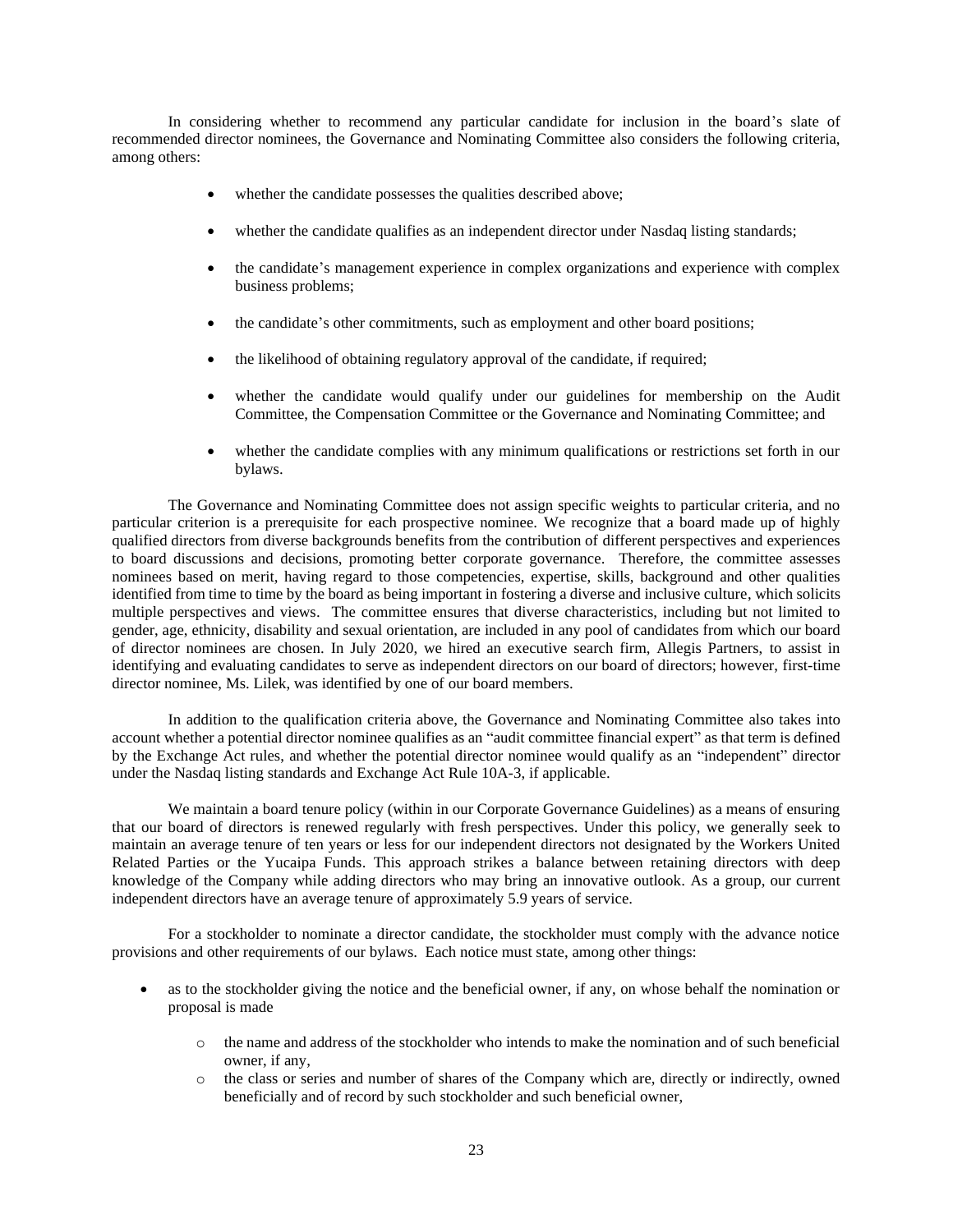- o any option, warrant, convertible security, stock appreciation right, or similar right with an exercise or conversion privilege or a settlement payment or mechanism at a price related to any class or series of shares of the Company or with a value derived in whole or in part from the value of any class or series of shares of the Company, whether or not such instrument or right shall be subject to settlement in the underlying class or series of capital stock of the Company or otherwise directly or indirectly owned beneficially by such stockholder or such beneficial owner and any other direct or indirect opportunity to profit or share in any profit derived from any increase or decrease in the value of shares of the Company,
- o any proxy, contract, arrangement, understanding, or relationship pursuant to which such stockholder or such beneficial owner has a right to vote any shares of any security of the Company,
- o any rights to dividends on the shares of the Company owned beneficially by such stockholder or such beneficial owner that are separated or separable from the underlying shares of the Company,
- o any proportionate interest in shares of the Company or derivative instruments held, directly or indirectly, by a general or limited partnership in which such stockholder or such beneficial owner is a general partner or, directly or indirectly, beneficially owns an interest in a general partner,
- o any performance-related fees (other than an asset-based fee) that such stockholder or such beneficial owner is entitled to, based on any increase or decrease in the value of shares of the Company or derivative instruments, if any, as of the date of such notice, including without limitation any such interests held by members of such stockholder's or such beneficial owner's immediate family sharing the same household, and a representation that the stockholder will notify the Company in writing of any such performance-related fees in effect,
- o a description of any agreement, arrangement, or understanding with respect to such nomination between or among the stockholder or the beneficial owner, if any, on whose behalf the nomination is being made and any of their affiliates or associates, and any others (including their names) acting in concert with any of the foregoing, and a representation that the stockholder will notify the Company in writing of any such agreement, arrangement, or understanding in effect as of the record date for the meeting within five business days after the record date for such meeting,
- o a description of any agreement, arrangement, or understanding (including any derivative or short positions, profit interests, options, hedging transactions, and borrowed or loaned shares) that has been entered into as of the date of the stockholder's notice by, or on behalf of, the stockholder or the beneficial owner, if any, and any of their affiliates or associates, the effect or intent of which is to mitigate loss to, manage risk or benefit of share price changes for, or increase or decrease the voting power of such person or any of their affiliates or associates with respect to shares of the stock of the Company, and a representation that the proposing stockholder will notify the Company in writing of any such agreement, arrangement, or understanding in effect as of the record date for the meeting within five business days after the record date for such meeting,
- o a representation that the stockholder is a holder of record of shares of the Company entitled to vote at the meeting and that the stockholder (or a qualified representative thereof) intends to appear in person at the meeting,
- o a representation whether the stockholder intends to deliver a proxy statement and/or form of proxy to holders of at least the percentage of the Company's outstanding capital stock required to approve the nomination or business to be brought before the meeting, as applicable, and/or otherwise to solicit proxies from stockholders in support of the nominees whom the stockholder proposes to nominate for election or reelection to the board or the business that the proposing stockholder proposes to bring before the meeting, as applicable,
- $\circ$  to the extent known to such stockholder or such beneficial owner, if any, the name(s) of any other stockholder(s) of the Company (whether holders of record of beneficial owners) that support the nominees whom the stockholder proposes to nominate for election or reelection to the board or the business that the stockholder proposes to bring before the meeting, as applicable,
- o any pending or threatened legal proceeding in which such stockholder or such beneficial owner is a party or participant involving the Company or any of its officers or directors, or any affiliate of the Company, and
- o any other material relationship between such stockholder or such beneficial owner, on the one hand, and the Company, any affiliate of the Company or any principal competitor of the Company, on the other hand.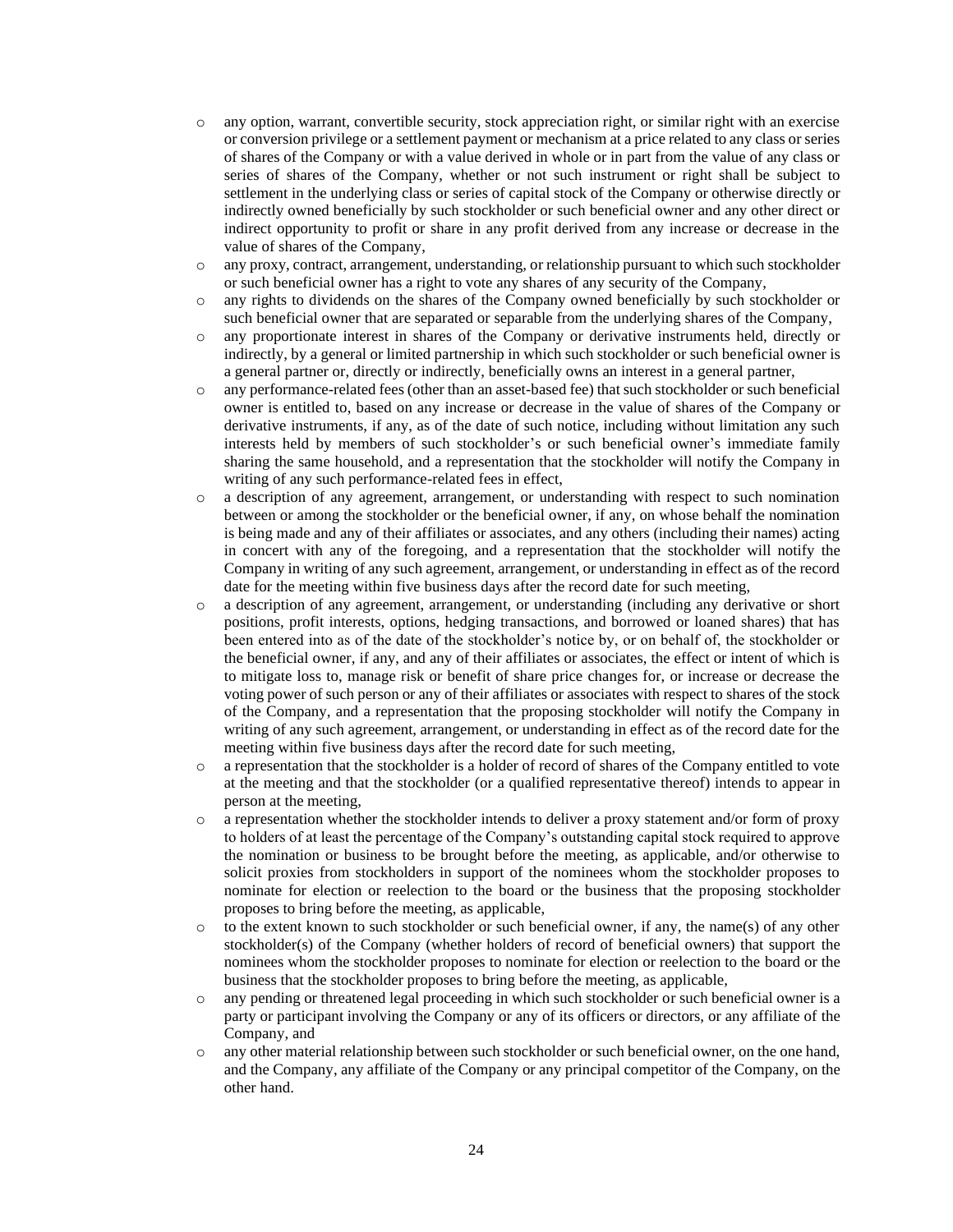In addition to the information required above, each notice must also state, among other things, as to each person, if any, whom the stockholder proposes to nominate for election or reelection to the board of directors:

- all information relating to such person that would be required to be disclosed in a proxy statement or other filings required to be made in connection with solicitations of proxies for election of directors in a contested election pursuant to Section 14 of the Exchange Act and the rules and regulations promulgated thereunder (including such person's written consent to being named in the proxy statement as a nominee and to serving as a director if elected), and
- a description of all direct and indirect compensation and other material monetary agreements, arrangements and understandings during the past three years, and any other material relationships, between or among such stockholder and beneficial owner, if any, and their respective affiliates and associates, or others acting in concert therewith, on the one hand, and each proposed nominee, and his or her respective affiliates and associates, or others acting in concert therewith, on the other hand, including, without limitation all information that would be required to be disclosed pursuant to Rule 404 promulgated under Regulation S-K if the stockholder making the nomination and any beneficial owner on whose behalf the nomination is made, if any, or any affiliate or associate thereof or person acting in concert therewith, were the "registrant" for purposes of such rule and the nominee were a director or executive officer of such registrant.

For a complete description of the procedures and disclosure requirements to be complied with by stockholders in connection with submitting director nominations, stockholders should refer to our bylaws.

# **Leadership Structure**

Our board of directors has regularly scheduled meetings at least six times a year and our Executive and Corporate Social Responsibility Committee meets during the months when the board of directors does not meet.

Our governance framework provides our board of directors with flexibility to determine the appropriate board leadership structure for the Company. We recognize that different board leadership structures may be appropriate for our Company depending on a number of different factors and, therefore, we reexamine our corporate governance policies and leadership structure from time to time to ensure that they continue to meet our needs. We believe this flexibility is important to allow our board of directors to determine the appropriate structure based on our specific needs at any given time.

Historically, our leadership structure separated the roles of Chair of the board of directors and Chief Executive Officer. However, on January 31, 2021, our then-serving Chief Executive Officer resigned from his position and effective February 1, 2021, pursuant to our publicly announced succession plan, the Chair of our board of directors was appointed as Interim President and Chief Executive Officer. During this transition period, we believe having our Chair serve in the dual roles of Chair and Interim President and Chief Executive Officer provides certain synergies by facilitating effective and efficient information flow between management and the board as we search for a permanent successor. The board also believes that when the combined role of Chair and Chief Executive Officer is coupled with a Lead Independent Director appointed by the board, the interests of stockholders are served by providing a balance between the development of corporate strategies and independent oversight of management. As discussed more fully below, we have appointed Mr. Romasco as our Lead Independent Director.

Once a permanent Chief Executive Officer successor is appointed, the board currently intends to revert back to maintaining separate positions of Chair and Chief Executive Officer, as we believe that such separation allows the Chief Executive Officer to focus primarily on leading our strategy and day-to-day operations, while our Chair can focus on leading the board in its consideration of our strategic plan and monitoring corporate governance, social responsibility, community relations and stockholder relations.

Additionally, under our Investor Rights Agreement, dated August 13, 2018, with the Workers United Related Parties, we agreed that for so long as the Workers United Related Parties collectively continue to hold 20% of the total voting power of all then-outstanding voting securities of the Company, we and each of the Workers United Related Parties will take all requisite corporate action within each parties' control as is reasonably necessary to ensure that the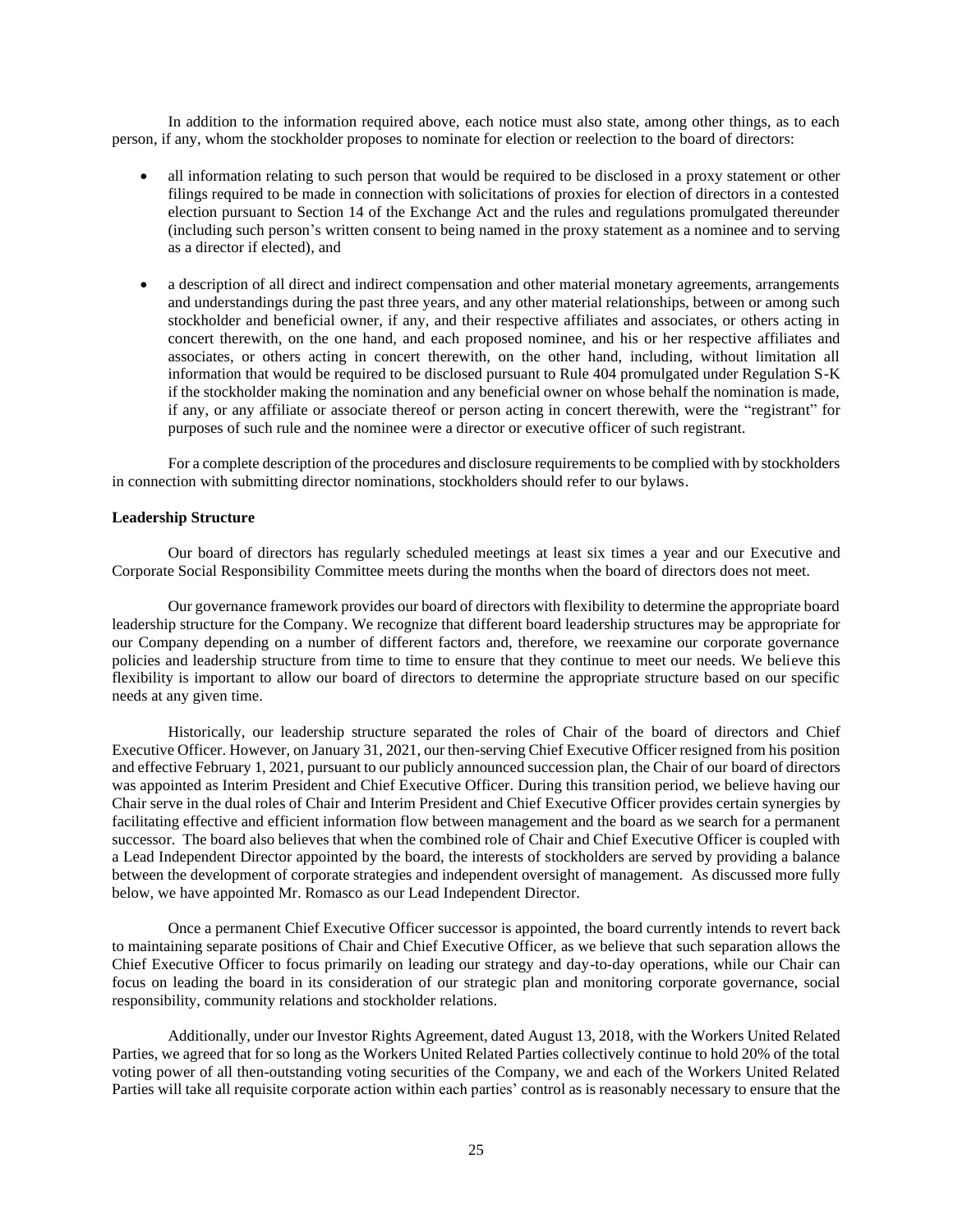Chair of the board of directors is a director designated by Workers United. Currently, Workers United has designated Ms. Fox as the Chair.

In order to provide for a greater role for the independent directors in our oversight, we have also appointed a Lead Independent Director, Mr. Romasco. In this role, he may call and preside over executive sessions of the independent directors without management present, as he deems necessary. The other duties of the lead director will continue to evolve. We recognize that different board leadership structures may be appropriate for companies in different situations. We will continue to reexamine our corporate governance policies and leadership structures on an ongoing basis to ensure that they continue to meet our needs.

# **Board's Role in Risk Oversight**

Our Audit Committee is responsible for overseeing our risk management processes relating to: (1) financial reporting risk and internal controls; (2) oversight of the internal audit process and legal compliance; (3) regulatory compliance; (4) SOX reporting; and (5) policies and procedures as they relate to our Code of Business Conduct and Ethics, conflicts of interest and complaints regarding accounting and audit matters. The Audit Committee receives reports from management at least quarterly regarding our assessment of risks in its areas of review and the adequacy and effectiveness of internal control systems and operational risk (including compliance and legal risk). Our Chief Audit Executive reports to the Audit Committee and meets with the committee on a quarterly basis in executive sessions to discuss any potential risk or control issues involving management. The Audit Committee reports regularly to the full board, which also considers our entire risk profile.

Our Compensation Committee provides oversight of incentive compensation plans and risk related to compensation. Our Enterprise Risk Oversight Committee is responsible for overseeing our risk management framework, including policies and practices relating to the identification, measurement, monitoring and controlling our principal business risks and ensuring that our risk management framework is commensurate with its structure, risk profile, complexity, activities and size. Our Enterprise Risk Oversight Committee is comprised of two independent directors, Mr. Dinerstein and Ms. Bruce (who has earned the CERT Certificate in Cybersecurity Oversight from the Software Engineering Institute of Carnegie Mellon University), and one director, Ms. Kelly, who is not independent. Our Enterprise Risk Oversight Committee works directly with our Chief Risk Officer and oversees and reviews our overall enterprise risk management program and the alignment of the Company's risk profile with its strategic plan, goals and objectives.

The enterprise risk management program currently reviews risk in numerous areas within the Company, including market, liquidity, reputation, operations and technology, cybersecurity, compliance and legal, and strategic. The Enterprise Risk Oversight Committee reviews management reports regarding specifically identified risks and makes recommendations to the board with respect to specifically identified material risks that it identifies. With regard to compliance and regulatory risk, our Enterprise Risk Oversight Committee is responsible for reviewing, on an annual basis, our compliance with applicable laws and regulatory requirements and any legal or regulatory matters that could have a material impact on our financial statements, our compliance policies and any material reports or inquiries received from regulators or governmental agencies.

The full board receives reports from management, the Audit Committee, the Compensation Committee, and the Enterprise Risk Oversight Committee. It reviews certain committee actions and focuses on the most significant risks we face and our general risk management strategy and also ensures that risks we undertake are consistent with board policy. While the board of directors oversees our risk management, management is generally responsible for the day-to-day risk management processes. We believe this division of responsibility is the most effective approach for addressing the risks we face and that our board leadership structure supports this approach.

*Cyber and Information Security.* With respect to cybersecurity, on a quarterly basis, both our Audit Committee and Enterprise Risk Oversight Committee receive reports on cybersecurity risks and preparedness. While the Enterprise Risk Oversight Committee, and the board of directors to which it reports, oversees our cybersecurity risk management, our management and Information Security department are responsible for the day-to-day cybersecurity risk management processes. Threat from cyber-attacks is severe, attacks are sophisticated and increasing in volume, and attackers respond rapidly to changes in defensive measures. Our systems and those of our customers and third-party service providers are under constant threat and it is possible that we could experience a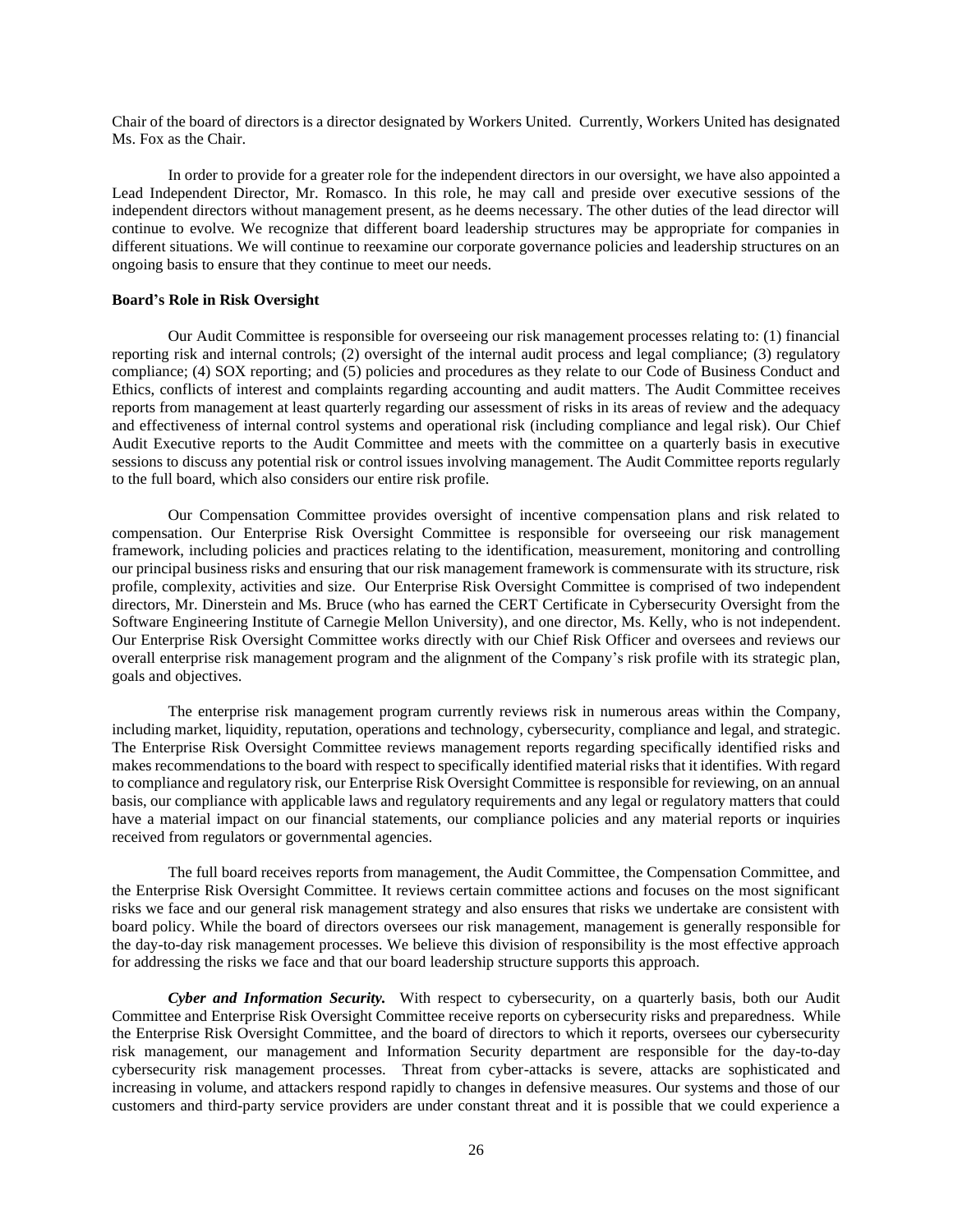significant event in the future. We actively monitor the cybersecurity threat landscape with a focus on the financial services sector for trends and new threats. Our Information Security Department proactively identifies and monitors systems to analyze risk to the organization and implement mitigating controls where appropriate. Formal security awareness training is conducted regularly to increase overall employee awareness about cyber threats. In addition to maintaining a defensive cybersecurity strategy, we have a disaster recovery site in an ISO 27001-certified separate colocation data center. We also maintain a cyber insurance policy that is designed to reduce the risk of loss resulting from cyber security breaches.

While we believe that our cybersecurity programs are appropriate and have been effective to prevent material incidents thus far, risks and exposures related to cybersecurity attacks are expected to remain high for the foreseeable future due to the rapidly evolving nature and sophistication of these threats, as well as due to the expanding use of Internet banking, mobile banking and other technology-based products and services by us and our customers.

*Environmental, Social and Governance (ESG).* Our board of directors understands its role as stewards of long-term corporate performance, and that the board has a critical role to play in ensuring that we are aware of, and able to navigate, the evolving risk and opportunities related to ESG matters. Therefore, the board of directors has designated the Executive and Corporate Social Responsibility Committee with formal responsibility to assist the board of directors in fulfilling its oversight responsibilities with respect to our development and implementation of corporate social responsibility initiatives, including those related to ESG matters. Additional information regarding our ESG practices and strategies is below under "Corporate Social Responsibility."

# **Code of Business Conduct and Ethics**

Our board of directors has adopted a Code of Business Conduct and Ethics that applies to all of our employees, officers and directors. The full text of our Code of Business Conduct and Ethics, and any amendments thereto, are (or will be in the case of any amendments) available on our website, *www.amalgamatedbank.com*, under the "Investor Relations" tab. We intend to post on our website all disclosures that are required by law or Nasdaq listing standards concerning any amendments to, or waivers from, the Code of Business Conduct and Ethics.

# **Stock Ownership Guidelines**

We have a stock ownership policy that requires officers with the title Executive Vice President and above, otherwise referred to as covered individuals, to own a significant amount of our common stock. Specific guidelines are:

- Four times the then annual base salary for the President and Chief Executive Officer;
- Two times the then annual base salary for the Senior Executive Vice Presidents; and
- One times the then annual base salary for other Executive Vice Presidents.

The period to achieve compliance is five years from the later of (1) the day the covered individual become subject to the policy, or (2) the day of adoption of these guidelines, which was October 30, 2019. The Compensation Committee monitors ownership levels and compliance on an annual basis. Below is a summary of shares that qualify for the ownership requirements described above (unvested stock options, performance shares and performance units not yet earned, and shares transferred to another person are excluded):

- shares owned outright, including shares owned jointly with a spouse,
- shares held in a retirement (e.g.,  $401(k)$ ) or other deferred compensation plan of the Company,
- Net Shares underlying unvested, time-based shares of restricted stock or restricted stock units, and
- Net Shares underlying vested but unexercised stock options.

"Net Shares" are those shares that remain after shares are sold or netted to pay withholding taxes and the exercise price of stock options, if applicable.

# **Prohibitions on Hedging and Pledging**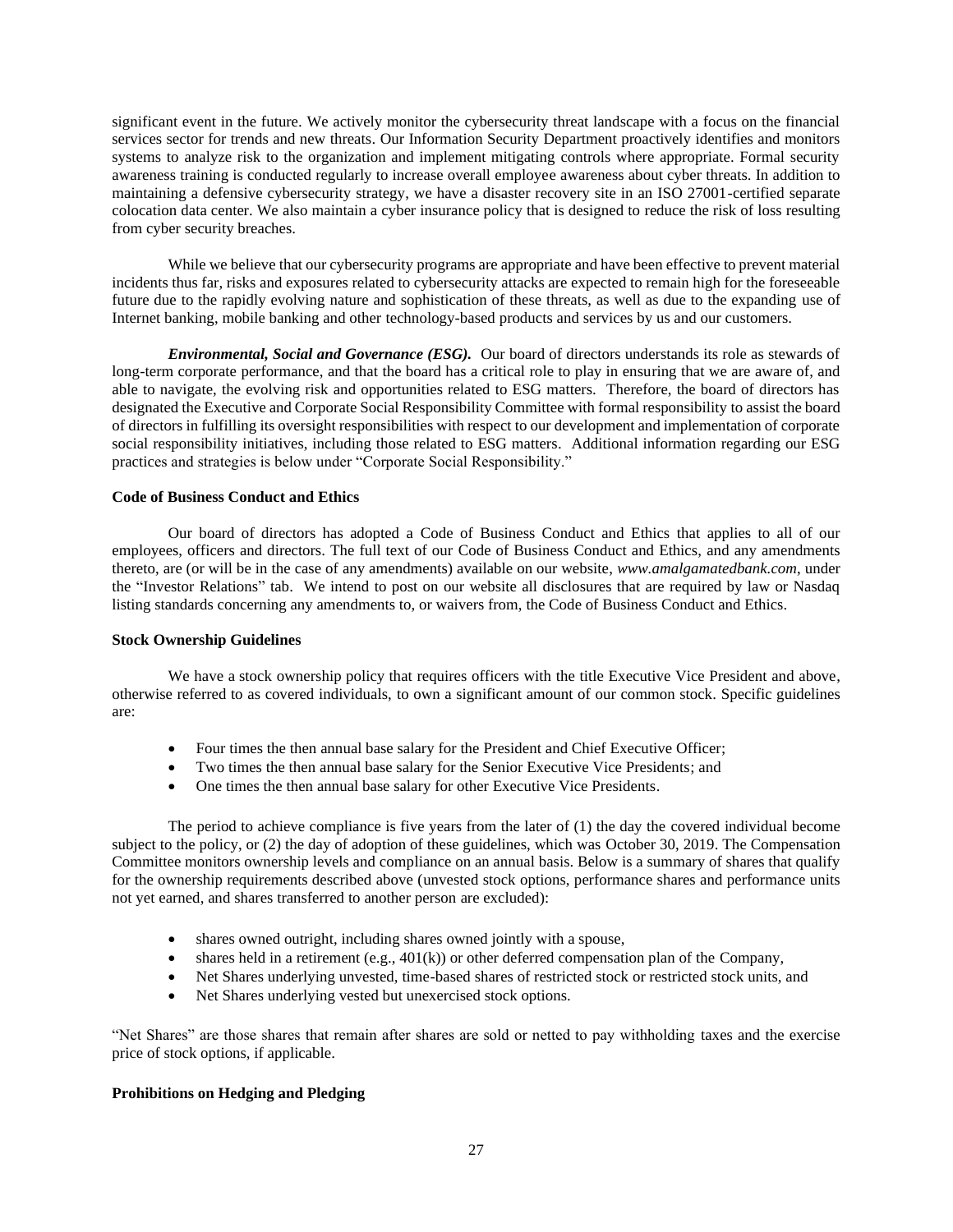We consider it improper and inappropriate for our directors, officers and employees to engage in short-term or speculative transactions in our securities or in other transactions in our securities that may lead to inadvertent violations of the insider trading laws. Accordingly, under our Insider Trading Policy, we prohibit:

- trade in puts, calls or similar options on any of our securities or the sale of any of our securities "short";
- hedging or monetization transactions, such as zero-cost collars and forward sale contracts, which allow a director, officer or employee to lock in much of the value of his or her stock holdings, often in exchange for all or part of the potential for upside appreciation in the stock; and
- holding our securities in a margin account or pledging our securities as collateral for a loan.

# **Corporate Social Responsibility**

# *Overview and Governance*

Our mission is to be America's socially responsible bank empowering organizations and individuals to advance positive social change. Under the direction of our President and Chief Executive Officer and our board of directors, we are committed to supporting corporate social responsibility ("CSR") initiatives, including environmental, social and governance ("ESG") matters that are relevant to us and align with our bank-wide dedication to responsible corporate citizenship. The Bank is a Certified B Corporation, which is a third-party endorsement of our formal commitment to social responsibility and positively impacting our employees, customers, community, and environment. The Bank is the largest B Corp. financial institution and maintains a B Corporation Impact Score of 115 (the minimum score for certification is 80), further underscoring our commitment to reducing inequality, lowering levels of poverty, creating a healthier environment, building stronger communities and creating more high quality jobs that promote dignity and purpose.

To take the Bank's commitment to its core values and the B Corp standards one step further, in connection with the Bank's Reorganization, the Company elected benefit corporation status under Delaware law. Benefit corporation directors have a fiduciary duty—established by statute—to consider a range of stakeholders when making decisions, including but not limited to the corporation's stockholders. Thus, while a benefit corporation is a for-profit entity, its directors are duty-bound to follow a "triple bottom line" approach to running the business—pursing profit, promoting one or more public benefits, and considering a range of stakeholders (including the environment) affected by the corporation's actions.

Our board of directors maintains an Executive and Corporate Social Responsibility Committee with formal responsibility for, among other things, assisting the board in fulfilling its oversight responsibilities with respect to our development and implementation of CRS initiatives, including reviewing our CSR strategy and performance, developing relevant policies, reviewing the effectiveness of such policies and initiatives and our employee and public communications related to such policies and initiatives.

We also have an internal, employee-led CSR committee, comprised primarily of executive and senior management from across the Bank, that is also responsible for, among other things, assisting the Executive and Corporate Social Responsibility Committee of the board (i) in establishing our general strategy relating to ESG matters, which includes recommending policies, practices and disclosures that conform to these strategies, and (ii) overseeing internal and external communications to employees, investors and stakeholders about ESG matters.

Following a robust inaugural year in which we adopted a number of internal CSR-related policies, we have instituted processes to regularly review and update important constructs that help guide our business, including:

- an Anti-Money Laundering Policy, including Anti-Corruption;
- a Business Continuity Plan;
- a Code of Business Conduct and Ethics, including Affirmative Action and Gift and Entertainment Policies;
- a Corporate Compliance Policy;
- a Data Classification and Information Protection Policy;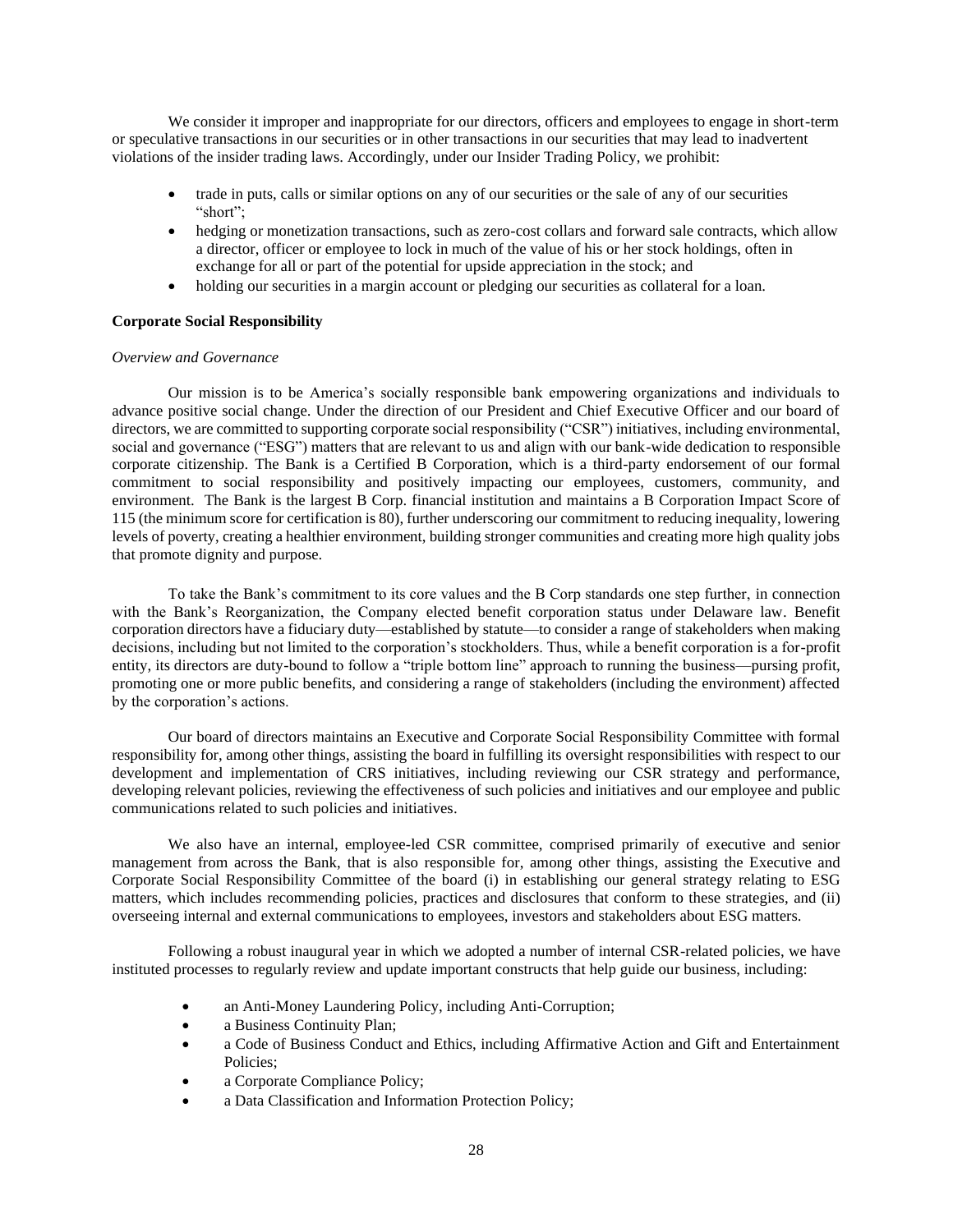- a Corporate Security Program, including Health and Safety;
- a Human Rights Policy;
- a Privacy Policy; and
- a Supplier Code of Conduct.

In 2020, we also completed an overhaul of our Employee Handbook to modernize old, and formalize new, policies. Particular highlights of the handbook overhaul include:

- a renewed Diversity and Inclusion Statement;
- expanded Prohibited Harassment policies;
- extended Paid Family Leave benefits;
- Gender Transition Guidelines;
- recognition of Days of Reflection for Juneteenth and Election Day; and
- a Dress Code that better aligns with our culture of acceptance.

In a year wrought with crisis and the need to rapidly respond to emerging challenges, we constructed an independent Safe Operations and Wellness Plan to serve as guidance and provide direction to employees across the Bank during the COVID-19 pandemic. This extensive plan outlines many components about newly adopted protocols to protect employees and keep individuals safe, such as:

- Emergency paid sick leave;
- Health screening process;
- Business Travel policies;
- Provisioning of Personal Protective Equipment;
- Physical distancing protocol;
- Development of Team Spaces; and
- Virtual and in-person training.

We also hold a number of important memberships and affiliations that guide our work. We are a founding signatory of the of the United Nations' Principles for Responsible Investing and Principles for Responsible Banking. Additionally, we are a signatory of the UN Principles for Women Empowerment and Global Compact. We are also a member of the Global Alliance for Banking on Values.

Additional information regarding our ESG programs and metrics is included on our website, *www.amalgamatedbank.com*, under "Investor Relations—Corporate Social Responsibility," which information is not incorporated by reference into this proxy statement.

# *Diversity*

Building on our leadership in respecting the rights of all employees, a new Diversity and Inclusion statement included in the Employee Handbook designates the Bank as an anti-racist organization and supports a more active role in creating a more inclusive culture. We believe that maintaining and promoting a diverse and inclusive workplace where everyone feels valued and respected is essential for our growth. Diversity is important to us at the highest levels and our board of directors is currently comprised of four women, two racially or ethnically diverse members, and one LGBTQ+ member.

We are focused on cultivating a diverse and inclusive culture where our employees can freely bring diverse perspectives and varied experiences to work. We seek to hire and retain highly talented employees and empower them to create value for our stockholders. In our employee recruitment and selection process and operation of our business, we adhere to equal employment opportunity policies and provide annual employee training on diversity and inclusion. We have established Employee Resource Groups to support employees from marginalized populations to help cultivate a healthy workplace culture. We have disclosed our 2017 and 2018 EEO1 reports detailing the Bank's staff diversity and plan to make additional related disclosures in the coming year.

# *Culture and Employee Engagement*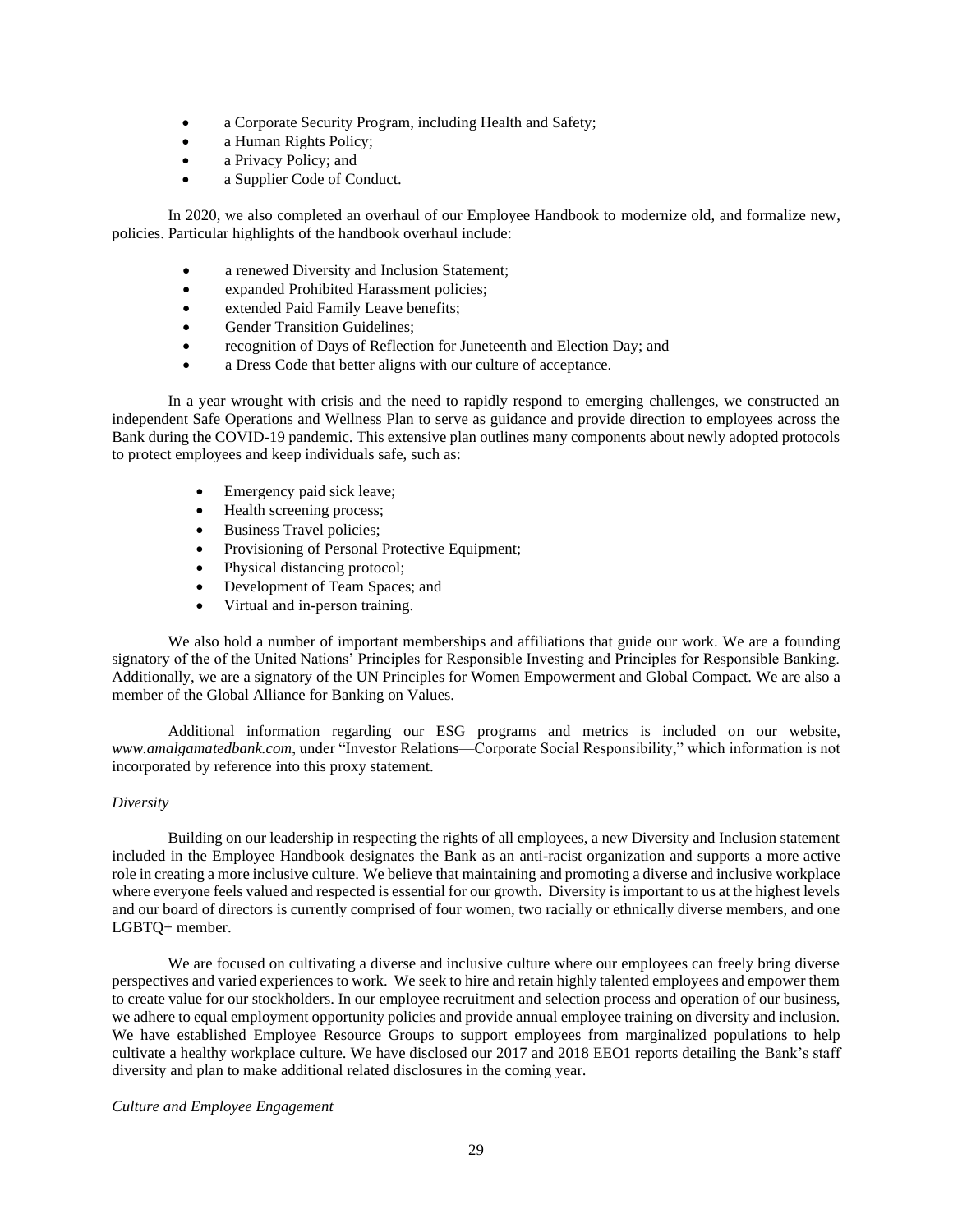We believe that continuous engagement with our employees is important to driving our success. We perform engagement surveys annually that allow us to identify areas of strength and opportunities for improvement in an effort to ensure continued satisfaction and retention of our employees. Our President and Chief Executive Officer holds a Town Hall-style meeting annually with our employees, covering topics such as business strategy and outlook, our competitive landscape, emerging industry trends and offers a question and answer session with management. We believe that this format promotes strong and productive conversations across our organization. During the pandemic, we have maintained strong connections with employees using video conferencing technology and offered new ways to engage electronically, with both professional and interpersonal opportunities.

To attract and retain talent, we offer a comprehensive compensation and benefits package that includes health insurance, pension, savings plans, and employee development programs. We also provide our employees with career advancement opportunities. We were the first U.S. bank to increase our minimum wage to \$20 per hour.

### *Environmental Responsibility*

We are committed to measuring, reporting and reducing financed carbon emissions and aligning our lending with the Paris Climate Agreement and its underlying science. We are committed members of the Science Based Targets initiative, which is a joint initiative by CDP, World Resources Institute, the World Wide Fund for Nature, and the United Nations Global Compact, that calls on companies to publicly commit to adopt science-based emissions reduction targets. We also offer regular training and awareness programs to educate our employees on environmental stewardship, including energy efficiency and waste management. We also joined the Collective Commitment to Climate Action to mobilize products, services and relationships to help facilitate the economic transition necessary to achieve climate neutrality and we joined our fellow UNPRB bank signatories to launch the Partnership for Carbon Accounting Financials ("PCAF"), a global collaboration between banks to collectively develop a shared methodology to measure and disclose the greenhouse gas emissions associated with loans and investments. The Bank currently serves as the Chair of the Steering Committee for Global PCAF.

### *Impact Lending*

As a mission-driven bank, we strive to create financial products that have a triple bottom line effect: environmental, social, and financial. We offer several products that emphasize social responsibility including, among others: lending for affordable housing, fossil fuel free investment portfolios, green lending, financing for community development financial institutions, lending to minority owned businesses, and debit card options that allow for money to be diverted to charities. We do not lend to, or invest our own money in, (i) fossil fuel companies, (ii) companies that manufacture weapons, (iii) companies that do not support the rights of workers, women, immigrants or the LGBTQ+ community, or (iv) companies that take positions that are not aligned with our mission to create a more just and sustainable world.

### **Employee Compensation as compared to the Compensation of our President and Chief Executive Officer**

With respect to the relationship of the annual total compensation of our employees and the annual total compensation of our President and Chief Executive Officer, for 2020, our last completed fiscal year:

- The median of the total annual compensation for all 370 full-time employees of the Bank (other than our President and Chief Executive Officer) as reflected in the gross wages of our payroll regards was \$99,554; and
- the total annual compensation of our President and Chief Executive Officer was \$1,503,069, as reported in the Summary Compensation Table included elsewhere in this proxy statement.

Based on this information, for 2020, the proportion of the annual total compensation of our President and Chief Executive Officer to the median of the total annual compensation was approximately 15 to 1.

# **Active Stockholder Outreach and Engagement**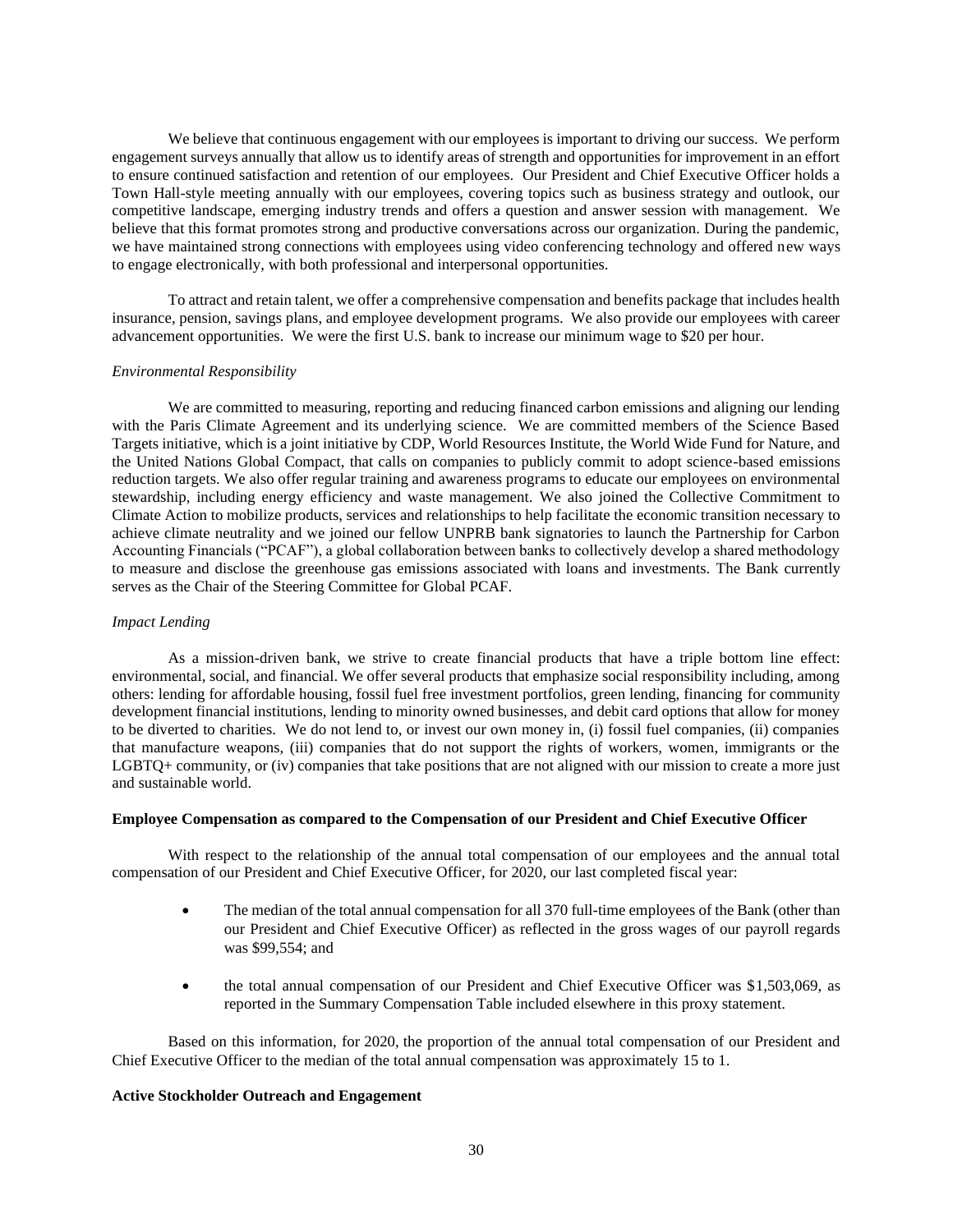We believe that engaging with stockholders is fundamental to our commitment to good governance. Throughout the year, we seek opportunities to engage in two-way conversations with our stockholders to gain and share valuable insights into current and emerging business strategies and trends. During 2020, we held numerous meetings with stockholders to discuss key corporate matters. Topics discussed included our business and growth strategy, risk management practices, including the performance of credit during the pandemic and CSR, including ESG matters. These meetings were conducted via teleconference or videoconference during individually scheduled meetings or industry conferences.

# **Communications with the Board of Directors**

 The board of directors has established a process for stockholders to send communications to the board of directors. Stockholders may communicate with the board as a group or individually by writing to: Amalgamated Financial Corp., 275 Seventh Avenue, New York, New York 10001, Attention: Corporate Secretary. The board has instructed the Corporate Secretary to forward all such communications promptly to the board.

### **Report of the Audit Committee**

The Audit Committee's responsibilities are stated in a written charter adopted by the board of directors. The Audit Committee has reviewed and discussed with management and with Crowe LLP, the independent registered public accounting firm for 2020, the Bank's audited financial statements and other material financial disclosures for the year ended December 31, 2020. In addition, the Audit Committee has discussed with Crowe the matters that independent registered public accounting firms must communicate to audit committees under applicable PCAOB standards, as well as Auditing Standard No. 16, "Communications with Audit Committees."

The Audit Committee has also discussed and confirmed with Crowe its independence from us, and received all required written disclosures and correspondence required by the PCAOB Ethics and Independence requirements. The Audit Committee has evaluated and concluded any non-audit services provided by Crowe to us did not impair Crowe's independence.

Based on the reviews and discussions described above, the Audit Committee recommended to the board of directors that the Bank's audited financial statements be included in our Annual Report on Form 10-K for the fiscal year ended December 31, 2020, for filing under the Exchange Act. A copy of our Annual Report on Form 10-K is part of the Annual Report to Stockholders included with these proxy materials.

Submitted by the Audit Committee:

Mr. Donald Bouffard, Chair Ms. Maryann Bruce Mr. Robert Dinerstein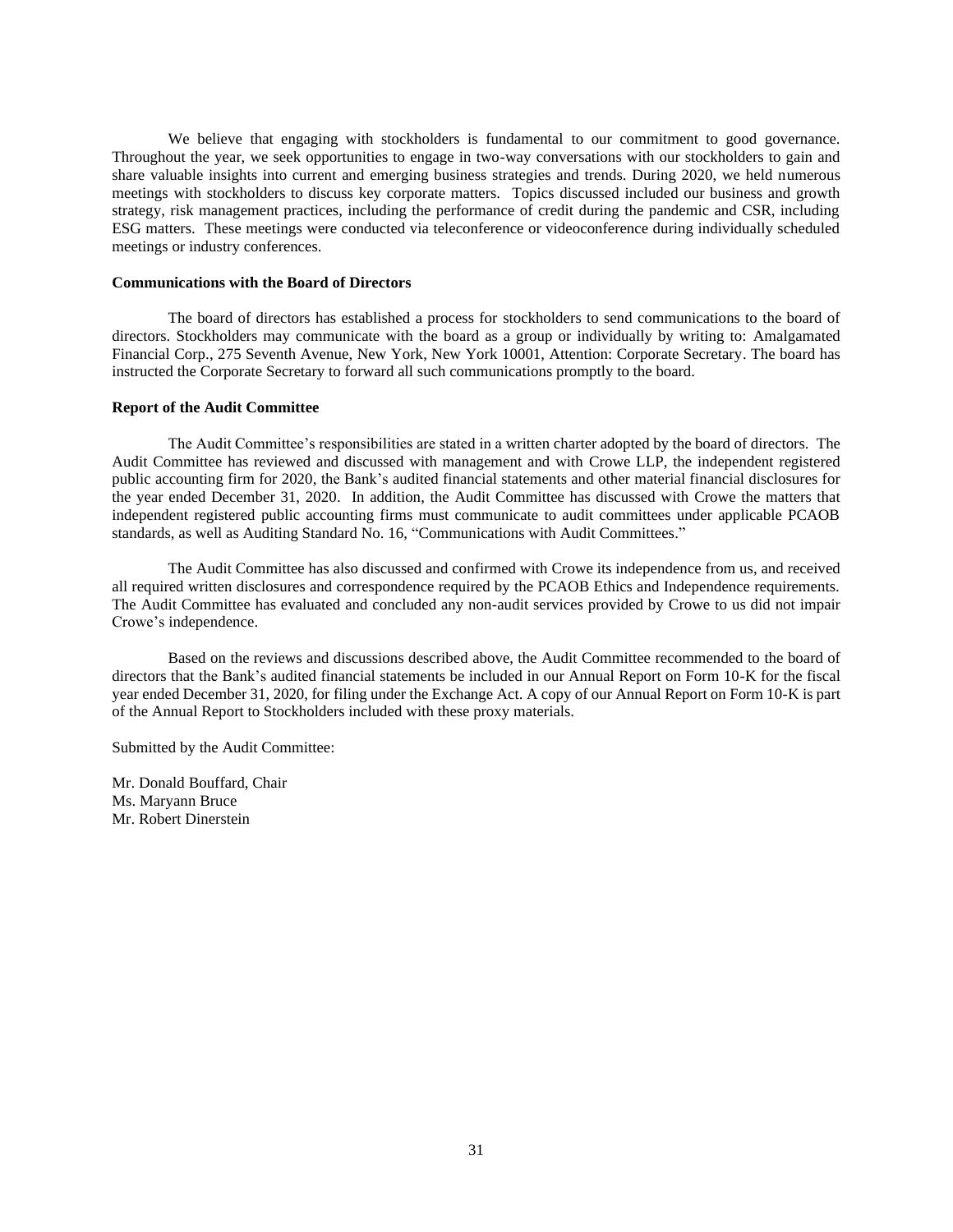# **DIRECTOR AND EXECUTIVE OFFICER COMPENSATION**

*We are an "emerging growth company," as defined in the Jumpstart Our Business Startups Act of 2012, or the JOBS Act. As such, we are eligible to take advantage of certain exemptions from various reporting requirements that are applicable to other public companies that are not emerging growth companies. These include, but are not limited to reduced disclosure obligations regarding executive compensation in our proxy statements, including the requirement to include a specific form of Compensation Discussion and Analysis. We have elected to comply with the scaled disclosure requirements applicable to emerging growth companies*.

### **Compensation of Executive Officers**

Our "Named Executive Officers" are the individuals who served as our principal executive officer and our two other most highly compensated executive officers who were serving as executive officers at the end of 2020. Our Named Executive Officers as of December 31, 2020 are noted in the following table, along with their positions:

| <b>Name</b>                   | Title                                                       |  |  |  |
|-------------------------------|-------------------------------------------------------------|--|--|--|
| Keith Mestrich <sup>(1)</sup> | Former President and Chief Executive Officer                |  |  |  |
| Andrew LaBenne $(2)$          | Senior Executive Vice President and Chief Financial Officer |  |  |  |
| Sam Brown                     | Executive Vice President and Director of Commercial Banking |  |  |  |

- (1) Mr. Mestrich resigned from his positions as President and Chief Executive Officer of the Company and the Bank effective January 31, 2021.
- (2) Mr. LaBenne has informed the board of directors of his decision to resign from his positions with the Company and the Bank effective in late April 2021.

# **Summary Compensation Table**

The following table sets forth information concerning all compensation awarded to, earned by or paid to our Named Executive Officers for all services rendered in all capacities to the Bank and its subsidiaries for the year ended December 31, 2020 and 2019, before the Reorganization.

|                                                                                           | Year | <b>Salary</b><br>$($)$ | <b>Bonus</b><br>\$) | <b>Stock</b><br>Awards<br>$({\bf S})^{(2)}$ | <b>Stock</b><br><b>Options</b><br>\$) | Non-<br><b>Equity</b><br><b>Incentive</b><br>Plan<br>Compen-<br>sation<br>$($ \$ $)$ <sup>(6)</sup> | <b>Nonqualified</b><br><b>Deferred</b><br><b>Compensation</b><br><b>Earnings</b><br>\$) | <b>All Other</b><br>Compen-<br>sation<br>$({\$})^{(7)}$ | Total<br>\$) |
|-------------------------------------------------------------------------------------------|------|------------------------|---------------------|---------------------------------------------|---------------------------------------|-----------------------------------------------------------------------------------------------------|-----------------------------------------------------------------------------------------|---------------------------------------------------------|--------------|
| Keith Mestrich                                                                            | 2020 | 720,000                |                     | $600,002^{(3)}$                             |                                       | 580,464                                                                                             |                                                                                         | 3,068                                                   | 1,903,534    |
| Former President and Chief<br>Executive Officer <sup>(1)</sup>                            | 2019 | 707,019                |                     | 903,519                                     |                                       | 698,461                                                                                             |                                                                                         |                                                         | 2,308,999    |
| Andrew LaBenne<br>Senior Executive Vice                                                   | 2020 | 410,732                |                     | 424,989(4)                                  |                                       | 227,960                                                                                             |                                                                                         | 679                                                     | 1,064,360    |
| President and Chief<br><b>Financial Officer</b>                                           | 2019 | 400,000                |                     | 200,016                                     |                                       | 291,200                                                                                             |                                                                                         |                                                         | 891,216      |
| Sam Brown <sup>(8)</sup><br><b>Executive Vice President and</b><br>Director of Commercial |      |                        |                     |                                             |                                       |                                                                                                     |                                                                                         |                                                         |              |
| <b>Banking</b>                                                                            | 2020 | 308,049                |                     | $287,495^{(5)}$                             |                                       | 256,456                                                                                             |                                                                                         | 407                                                     | 852,407      |

- (1) Mr. Mestrich resigned from his positions as President and Chief Executive Officer of the Company and the Bank effective January 31, 2021.
- (2) The values of all stock awards reported in this column were computed in accordance with FASB ASC Topic 718 Compensation-Stock Compensation ("FASB ASC Topic 718"). For a discussion of the valuation assumptions, see Note 13 to our consolidated financial statements included in our Annual Report on Form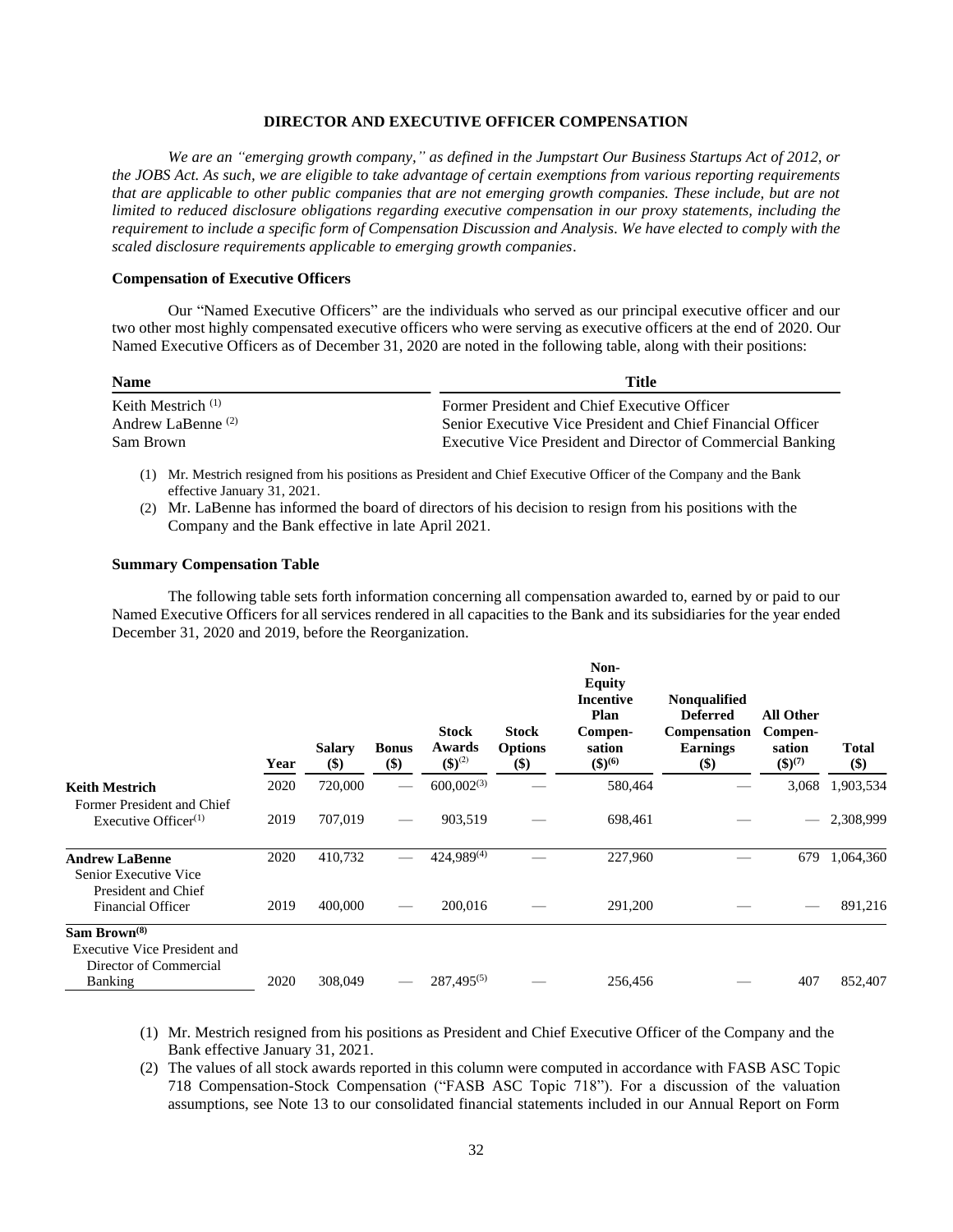10-K for the year ended December 31, 2020. For a discussion of the awards granted in 2020, see "*Long-term Equity Compensation*," "*Agreements with Andrew LaBenne— Retention Bonus Agreement and Severance Agreement*" and "*Agreements with Sam Brown— Retention Bonus Agreement and Severance Agreement*" below.

- (3) Represents \$300,005 of performance-based restricted stock units ("PRSUs") and \$299,997 of time-vesting restricted stock units ("TRSUs") granted in 2020. The PRSUs were determined to have a grant date fair value less than the maximum performance level. However, if the highest level of performance conditions with respect to PRSUs granted in 2020 are satisfied, then the value of Mr. Mestrich's PRSUs, determined as of the grant date, would be \$450,008.
- (4) Represents \$99,997 of PRSUs and \$324,992 of TRSUs. The TRSUs include \$99,994 granted as part of our annual long-term equity awards and a \$224,998 retention award. The PRSUs were determined to have a grant date fair value less than the maximum performance level. However, if the highest level of performance conditions with respect to PRSUs granted in 2020 are satisfied, then the value of Mr. LaBenne's PRSUs, determined as of the grant date, would be \$149,995.
- (5) Represents \$60,001 of PRSUs and \$227,494 of TRSUs. The TRSUs include \$60,001 granted as part of our annual long-term equity awards and a \$167,498 retention award. The PRSUs were determined to have a grant date fair value less than the maximum performance level. However, if the highest level of performance conditions with respect to PRSUs granted in 2020 are satisfied, then the value of Mr. Brown's PRSUs, determined as of the grant date, would be \$90,002.
- (6) These amounts reflect annual incentive payments determined by our Compensation Committee based on the achievement of certain performance criteria and performance of the individual. See "*Annual Cash Incentive Payments*" below for a description of how our Compensation Committee determined the incentive payments awarded to Mr. Mestrich, Mr. LaBenne and Mr. Brown for 2020.
- (7) Amounts in this column are for cash dividends related to restricted stock units.
- (8) Mr. Brown qualified for a Named Executive Officer for the first time in 2020.

#### **Agreements with Keith Mestrich**

#### *Former Employment Agreement*

We entered into an amended and restated employment agreement with Mr. Mestrich on July 5, 2017, to serve as our President and Chief Executive Officer. Under his employment agreement, Mr. Mestrich was eligible to receive: (a) an annual base salary, which was \$720,000 in 2020, (b) an annual cash incentive payment, specified as a percentage of his base salary, set at 66.7% in 2020, based on the achievement of annual quantitative and qualitative performance metrics established by the board (or a committee thereof), and (c) benefits generally available to our other senior executives. Mr. Mestrich was also entitled to incentive compensation pursuant to the long-term equity incentive plan. Effective May 16, 2019, we entered into an addendum to his amended and restated employment agreement, which clarified that the aggregate potential value of any annual long-term incentive awards granted to Mr. Mestrich under our long-term equity incentive plan will equal (i) 100% of his base salary in effect at the time, minus (ii) \$120,000, which amount could be increased at the discretion of the Compensation Committee and with the approval of our board of directors.

Mr. Mestrich's employment agreement contained provisions that prohibit the disclosure of our confidential information during the term of the agreement and at any time thereafter. In addition, his agreement also included nonsolicitation and non-competition provisions that generally preclude him, for a period of one year following the termination of the agreement for any reason, or so long as he received severance payments paid pursuant to the employment agreement, if longer, from directly or indirectly, (a) soliciting our customers, suppliers or current employees, and (b) organizing, establishing, owning, operating, managing, controlling, engaging in, participating in, investing in or permitting his name to be used by, consulting or advising or rendering services for, or otherwise engaging in a business providing financial products or services to Taft-Hartley Act employee benefit plans, labor unions, employee benefit plans associated with labor unions or other entities affiliated with labor unions, subject to certain conditions and exceptions.

Mr. Mestrich resigned as our President and Chief Executive Officer effective January 31, 2021. Under his employment agreement, Mr. Mestrich was not entitled to receive any cash severance upon his resignation. Further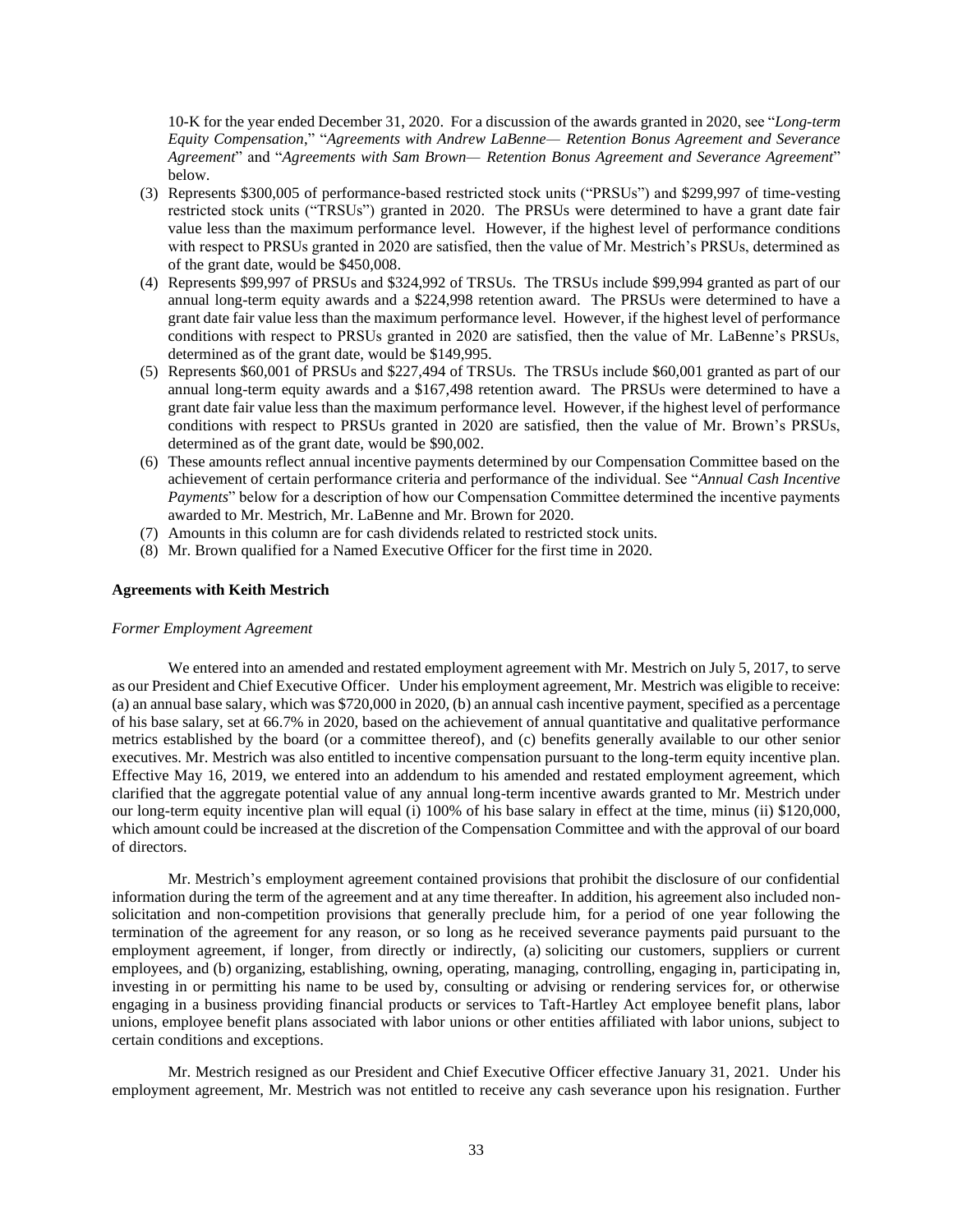detail on our severance obligations to Mr. Mestrich under his former employment agreement that was in effect before his resignation are set forth below under the heading "Potential Payments Upon Termination or Change in Control."

### *Transition and Separation Agreement*

On October 12, 2020, to ensure an orderly transition, we entered into a transition and separation agreement (the "transition agreement") with Mr. Mestrich. Under the transition agreement, effective February 1, 2021, Mr. Mestrich transitioned to the role of a special advisor to our board of directors until July 31, 2021, unless earlier terminated under the terms of the transition agreement (such period, the "special advisor period"). Under the transition agreement, Mr. Mestrich continued to receive his then-current base salary, annual bonus, continued vesting of his outstanding equity awards and other employee benefits through January 31, 2021, as provided under his amended and restated employment agreement; provided, that, any service requirement with respect to his 2020 annual bonus was deemed to be met once he began serving as a special advisor on February 1, 2021. Mr. Mestrich's vested options will generally remain exercisable until February 1, 2022 subject to certain exceptions. The transition agreement also provides that we will reimburse Mr. Mestrich for reasonable expenses of counsel, not to exceed \$60,000, incurred regarding the review and negotiation of his employment relationship with us and his relationship as our special advisor.

During the special advisor period, Mr. Mestrich will provide services to our board of directors as an independent contractor not to exceed 20 hours per week on average. During any portion of the special advisor period occurring after January 31, 2021, Mr. Mestrich will be paid \$60,000 per month (the "special advisor cash compensation"). If, during the special advisor period, Mr. Mestrich's role as a special advisor is terminated by the Bank without "Cause" or not due to his "Poor Performance," or by him with "Good Reason," each as defined in the transition agreement, he will be entitled to receive (a) any accrued but unpaid compensation and expense reimbursements, (b) payment of his special advisor cash compensation from his termination date through July 31, 2021, (c) payment of his 2020 annual cash bonus to the extent not yet paid, (d) pro rata vesting of the unvested portion of any time-based restricted stock units based on the number of full months beginning on the date of the applicable vesting period and ending on the date of his termination as special advisor, (e) pro rata vesting of any performancebased restricted stock units, at target, based on the number of full months beginning on the date of the applicable performance period and ending on the date of his termination as special advisor, and (f) vesting of any options that would otherwise have vested on January 1, 2021. If, however, during the special advisor period, Mr. Mestrich's role as a special advisor is terminated by the Bank for "Cause" or due to his "Poor Performance," or because of Mr. Mestrich's death or disability, he will not be entitled to any severance payments or pro rata vesting of his restricted stock units, however, he will be entitled to any accrued but unpaid compensation and expense reimbursements and any of his stock options that would otherwise have vested on January 1, 2021 will vest (to the extent not already vested).

The transition agreement also requires Mr. Mestrich to comply with certain terms of his employment agreement regarding confidential information, cooperation, return of our property, work product, non-solicitation, and non-disparagement. In addition, for a period of one year following the date his service as a special advisor ends, he is prohibited from directly or indirectly, without our prior written consent, organizing, establishing, owning, operating, managing, controlling, engaging in, participating in, investing in or permitting his name to be used by, consulting or advising or rendering services for, or otherwise engaging in a "Business," as defined in the transition agreement, except to the extent the Bank does not engage in the Business and is not in the process of evaluating, or planning, to engage in the Business.

#### **Agreements with Andrew LaBenne**

#### *Offer Letter*

In 2015, Mr. LaBenne entered into an offer letter with us to serve as our Executive Vice President and Chief Financial Officer. In April 2017, Mr. LaBenne was promoted to serve as Senior Executive Vice President while remaining the Chief Financial Officer. Under his offer letter, as amended by his retention arrangements entered into on December 22, 2020 (described below), Mr. LaBenne: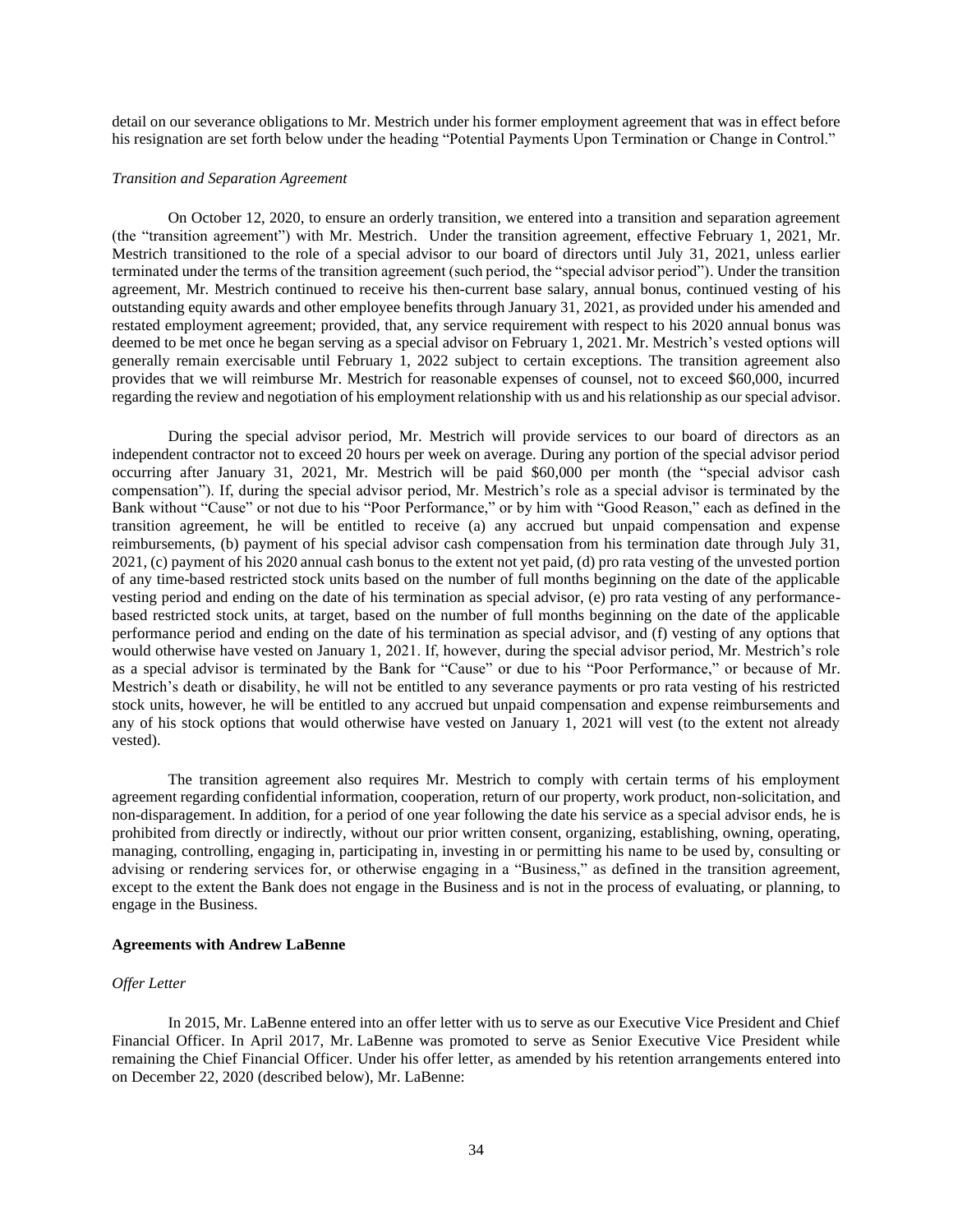- receives an annual base salary of \$450,000;
- is eligible to participate in our annual incentive plan, with an annual target incentive of 50% of his base salary;
- is eligible to participate in our long-term incentive plan; and
- is entitled to participate in our comprehensive benefits programs.

### *Retention Bonus Agreement and Severance Agreement*

On December 22, 2020, the Bank awarded certain retention and severance benefits to Mr. LaBenne, to facilitate his long-term retention, particularly during the period the Bank searched for a permanent Chief Executive Officer. The Bank also increased Mr. LaBenne's annual base salary from \$412,000 to \$450,000.

The retention benefits to Mr. LaBenne included a \$225,000 cash retention payment (his "cash retention bonus") payable in two equal lump sum installments following the first and second anniversary of the December 22, 2020 award date, based on his continued employment. We also awarded Mr. LaBenne 16,544 retention RSUs, with a grant date fair value of \$225,000. The retention RSUs will vest in equal installments on the first, second and third anniversaries of the December 22, 2020 grant date, based on his continued employment.

Mr. LaBenne also will receive certain severance benefits if his employment is terminated during the 18 month period following the start date of a permanent Chief Executive Officer, and will become effective upon the commencement of the employment of a permanent Chief Executive Officer (the "effective date"). From the effective date and for a period of 18-months thereafter, we will provide Mr. LaBenne with the following severance benefits if his employment is terminated by us without cause, or if he terminates his employment for good reason, subject to his execution of a valid release agreement:

- a lump sum cash severance payment equal to his current annual base salary (currently \$450,000);
- plus an amount equal to his annual cash incentive target (currently \$225,000) in place at that time;
- full vesting of his cash retention bonus and retention RSUs; and
- reimbursement for the costs of COBRA coverage for a period of up to 12-months following his termination.

Mr. LaBenne also participates in our Change in Control Plan, which provide certain severance benefits upon certain termination events following a change in control, as discussed below under "Potential Payments Upon a Termination or Change in Control."

On March 17, 2021, Mr. LaBenne informed our board of directors of his decision to resign from his positions with the Company and the Bank effective in late April 2021. As a result of his resignation, he will not receive his cash retention bonus and his retention RSUs will be forfeited.

### **Agreements with Sam Brown**

## *Offer Letter*

In 2014, Mr. Brown entered into an offer letter with us to serve as our Executive Vice President, Business Development. In 2015, Mr. Brown's title became Executive Vice President, Director of Commercial Banking. Under his offer letter, as amended by his retention arrangements entered into on December 22, 2020 (described below). Mr. Brown: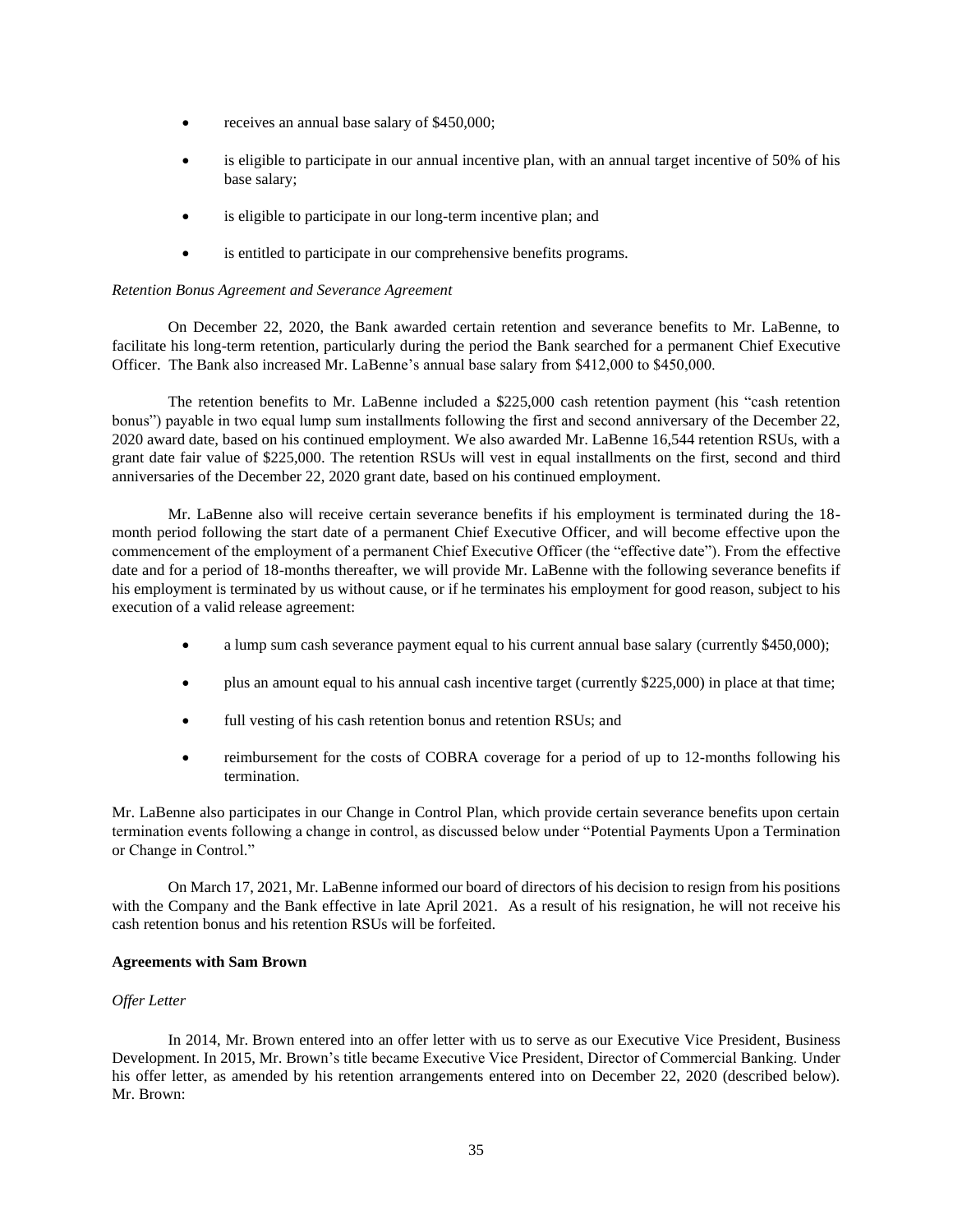- receives an annual base salary of \$350,000;
- is eligible to participate in our annual incentive plan, with an annual target incentive of 75% of his base salary;
- is eligible to participate in our long-term incentive plan; and
- is entitled to participate in our comprehensive benefits programs.

### *Retention Bonus Agreement and Severance Agreement*

On December 22, 2020, the Bank awarded certain retention and severance benefits to Mr. Brown, to facilitate his long-term retention, particularly during the period the Bank searched for a permanent Chief Executive Officer. The Bank also increased Mr. Brown's annual base salary from \$307,500 to \$350,000.

The retention benefits to Mr. Brown included a \$167,500 cash retention payment (his "cash retention bonus") payable in two equal lump sum installments following the first and second anniversary of the December 22, 2020 award date, based on his continued employment. We also awarded Mr. Brown 12,316 retention RSUs, with a grant date fair value of approximately \$167,500. The retention RSUs will vest in equal installments on the first, second and third anniversaries of the December 22, 2020 grant date, based on his continued employment.

Mr. Brown also will receive certain severance benefits if his employment is terminated during the 18-month period following the start date of a permanent Chief Executive Officer, and will become effective upon the commencement of the employment of a permanent Chief Executive Officer (the "effective date"). From the effective date and for a period of 18-months thereafter, we will provide Mr. Brown with the following severance benefits if his employment is terminated by us without cause, or if he terminates his employment for good reason, subject to his execution of a valid release agreement:

- a lump sum cash severance payment equal to his current annual base salary (currently \$350,000);
- plus an amount equal to his annual cash incentive target (currently \$262,500) in place at that time;
- full vesting of his cash retention bonus and retention RSUs; and
- reimbursement for the costs of COBRA coverage for a period of up to 12-months following his termination.

Mr. Brown also participates in our Change in Control Plan, which provide certain severance benefits upon certain termination events following a change in control, as discussed below under "Potential Payments Upon a Termination or Change in Control."

## **Long-Term Incentive Compensation**

The Compensation Committee believes that senior management equity ownership effectively aligns the interests of senior management with those of our stockholders. Accordingly, we have implemented equity-based incentives to both encourage our management's long-term service and give management a more direct interest in our future success. The equity incentive plan in effect in 2020, which was approved by our stockholders at the annual meeting in 2019, and assumed and restated by the Company in the Reorganization as the Amalgamated Financial Corp. 2021 Equity Incentive Plan (the "Equity Plan"), authorizes the granting restricted stock and restricted stock units.

On March 9, 2020, under the Equity Plan, the Bank granted long-term equity awards to our Named Executive Officers with a target value of approximately \$600,000 for Mr. Mestrich; \$200,000 for Mr. LaBenne; and \$120,000 for Mr. Brown. These awards consisted of 50% PRSUs and 50% TRSUs.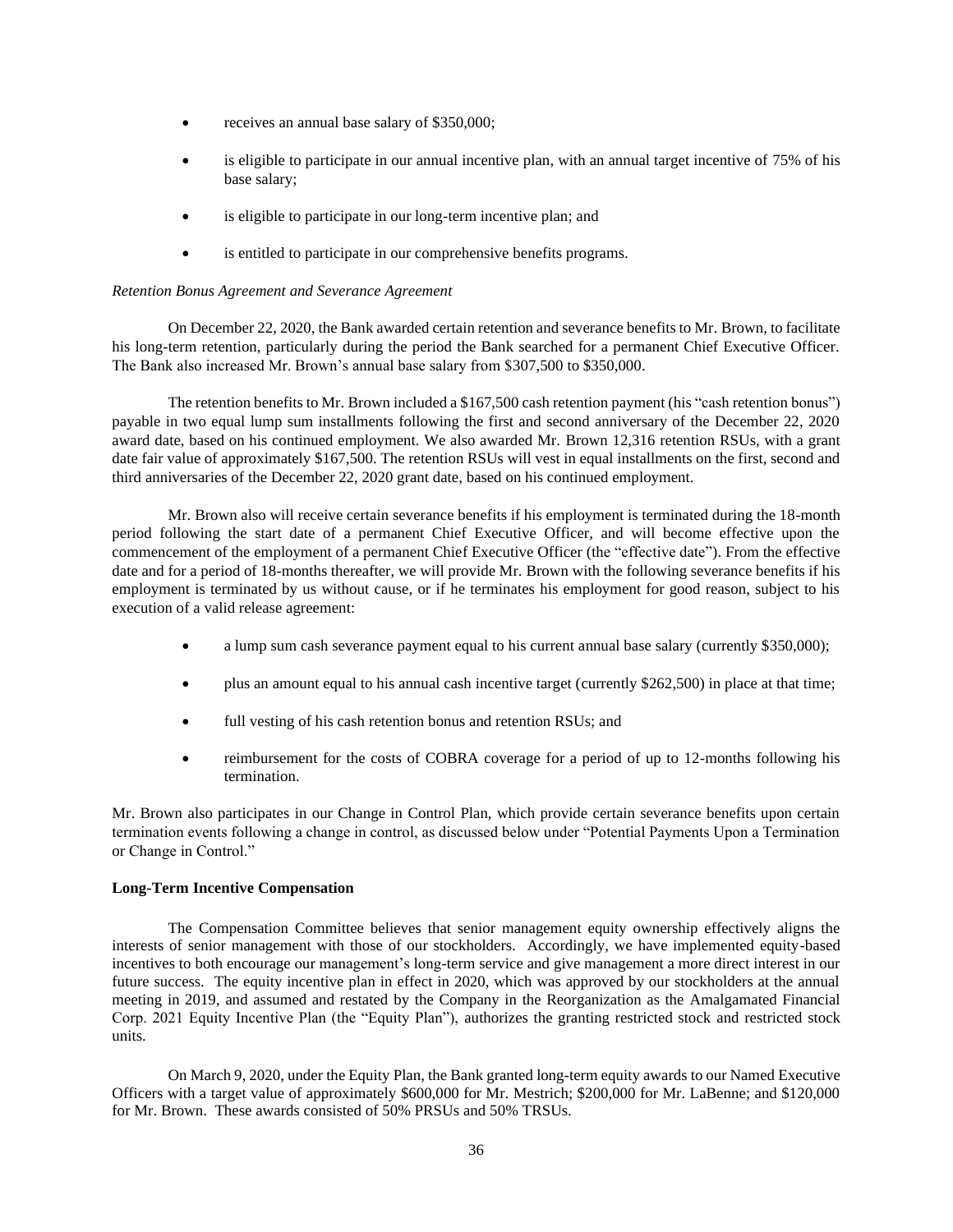The TRSUs will vest in three equal annual installments on each anniversary of the March 9, 2020 grant date, subject to the executive's continued service through the vesting date, including Mr. Mestrich's service through the special advisor period.

The PRSUs are subject to vesting based on the attainment of pre-established corporate performance measures over the applicable performance periods, each weighted at 50% of the total grant date fair value of the award. The corporate performance metrics for the PRSUs granted in 2020 are:

- growth in adjusted tangible book value per share, over a measurement period that begins January 1, 2020 and ends December 31, 2022; and
- total stockholder return, or TSR, relative to a specified peer group, over a measurement period that begins March 9, 2020 and ends March 8, 2023.

The PRSUs will vest based on our achievement of these performance measures during the applicable performance period, subject to the executive's continued service through the end of each applicable performance period. The Compensation Committee established threshold, target and maximum performance levels for each selected performance measure. Payments for achievement of the threshold, target and maximum performance measures are 50%, 100% and 150%, respectively. Actual performance between threshold, target and maximum performance levels will be interpolated to determine the amount of payment based on relative achievement of the corporate performance metrics. Because Mr. Mestrich resigned in January 2021, the PRSUs he was granted in 2020 were forfeited. In addition, following Mr. LaBenne's resignation, to be effective in late April 2021, the PRSUs he was granted in 2020 will also be forfeited.

The grant date fair values of the TRSUs and the PRSUs are disclosed in the Summary Compensation Table included in this proxy statement. Each award agreement provides for double trigger vesting of unvested awards following a change in control and for acceleration upon termination in certain circumstances, as described below under "Potential Payments upon Termination or Change in Control."

### **Annual Cash Incentive Plan**

The Compensation Committee believes that annual cash incentive compensation is an integral component of our total compensation program that links executive decision-making and performance with our annual strategic objectives. We use this component to focus management on the achievement of corporate financial goals while considering the mitigation of any risks which may affect our overall financial performance. As such, our Compensation Committee adopted the Amalgamated Bank Annual Incentive Plan, effective January 1, 2019, which was assumed by the Company upon consummation of the Reorganization and amended and restated to be the Amalgamated Financial Corp. Annual Incentive Plan, which we collectively refer to as the AIP. The purpose of the AIP, among other things, is to align participants in the AIP with our strategic plan and critical performance goals while ensuring incentives are appropriately risk balanced. Each of our Named Executive Officers participated in the AIP in 2020.

Under our AIP, as soon as practicable at the beginning of each fiscal year, the Compensation Committee selects key performance objectives from a set of key measurable performance objective, which will be used to determine the actual cash incentive payment to be awarded to participants in the plan upon the achievement of the selected performance measures.

Each year, the Compensation Committee will set the amount of each participant's target annual incentive opportunity, stated as a percent of the participant's base salary. For 2020, the Compensation Committee determined that the target annual incentive opportunity for each Named Executive Officer under the AIP would be determined based on performance metrics tied to our corporate performance (weighted at 80%) and individual performance (weighted at 20%), and set the potential target annual incentive opportunity, as a percentage of base salary, as follows: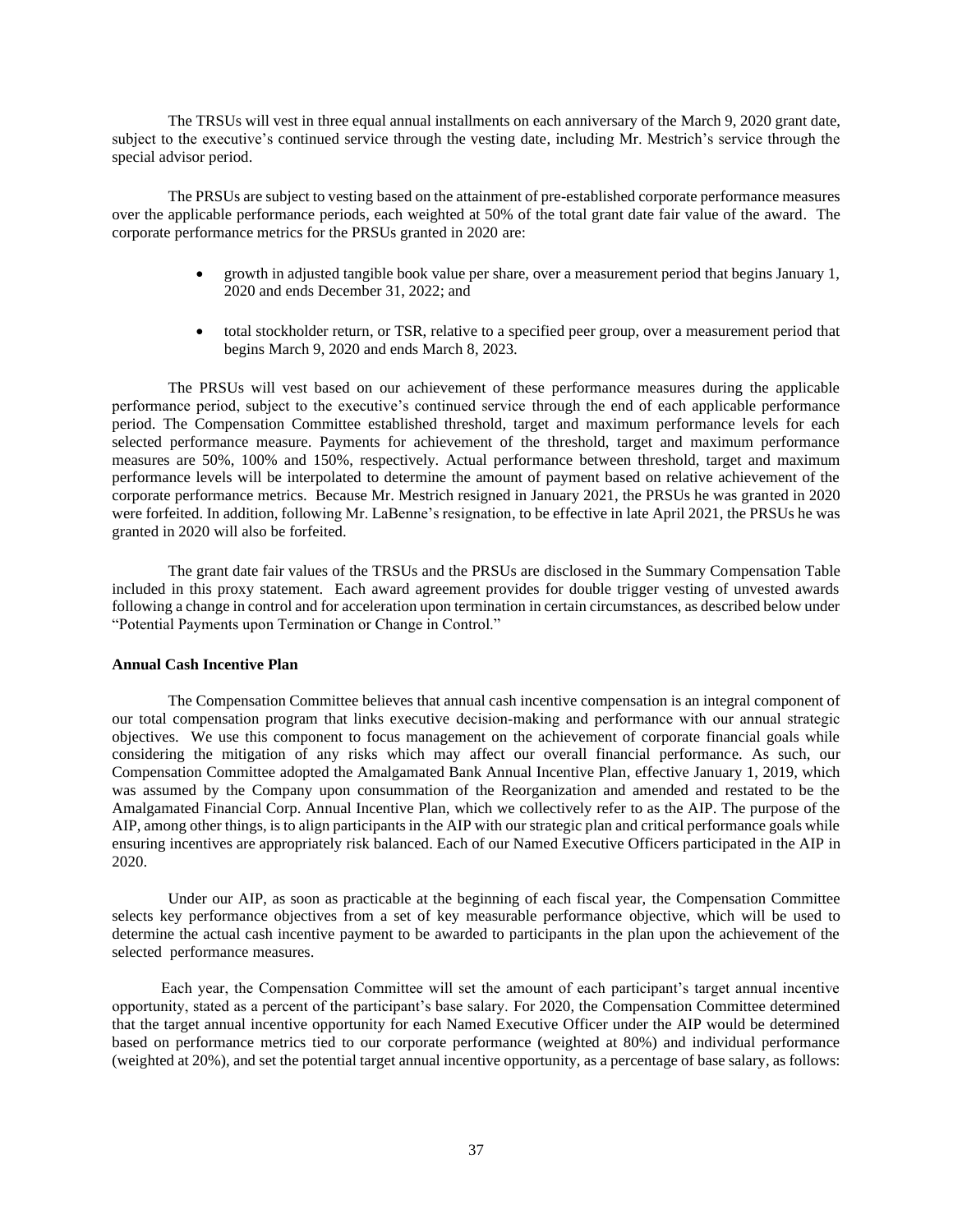| <b>Name</b>            | <b>Base</b><br><b>Salary</b><br>(\$) | <b>Target Annual</b><br>Incentive as a<br><b>Percent of Base</b><br>Salary $(\% )$ | <b>Target Annual</b><br><b>Incentive</b><br>Opportunity<br>(\$) | <b>Portion of Target</b><br><b>Annual Incentive</b><br><b>Opportunity Tied</b><br>to Corporate<br><b>Performance</b><br><b>Metrics</b><br>(Weighted at $80\%$ )<br>(\$) | <b>Portion of Target</b><br><b>Annual Incentive</b><br><b>Opportunity Tied</b><br>to Individual<br><b>Performance</b><br><b>Metrics</b><br>(Weighted at<br>$20\%$ )<br>\$) |
|------------------------|--------------------------------------|------------------------------------------------------------------------------------|-----------------------------------------------------------------|-------------------------------------------------------------------------------------------------------------------------------------------------------------------------|----------------------------------------------------------------------------------------------------------------------------------------------------------------------------|
| Keith Mestrich         | 720,000                              | 66.7                                                                               | 480,240                                                         | 384,192                                                                                                                                                                 | 96,048                                                                                                                                                                     |
| Andrew LaBenne 410,000 |                                      | 50.0                                                                               | 205,000                                                         | 164,000                                                                                                                                                                 | 41,000                                                                                                                                                                     |
| Sam Brown              | 307,500                              | 75.0                                                                               | 230,625                                                         | 184,500                                                                                                                                                                 | 46,125                                                                                                                                                                     |

The Compensation Committee established threshold, target and maximum performance levels and weights for each selected corporate performance measure and set payout factors for each performance level at 50%, 100%, or 200% based on achievement of threshold, target or maximum performance, respectively. The payout factor for each metric is then multiplied by the applicable weight for each corporate performance measure and the sum of those numbers is multiplied by the portion of each executive's target annual incentive opportunity tied to the corporate financial metrics. Threshold represents the minimum level of performance at which, if achieved, a payment is earned on each corporate performance measure. Maximum performance levels represent the maximum level of performance at which, if achieved, a maximum payment is each on each corporate performance measure. Actual performance between threshold, target and maximum performance levels will be linearly interpolated to determine the amount of payment based on relative achievement of the performance measures.

For 2020, the four selected corporate performance metrics, the assigned weight for each measure, the threshold, target and maximum performance level for each measure, our actual results, and the unweighted payout factor achieved were as follows:

**Objective Performance Range**

|                                                 |                                                           | ODJecuve Periormance Range |               |            |                         |                                 |
|-------------------------------------------------|-----------------------------------------------------------|----------------------------|---------------|------------|-------------------------|---------------------------------|
| <b>Performance Measures</b>                     | <b>Assigned Weight For</b><br><b>Performance Measures</b> | <b>Threshold</b>           | <b>Target</b> | <b>Max</b> | Actual<br><b>Result</b> | Payout<br>Factor <sup>(5)</sup> |
| Core Earnings<br>$(\$000,000's)$ <sup>(1)</sup> | 40%                                                       | \$35                       | \$50          | \$65       | \$45.6                  | $85\%$ <sup>(6)</sup>           |
| Core Efficiency Ratio <sup>(2)</sup>            | 20%                                                       | 67%                        | 64%           | 61%        | 59.3%                   | $200\%$ <sup>(7)</sup>          |
| Growth of Non-Time<br>Deposits <sup>(3)</sup>   | 20%                                                       | 5%                         | 10%           | 15%        | 19.3%                   | $200\%^{(7)}$                   |
| Non-Accrual<br>$\text{Assets}^{(4)}$            | 20%                                                       | 1%                         | 0.6%          | 0.2%       | 1.02%                   | 0%                              |
| Total                                           | 100%                                                      |                            |               |            |                         |                                 |

(1) Core Earnings was defined to exclude the impact of branch closures, gains/losses on the sale of securities and property, severance, solar tax equity income expected to reverse in 2021 and the tax impact of these items.

(2) Core Efficiency Ratio was defined as core non-interest expense divided by core operating revenue and excluded the impact of branch closures, gains/losses on the sale of securities and property, severance and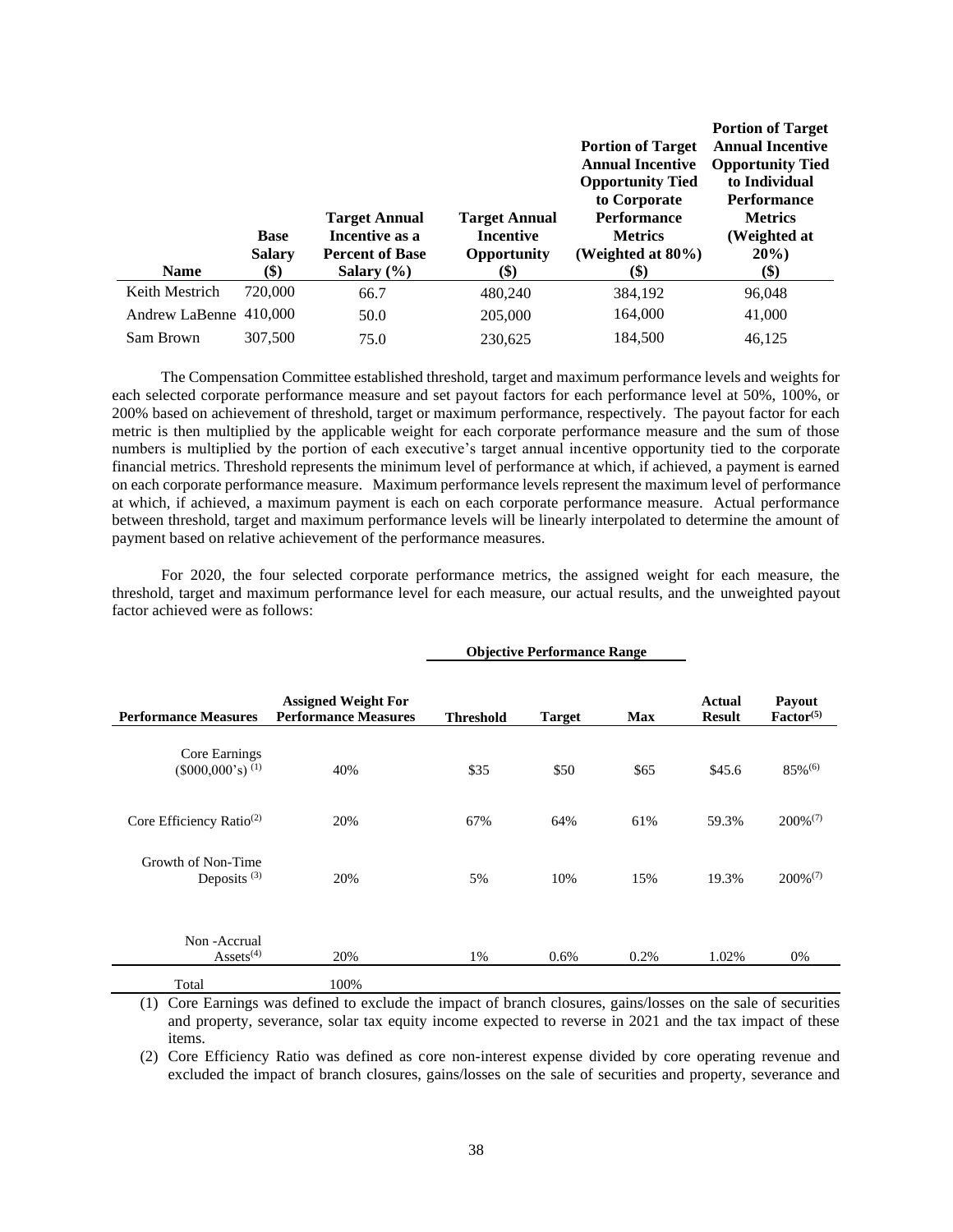solar tax equity income expected to reverse in 2021.

- (3) Growth of Non-Time Deposits is defined as deposit growth excluding retail certificates of deposit.
- (4) Non-Accrual Assets to Total Assets
- (5) The weighted combined payout factor for the named executive officer was 114%. These amounts represent the sum of the weighted payout factor for each metric.
- (6) Represents a performance factor payout linearly interpolated between threshold and target levels, with a weighted performance factor of 34.
- (7) Represents a performance factor payout at maximum level, with a weighted performance factor of 40.

The Compensation Committee chose these corporate performance measures for the following key reasons:

- it believes that our Core Earnings is a key component to building shareholder value;
- it believes that our Core Efficiency Ratio measures expense control and the efficiency of our operations, which are goals we should continually strive for in order to provide for the best financial return for our stockholders, and our Named Executive Officers are best situated to impact our efforts in this regard;
- it believes that growth of our non-time deposits is a strong indicator of the growth of our business, as it shows growth in our core relationships; and
- it believes non-accrual assets to total assets serves as a key measure of the credit quality of our interest earning assets.

#### *Annual Cash Incentive Plan Payouts*

Based on our corporate performance and each Named Executive Officer's individual performance, the Compensation Committee awarded the following cash incentive awards to our Named Executive Officers in 2020.

|                       |                                                                                             |                                                                           |                           | <b>Earned</b><br><b>Incentive</b>           |
|-----------------------|---------------------------------------------------------------------------------------------|---------------------------------------------------------------------------|---------------------------|---------------------------------------------|
|                       | <b>Portion of Earned</b><br><b>Annual Incentive Tied to</b><br><b>Corporate Performance</b> | <b>Portion of Earned</b><br><b>Annual Incentive Tied</b><br>to Individual | <b>Total</b><br>Annual    | <b>Payment</b><br>as a<br><b>Percentage</b> |
|                       | <b>Metrics</b><br>(Weighted at 80%)                                                         | <b>Performance Metrics</b><br>(Weighted at 20%)                           | <b>Incentive</b><br>Award | of Base<br><b>Salary</b>                    |
| <b>Name</b>           | $($ \$ $)^{(1)}$                                                                            | $(\$)^{(2)}$                                                              | $\left( \text{\$}\right)$ | (%)                                         |
| Keith Mestrich        | 476,064                                                                                     | 104,400                                                                   | 580,464                   | 80.62                                       |
| <b>Andrew LaBenne</b> | 186,960                                                                                     | 41,000                                                                    | 227,960                   | 55.60                                       |
| Sam Brown             | 210,331                                                                                     | 46,125                                                                    | 256,456                   | 83.40                                       |

(1) Represents a weighted combined payout factor of 114% for each named executive officer on corporate performance.

(2) Each named executive officer achieved their respective individual performance targets at 100% except for Mr. Mestrich who earned approximately 109% of his individual performance metric.

In reviewing Mr. Mestrich's individual performance goals and determining the amount of his cash incentive award, the Compensation Committee noted Mr. Mestrich's 2020 achievements included, among other things, his leadership during the COVID-19 pandemic, our strong financial performance despite the challenges of the COVID-19 pandemic, our successful migration of the majority of employees to a remote work environment while maintaining operational continuity, and leading the continued development of our mission-aligned strategy.

In reviewing Mr. LaBenne's individual performance goals and determining the amount of his cash incentive award, the Compensation Committee noted Mr. LaBenne's 2020 achievements included, among other things, coordination with our President and Chief Executive Officer and the board of directors during Mr. Mestrich's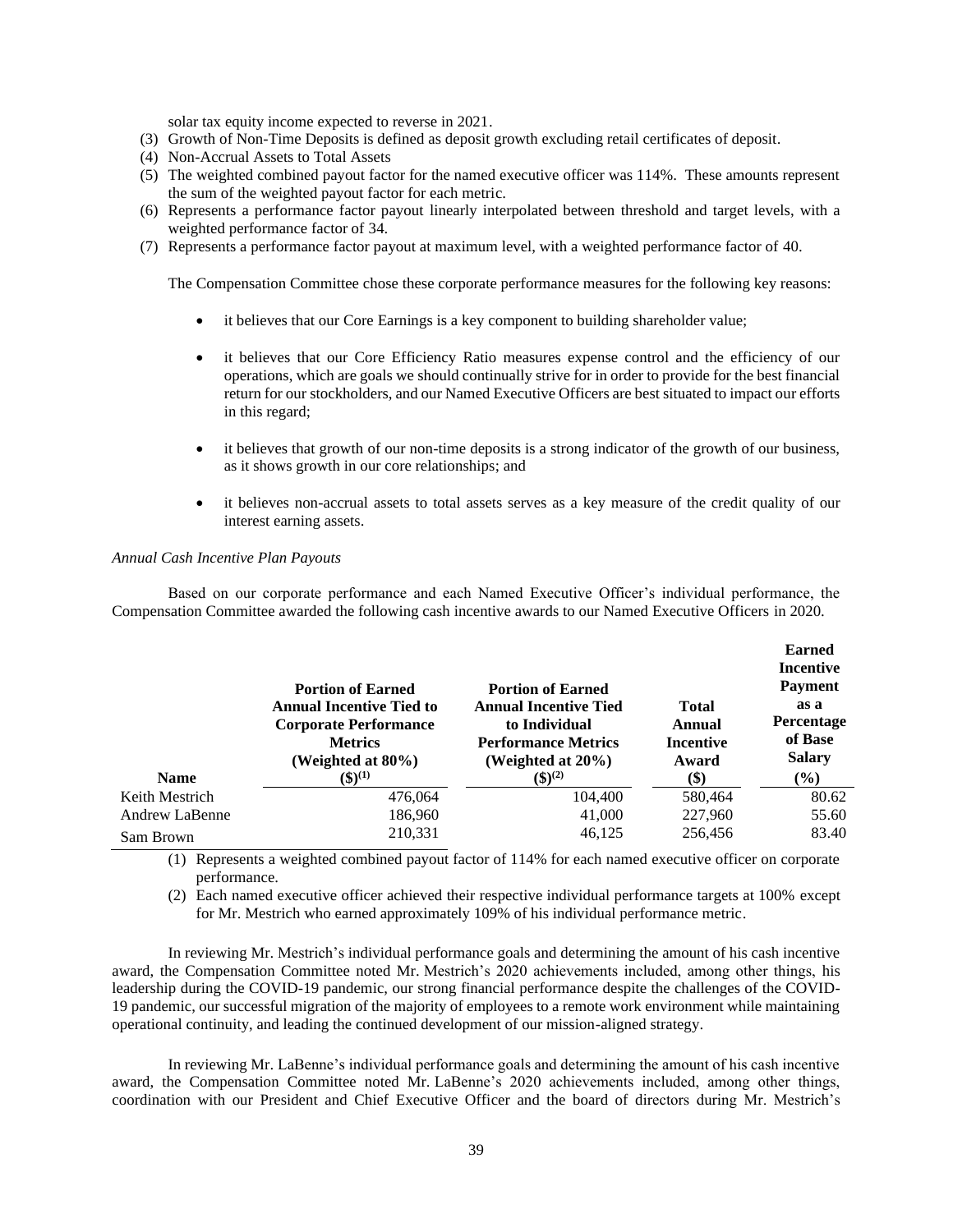transition and separation from the Bank, serving as an effective spokesperson with investors and other constituents on our financial and strategic performance, and guiding the business through the COVID-19 pandemic and mitigating the financial impact on the Bank's performance during this time.

In reviewing Mr. Brown's individual performance goals and determining the amount of his cash incentive award, the Compensation Committee noted Mr. Brown's 2020 achievements included, among other things, his outstanding collaboration with our President and Chief Executive Officer to evaluate new business lines and products, delivering strong client growth consistent within our mission-based strategy, and leading expansion efforts for the bank in new geographies.

## **Outstanding Equity Awards at 2020 Fiscal Year-End**

The following table provides a summary of equity awards outstanding as of December 31, 2020 for the Named Executive Officers.

|                               |                                                                                                            |                                                                                                       |                                                                                                                                                                         |                                                   | Stock Awards <sup>(1)</sup>                 |                                                                                                         |                                                           |                                                                                                                                                 |                                                                                                                                                                     |
|-------------------------------|------------------------------------------------------------------------------------------------------------|-------------------------------------------------------------------------------------------------------|-------------------------------------------------------------------------------------------------------------------------------------------------------------------------|---------------------------------------------------|---------------------------------------------|---------------------------------------------------------------------------------------------------------|-----------------------------------------------------------|-------------------------------------------------------------------------------------------------------------------------------------------------|---------------------------------------------------------------------------------------------------------------------------------------------------------------------|
| <b>Name</b>                   | Number of<br><b>Securities</b><br>Underlying<br><b>Unexercised</b><br>Options $(\#)$<br><b>Exercisable</b> | Number of<br><b>Securities</b><br>Underlying<br><b>Unexercised</b><br>Options $(\#)$<br>Unexercisable | <b>Equity Ince</b><br>ntive<br>Plan<br>Awards:<br><b>Number of</b><br><b>Securities</b><br><b>Underlying</b><br><b>Unexercised</b><br><b>Unearned</b><br>Options $(\#)$ | <b>Options</b><br><b>Exercise</b><br>Price $(\$)$ | <b>Options</b><br><b>Expiration</b><br>Date | Number of<br>shares or units of shares or<br>of stock that units of stock<br>have not<br>vested<br>(f#) | Market value<br>that have not<br>vested<br>$({\$})^{(7)}$ | <b>Equity</b><br>incentive plan<br>awards:<br>number of<br>unearned<br>shares, units or shares, units<br>that have not<br>vested<br>$(#)^{(8)}$ | <b>Equity</b><br>incentive plan<br>awards:<br>market or<br>payout value<br>of unearned<br>other rights or other rights<br>that have not<br>vested<br>$({\$})^{(7)}$ |
| Keith Mestrich <sup>(2)</sup> | 160,520                                                                                                    |                                                                                                       |                                                                                                                                                                         | 12.00                                             | 1/1/2026                                    |                                                                                                         |                                                           |                                                                                                                                                 |                                                                                                                                                                     |
|                               | 140,020                                                                                                    |                                                                                                       |                                                                                                                                                                         | 13.75                                             | 1/1/2027                                    |                                                                                                         |                                                           |                                                                                                                                                 |                                                                                                                                                                     |
|                               | 96,373                                                                                                     | $48,187^{(3)}$                                                                                        |                                                                                                                                                                         | 14.65                                             | 1/1/2028                                    | $15,441^{(4)}$                                                                                          | 212,159                                                   |                                                                                                                                                 |                                                                                                                                                                     |
| Andrew LaBenne                | 110,020                                                                                                    |                                                                                                       |                                                                                                                                                                         | 11.00                                             | 1/1/2025                                    |                                                                                                         |                                                           |                                                                                                                                                 |                                                                                                                                                                     |
|                               | 128,420                                                                                                    |                                                                                                       |                                                                                                                                                                         | 12.00                                             | 1/1/2026                                    |                                                                                                         |                                                           |                                                                                                                                                 |                                                                                                                                                                     |
|                               | 112,020                                                                                                    |                                                                                                       |                                                                                                                                                                         | 13.75                                             | 1/1/2027                                    |                                                                                                         |                                                           |                                                                                                                                                 |                                                                                                                                                                     |
|                               | 35,053                                                                                                     | $17,527^{(3)}$                                                                                        |                                                                                                                                                                         | 14.65                                             | 1/1/2028                                    | $27,237^{(5)}$                                                                                          | 374,236                                                   | $12,278^{(9)}$                                                                                                                                  | 168,700                                                                                                                                                             |
| Sam Brown                     | 42,000                                                                                                     |                                                                                                       |                                                                                                                                                                         | 11.00                                             | 1/1/2025                                    |                                                                                                         |                                                           |                                                                                                                                                 |                                                                                                                                                                     |
|                               | 38,520                                                                                                     |                                                                                                       | ---                                                                                                                                                                     | 12.00                                             | 1/1/2026                                    |                                                                                                         |                                                           |                                                                                                                                                 |                                                                                                                                                                     |
|                               | 33,620                                                                                                     |                                                                                                       |                                                                                                                                                                         | 13.75                                             | 1/1/2027                                    |                                                                                                         |                                                           |                                                                                                                                                 |                                                                                                                                                                     |
|                               | 21,013                                                                                                     | $10,507^{(3)}$                                                                                        | -                                                                                                                                                                       | 14.65                                             | 1/1/2028                                    |                                                                                                         |                                                           |                                                                                                                                                 |                                                                                                                                                                     |
|                               |                                                                                                            |                                                                                                       |                                                                                                                                                                         |                                                   |                                             | $18,733^{(6)}$                                                                                          | 257,391                                                   | $7,367^{(10)}$                                                                                                                                  | 101,223                                                                                                                                                             |

- (1) On July 26, 2018, the Bank converted each of the outstanding SARs into nonqualified stock option awards on a one-for-one basis, at the same strike price, on substantially the same terms, and on the same vesting schedule as the original SARs award. Following the conversion of the 2,342,000 SARs outstanding on July 26, 2018, the Bank reserved for issuance 2,342,000 shares of its common stock issuable upon the exercise of the options. The Company assumed the Bank's outstanding stock options upon consummation of the Reorganization on March 1, 2021.
- (2) Mr. Mestrich resigned from his positions as President and Chief Executive Officer of the Company and the Bank effective January 31, 2021.
- (3) Represents option awards that vest(ed) at a rate of one-third on the first, second and third anniversary of the grant date of January 1, 2018.
- (4) Represents the following unvested TRSUs granted to Mr. Mestrich that vest based on his continued service through the vesting date, including service following his resignation during the special advisor period:
	- 8,521 that vest on May 17, 2021; and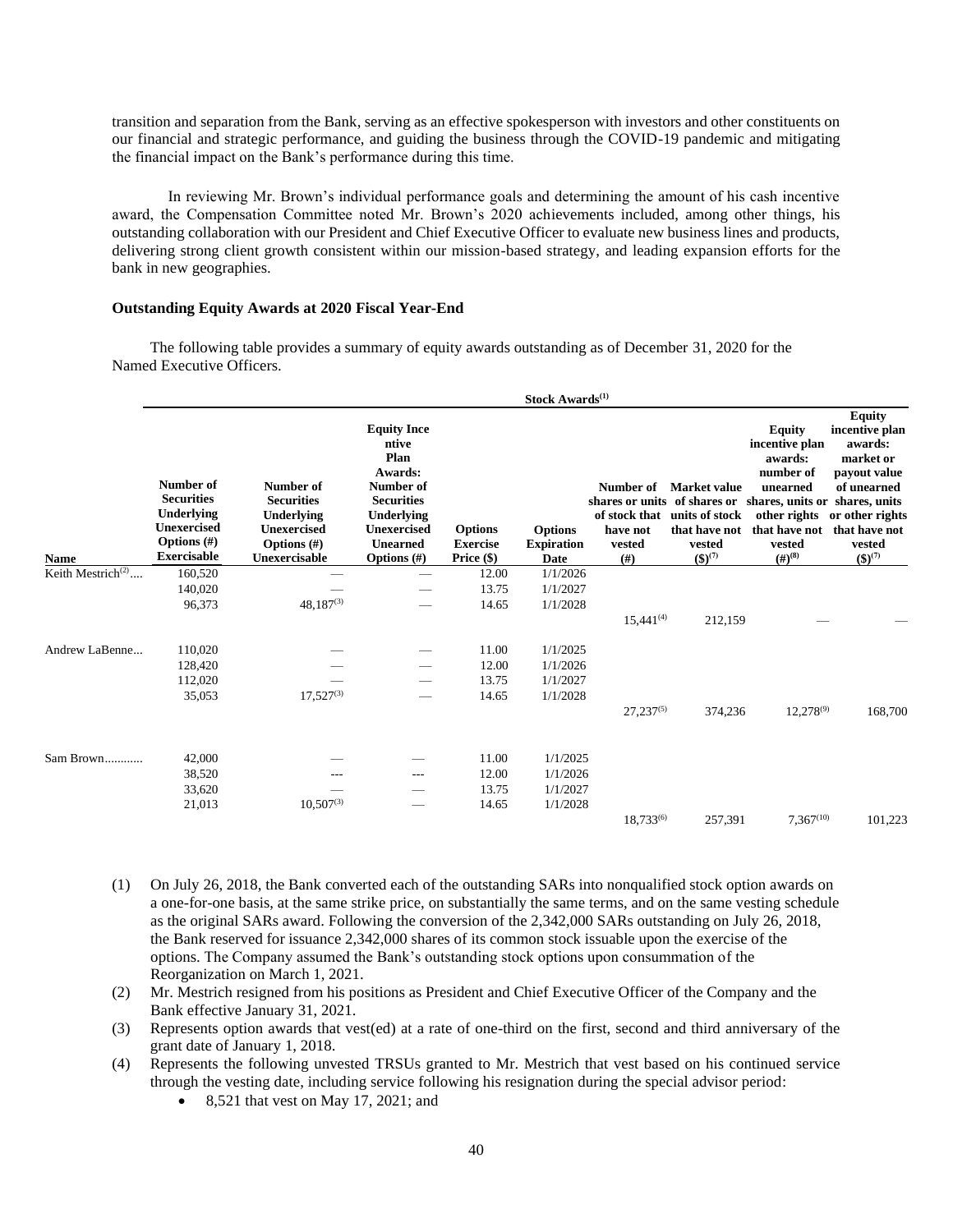- 6,920 that vest on March 9, 2021.
- (5) Represents the following unvested TRSUs granted to Mr. LaBenne that vest based on his continued service through the vesting date:
	- 1,886 that vest on May 17, 2021 and 1,887 that vest on May 17, 2022;
	- 2,306 that vest on March 9, 2021, and 2,307 that vest on each of March 9, 2022 and March 9, 2023; and
	- 5,514 that vest on December 22, 2021 and December 22, 2022 and 5,516 that vest on December 22, 2023.

Mr. LaBenne has informed the board of directors of his decision to resign from his positions with the Company and the Bank effective in late April 2021.

- (6) Represents the following unvested TRSUs granted to Mr. Brown that vest based on his continued service through the vesting date:
	- 1,131 that vest on May 17, 2021 and 1,134 that vest on May 17, 2022;
	- 1,384 that vest on each of March 9, 2021, March 9, 2022 and March 9, 2023; and
	- 4,105 that vest on each of December 22, 2021 and December 22, 2022 and 4,106 that vest on December 22, 2023.
- (7) Computed by multiplying the number of shares reported in the preceding column by the closing price of our common stock as reported on Nasdaq on December 31, 2020 of \$13.74 per share.
- (8) Represents PRSUs that are subject to the achievement of pre-established performance measures and the officer's continued service through the end of each applicable performance period. Any PRSUs that vest will be converted to shares of our common stock on a one-for-one basis. PRSUs that do not vest will be forfeited. The corporate performance metrics for the PRSUs are growth in adjusted tangible book value per share and relative TSR and are measured separately and subject to different performance periods. Under applicable SEC rules, the number of unearned PRSUs reported assumes the units are earned and vested (i) with regard to the PRSUs tied to growth in adjusted tangible book value per share, at 0.5x the number of units granted (representing satisfaction at the threshold performance level), and (ii) with regard to PRSUs tied to relative TSR, at 1.5x the number of units granted (representing satisfaction at the maximum performance level).
- (9) Represents the following unvested PRSUs granted to Mr. LaBenne that vest in accordance with footnote 9, above:
	- 2,830 shares with a performance period ending December 31, 2021;
	- 2,705 shares with a performance period ending April 30, 2022;
	- 3,460 shares with a performance period ending December 31, 2022; and
	- 3,283 shares with a performance period ending March 8, 2023.

Mr. LaBenne has informed the board of directors of his decision to resign from his positions with the Company and the Bank effective in late April 2021.

- (10) Represents the following unvested PRSUs granted to Mr. Brown that vest in accordance with footnote 9, above:
	- 1,698 shares with a performance period ending December 31, 2021;
	- 1,623 shares with a performance period ending April 30, 2022;
	- 2,076 shares with a performance period ending December 31, 2022; and
	- 1,970 shares with a performance period ending March 8, 2023.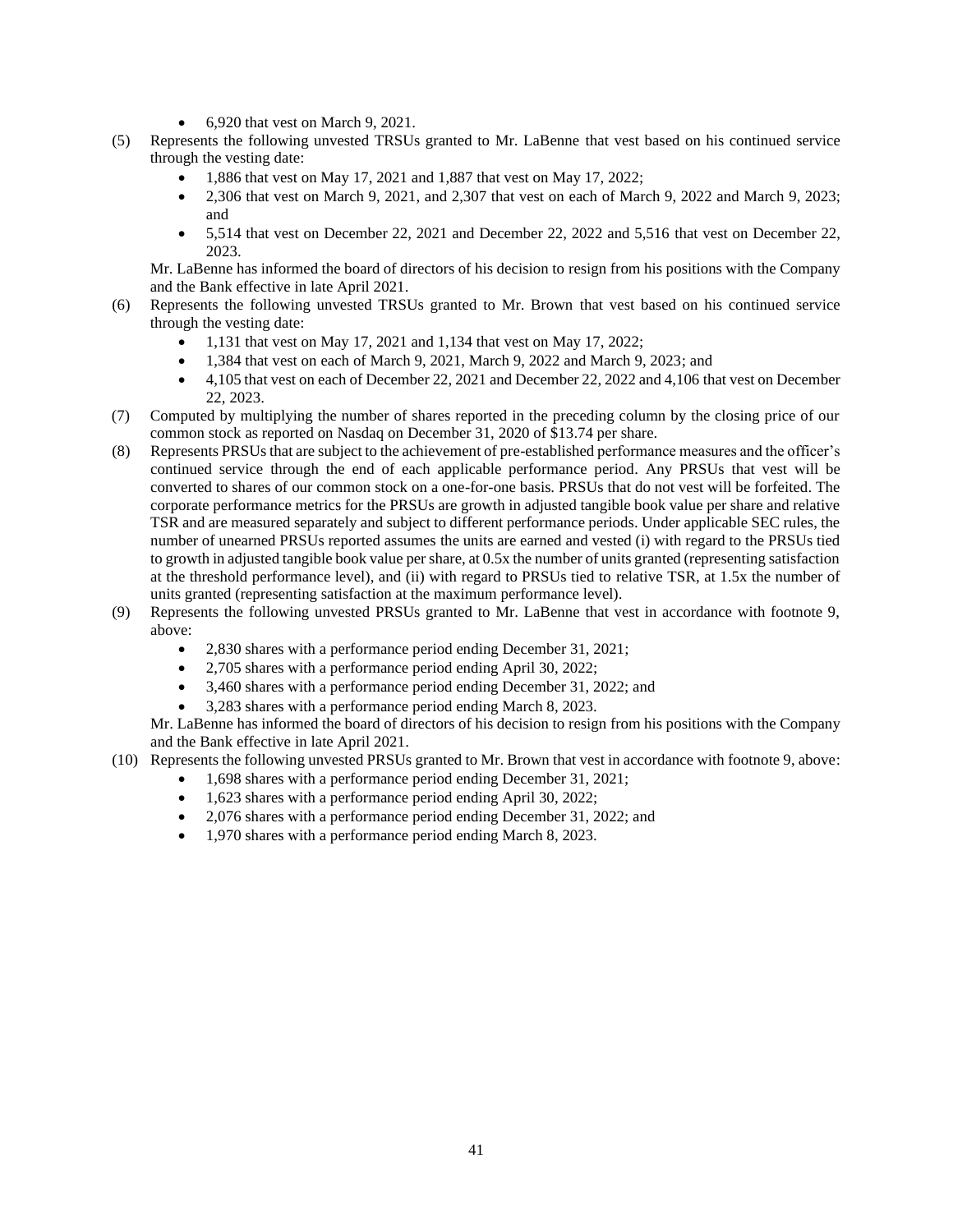#### **Equity Compensation Plan Information**

The following table contains certain information as of December 31, 2020, relating to securities authorized for issuance under our equity compensation plans.

| <b>Plan Category</b>                                                                   | Number of<br>securities<br>to be issued<br>upon<br>exercise<br>of<br>outstanding<br>options,<br>warrants<br>and<br>$rights(a)$ |               | Weighted-<br>average<br>exercise<br>price of<br>outstanding<br>options,<br>warrants<br>and rights<br>(b) | Number of<br>securities<br>remaining<br>available for<br>future<br>issuance<br>under<br>equity<br>compensation<br>plans (c)<br>(excluding)<br>securities<br>reflected in<br>column(a)) |
|----------------------------------------------------------------------------------------|--------------------------------------------------------------------------------------------------------------------------------|---------------|----------------------------------------------------------------------------------------------------------|----------------------------------------------------------------------------------------------------------------------------------------------------------------------------------------|
| Equity compensation plans approved by security holders                                 | 359,950                                                                                                                        | <sup>\$</sup> | N/A <sup>(1)</sup>                                                                                       | 828,717                                                                                                                                                                                |
| Equity compensation plans not approved by security holders <sup><math>(2)</math></sup> | 1,978,560                                                                                                                      |               | 13.03                                                                                                    | None                                                                                                                                                                                   |
| Total                                                                                  | 2,338,510                                                                                                                      | \$            | 13.03                                                                                                    | 828,717                                                                                                                                                                                |

- (1) The weighted average exercise price does not take into account awards of TRSUs or PRSUs which do not have an exercise price. Only restricted stock and restricted stock units may be awarded under our Equity Plan.
- (2) Prior to our initial public offering, we operated a board-approved Long-Term Incentive Plan (the "LTIP") to provide incentives and awards to certain select employees and directors. Under the former LTIP, the Compensation Committee granted stock appreciation rights (or SARs) to participants, to be evidenced by a separate award agreement. As of June 30, 2018, there were a total of 2,342,000 SARs outstanding, with strike prices ranging from \$11.00 (the 2015 SARS awards) to \$14.65 (the 2018 SARs awards). On July 26, 2018, we converted a total of 2,342,000 SARs outstanding into nonqualified stock option awards on a one-for-one basis, at the same strike price, on substantially the same terms, and on the same vesting schedule as the original SARs award. Following the conversion of the SARs, we reserved for issuance 2,342,000 shares of our common stock issuable upon the exercise of the options. No new awards will be granted under the LTIP.

### **Potential Payments Upon Termination or Change in Control**

#### *Change in Control Plan*

We believe that reasonable and appropriate change in control benefits are necessary in order to be competitive in our executive attraction and retention efforts. Therefore, we have adopted a Change in Control Plan, that provides severance and change in control benefits to the participants. Upon (i) an involuntary termination without cause, or (ii) the participant's resignation for good reason, either of which occur within 90 days prior to or within 12 months following a change in control, participants in our Change in Control Plan will be entitled to receive the sum of (x) the participant's accrued annual base salary, (y) the participant's accrued target bonus (which shall be pro-rated based on the portion of the bonus period prior to the change in control date), and  $(z)$  a lump sum cash payment equal to 12 months' base salary plus the participant's prior average three-years' bonus. Participants are further eligible to receive (i) a payout of accrued vacation, (ii) continued COBRA health benefits at active employee rates for the shorter of 12 months or the applicable COBRA period, and (iii) full vesting of any unvested equity award granted prior to such termination.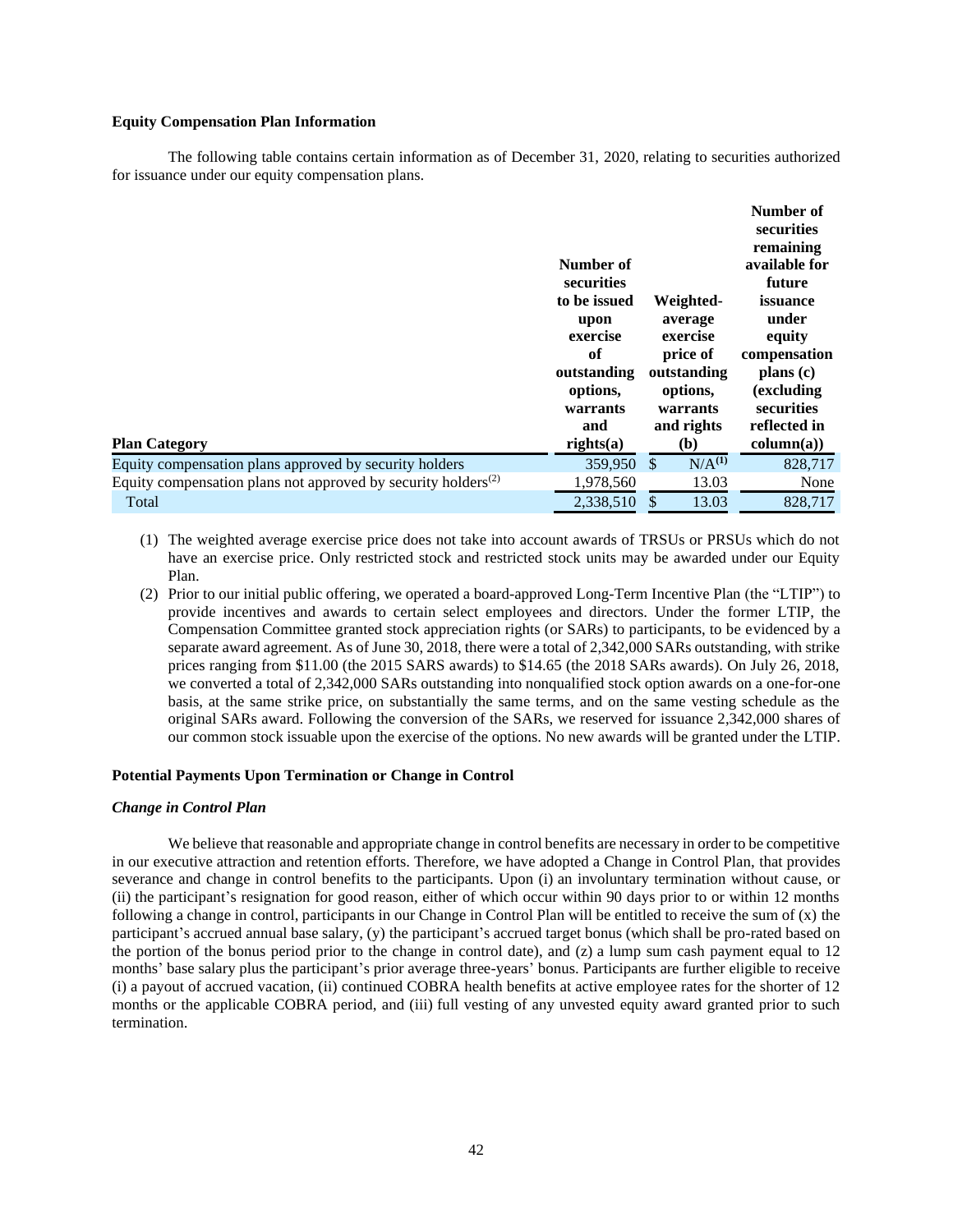The participants of the Change in Control Plan are the following officers:

- Chief Financial Officer
- Chief Operating Officer
- General Counsel
- Chief Risk Officer
- Director of Commercial Banking
- Chief Administrative Officer

### *Equity Award Agreements*

- Executive Vice President, Bank Operations
- Chief Accounting Officer
- Executive Vice President, Treasurer
- Chief Information Officer
- Chief Credit Risk Officer

In 2020, we entered into TRSUs and PRSUs award agreements with each of our Named Executive Officers that provide that, in the event of the executive's termination due to disability or retirement, and no "cause" exists, then (a) the unvested portion of TRSUs will continue to vest on the original vesting schedule as if no separation from service occurred and (b) with respect to PRSUs, the executive will be issued a pro rata number of PRSUs based on actual achievement of the applicable performance measures at the end of the subject performance period without regard to the separation from service, subject to pro-ration based on the number of full months that the executive worked during each performance period prior to the effective date of the executive's separation from service as a percentage of the total performance period.

If the executive is involuntarily terminated by us without "cause," if the executive voluntarily resigns for "good reason," or upon executive's death and if no "cause" exists, then (a) the unvested portion of TRSUs will immediately vest on a pro-rata basis based on the number of full months the executive has worked since the date of grant and (b) with respect to PRSUs, the executive will be issued a pro rata number of PRSUs based on target achievement of the applicable performance measures, subject to pro-ration based on the number of full months that executive worked during each performance period prior to the effective date of the executive's separation from service as a percentage of the total performance period.

If the executive separates from service within one year following a change in control (other than for "cause," death or disability), or the executive voluntarily terminates his employment for "good reason" then (a) the unvested portion of the TRSUs will immediately vest as of immediately prior to the effective date of such termination and (b) the PRSUs will vest based on the Compensation Committee's determination of actual performance as of (i) the most recent-completed fiscal quarter (with regard to the PRSUs tied to growth in adjusted tangible book value per share), and (ii) as of the date of the change in control (with regard to the PRSUs tied to relative TSR). However, if actual performance cannot be determined, the PRSUs will vest based on achievement of performance measures at target, subject to pro-ration based on the number of full months that executive worked during each performance period prior to the effective date of executive's separation from service as a percentage of the total performance period.

## *Change in Control under Mr. Mestrich's Former Employment Agreement in Effect at Year-End 2020*

Mr. Mestrich's employment agreement provided that his employment may be terminated:

- by us for cause (as defined below) on written notice;
- by us because of his poor performance on written notice;
- by him without good reason (as defined below) on 45-days advance written notice;
- upon his death or disability;
- by him for good reason (as defined below) with prior written notice; and
- by us without cause (as defined below).

Under his employment agreement, he was entitled to certain severance payments upon termination in certain circumstances as outlined below. He resigned from his employment effective January 31, 2021 and, therefore, was not entitled to any severance payments under his employment agreement.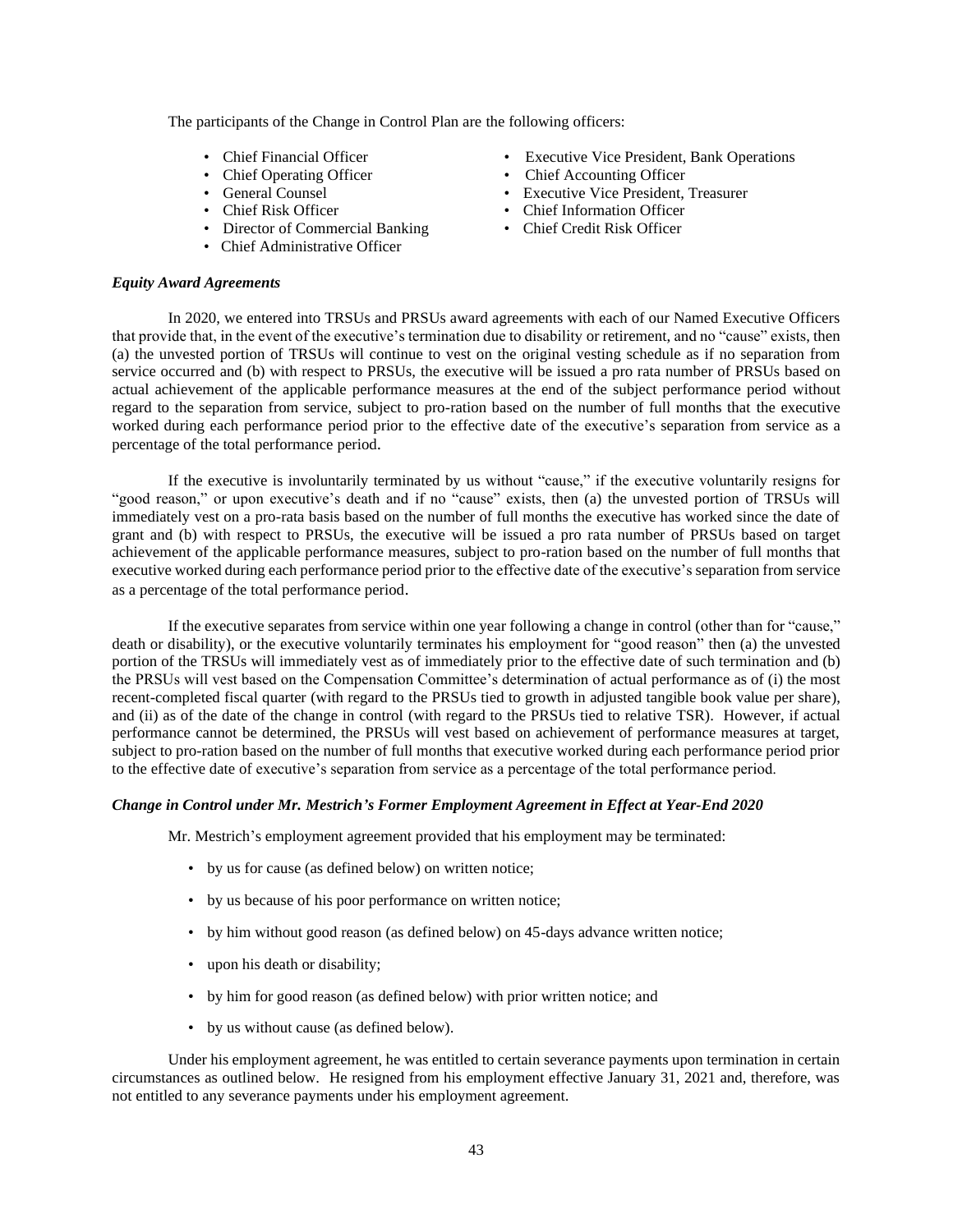#### *Termination Without Cause by Amalgamated Bank or for Good Reason by Mr. Mestrich*

If Mr. Mestrich's employment was terminated without cause by us (other than in connection with a change in control, discussed below) or for good reason by him, under his employment agreement, he was entitled to receive, beginning on the 60th day after such termination, and subject to his execution of a valid release agreement, an amount equal to the sum of  $(i)$ (a) 18-months of his base salary as in effect on the date of such termination, minus (b) \$180,000, and (ii) his Annual Bonus Target as in effect for the year of termination, payable in equal monthly installments over a period of 18 months.

For purposes of his employment agreement, "cause" is generally defined to mean the occurrence of any one or more of the following events:

- his conviction of a felony or any crime involving dishonesty or theft;
- conduct in connection with his employment that is fraudulent, unlawful or grossly negligent;
- his willful misconduct:
- his material breach of his obligations under his employment agreement;
- any act of dishonesty by him that results or is intended to result in personal gain or enrichment at our expense; or
- his willful failure to comply with a material policy of the Bank.

For purposes of his employment agreement, "good reason" is generally defined to mean the occurrence of any one or more of the following events:

- a reduction in his base salary;
- a substantial diminution in his duties or responsibilities;
- our breach of any material covenant or obligation under his employment agreement; or
- the relocation of his principal work location to a location outside of New York county.

#### *Change in Control*

For purposes of Mr. Mestrich's employment agreement, a "change in control" means the consummation of a transaction or series of related transactions that results in (i) a person or group (other than Workers United) becoming the beneficial owner, directly or indirectly, of more than 50% of the combined voting power of our securities, or (ii) the transfer or disposition of all or substantially all of our business and assets (whether by sale of assets, merger or otherwise).

Under his employment agreement, if we terminated Mr. Mestrich without cause within 12 months following a change in control or within 90-days before a change in control, and Mr. Mestrich could reasonably demonstrate that such termination was at the request of the eventual acquirer in connection with a change in control, he was entitled to receive, beginning on the 60th day after such termination, and subject to his execution of a valid release agreement, an amount equal to the sum of  $(i)(a)$  24-months of his base salary as in effect on the date of such termination, minus (b) \$240,000, and (ii) two times his Annual Bonus Target as in effect for the year of termination, payable in equal monthly installments over a period of 24 months.

#### **Compensation of Directors for Fiscal Year 2020**

As of the date of this proxy statement, each non-employee director receives an annual cash retainer as compensation for his or her services as a member of the board of directors as follows:

- \$100,000 for our board chair;
- \$70,000 for our Lead Independent Director; and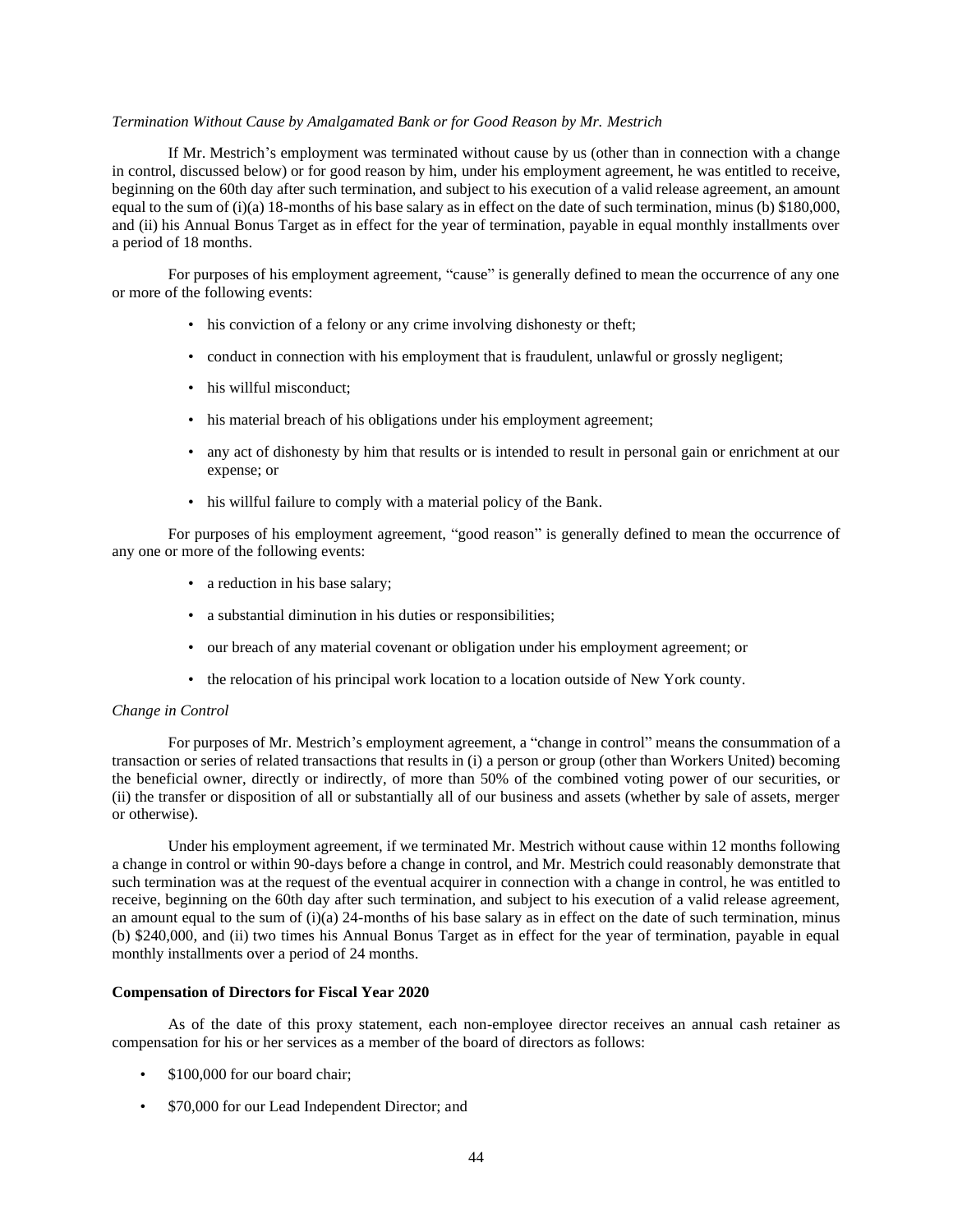• \$50,000 for each other director.

In addition, members of our board committees also receive an additional cash retainer, as follows:

- Audit Committee members receive \$12,000, while the Chair receives \$24,000;
- Compensation Committee members and Enterprise Risk Oversight Committee members each receive \$5,000, while each Chair receives \$10,000;
- Governance and Nominating Committee members, Credit Policy Committee members, and Trust Committee members each receive \$4,000, while each Chair receives \$8,000; and
- Each member of our Executive and Corporate Social Responsibility Committee receives \$4,000.

We pay each director their applicable annual fee in monthly installments. Our directors also participate in our long-term incentive plan and participate in our Equity Plan. We did not pay our "inside" employee-director, Mr. Mestrich, any additional compensation for his services as a director during 2020.

The following table provides the compensation paid to our non-employee directors for the year ended December 31, 2020.

| Name $(1)$              | <b>Fees Earned</b><br>or Paid in<br>$Cash (\$))$ | <b>Stock</b><br>Awards<br>$({\bf 1})^{(2)}$ | Option<br>Awards<br>\$) | <b>Non-Equity</b><br><b>Incentive Plan</b><br>Compensation<br>\$) | Nonqualified<br><b>Deferred</b><br>Compensation<br>Earnings (\$) | <b>All Other</b><br>Compensation<br>\$) | <b>Total</b><br>\$) |
|-------------------------|--------------------------------------------------|---------------------------------------------|-------------------------|-------------------------------------------------------------------|------------------------------------------------------------------|-----------------------------------------|---------------------|
|                         | $150,000^{(3)}$                                  | 35,000                                      |                         |                                                                   |                                                                  |                                         | 185,000             |
| Donald E. Bouffard Jr.  | 82,000                                           | 35,000                                      |                         |                                                                   |                                                                  |                                         | 117,000             |
| Maryann Bruce           | 67,000                                           | 35,000                                      |                         |                                                                   |                                                                  |                                         | 102,000             |
| Patricia Diaz Dennis    | 68,000                                           | 35,000                                      |                         |                                                                   |                                                                  |                                         | 103,000             |
| Robert C. Dinerstein    | 76,000                                           | 35,000                                      |                         |                                                                   |                                                                  |                                         | 111,000             |
| Mark A. Finser          | 58,000                                           | 35,000                                      |                         |                                                                   |                                                                  |                                         | 93,000              |
|                         | 59,000                                           | 35,000                                      |                         |                                                                   |                                                                  |                                         | 94,000              |
| John McDonagh           | 67,000                                           | 35,000                                      |                         |                                                                   |                                                                  |                                         | 102,000             |
| Robert G. Romasco       | 87,000                                           | 35,000                                      |                         |                                                                   |                                                                  |                                         | 122,000             |
| Edgar Romney Sr.        | 66,000                                           | 35,000                                      |                         |                                                                   |                                                                  |                                         | 101,000             |
| Stephen R. Sleigh $(4)$ | 58,000                                           | 35,000                                      |                         |                                                                   |                                                                  |                                         | 93,000              |

- (1) Outstanding stock options held by certain non-employee directors at December 31, 2020 are as follows: Lynne P. Fox, 23,660; Donald E. Bouffard Jr., 30,360; Robert C. Dinerstein, 30,360; Julie Kelly, 18,260; John McDonagh, 30,360; Robert G. Romasco, 30,360; Edgar Romney Sr., 18,260; and Stephen R. Sleigh, 18,260. Stock options held at December 31, 2020 by Mr. Mestrich are included in the table for the Named Executive Officers under the heading entitled "Outstanding Equity Awards at 2020 Fiscal Year-End."
- (2) On March 9, 2020, each non-employee director was granted 2,422 shares of restricted stock units as part of our overall board compensation plan. The shares were valued at \$14.45 per share, were outstanding as of December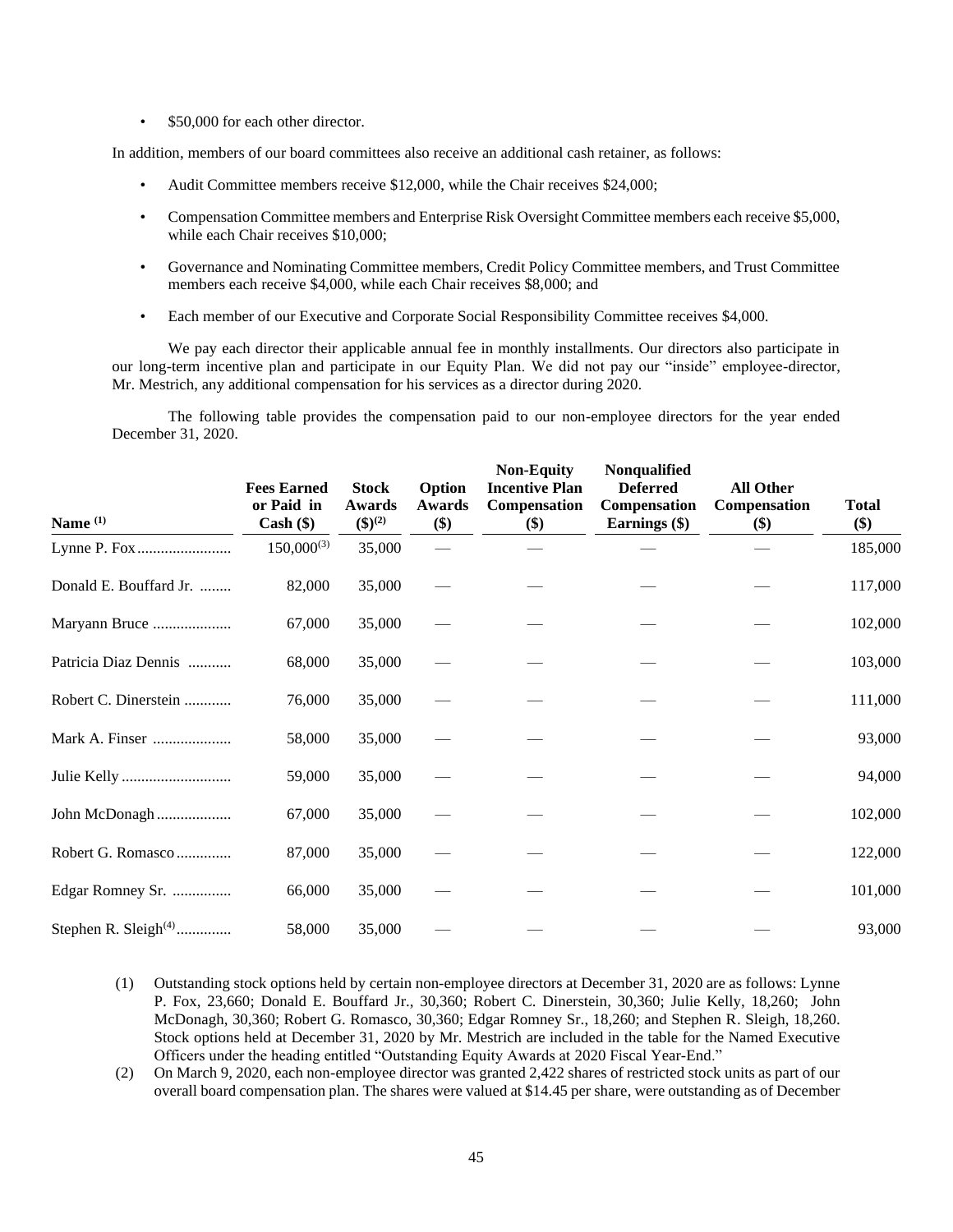31, 2020, and fully vested on March 9, 2021. The value of the restricted stock units shown above equals the grant date fair value in accordance with FASB ASC Topic 718.

- (3) Ms. Fox received additional compensation of \$50,000 in 2020 for additional duties involving the transition of our Chief Executive Officer.
- (4) Mr. Sleigh's cash fees were paid to Yucaipa Corporate Initiatives Fund II, LP.

In addition to the compensation described above, non-employee directors are reimbursed for reasonable business expenses relating to their attendance at meetings of our board of directors, including expenses relating to lodging, meals and transportation to and from the meetings.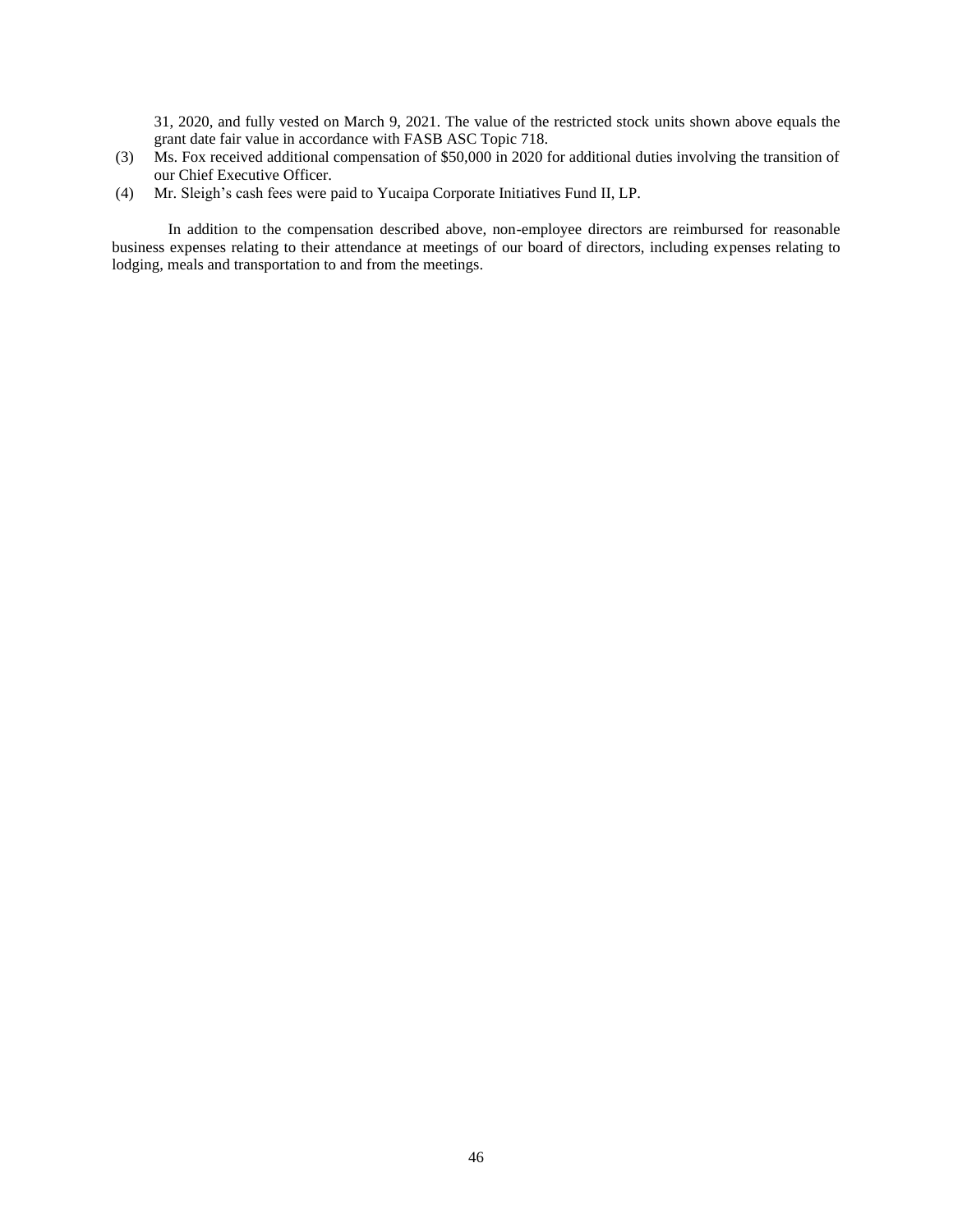#### **CERTAIN RELATIONSHIPS AND RELATED PARTY TRANSACTIONS**

In addition to the director and executive officer compensation arrangements discussed above, the following is a summary of material provisions of various transactions we have entered into with our executive officers, directors, certain 5% or greater stockholders and entities affiliated with them since January 1, 2019. We believe the terms and conditions set forth in such agreements are reasonable and customary for transactions of this type.

### **Policies and Procedures Regarding Related Person Transactions**

Transactions by us with related persons are subject to a formal written policy, as well as regulatory requirements and restrictions. These requirements and restrictions include Sections 23A and 23B of the Federal Reserve Act and the Federal Reserve's Regulation W (which govern certain transactions by us with our affiliates) and the Federal Reserve's Regulation O (which governs certain loans by the Bank to its executive officers, directors, and principal stockholders). We have adopted policies to comply with these regulatory requirements and restrictions.

#### **Explanatory Note**

Effective March 1, 2021, pursuant to the terms of a Plan of Acquisition, dated September 4, 2020 by and between the Bank and the Company (the "Reorganization Agreement"), the Bank became a wholly owned subsidiary of the Company and each outstanding share of Class A common stock, par value \$0.01 per share, of the Bank was exchanged for one share of common stock, \$0.01 par value per share, of the Company. As a result of the Reorganization, a portion of the historical discussion below relates to the Bank prior to the effective date of the Reorganization.

#### **Registration Rights Agreement**

On April 11, 2012, the Yucaipa Funds purchased, for aggregate cash consideration of \$49.9 million, 5,241,680 shares of the Bank's Class A common stock (after giving effect to our 20-for-1 stock split). As of December 31, 2020, the Yucaipa Funds owned 12.22% of the Bank's outstanding common stock. In connection with the purchase, the Bank entered into, and following the Reorganization, we assumed, the registration rights agreement with the Yucaipa Funds and the other investors that are parties to that agreement, which we collectively refer to herein as the PE Investors. Under the terms of the registration rights agreement, the PE Investors can demand registration of their shares (a "Demand Registration") under certain circumstances, although we do not have to effect any Demand Registration: (i) unless the anticipated aggregate offering price, net any underwriting discounts or commission, is at least \$10 million; (ii) within 90 days after the effective date of a previous Demand Registration or a previous registration under which the demanding PE Investor had piggyback rights; or (iii) if we have previously received a Demand Registration from another PE Investor, or we have filed a registration statement pursuant to another section of the registration rights agreement, and in either case, the effectiveness of the applicable registration statement is still pending and being diligently pursued. Further, we may postpone any Demand Registration for up to 120 days if the board determines such postponement is necessary to avoid premature disclosure of a material matter required to be disclosed in the prospectus associated with the registration statement. The PE Investors also have piggyback registration rights under the registration rights agreement when either the Company or any other PE Investor initiates a registered offering. The Company's obligations under the registration rights agreement will terminate when all of the Company's common stock subject to the registration rights agreement is sold.

#### **Side Letter Agreements with PE Investors**

In connection with certain 2012 amendments to the Securities Purchase Agreements with the PE Investors, the Bank entered into an investor rights agreement with the PE Investors and certain key holders, including the Workers United Related Parties (the "2012 Investor Rights Agreement"). The 2012 Investor Rights Agreement terminated upon the closing of the Bank's initial public offering in August 2018. In connection with the termination of the 2012 Investor Rights Agreement, the Bank entered into, and following the Reorganization, we assumed, a Side Letter Agreement with the Yucaipa Funds (the "Side Letter Agreement").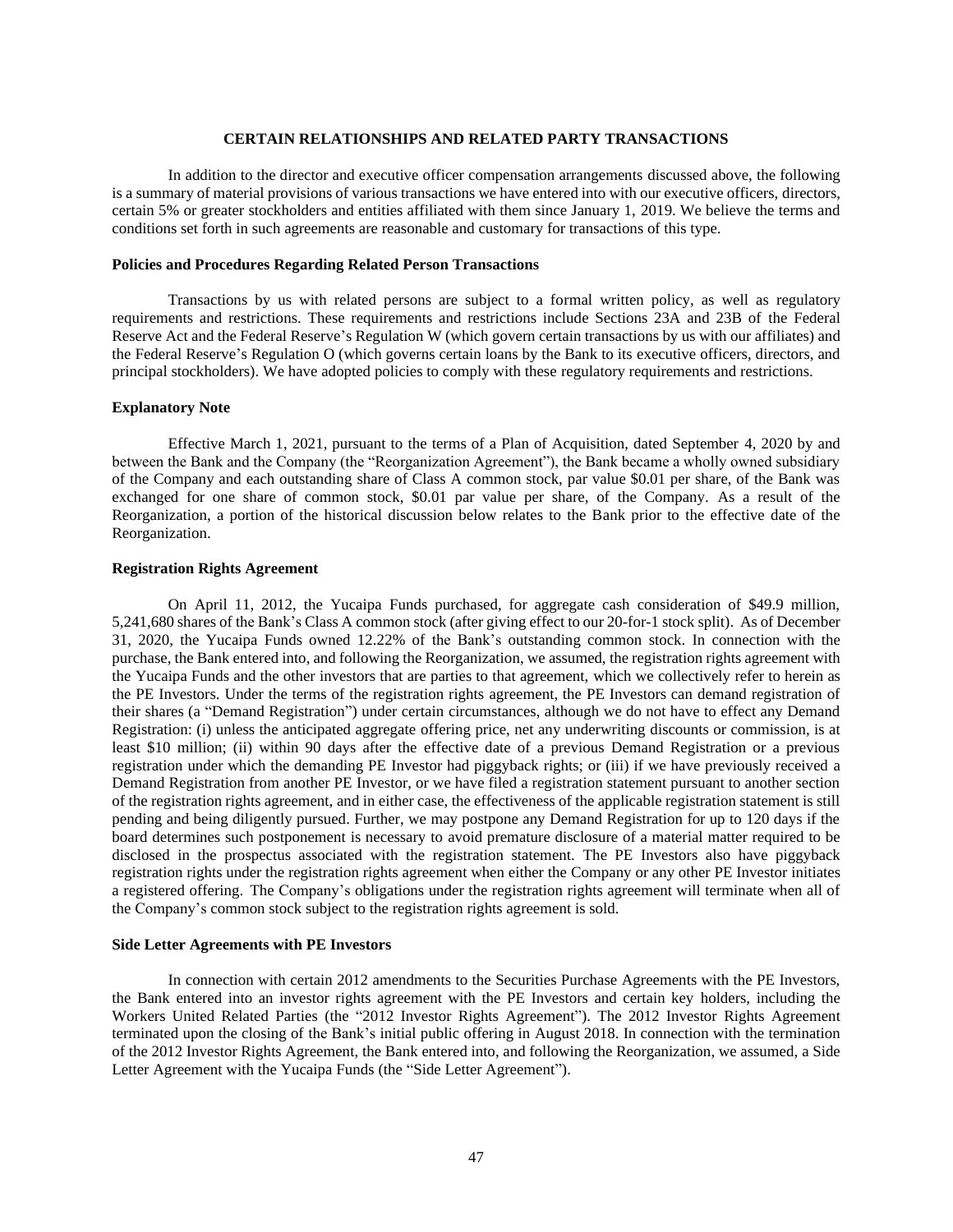The following is a summary of certain provisions of the Side Letter Agreement. For more detail, you should refer to the Side Letter Agreement.

Pursuant to the Side Letter Agreement, so long as the Yucaipa Funds and its affiliates own a number of shares representing 5.0% of our common stock then outstanding, we shall take all requisite corporate action to effect the nomination of one director designated by the Yucaipa Funds (an "Investor Nominee"); provided, however, that in the event that the Yucaipa Funds no longer owns 5.0% of our common stock at any time, the Yucaipa Funds shall notify us and use its best efforts to have the Investor Nominee immediately resign. The Yucaipa Funds has the exclusive right to designate its Investor Nominee and to nominate the replacement for such Investor Nominee upon the death, disability, resignation, retirement, disqualification, or removal of the Investor Nominee or otherwise, except in the event that such vacancy is created because the Yucaipa Funds no longer owns 5.0% of our common stock then outstanding.

Pursuant to the Side Letter Agreement, we are required to reimburse any Investor Nominee for expenses incurred by such Investor Nominee in connection with his or her attendance at regular or special meetings of our board, our board committees, the board of one of our subsidiaries, or a committee of the board of one of our subsidiaries. The Side Letter Agreement provides the Yucaipa Funds with certain information rights, including audited annual financial statements, unaudited quarterly financial statements, business plans, budgets, projections, and other financial and operating information reports we prepare in the ordinary course of business. Additionally, the Side Letter Agreement provides that we shall maintain directors' and officers' liability insurance and fiduciary liability insurance for the Investor Nominee and such Investor Nominee shall have the right to enter into an indemnification agreement with us.

The Yucaipa Funds is subject to certain confidentiality obligations under the Side Letter Agreement and is entitled to pursue business ventures similar or dissimilar to the business of the Company and its subsidiaries, even if competitive with our business, and that shall not be deemed wrongful or improper. However, the Yucaipa Funds will be subject to the following policy: a business or corporate opportunity offered to any person who is a director but not an officer of the Company and who is a director, officer, employee, partner, member or stockholder of the Yucaipa Funds or one of its affiliates shall belong to the Company only if such opportunity is expressly offered to such person in his or her capacity as a director of the Company, and otherwise shall belong to the Yucaipa Funds. Neither the Yucaipa Funds nor its Investor Nominee will be obligated to refer or present any particular business opportunity to the Company even if such opportunity is relevant to the Company or its business. No act or omission by the Yucaipa Funds or any of its affiliates in accordance with such policy will be considered contrary to (i) any fiduciary duty that the Yucaipa Funds or any of its affiliates may owe to the Company or to any other stockholder by reason of the Yucaipa Funds being a stockholder of the Company, or (ii) any fiduciary duty a director nominated by the Yucaipa Funds who is also a director, officer or employee of the Yucaipa Funds or any of its affiliates may owe to the Company or any of its stockholders.

#### **Investor Rights Agreement with Workers United**

The previous investor rights agreement entered into with certain parties including the Workers United Related Parties terminated by its terms upon consummation of the Bank's initial public offering in August 2018. To provide for certain agreements with respect to the corporate governance and certain other matters related to the Bank, upon the closing of our initial public offering, the Bank entered into, and following the Reorganization, we assumed, an investor rights agreement (the "2018 Investor Rights Agreement") with the Workers United Related Parties. In addition, we have other banking relationships with Workers United and, as of December 31, 2019 and December 2020, Workers United had \$86.9 million and \$95.8 million of deposits with the Bank, respectively.

The following is a summary of certain provisions of the 2018 Investor Rights Agreement. For more detail, you should refer to 2018 Investor Rights Agreement.

Pursuant to the 2018 Investor Rights Agreement, so long as the Workers United Related Parties, together with its affiliates and permitted transferees, owns a number of that shares that represent: (i) 10% of the total voting power, the board of directors must have exactly 13 members unless a waiver is granted (which such waiver has been granted with respect to our current 12-member board of directors); and (ii) 20% of the total voting power, the Workers United Related Parties shall have the right to designate the Chair of the board of directors. Additionally, so long as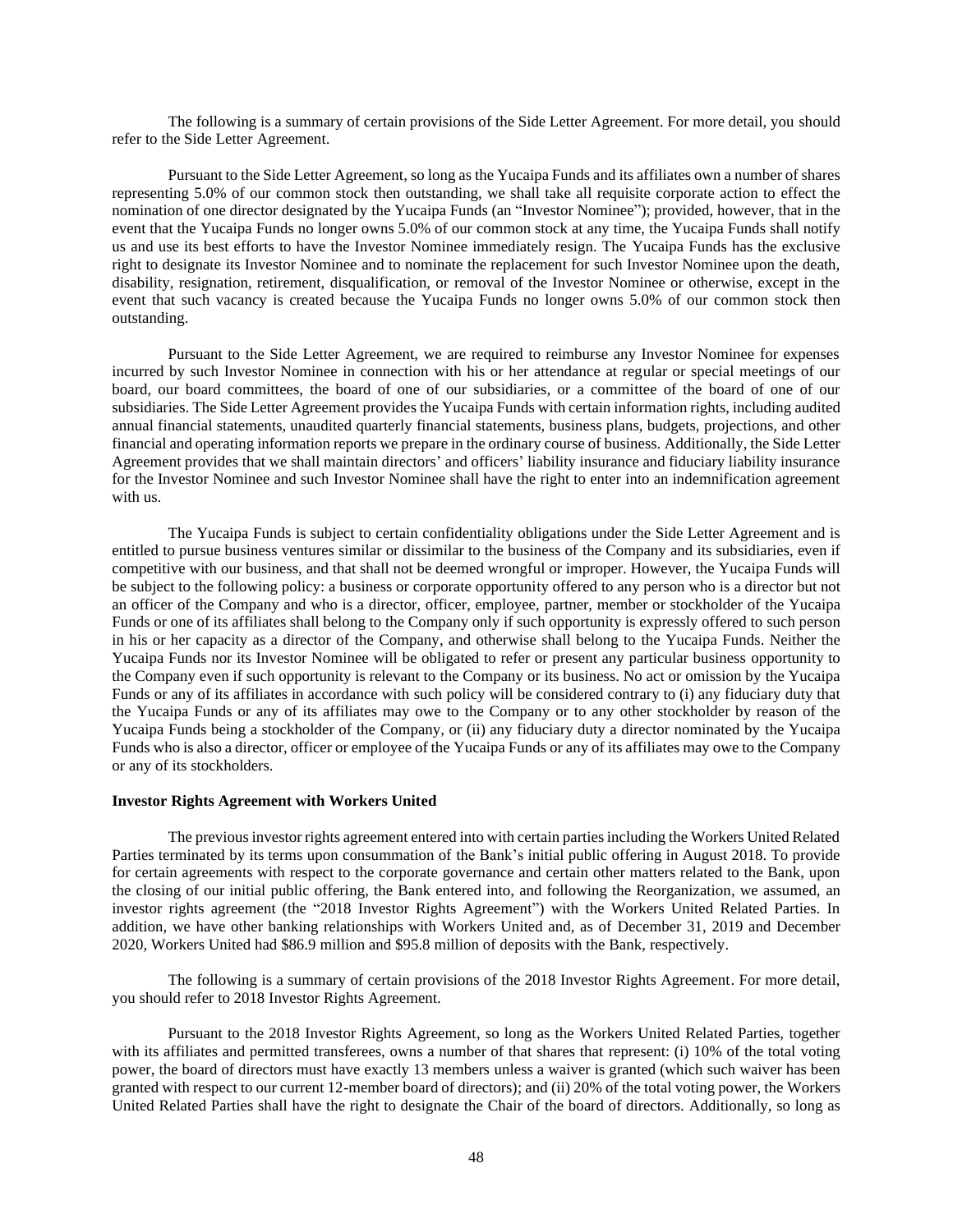the Workers United Related Parties, together with its affiliates and permitted transferees, owns a number of shares that represents: (i) at least 20% of the total voting power, then the Workers United Related Parties shall have the right to nominate five board members, two of which must be "independent" in accordance with the rules of the Nasdaq and applicable law (an "Independent Nominee"); (ii) between 15% and 19.9% of the total voting power, then the Workers United Related Parties shall have the right to nominate four board members, two of which must be Independent Nominees; (iii) between 10% and 14.9% of the total voting power, then the Workers United Related Parties shall have the right to nominate three board members, one of which must be an Independent Nominee; and (iv) between 5.0% and 9.9% of the total voting power, then the Workers United Related Parties shall have the right to nominate two board members, one of which must be an Independent Nominee. Pursuant to the 2018 Investors Rights Agreement, we shall take all requisite corporate action to effect the nomination of each director named by the Workers United Related Parties. In the event that a Workers United Related Parties nominee resigns as a result of a decrease in its total voting power, the board of directors shall elect an Independent Nominee to fill the vacancy thereby created. If a Workers United Related Parties nominee resigns for any reason other than as a result of a decrease in the total voting power of the Workers United Related Parties, then the Workers United Related Parties shall have the exclusive right to replace such board member.

Furthermore, the board of directors will be required to have an executive committee, an audit committee, a compensation committee, a governance and nominating committee, a credit/enterprise risk committee, and a trust committee (each, a "Designated Committee") at all times. Subject to applicable law, regulations and regulatory guidance, if the Workers United Related Parties are entitled to designate two Independent Nominees, then at least one of the Independent Nominees shall serve on each of the Audit Committee, the Compensation Committee, and the Governance and Nominating Committee; provided, however, that, in the event the Workers United Related Parties are only entitled to designate one Independent Nominee, that Independent Nominee shall serve on at least two of the Designated Committees. In any event, a board member designated by the Workers United Related Parties shall chair the Trust Committee. In addition, pursuant to the 2018 Investor Rights Agreement, the Chair of the board (who may be a Workers United Related Parties nominee) shall be the Chair of the Executive Committee.

Pursuant to the 2018 Investor Rights Agreement, the Workers United Related Parties: (i) entered into an agreement with the underwriters of the Bank's initial public offering pursuant to which the Workers United Related Parties agreed not to sell or transfer any share of common stock for 180 days following the closing of the Bank's initial public offering on August 13, 2018 without the prior written consent of the underwriters; and (ii) agreed not to sell or transfer any share of common stock for a one-year period following the closing of the initial public offering on August 13, 2018 without the Bank's written consent. Following the restrictive periods above, the Workers United Related Parties, together with its affiliates and other permitted transferees, may sell their shares privately or to the public in accordance with the limitations imposed upon resales by affiliates of a non-bank issuer under Rule 144 promulgated under the Securities Act. Accordingly, beginning in mid-August 2019, the Workers United Related Parties became entitled to sell a number of shares of common stock within any three-month period that does not exceed the greater of:

- 1.0% of the number of shares of our common stock then outstanding, which as of the record date equals approximately 311,151 shares;
- the average weekly trading volume in our common stock during the four calendar weeks preceding the date of the sale; provided, however, that the Workers United Related Parties may exceed this volume limitation with our consent, which shall not be unreasonably withheld; and
- sales by the Workers United Related Parties will also be subject to manner of sale provisions imposed by Rule 144.

Under the terms of the 2018 Investor Rights Agreement, Workers United Related Parties can demand that we prepare a prospectus for an underwritten public offering within 30 days of the Workers United Related Parties' written notice stating its intent to conduct such public offering for all or part of its shares of common stock (a "Demand Offering"). The Workers United Related Parties will be entitled to one Demand Offering in any 90-day period. However, the 2018 Investor Rights Agreement provides that we do not have to effect any Demand Offering unless the anticipated aggregate offering price, net any underwriting discounts or commission, is at least \$50 million. Further, we may postpone any Demand Offering for up to 120 days if the board of directors determines such postponement is necessary to avoid premature disclosure of a material matter required to be disclosed in the prospectus, except that we cannot postpone any Demand Offering unless we concurrently (A) require the suspension of sales in the open market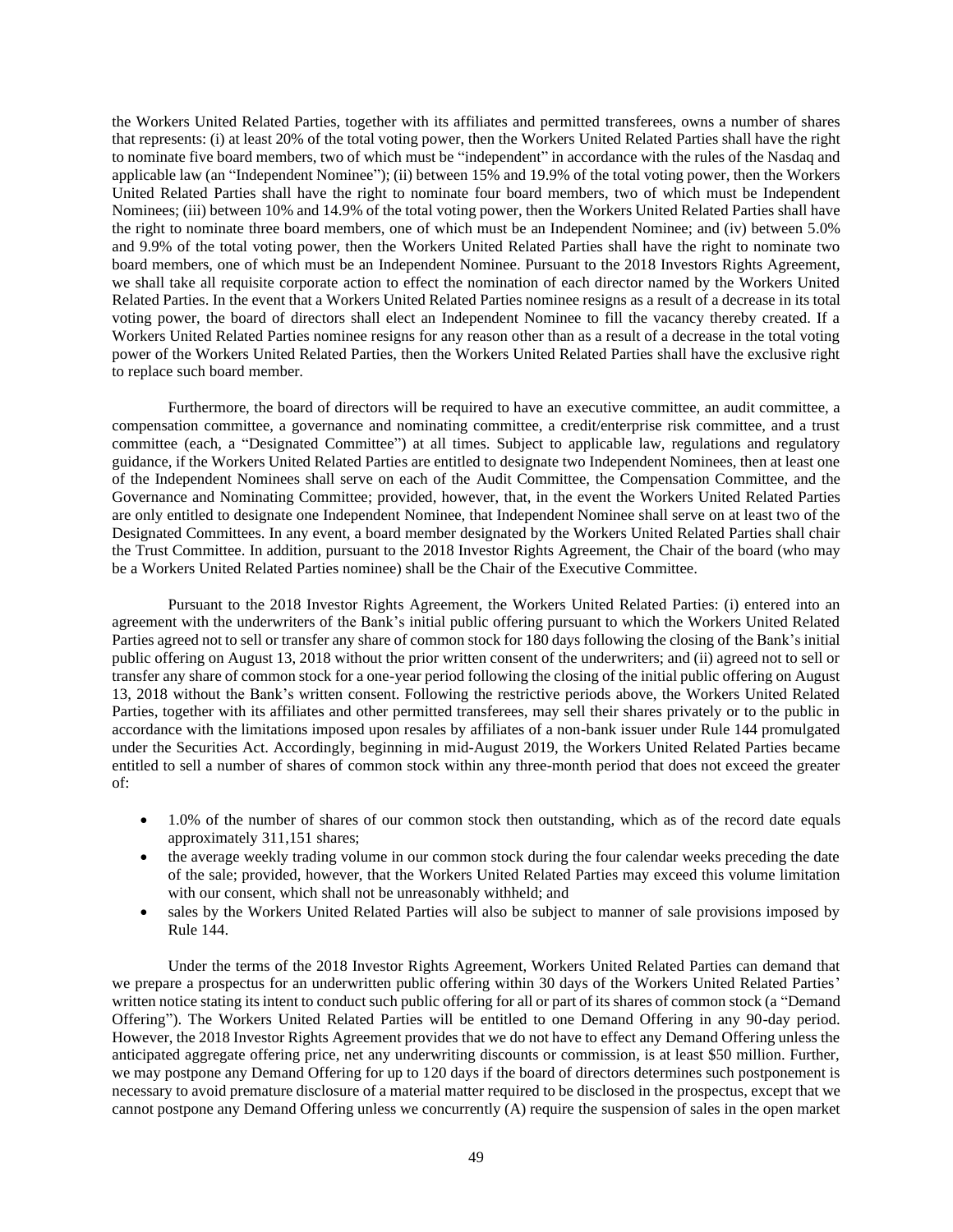by our senior executives and directors in accordance with our insider trading policy and (B) refrain from any public offering and open market purchases during the postponement. If we do postpone the delivery of a prospectus, the Workers United Related Parties shall be entitled to withdraw its request, in which case the offering will not count as one of the permitted Demand Offerings. We must provide written notice to the Workers United Related Parties of any postponement of the delivery of a prospectus.

In the event that we propose to effect an underwritten offering of our common stock for the Company or any other stockholder, the Workers United Related Parties will also have the rights under the 2018 Investor Rights Agreement to participate in that underwritten offering. We are generally responsible for all offering fees and expenses of a Demand Offering or an offering in which the Workers United Related Parties participate, including reimbursement of reasonable attorneys' fees to the Workers United Related Parties, but not including any underwriting discounts or commissions or transfer taxes attributable to the sale of common stock in such an offering. The demand and piggyback participation rights granted to the Workers United Related Parties under the 2018 Investor Rights Agreement are intended to be equivalent to those granted to the PE Investors under their existing registration rights agreement.

Additionally, in the event that we prepare a prospectus for the sale of the Workers United Related Parties' common stock in accordance with the provisions described in the preceding paragraphs, we must indemnify the Workers United Related Parties and its officers, directors, employees, and affiliates from claims, damages, liabilities, and expenses that arise out of or are based upon any untrue statement or alleged untrue statement in that prospectus, any omission or alleged omission of a material fact required to be stated therein or necessary to make statements therein not misleading in that prospectus, or any violation of the Exchange Act or "blue sky" laws, except insofar and to the extent as the same are made in reliance and in conformity with information relating to the Workers United Related Parties furnished in writing to us by the Workers United Related Parties expressly for use therein. In the event the Workers United Related Parties provide information and affidavits that we request for use in connection with that prospectus, the Workers United Related Parties must indemnify us and our officers, directors, employees, and affiliates from claims, damages, liabilities, and expenses that arise out of or are based upon any untrue statement or alleged untrue statement in our prospectus, any omission or alleged omission of a material fact required to be stated therein or necessary to make statements therein not misleading in our prospectus, or any violation of the Exchange Act or "blue sky" laws, but only to the extent that the same are made in reliance and in conformity with information relating to the Workers United Related Parties furnished in writing to us by the Workers United Related Parties expressly for use therein.

The Workers United Related Parties entered into an Ownership Agreement among themselves (the "Ownership Agreement"), pursuant to which they agreed not to transfer any of their common stock unless the transfer complies with the 2018 Investor Rights Agreement. Pursuant to the Ownership Agreement, the Workers United Related Parties also agreed that, before offering any of their common stock to an unaffiliated third party, they will first offer the other Workers United Related Parties the opportunity to purchase such shares.

#### **Interests of Certain Directors in the Consolidated Retirement Plan**

Workers United, several of its affiliates, and the Bank are participating employers in the Consolidated Retirement Fund (the "CRF"), an ERISA multiemployer plan. Under our bylaws, any decision by the Bank to withdraw, in a complete or partial withdrawal, from the CRF, or to amend its participation in the CRF in a manner materially detrimental to its participants, shall require approval by not less than two thirds of the disinterested board members with such vote to be held at a board meeting at which all board members are given notice and an opportunity to participate in the discussion. In making such decision, the directors shall take into account each of the factors set forth in Section 7015(2) of the New York Banking Law and that the Bank is committed, as part of its mission and marketing efforts, to progressive pay policies for its employees. Each of the following directors is a participant under the CRF and, therefore, directly benefits from the Bank's participation in the CRF: Ms. Fox, Ms. Kelly, Mr. Mestrich (a former director as of February 1, 2021), and Mr. Romney Sr. In addition, Ms. Fox (as Chair), Mr. Romney Sr., and Mr. Mestrich (a former director as of February 1, 2021), also serve as trustees of the CRF. The Amalgamated Life Insurance Company is the other principal participant in the CRF. Ms. Fox, Ms. Kelly, and Mr. Romney Sr. are board members of The Amalgamated Life Insurance Company. In order to mitigate any potential conflict of interest between their positions as board members and participants in the CRF, these individuals would not be considered disinterested and therefore would not vote on any decision by the Bank to withdraw, in a complete or partial withdrawal, from the CRF, or to amend its participation in the CRF in a manner materially detrimental to its participants.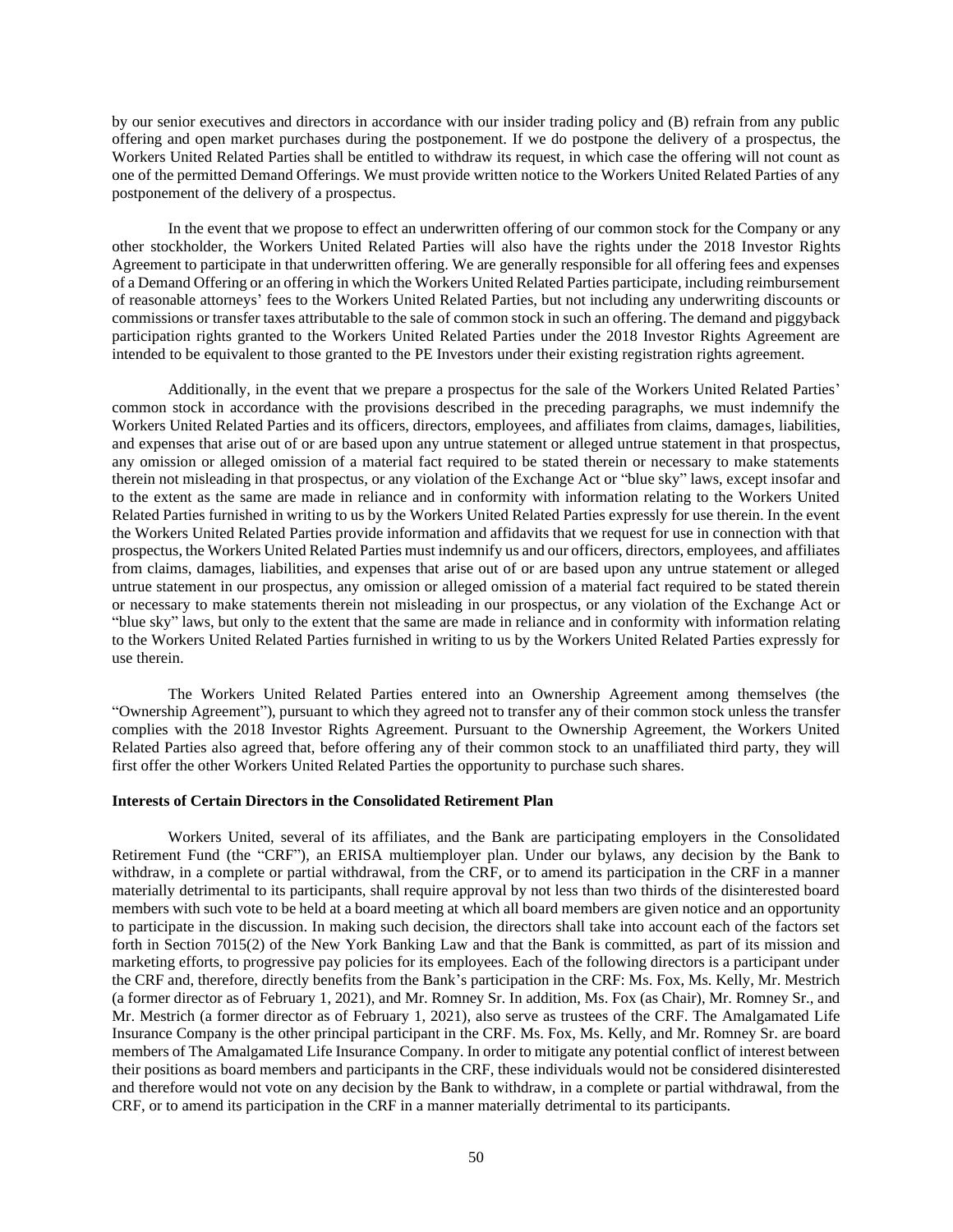## **PROPOSAL TWO**

## **RATIFICATION OF APPOINTMENT OF INDEPENDENT REGISTERED PUBLIC ACCOUNTING FIRM**

#### **Our Independent Registered Public Accounting Firm**

Our Audit Committee has appointed Crowe LLP as our independent registered public accounting firm to audit the consolidated financial statements of the Company for the year ending December 31, 2021 and to prepare a report on this audit. A representative of Crowe LLP is expected to be available via teleconference at the annual meeting and will be available to respond to appropriate questions. The representative will also have an opportunity to make a statement if he or she desires to do so.

We are asking our stockholders to ratify the appointment of Crowe LLP as our independent registered public accounting firm for 2021. Although the ratification is not required by our bylaws or other governing documents, the board is submitting the selection of Crowe LLP to our stockholders for ratification as a matter of good corporate practice. Even if the stockholders do ratify the appointment, our Audit Committee in its discretion may direct the appointment of a different independent registered public accounting firm at any time during the year if it believes that such a change would be in the best interest of the Company and our stockholders.

## **THE BOARD OF DIRECTORS RECOMMENDS A VOTE "FOR" THE RATIFICATION OF THE APPOINTMENT OF CROWE LLP AS OUR INDEPENDENT REGISTERED PUBLIC ACCOUNTING FIRM FOR 2021.**

#### **Audit and Related Fees**

 Our independent auditors for the year ended December 31, 2020 were Crowe LLP. The following table shows the fees payable in the years ended December 31, 2020 to Crowe LLP and December 31, 2019 to KPMG LLP, our previous independent auditors:

|                           | $2020^{(1)}$ | $2019^{(1)}$ |
|---------------------------|--------------|--------------|
| <b>Audit Fees</b>         | 735,000 \$   | 1,050,000    |
| <b>Audit-Related Fees</b> | 75.651       | 272,000      |
| <b>Tax Fees</b>           |              |              |
| All Other Fees            |              |              |
| <b>Total</b>              | 810,651 \$   | 1,322,000    |

(1) Excludes audit services and tax services provided to certain funds within the Bank'strust business, which are not consolidated with our financial statements.

*Audit Fees.* This category includes the aggregate fees billed for professional services rendered by the independent auditors related to our 2020 and 2019 fiscal years for the audit of our consolidated annual financial statements and the review of our quarterly financial statements.

*Audit-Related Fees.* This category includes the aggregate fees billed for non-audit services, exclusive of the fees disclosed relating to audit fees, during the fiscal years ended December 31, 2020 and 2019. These services in 2019 and 2020 principally include the costs associated with work performed in relation to work related to our benefit plans and our Department of Housing and Urban Development (HUD) loans.

 *Tax Fees.* This category includes the aggregate fees billed for any services related to corporate tax compliance, as well as counsel and advisory services.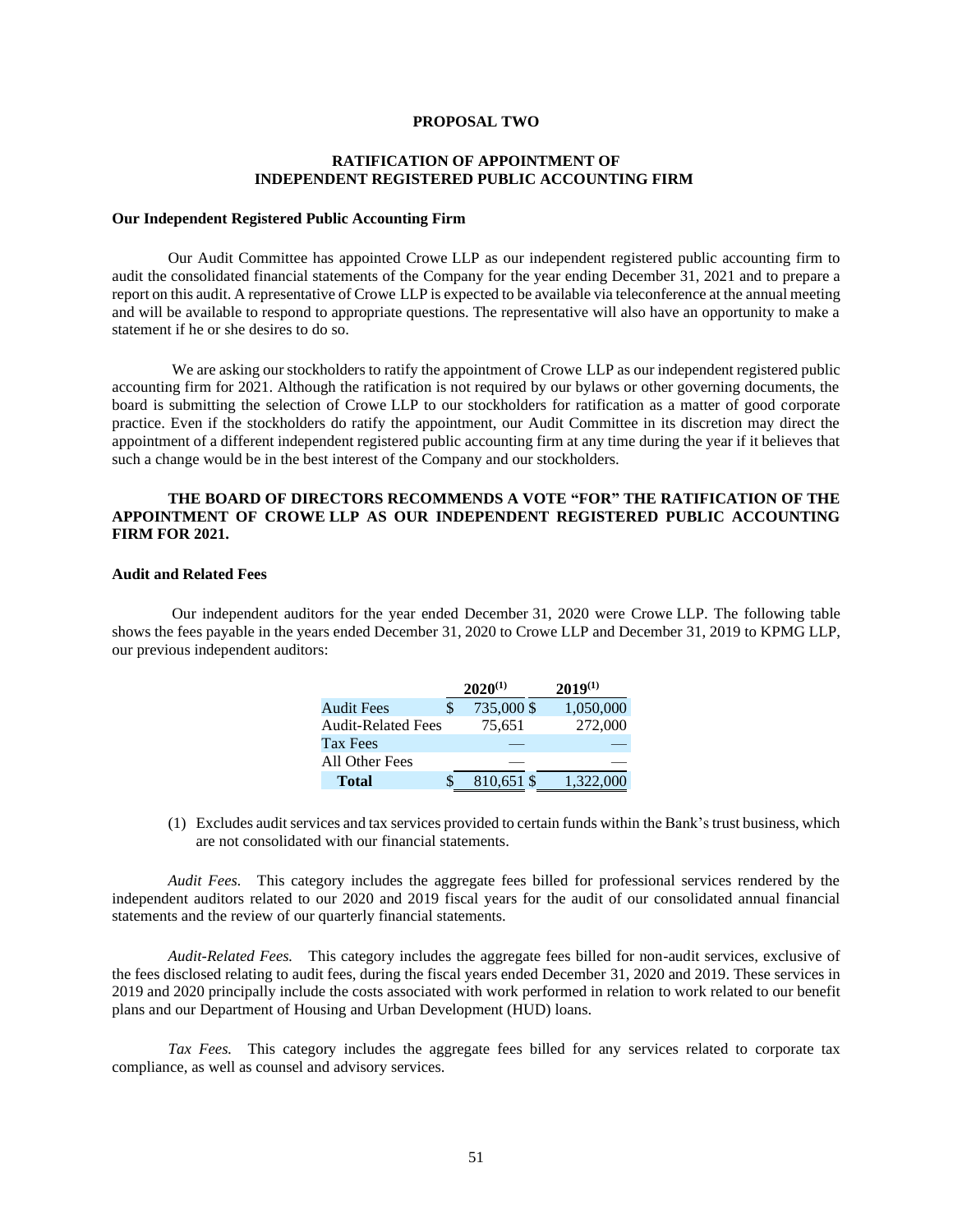*All Other Fees.* KPMG LLP did not bill us for any other services for the fiscal year ended December 31, 2019 and Crowe LLP did not bill us for any other services for the fiscal year ended December 31, 2020.

### **Pre-Approval Policy**

 Our Audit Committee's pre-approval guidelines with respect to pre-approval of audit and non-audit services are summarized below.

 *General.* The Audit Committee is required to pre-approve all audit and non-audit services performed by the independent auditor to assure that the provision of such services does not impair the auditor's independence. The independent auditors provide the Audit Committee with an annual engagement letter outlining the scope of the audit and permissible non-audit services proposed for the fiscal year, along with a fee proposal. The scope and fee proposal is reviewed with the internal auditor, the Audit Committee chair, and, when appropriate, our management for their input (but not their approval). Once approved by the Audit Committee, the services outlined in the engagement letter will have specific approval. All other audit and permissible non-audit services that have not been approved in the Audit Committee's Pre-Approval Policy or in connection with the independent auditor's engagement letter for the applicable year must be specifically pre-approved by the Audit Committee under the same process as noted above, where practicable. The independent auditors shall not perform any prohibited non-audit services described in Section 10A(g) of the Exchange Act. The Audit Committee must specifically pre-approve any proposed services that exceed pre-approved cost levels. All services provided by Crowe LLP, and all fees related thereto, were approved pursuant to the pre-approval policy.

 *Tax Services.* The Audit Committee believes that the independent auditor can provide tax services to us, such as tax compliance, tax planning and tax advice, without impairing the auditor's independence. The Audit Committee will not permit the retention of the independent auditor in connection with a transaction initially recommended by the independent auditor, the purpose of which may be tax avoidance and the tax treatment of which may not be supported in the Internal Revenue Code and related regulations.

### **Change in Auditors**

On December 12, 2019, the Audit Committee approved the appointment of Crowe LLP as our independent registered public accounting firm for the fiscal year ending December 31, 2020. In conjunction with the selection of Crowe LLP, the Audit Committee, on December 12, 2019, approved the dismissal of KPMG LLP as our independent registered public accounting firm, subject to and effective upon the completion of its audit of our consolidated financial statements for the fiscal year ending December 31, 2019 and the filing of our Annual Report on Form 10-K for that fiscal year.

The audit reports of KPMG on our consolidated financial statements as of and for the years ended December 31, 2018 and December 31, 2017 did not contain any adverse opinion or disclaimer of opinion, nor were they qualified or modified as to uncertainty, audit scope, or accounting principles. During the two fiscal years ended December 31, 2018, and the subsequent interim period through December 12, 2019, there were no: (1) disagreements with KPMG LLP on any matter of accounting principles or practices, financial statement disclosure, or auditing scope or procedures, which disagreements if not resolved to their satisfaction would have caused them to make reference in connection with their opinion to the subject matter of the disagreement, or (2) reportable events, except that KPMG LLP advised us of the following material weakness: During the course of the audit of our financial statements for 2018, a material weakness in our internal controls over the completeness and accuracy of deferred income taxes was identified. More specifically, the control operator's review of the deferred tax asset inventory did not sufficiently perform control procedures to substantiate the completeness and accuracy of deferred tax assets, including adequately resolving certain variances identified in the related deferred income tax provision.

During the fiscal years ended December 31, 2018 and December 31, 2017, respectively, and the subsequent interim period through December 12, 2019, neither we nor anyone acting on our behalf consulted with Crowe LLP with respect to on any of the matters or events set forth in Item 304(a)(2)(i) or 304(a)(2)(ii) of Regulation S-K.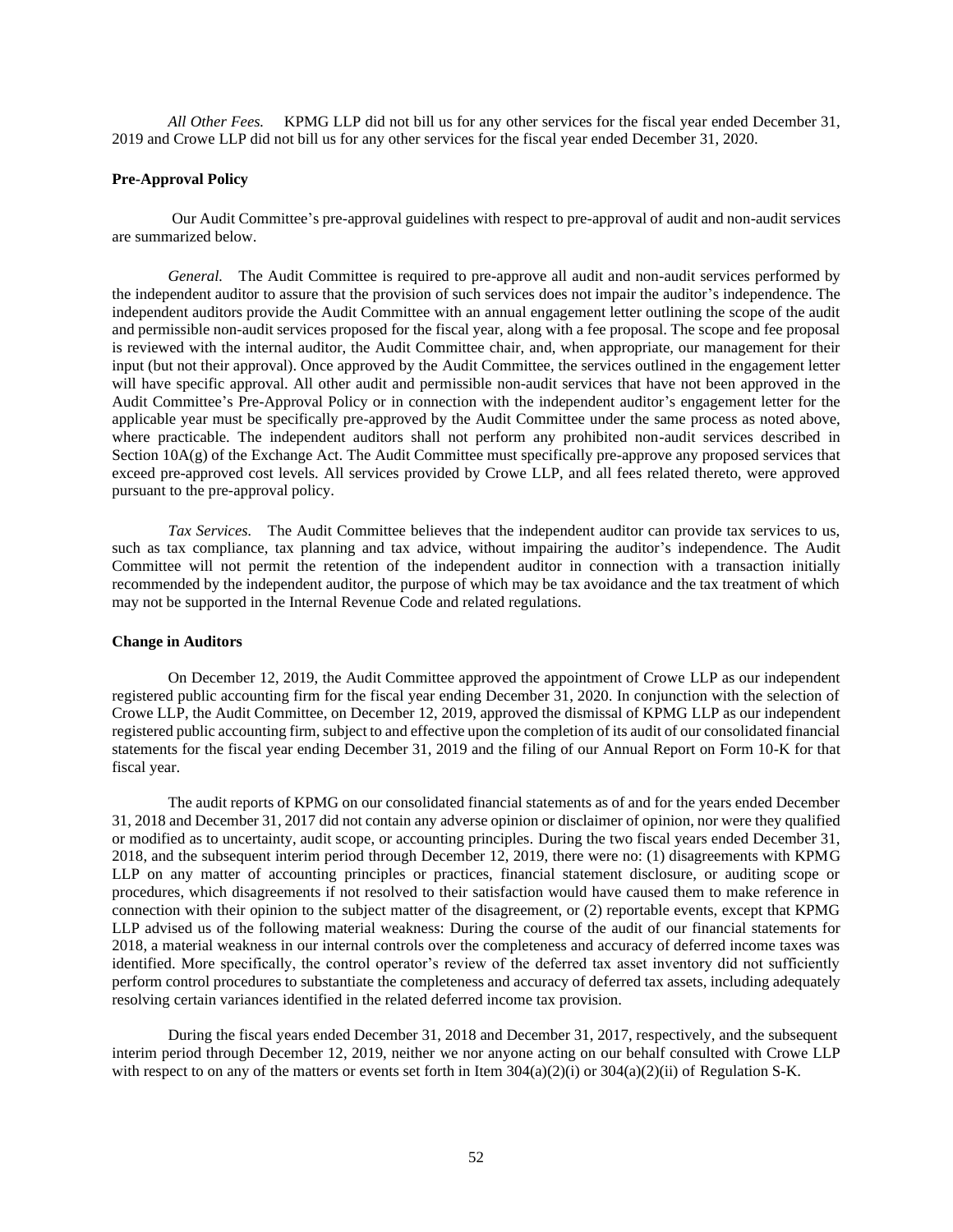### **PROPOSAL THREE**

### **APPROVAL OF THE AMALGAMATED FINANCIAL CORP. EMPLOYEE STOCK PURCHASE PLAN**

The stockholders of the Bank previously approved the Amalgamated Bank Employee Stock Purchase Plan at the Bank's 2020 annual meeting. Effective March 1, 2021, upon consummation of the Reorganization, the Bank became a wholly owned subsidiary of the Company and each outstanding share of Class A common stock, par value \$0.01 per share, of the Bank was exchanged for one share of common stock, \$0.01 par value per share, of the Company. Pursuant to applicable law, we are effectively resubmitting the employee stock purchase plan to the Company's stockholders. Accordingly, our board of directors unanimously recommends that the stockholders of the Company adopt and approve the Amalgamated Financial Corp. Employee Stock Purchase Plan (the "ESPP"). Our board of directors believes that the adoption and approval of the ESPP is advisable and in the best interests of the Company's stockholders as the ESPP will (i) assist in the retention of current employees and hiring of new employees and (ii) provide employees with an incentive to contribute to our success by providing an opportunity to eligible employees to purchase shares of our common stock in a convenient and an attractive manner.

A summary of the material features of the ESPP is set forth below. This summary is qualified in its entirety by reference to, and should be read in conjunction with, the full text of the ESPP, which is attached to this proxy statement as Appendix A.

#### *Approvals*

The ESPP will be adopted effective as of the date that the approvals of both the Company's stockholders and our board of directors are obtained.

#### *Purpose*

The purpose of the ESPP is to provide eligible employees of the Company and participating affiliates with an incentive to advance the interests of the Company by affording them an opportunity to purchase shares of our common stock at a favorable price. The ESPP is intended to qualify as an employee stock purchase plan within the meaning of Section 423 of the Internal Revenue Code of 1986, as amended (the "Code").

#### *Administration*

The Compensation Committee of our board of directors, which refer to herein this proposal as the Committee, will administer the ESPP. Except to the extent that the full board of directors is serving as the Committee, the Committee will be composed solely of three or more non-employee directors. The Committee will interpret and construe the ESPP and all offers made under the ESPP. All determinations and decisions by the Committee regarding the interpretation or application of the ESPP will be final and binding on all ESPP participants.

#### *Eligibility*

Employees of the Company and the employees of participating affiliates (as defined in the ESPP) are eligible to participate in any offering period under the ESPP beginning on or after the first day of the next calendar quarter after all of the following requirements are met: (1) the employee is customarily employed by the Company or a participating affiliate for at least 20 hours per week for at least five months per year; (2) the employee does not own stock possessing 5% or more of the total combined voting power of all classes of stock of the Company or a parent or subsidiary corporation; and (3) the employee is not an employee within an excluded category with respect to the offering.

As of March 10, 2021, the Company and its participating affiliates had approximately 391 employees, eligible to participate in an offering period under the ESPP.

#### *Stock Subject to the ESPP*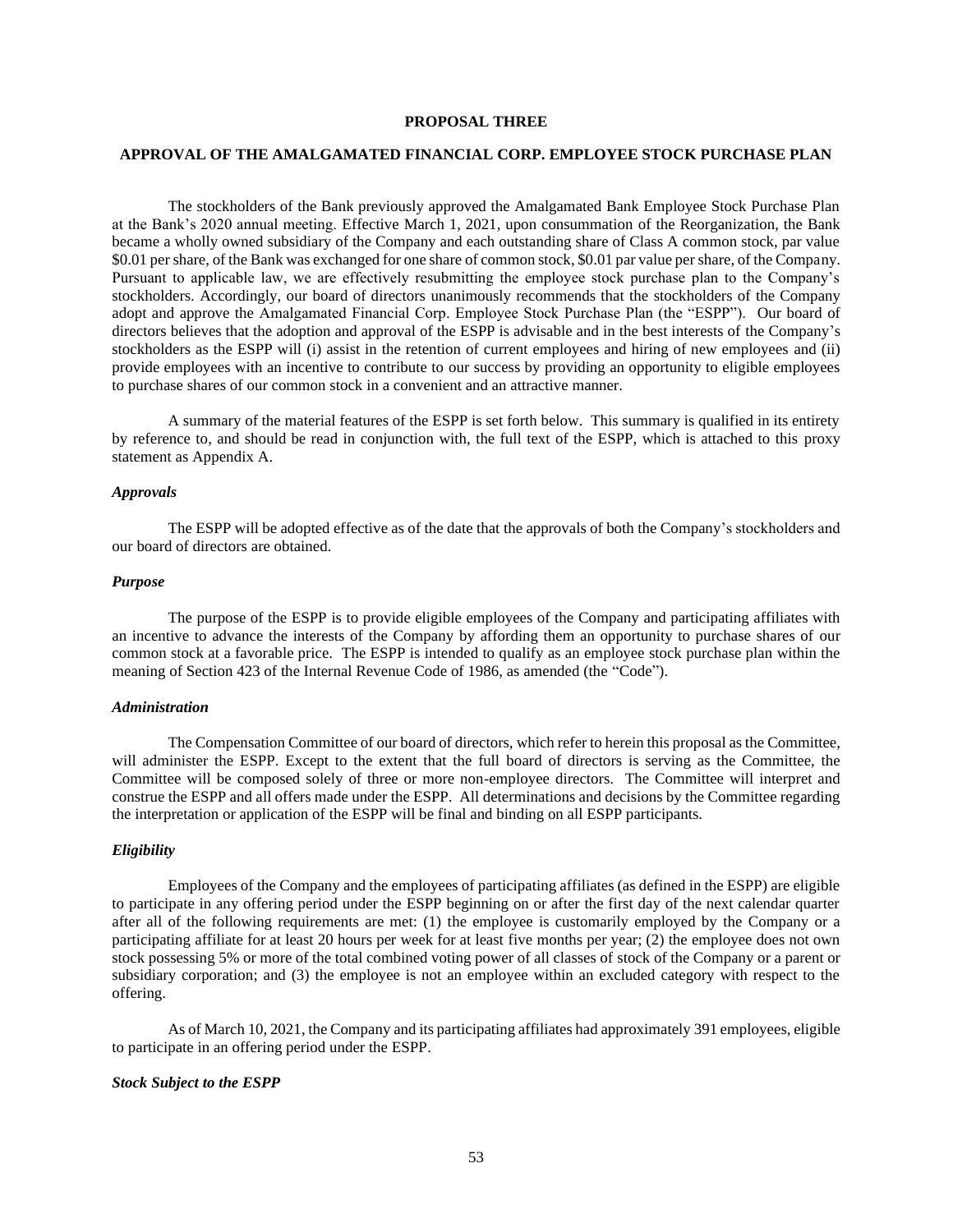If approved, the ESPP would reserve an aggregate of 500,000 shares of our common stock for issuance under the ESPP. If any offers to sell shares under the ESPP expire or terminate prior to their exercise in full, the shares subject to such offer may again be subject to a future offer to sell granted under the ESPP.

#### *Offering Periods*

An offering period is the period, designated by the Committee, during which the Company offers to sell shares under the ESPP to eligible employees with respect to that offering period. An offering period may last for a period of between one and 12 months. The Committee, in its discretion, may make available alternative, concurrent, sequential, or overlapping offering periods and each offering period need not have the same eligible employees, duration, commencing or ending dates, or purchase prices. However, all eligible employees who are eligible for the offering period will have the same rights and privileges with respect to that offering period.

#### *Participation*

Eligible employees may participate in an offering period under the ESPP by completing an enrollment form and filing it with the Company within the time frame established by the Committee with respect to the applicable offering period. On the enrollment form, eligible employees authorize the Company or the participating affiliate (as applicable) to automatically deduct a percentage or a specific amount of after-tax dollars from their eligible compensation each payroll period until the employee instructs the Company or participating affiliate to stop the deductions or until the employee's employment is terminated (subject to limitations, as described below). The designated percentage or specific amount of eligible compensation deducted for each payroll period may not be less than 1% or greater than 25% of the participants eligible compensation for that payroll period. Eligible compensation is generally defined for purposes of the ESPP as gross wages, salaries, commissions, overtime, and bonuses received during the offering period.

No eligible employee may participate in an offering to the extent that, with respect to the calendar year in which the offering remains outstanding at any time, the rights of the employee to purchase our common stock under the ESPP and all similar purchase plans maintained by the Company or its subsidiary corporations (as defined in Code Section 424(e) and (f)) would accrue at a rate which exceeds the lesser of: (1) 15% of the his or her eligible compensation (determined that the time the option is granted), or (2) \$25,000 of the fair market value of such common stock (determined at the time the right is granted).

Participants may end their participation in an offering at any time at least 30 days before a purchase date. If a participant's employment is terminated for any reason, his or her election to participate in the offering period will terminate as of the date of termination and the participant's payroll deductions not already used to purchase stock under the ESPP will be returned to the participant, except where such termination occurs within the last two weeks of the offering period in which case the participant's payroll deductions will still be applied to purchase stock at the end of the offering period.

### *Purchase Price*

To the extent that an eligible employee elects to purchase shares during any offering period, such shares will be purchased on the last day of the offering period. The purchase price to be paid by the eligible employee for each share of our common stock on the purchase date will be designated by the Committee at the time it designates the offering period. The purchase price will never be less than 85% of the fair market value of our common stock on the purchase date (determined as set forth in the ESPP). The purchase price may even be 100% of the fair market value, but the advantage to an eligible employee of such a purchase would be the savings of trading fees that would normally be incurred through a broker in the private market.

#### *Restrictions on Shares Purchased*

A participant may not dispose of shares acquired under the ESPP until six months following the grant date of such shares, or any earlier date as of which the Committee has determined that the participant would qualify for a hardship distribution from the Bank's 401(k) Plan (note, however, that disposing of shares prior to two years from the first day of the offering period or one year from the date of purchase may trigger ordinary income taxation as described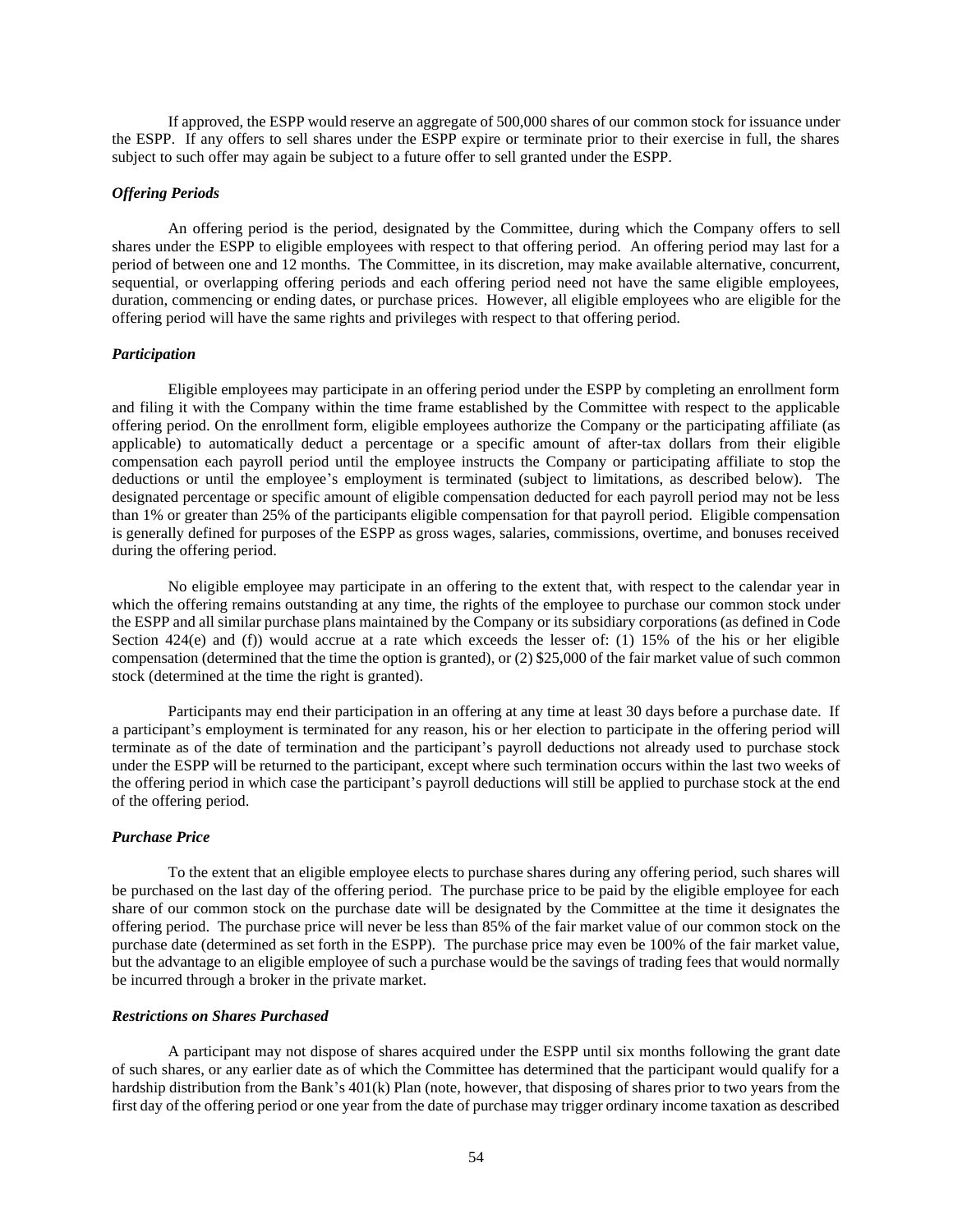under Federal Income Taxation below). Upon the expiration of the holding period for any share of stock, the participant's right to dispose of shares will be determined under the Company's Stock Ownership Policy for Executives and applicable securities laws.

All shares purchased under the ESPP will also be subject to clawback, recovery, or recoupment, as determined by the Committee in its sole discretion, (a) as provided in the Company's Policy on Sound Executive Compensation and any other compensation clawback or forfeiture policy implemented by the Company from time to time and applicable to all officers of the Company, (b) as is required by the Dodd-Frank Wall Street Reform and Consumer Protection Act, federal banking law or other applicable law, (c) to the extent that the Committee determines that the participant has been involved in the altering, inflating, and/or inappropriate manipulation of performance/financial results or any other infraction of recognized ethical business standards, or that the participant has willfully engaged in any activity injurious to the Company, or the participant's termination with the Company or its subsidiaries is for cause, and/or (d) in instances of regulatory or capital issues and bad risk behavior.

#### *Adjustments*

The ESPP provides that in the event of certain extraordinary corporate transactions or events affecting the Company, the Committee or the board of directors will or may make such adjustments as it deems appropriate and equitable to (1) the number of shares of our common stock reserved for issuance and delivery under the ESPP, (2) the minimum and maximum number of shares that may be purchased by a participant, and (3) the number and purchase price of shares made available for purchase under the current offering period.

In the case of corporate transactions, such as a merger or consolidation, such adjustments may include early termination of the offering period.

#### *Amendment and Termination of the ESPP*

Our board of directors in its discretion may terminate the ESPP at any time with respect to any shares for which options have not been granted. The Committee has the right to amend the ESPP without the approval of our stockholders; provided, that no such change may impair the rights of a participant with respect to any outstanding offering period without the consent of such participant, other than a change determined by the Committee to be necessary to comply with applicable law. Further, the Committee may not make any amendment, without the approval of our stockholders, which would (i) increase the aggregate number of shares which may be issued under the ESPP, (ii) change the class of individuals eligible to receive options under the ESPP, or (iii) cause options issued under the ESPP to fail to meet the requirements for employee stock purchase plans (as defined in Section 423 of the Code).

Unless earlier terminated by the board of directors, the ESPP will automatically terminate on, and no further offering periods will begin, the date that is 10 years after its effective date.

#### *Federal Income Tax Information*

The following discussion summarizes certain federal income tax consequences of participation in the ESPP. This discussion is based on current laws in effect on the date of this Proxy Statement, which are subject to change (possibly retroactively). The summary does not purport to cover federal employment tax or other federal tax consequences that may be associated with the ESPP, nor does it cover state, local or non-U.S. tax consequences. The tax treatment of participants in the ESPP may vary depending on each participant's particular situation and may, therefore, be subject to special rules not discussed below. Participants are advised to consult with a tax advisor concerning the specific tax consequences of participating in the ESPP.

The ESPP is intended to qualify under the provisions of Section 423 of the Code. The ESPP is not subject to any provisions of the Employee Retirement Income Security Act of 1974. Under the applicable Code provisions, no income will be taxable to a participant until the sale or other disposition of the shares purchased under the ESPP. Upon such sale or disposition, the participant will generally be subject to tax in an amount that depends upon the holding period of the shares acquired. If the shares are sold or disposed of more than two years from the first day of the offering period and one year from the date of purchase, the participant will recognize ordinary income measured as the lesser of (1) the excess of the fair market value of the shares at the time of such sale or disposition over the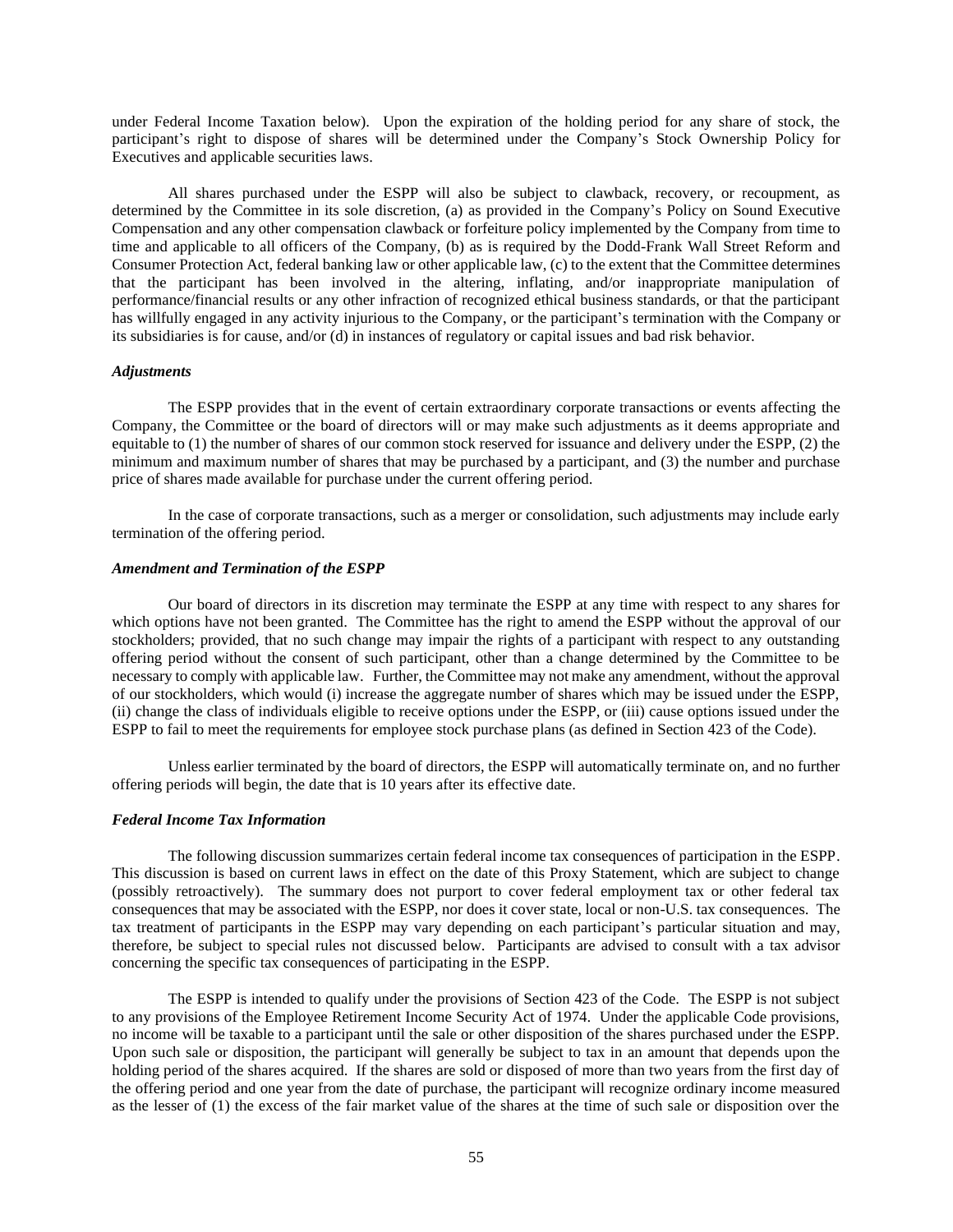purchase price, or (2) the purchase price discount. For these tax purposes, the "purchase price discount" is based off the stock price on the first day of the offering period and equals the excess of the fair market value of the stock at the time the option was granted over the option price, computed as if the option had been exercised on the first day of the offering period. Any additional gain will be treated as long-term capital gain. If the shares held for the periods described above are sold and the sale price is less than the purchase price, there is no ordinary income and the participating employee has a long-term capital loss equal to the difference between the sale price and the purchase price. If the shares are sold or otherwise disposed of before the expiration of the holding periods described above, the participant will recognize ordinary income generally measured as the excess of the fair market value of the shares on the date the shares were purchased over the purchase price. Any additional gain or loss on such sale or disposition will be long-term or short-term capital gain or loss, depending on the capital gain holding period.

We are not entitled to a deduction for amounts taxed as ordinary income or capital gain to a participant, except to the extent of ordinary income recognized upon a sale or disposition of shares prior to the expiration of the holding periods described above. We will treat any transfer of record ownership of shares as a disposition, unless we are notified to the contrary. Participants will be required to notify us in writing of the date and terms of any disposition of shares purchased under the ESPP, unless such shares are held by a broker designated by the Committee in the participant's ESPP account.

### *New ESPP Benefits*

The amounts of future stock purchases under the ESPP are not determinable because, under the terms of the ESPP, purchases are based upon elections made by participants. Future purchase prices are not determinable because they are based upon fair market value of our common stock.

### *Vote Required and Board's Recommendations*

Approval of the ESPP requires a majority of shares present in person or represented by proxy at the meeting and entitled to vote at the annual meeting. Abstentions will have the same effect as a vote against the ESPP. Broker non-votes will have no effect on determining whether the affirmative vote constitutes a majority of shares present in person or represented by proxy at the meeting and entitled to vote with respect to the approval of the ESPP.

## **THE BOARD OF DIRECTORS UNANIMOUSLY RECOMMENDS THAT STOCKHOLDERS VOTE "FOR" THE APPROVAL OF THE AMALGAMATED FINANCIAL CORP. EMPLOYEE STOCK PURCHASE PLAN.**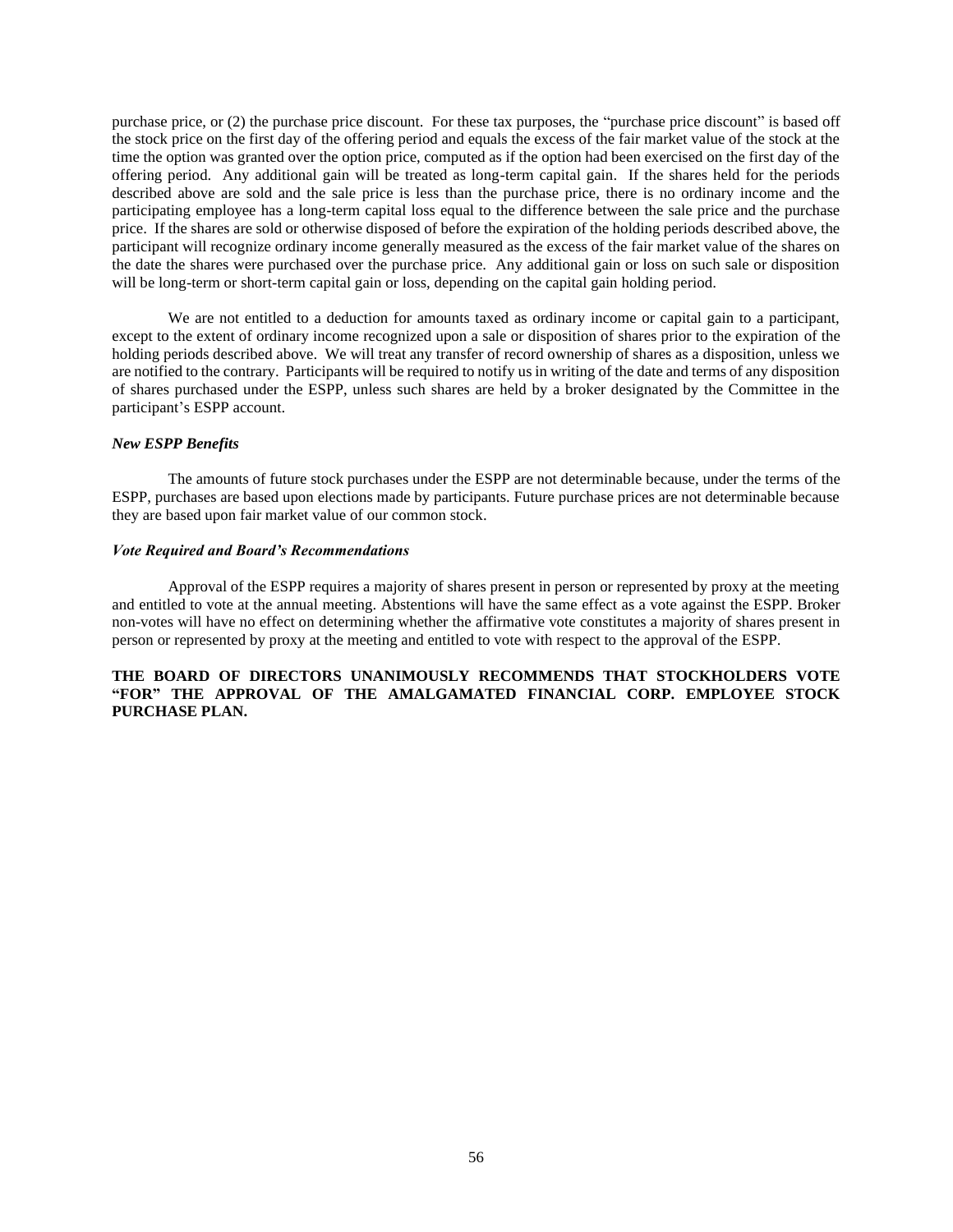## **PROPOSAL FOUR**

#### **ADVISORY VOTE ON NAMED EXECUTIVE OFFICER COMPENSATION**

We are providing stockholders with the opportunity to vote to approve, on a non-binding, advisory basis, the compensation of our named executives officers as disclosed in this proxy statement.

As described in greater detail under the heading "Director and Executive Officer Compensation," we seek to align the interests of our Named Executive Officers with the interests of our stockholders. Our compensation programs are designed to reward our Named Executive Officers for the achievement of strategic and operational goals and the achievement of increased stockholder value, while at the same time avoiding the encouragement of unnecessary or excessive risk-taking. We believe our compensation policies and procedures are competitive, focused on pay for performance principles and strongly aligned with the interest of the Company's stockholders. We also believe that the Company and its stockholders benefit from responsive corporate governance policies and constructive and consistent dialogue. The proposal, commonly known as a "Say-on-Pay" proposal, gives you as a stockholder the opportunity to express your views regarding the compensation of the Named Executive Officers by voting to approve or not approve such compensation as described in this proxy statement.

This vote is advisory, which means that it is not binding on the Company, our board of directors or our Compensation Committee. The vote on this resolution is not intended to address any specific element of compensation, but rather relates to the overall compensation of our Named Executive Officers, as described in this proxy statement in accordance with the applicable compensation disclosure rules of the SEC.

## **THE BOARD OF DIRECTORS RECOMMENDS THAT STOCKHOLDERS VOTE "FOR" THE APPROVAL OF THE RESOLUTION RELATED TO COMPENSATION OF OUR NAMED EXECUTIVE OFFICERS.**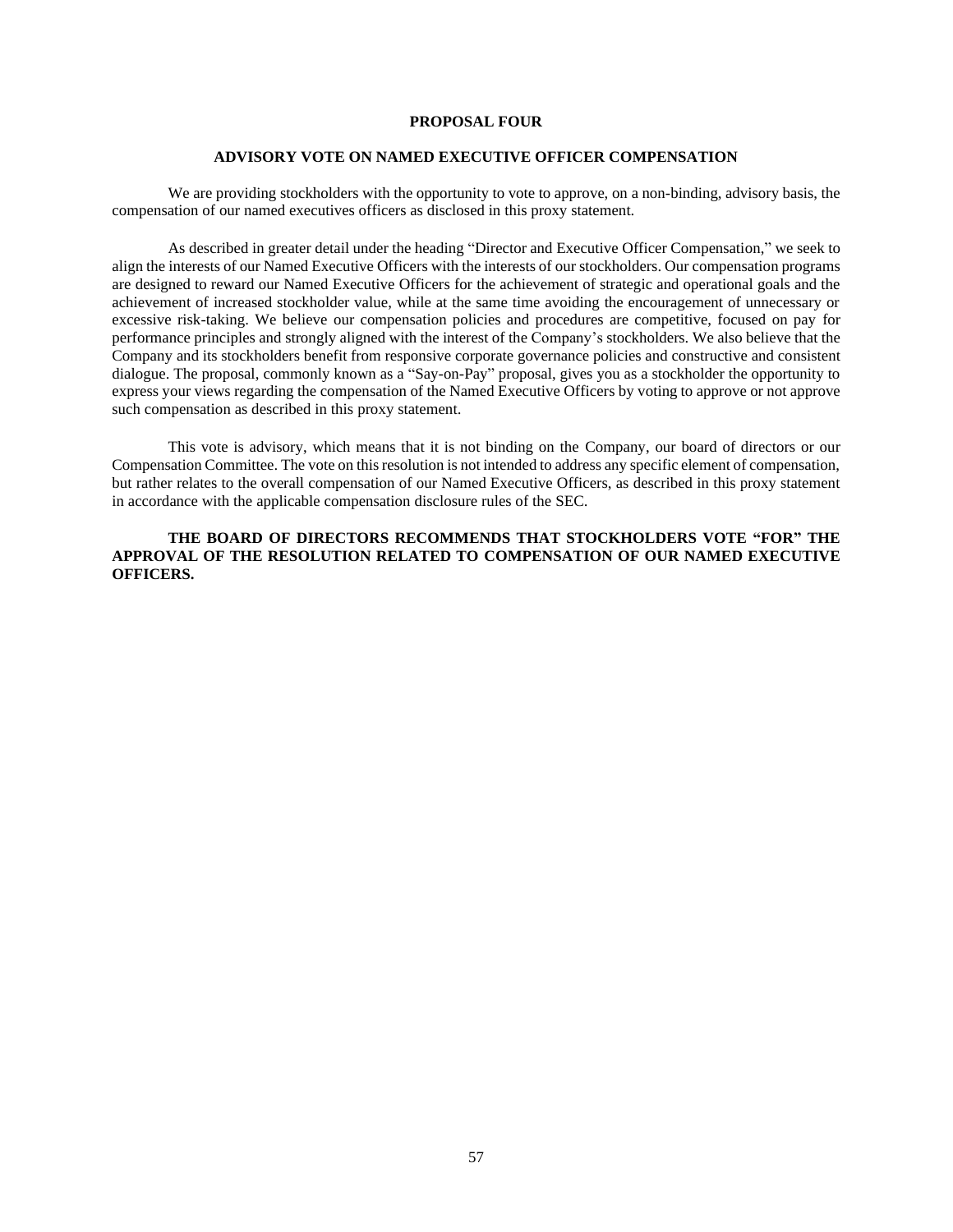## **OUR 2020 ANNUAL REPORT ON FORM 10-K**

Included with these proxy materials is a copy of our 2020 Annual Report on Form 10-K without exhibits, as filed with the SEC. We will furnish to each person whose proxy is solicited, on the written request of that person, a copy of the exhibits to that annual report for a charge of ten cents per page. We will also mail to you without charge, upon request, a copy of any document specifically referenced or incorporated by reference in this proxy statement. Please direct your request to Amalgamated Financial Corp., 275 Seventh Avenue, New York, New York 10001, Attention: Corporate Secretary or by calling (212) 895-4490.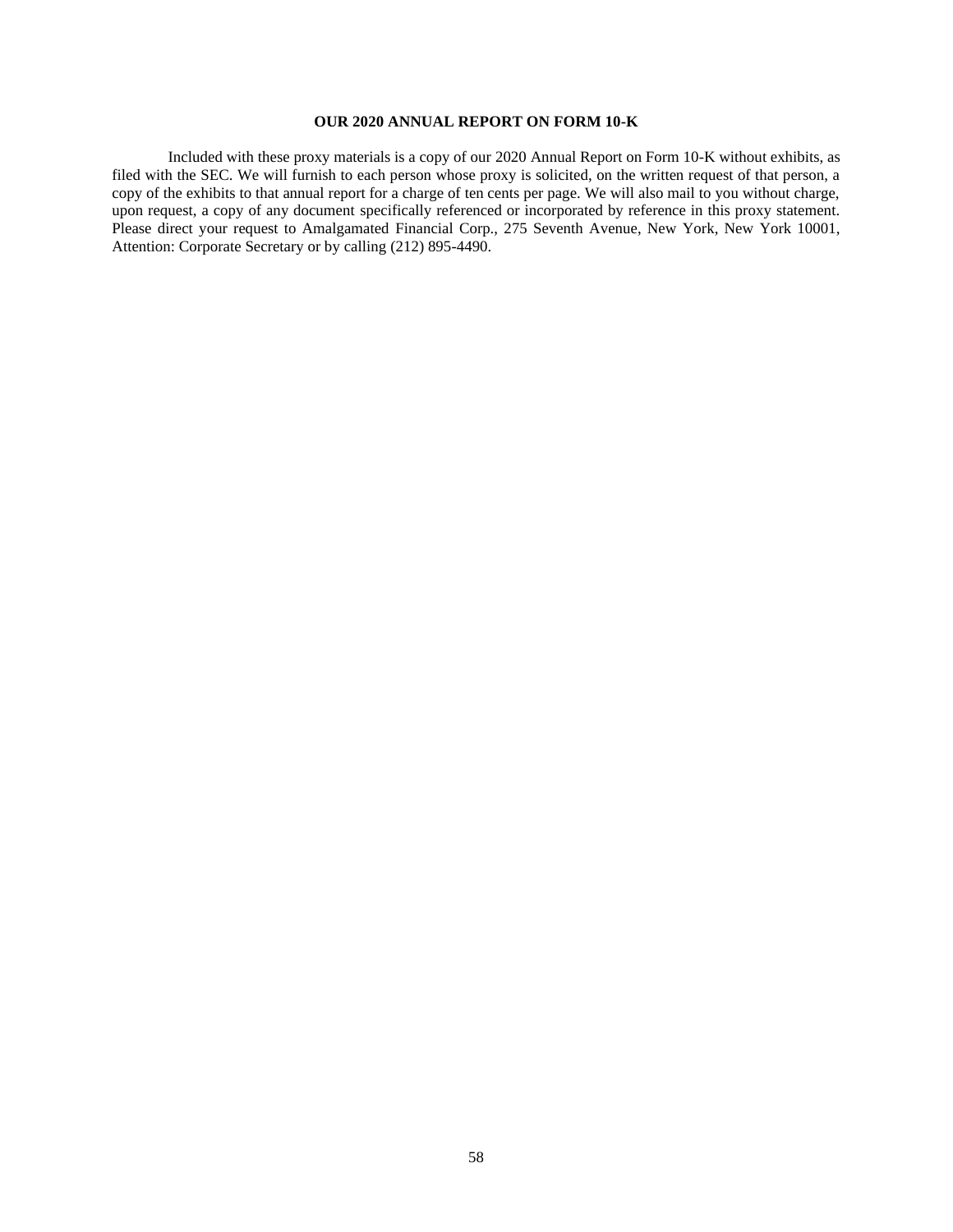

## **AMALGAMATED FINANCIAL CORP. EMPLOYEE STOCK PURCHASE PLAN**

## ADOPTED BY THE BOARD OF DIRECTORS: February 4, 2021 APPROVED BY THE BANK'S STOCKHOLDERS: April 29, 2020 APPROVED BY THE COMPANY'S STOCKHOLDERS: Pending EFFECTIVE DATE: March 1, 2021

## **1. ESTABLISHMENT AND PURPOSE.**

**1.1 Establishment of Plan**. Amalgamated Financial Corp. (the "*Company*"), upon approval by the Committee, hereby adopts and restates this Amalgamated Financial Corp. Employee Stock Purchase Plan, effective March 1, 2021 (the "*Effective Date*").

**1.2 History**. The Plan was originally established by Amalgamated Bank (the "*Bank*") effective May 14, 2021 under the name Amalgamated Bank Employee Stock Purchase Plan, and is moving to the Company in connection with the reorganization of the Bank into a bank holding company structure wherein the Bank is becoming a wholly-owned subsidiary of the Company.

**1.3 Purpose of Plan**. The purpose of the Amalgamated Financial Corp. Employee Stock Purchase Plan is to provide eligible employees with an incentive to advance the interests of Amalgamated Financial Corp. (the "*Company*") and its subsidiaries, including Amalgamated Bank (the "*Bank*"), by affording them an opportunity to purchase stock of the Company at a favorable price.

## **2. GENERAL.**

(a) **Compliance With Applicable Laws.** The Plan is subject to any applicable provisions of the New York Banking Law or the regulations of the New York State Banking Board, and any other applicable law or regulation.

(b) **Effective Date.** The Plan will not become effective until the date that the Plan has been approved by the Board. The effectiveness of the Plan shall be subject to approval by the holders of a majority of the outstanding shares of capital stock of the Company within twelve (12) months before or after the date the Plan is adopted by the Board. Such approval shall be obtained in the manner and to the degree required under applicable laws. No Shares may be delivered to any Participant under the Plan unless and until such shareholder approval is obtained. If such shareholder approval is not obtained, all options to purchase shares of Stock granted hereunder shall be null and void, except that any payroll deductions related to the options shall be returned to the applicable Participants.

**Duration.** The Plan shall remain in effect until the earliest of (i) the date the Board terminates the Plan pursuant to Section 18, (ii) the Plan's automatic termination as set forth in Section 18, or (iii) the date that all Shares authorized for issuance under the Plan shall have been purchased or granted according to the Plan's provisions.

## **3. DEFINED TERMS.**

The following words and phrases as used in this Plan shall have the meanings set forth in this Section unless a different meaning is clearly required by the context:

(a) "*Bank*" means Amalgamated Bank, a wholly owned subsidiary of the Company and a New York state-chartered bank and trust company.

(b) "*Board*" means the Board of Directors of the Company.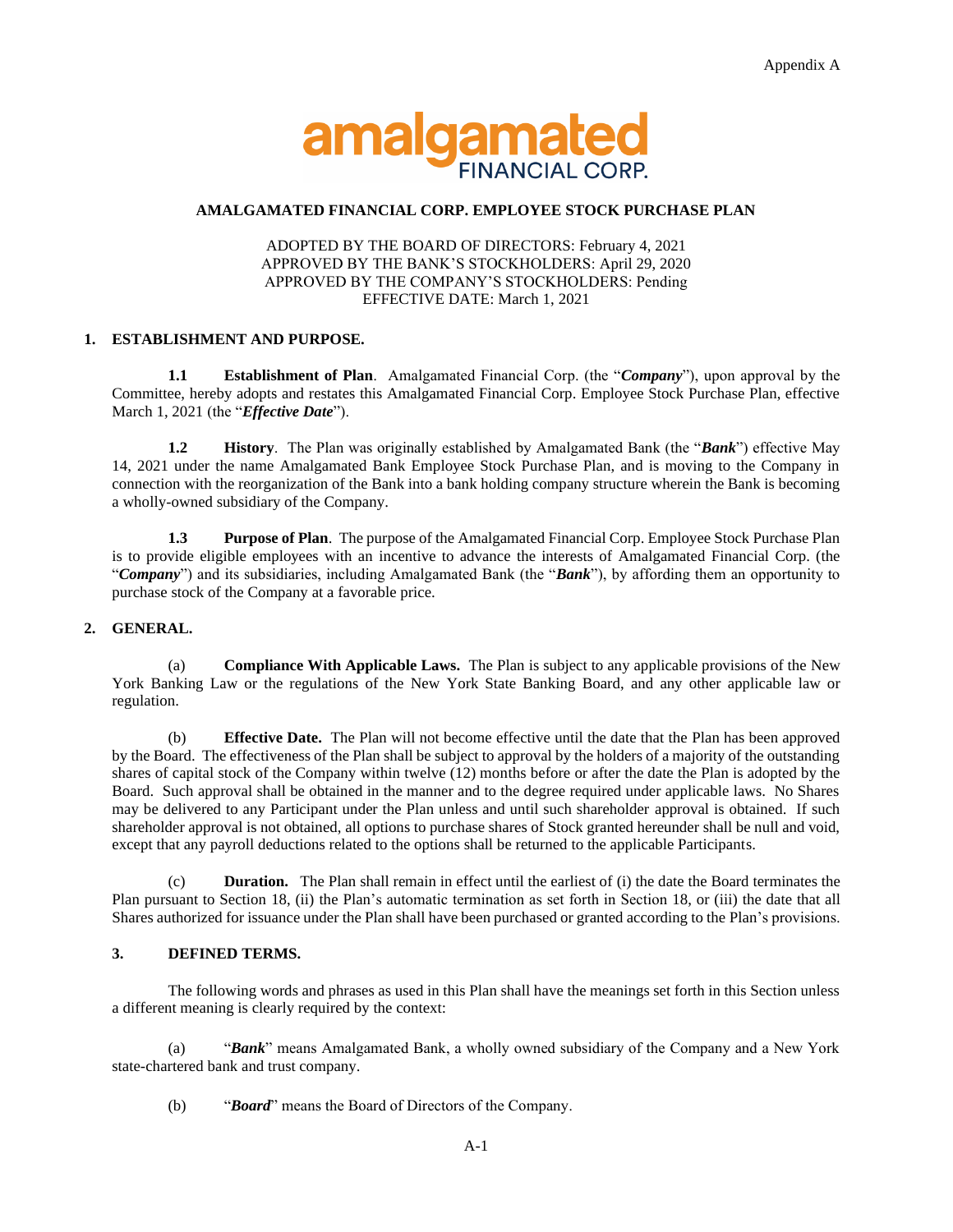(c) "*Cancellation Notice*" means the notice, in the form approved by the Committee, that is delivered by a Participant who wishes to cancel his or her election to purchase Stock during an Offering, as described in Section 8(e).

(d) "*Cause*" shall have the meaning set forth in the Participant's employment agreement with the Company or one of its Subsidiaries; or if no such definition exists at the time in question, means, with respect to a Participant, the occurrence of any of the following events: (i) the Participant's willful failure to substantially perform his or her duties and responsibilities to the Company or any Subsidiary or deliberate violation of a material Company or Subsidiary policy; (ii) the Participant's commission of any material act or acts of fraud, embezzlement, dishonesty, or other willful misconduct; (iii) the Participant's material unauthorized use or disclosure of any proprietary information or trade secrets of the Company or any Subsidiary or any other party to whom the Participant owes an obligation of nondisclosure as a result of his or her relationship with the Company or any Subsidiary; (iv) the Participant's willful and material breach of any of his or her obligations under any written plan or covenant with the Company or any Subsidiary; or (v) the Participant's willful and material violation of the Company or any Subsidiary's Code of Ethics, as amended from time to time. The Committee shall in its discretion determine whether or not a Participant is being terminated for Cause. The Committee's determination shall, unless arbitrary and capricious, be final and binding on the Participant, the Company, any Subsidiary, and all other affected persons. The foregoing definition does not in any way limit the Company or any Subsidiary's ability to terminate a Participant's employment or service at any time, and the term "Company" will be interpreted herein to include any Subsidiary or affiliate or successor thereto, if appropriate. Any determination by the Committee that the service of a Participant was terminated with or without Cause for the purposes of the Plan will have no effect upon any determination of the rights or obligations of the Company or any Subsidiary, or such Participant for any other purpose. For purposes of this definition, Cause shall not be considered to exist unless the Company provides written notice to the Participant which indicates the specific Cause provision in this Plan relied upon, to the extent applicable sets forth in reasonable detail the facts and circumstances claimed to provide a basis for such Cause. The failure by the Company to set forth in such notice any fact or circumstance which contributes to a showing of Cause shall not waive any right of the Company hereunder or preclude the Company from asserting such fact or circumstance in enforcing the Bank's rights hereunder.

(e) "*Change in Control*" means the occurrence of any one or more of the following events: (i) the consummation of a transaction, or a series of related transactions undertaken with a common purpose, in which any individual, entity or group (a "*Person*"), acquires ownership of stock of the Company that, together with stock held by such Person, constitutes more than fifty percent (50%) of the total fair market value or total voting power of the Company's stock; or (ii) a sale, lease, exchange or other transfer, in one transaction or a series of related transactions undertaken with a common purpose, of the Company's assets having a total Gross Fair Market Value of forty percent (40%) or more of the total gross fair market value of all of the assets of the Company. For this purpose, "*Gross Fair Market Value*" means the value of the assets of the Company, or the value of the assets being disposed of, determined without regard to any liabilities associated with such assets.

For purposes of this Plan, a Change in Control will not include (i) a transaction in which the holders of the outstanding voting securities of the Company immediately prior to the transaction hold at least fifty percent (50%) of the outstanding voting securities of the successor company immediately after the transaction; (ii) any transaction or series of transactions approved by the Board principally for bona fide equity financing purposes in which cash is received by the Company or any successor thereto or indebtedness of the Company is cancelled or converted or a combination thereof; (iii) a sale, lease, exchange or other transfer of all or substantially all of the Company's assets to a majorityowned Subsidiary; or (iv) a transaction undertaken for the principal purpose of restructuring the capital of the Company, including, but not limited to, reincorporating the Company in a different jurisdiction.

Notwithstanding the foregoing, a Change in Control will only be deemed to occur if the consummation of the corporate transaction meets the requirements of Treasury Regulation §1.409A-3(a)(5).

(f) **"***Code*" means the Internal Revenue Code of 1986, as amended, and any regulations or formal guidance issued thereunder.

(g) "*Committee*" means the Compensation Committee of the Board, or in its absence, the Board shall serve as the Committee.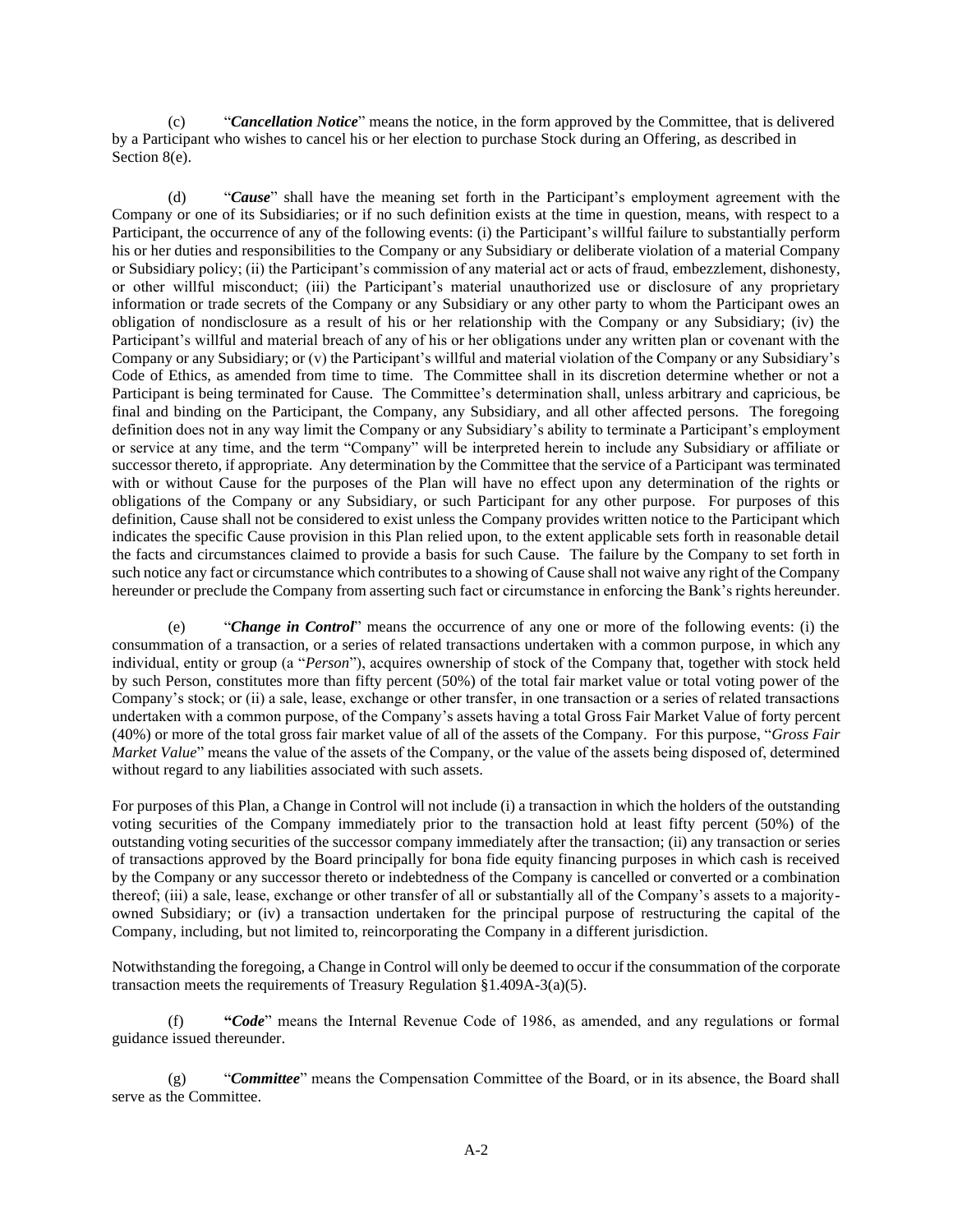(h) "*Company*" means Amalgamated Financial Corp., a public benefit corporation organized under the laws of the State of Delaware.

(i) "*Effective Date*" means March 1, 2021.

(j) "*Eligible Compensation*" means the gross (before taxes and other authorized payroll deductions are withheld) total of all wages, salaries, commissions, overtime and bonuses received during the Offering Period, but shall not include (i) employer contributions to or payments from any deferred compensation program, whether such program is qualified under Code Section 401(a) (other than amounts considered as employer contributions under Code Section  $402(e)(3)$ ) or nonqualified, (ii) amounts realized from the receipt or exercise of a stock option that is not an incentive stock option within the meaning of Code Section 422, (iii) amounts realized at the time property described in Code Section 83 is freely transferable or no longer subject to a substantial risk of forfeiture, (iv) amounts realized as a result of an election described in Code Section 83(b), and (v) amounts realized as a result of a disqualifying disposition within the meaning of Code Section 421(b).

(k) "*Eligible Employee*" shall have the meaning set forth in Section 7.

(l) "*Enrollment Form*" means the enrollment form (in writing or electronic) approved by the Committee on which the Participant gives notice of his or her election to participate in an Offering under the Plan.

(m) "*Excluded Class*" means any or all of the following classes of employees: (i) employees who have been employed less than two (2) years; (ii) highly compensated employees (within the meaning of Code Section 414(q)); or (iii) highly compensated employees (within the meaning of Code Section 414(q)) with compensation above a certain designated level, who are officers, or who are subject to the disclosure requirements of Section 16(a) of the Securities Exchange Act of 1934.

(n) "*Fair Market Value*" of a share of Stock means, for a particular day:

If shares of Stock of the same class are listed or admitted to unlisted trading privileges on any national or regional securities exchange at the date of determining the Fair Market Value, then the last reported sale price, regular way, on the composite tape of that exchange on that business day or, if no such sale takes place on that business day, the average of the closing bid and asked prices, regular way, in either case as reported in the principal consolidated transaction reporting system with respect to securities listed or admitted to unlisted trading privileges on that securities exchange or, if no such closing prices are available for that day, the last reported sale price, regular way, on the composite tape of that exchange on the last business day before the date in question; or

(ii) If subparagraph (i) does not apply and if sales prices for shares of Stock of the same class in the over-the-counter market are reported by Nasdaq (or a similar system then in use) at the date of determining the Fair Market Value, then the last reported sales price so reported on that business day or, if no such sale takes place on that business day, the average of the high bid and low asked prices so reported or, if no such prices are available for that day, the last reported sale price so reported on the last business day before the date in question; or

(iii) If subparagraphs (i) and (ii) do not apply and if bid and asked prices for shares of Stock of the same class in the over-the-counter market are reported by Nasdaq (or, if not so reported, by the National Quotation Bureau Incorporated) at the date of determining the Fair Market Value, then the average of the high bid and low asked prices on that business day or, if no such prices are available for that day, the average of the high bid and low asked prices on the last business day before the date in question; or

(iv) If subparagraphs (i)-(iii) do not apply at the date of determining the Fair Market Value, then the value determined in good faith by the Committee, which determination shall be conclusive for all purposes; or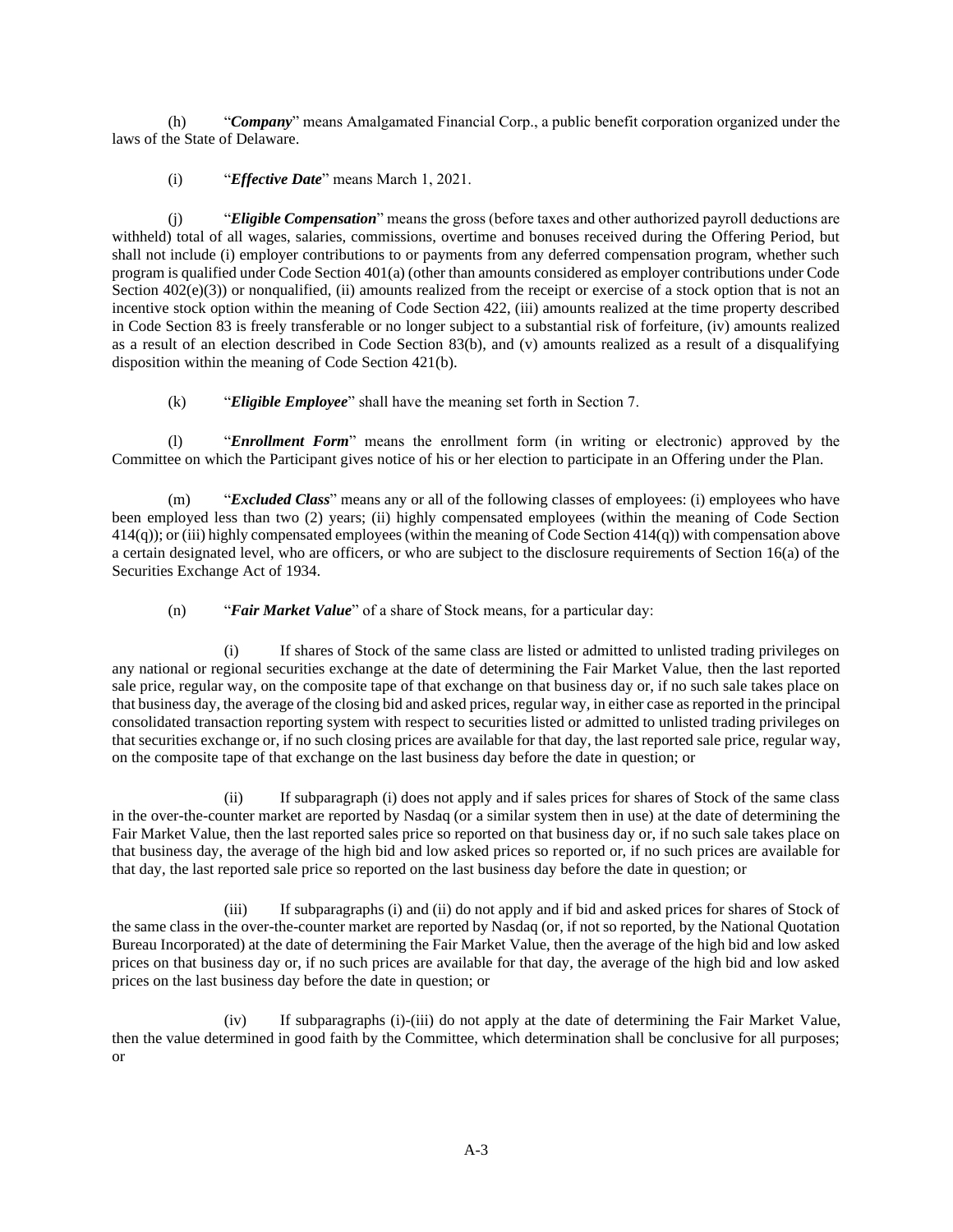(v) If subparagraphs (i), (ii) or (ii) apply, but the volume of trading is so low that the Board determines in good faith that such prices are not indicative of the fair value of the Stock, then the value determined in good faith by the Committee, which determination shall be conclusive for all purposes notwithstanding the provisions of subparagraphs (i), (ii), and (iii).

If the Committee is required to determine Fair Market Value under (iv) or (v) above, the Fair Market Value determination will be based on all relevant facts and circumstances, including, but not limited to: (A) the market value of the shares of comparable banks, and (B) the trend of the Company's earnings.

(o) "*Grant Date*" means the first day of an Offering Period.

(p) "*Offering*" means the offer by the Company during the designated Offering Period to permit Eligible Employees to elect to purchase shares of Stock at the designated Purchase Price.

- (q) "*Offering Period*" means the period specified by the Committee as described in Section 8.
- (r) "*Participant*" means each Eligible Employee who elects to participate in an Offering Period.
- (s) "*Participating Affiliate*" shall have the meaning set forth in Section 6.
- (t) "*Plan"* means this Amalgamated Financial Corp. Employee Stock Purchase Plan.
- (u) "*Purchase Date*" means the last day of an Offering Period.

(v) "*Purchase Price*" means the per share price of Stock to be paid by each Participant on the Exercise Date for an Offering, which amount shall be designated by the Committee but shall never be less than eighty-five (85%) of the Fair Market Value of the Stock on the Purchase Date.

(w) "*Stock*" means the authorized \$0.01 par value common stock of the Company, which shares may be unissued shares or reacquired shares or shares bought on the market for purposes of the Plan.

(x) "*Subsidiary*" means, with respect to the Company, the Bank and (i) any other corporation of which more than fifty percent (50%) of the outstanding capital stock having ordinary voting power to elect a majority of the board of directors of such corporation (irrespective of whether, at the time, stock of any other class or classes of such corporation will have or might have voting power by reason of the happening of any contingency) is at the time, directly or indirectly, owned by the Company, and (ii) any partnership, limited liability company or other entity in which the Company has a direct or indirect interest (whether in the form of voting or participation in profits or capital contribution) of more than fifty percent (50%). For purposes of this definition, "owned" means a person or entity, directly or indirectly, through any contract, arrangement, understanding, relationship or otherwise, has or shares voting power, which includes the power to vote or to direct the voting, with respect to such securities.

# **4. ADMINISTRATION OF THE PLAN.**

The Plan shall be administered by the Committee. Except to the extent that the full Board is serving as the Committee hereunder, the Committee shall be composed solely of three (3) or more Non-Employee Directors, in accordance with Rule 16b-3 and shall act only by a majority of its members then in office. Subject to the provisions of the Plan, the Committee shall interpret and construe the Plan and all options granted under the Plan; shall make such rules as it deems necessary for the proper administration of the Plan; shall make all other determinations necessary or advisable for the administration of the Plan, including the determination of eligibility to participate in the Plan and the amount of a Participant's option under the Plan; and shall correct any defect or supply any omission or reconcile any inconsistency in the Plan or in any option granted under the Plan, in the manner and to the extent that the Committee deems desirable to carry the Plan or any option into effect. The Committee shall, in its sole discretion exercised in good faith, make such decisions or determinations and take such actions as it deems appropriate, and all such decisions,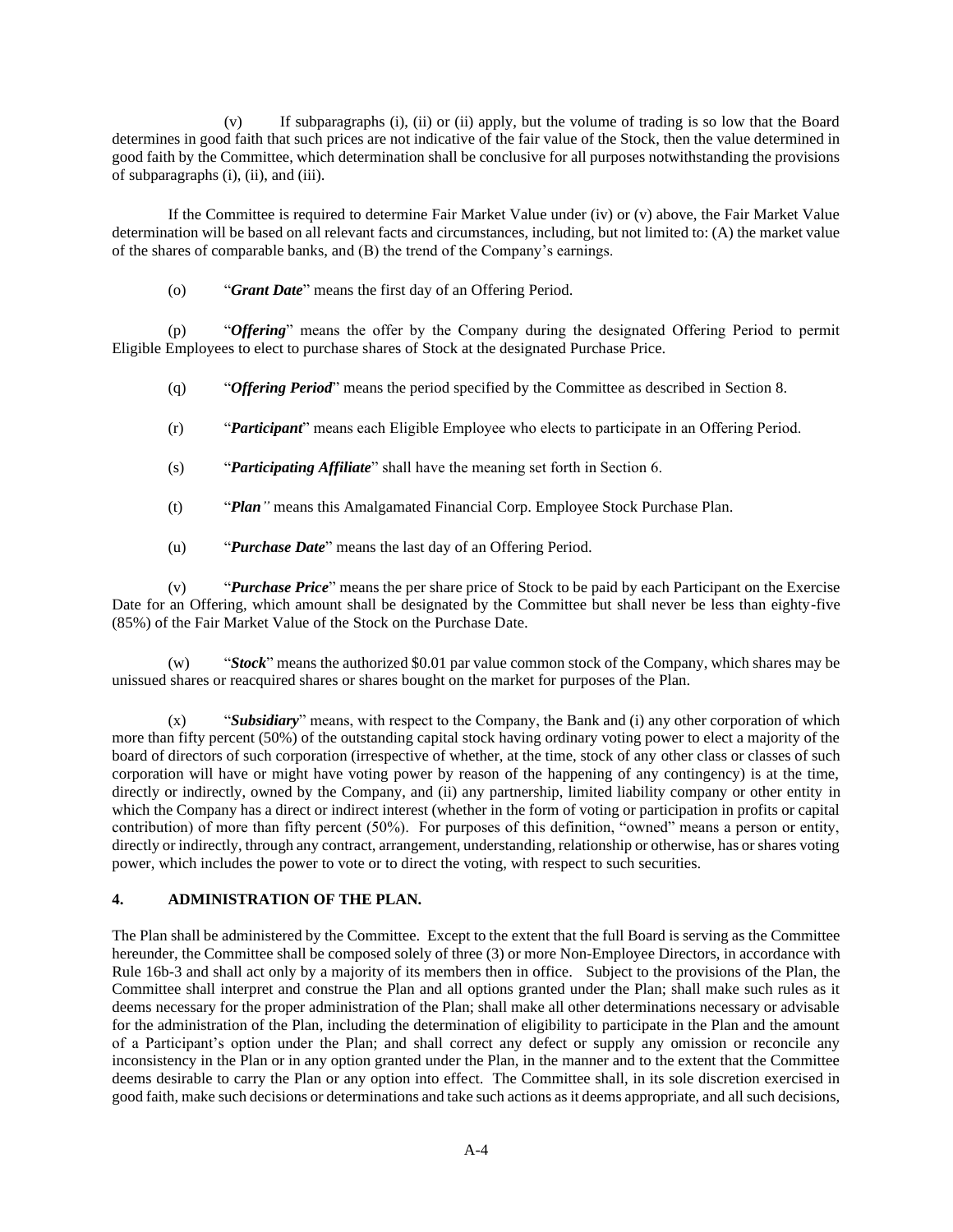determinations and actions taken or made by the Committee pursuant to this and the other paragraphs of the Plan shall be conclusive and binding on all parties. The Committee shall not be liable for any decision, determination or action taken or not taken in good faith in connection with the administration of the Plan. The Committee, in its discretion, may approve the use of a voice response system or on-line administration system through which Eligible Employees and the Committee may act under the Plan, as an alternative to written forms, notices and elections.

# **5. STOCK SUBJECT TO THE PLAN.**

Subject to the provisions of Section 12, the aggregate number of shares which may be sold pursuant to options granted under the Plan shall not exceed five hundred thousand (500,000) shares of Stock. Should any option granted under the Plan expire or terminate prior to its exercise in full, the shares theretofore subject to such option may again be subject to an option granted under the Plan. Any shares of Stock which are not subject to outstanding options upon the termination of the Plan shall cease to be subject to the Plan.

# **6. PARTICIPATING AFFILIATE.**

Each present and future Subsidiary corporation of the Company (within the meaning of Code Section 424(f)) that is eligible by law to participate in the Plan shall be a "*Participating Affiliate*" during the period that such entity is such a Subsidiary corporation; *provided, however*, that (a) the Committee may at any time and from time to time, in its sole discretion, terminate a Participating Affiliate's participation in the Plan, and (b) any foreign Subsidiary corporation of the Company shall be eligible to participate in the Plan only upon approval of the Committee. Any Participating Affiliate may, by appropriate action of its board of directors, terminate its participation in the Plan. Transfer of employment among the Company and Participating Affiliates (and among any other Subsidiary corporation of the Bank) shall not be considered a termination of employment hereunder.

# **7. ELIGIBILITY.**

Any employee of the Company or a Participating Affiliate (determined under Treasury Regulation section 1.421- 1(h)) who satisfies all of the following requirements as of the applicable Grant Date ("*Eligible Employee*") shall be eligible to participate in any Offering Period that begins on or after the first day of the next calendar quarter after all such requirements are met:

(a) The employee is customarily employed by the Company and/or one or more Participating Affiliates at least twenty (20) hours per week and at least five (5) months per year; and

(b) The employee does not, immediately after the option is granted, own stock possessing five-percent (5%) or more of the total combined voting power or value of all classes of stock of the Company or of a parent or Subsidiary corporation (within the meaning of Sections 423(b)(3) and 424(d) of the Code); and

(c) The employee is not within one (1) or more Excluded Categories that the Committee has designated (in writing or electronically) as being ineligible to participate in the Offering.

# **8. OFFERING.**

(a) **Offering Period**. The Committee shall designate (in writing or electronically) one (1) or more Offering Periods during which the Company will offer options to Eligible Employees to purchase shares of Stock under this Plan, which designation shall be incorporated by reference into the Plan. An Offering Period may have any length between one (1) month and one (1) year. Offering Periods may be alternative, concurrent, sequential or overlapping, and need not have the same duration, commencing or ending dates, or Purchase Prices; *provided, however*, all Eligible Employees who are eligible to purchase shares of Stock during an Offering Period shall have the same rights and privileges with respect to that Offering Period.

(b) **Election to Participate**. Each Eligible Employee who elects to participate in an Offering (a "*Participant*") shall deliver to the Company or its designee (as determined by the Committee), within the time period designated by the Committee, an Enrollment Form (in writing or electronic) approved by the Committee, on which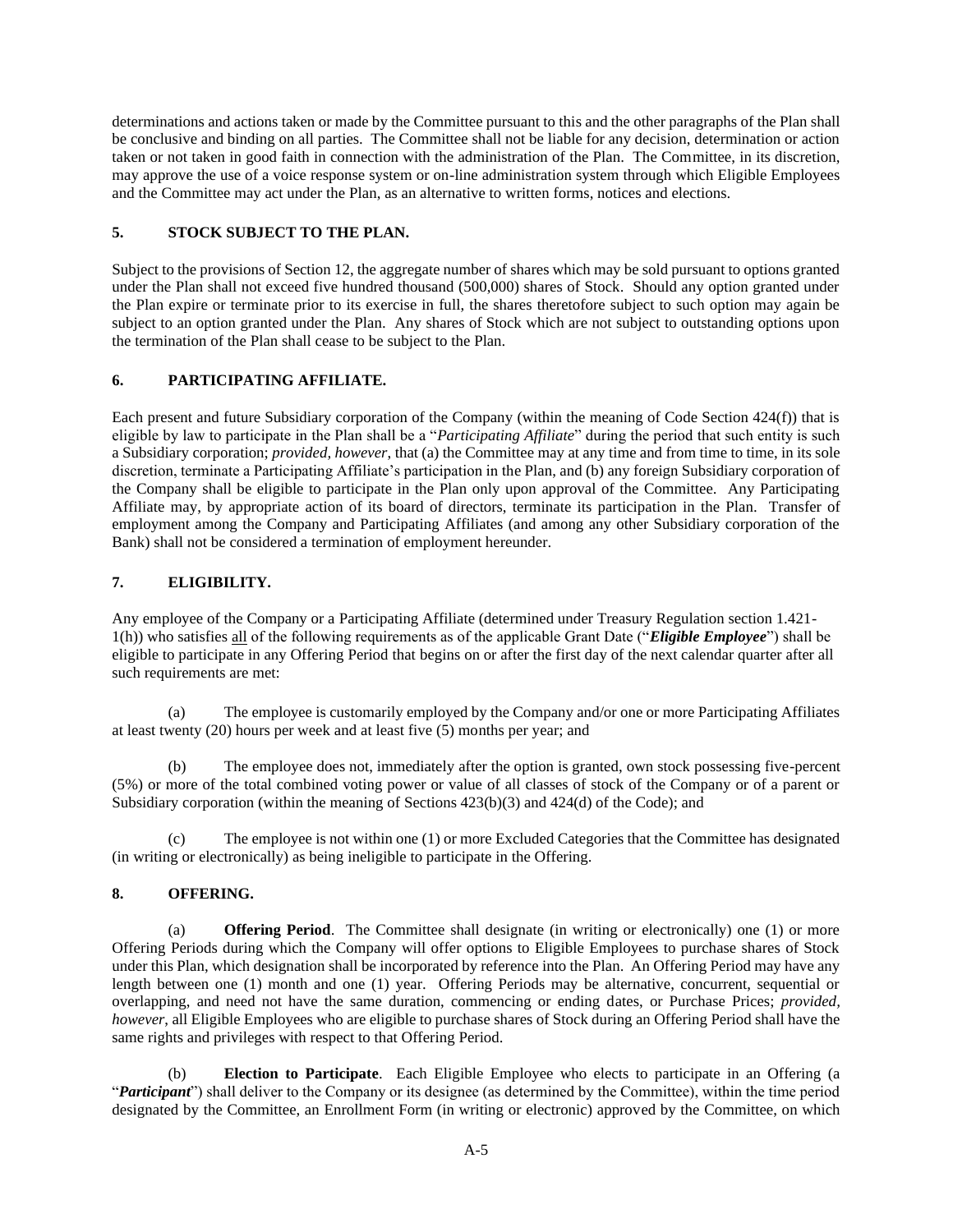the Participant will give notice of his or her election to participate in the Plan as of the next following Grant Date, and the percentage or specific amount (as determined by the Committee) of his or her Eligible Compensation to be deducted for each pay period during the Offering Period and credited to a book entry account established in his or her name. The designated percentage or specific amount of a Participant's Eligible Compensation to be deducted for each pay period during an Offering Period may not be less than one-percent (1%) or greater than (i) twenty-five-percent (25%) of the amount of Eligible Compensation (after taxes and any other authorized payroll deductions are withheld) from which the deduction is made; or (ii) an amount which will result in non-compliance with the annual limitations stated in Section 8(d) below. The Committee may adopt a procedure pursuant to which a Participant who has elected to participate in an Offering shall be deemed to have made the same election for each subsequent Offering for which he or she is eligible, unless and until the Participant cancels his or her election as described in Section 8(e) below.

(c) **Payment for Shares**. A Participant may elect to purchase shares of Stock during an Offering Period only by means of payroll deduction.

(d) **Annual Limitations**. No Eligible Employee shall be granted an option under the Plan to purchase Stock to the extent such grant would permit his or her rights to purchase Stock under the Plan and under all other employee stock purchase plans of the Company and its parent and Subsidiary corporations (as such terms are defined in Section 424(e) and (f) of the Code) to accrue at a rate which exceeds, in any one calendar year in which any such option granted to such Eligible Employee is outstanding at any time (within the meaning of Section 423(b)(8) of the Code), the lesser of (i) \$25,000 in Fair Market Value of Stock (determined in accordance with Section 8(b) at the time the option is granted), or (ii) fifteen percent (15%) of the Participant's Eligible Compensation (determined at the time the option is granted).

(e) **Cancellation of Election**. Any Participant may cancel his or her election made for an Offering Period at any time prior to thirty (30) days before the Purchase Date for that Offering Period. Partial withdrawals shall not be permitted. A Participant who wishes to cancel his or her election must timely deliver (in writing or electronically) to the Company or its designee (as determined by the Committee) a Cancellation Notice in the form approved by the Committee. The Company, promptly following the time when the such Cancellation Notice is delivered, shall refund (or cause to be refunded) to the Participant the amount of the cash balance in his or her account under the Plan and shall cancel the Participant's payroll deduction authorization and his or her interest in unexercised options under the Plan shall terminate. A Participant who cancels his or her election shall not be eligible to participate in the Plan during the then current Offering Period, but shall be eligible to participate again in the Plan in a subsequent Offering Period (*provided* that the Participant is otherwise eligible to participate in the Plan at such time and complies with the enrollment procedures).

**Termination of Employment.** If the employment of a Participant terminates for any reason (including death), his or her election made for the current Offering Period and his or her participation in the Plan shall terminate as of the date of termination of employment; *provided, however,* if such termination occurs within the last two (2) weeks of the Offering Period, the Participant's participation shall not terminate until the end of the Offering Period after his or her Plan account has been applied toward the purchase of shares of Stock for such Offering Period. The Company shall refund to the Participant the amount of the cash balance in his or her account under the Plan, and no further shares of Stock will be purchased under the Plan.

(g) **Leaves of Absence**. For purposes of this Plan, the Participant's employment will be treated as continuing while the Participant is on military, sick leave or other bona fide leave of absence if such leave does not exceed ninety (90) days or, if longer, such period during which the Participant continues to be guaranteed reemployment rights by statute or contract as described in Treasury Regulation §1.421-7(h)(2). If a Participant takes an unpaid leave of absence, then such Participant may not make additional contributions under the Plan while on such unpaid leave of absence (except to the extent of any Eligible Compensation paid during such leave), but any payroll deductions already taken during the applicable Offering Period shall be applied to exercise options on the next following Purchase Date, unless cancelled pursuant to Section 8(e) or (f) above.

## **9. PURCHASE OF STOCK.**

On the Purchase Date at the end of an Offering Period, each Participant in the Offering, automatically and without any act on his or her part, shall be deemed to have exercised his or her option to purchase whole shares of Stock at the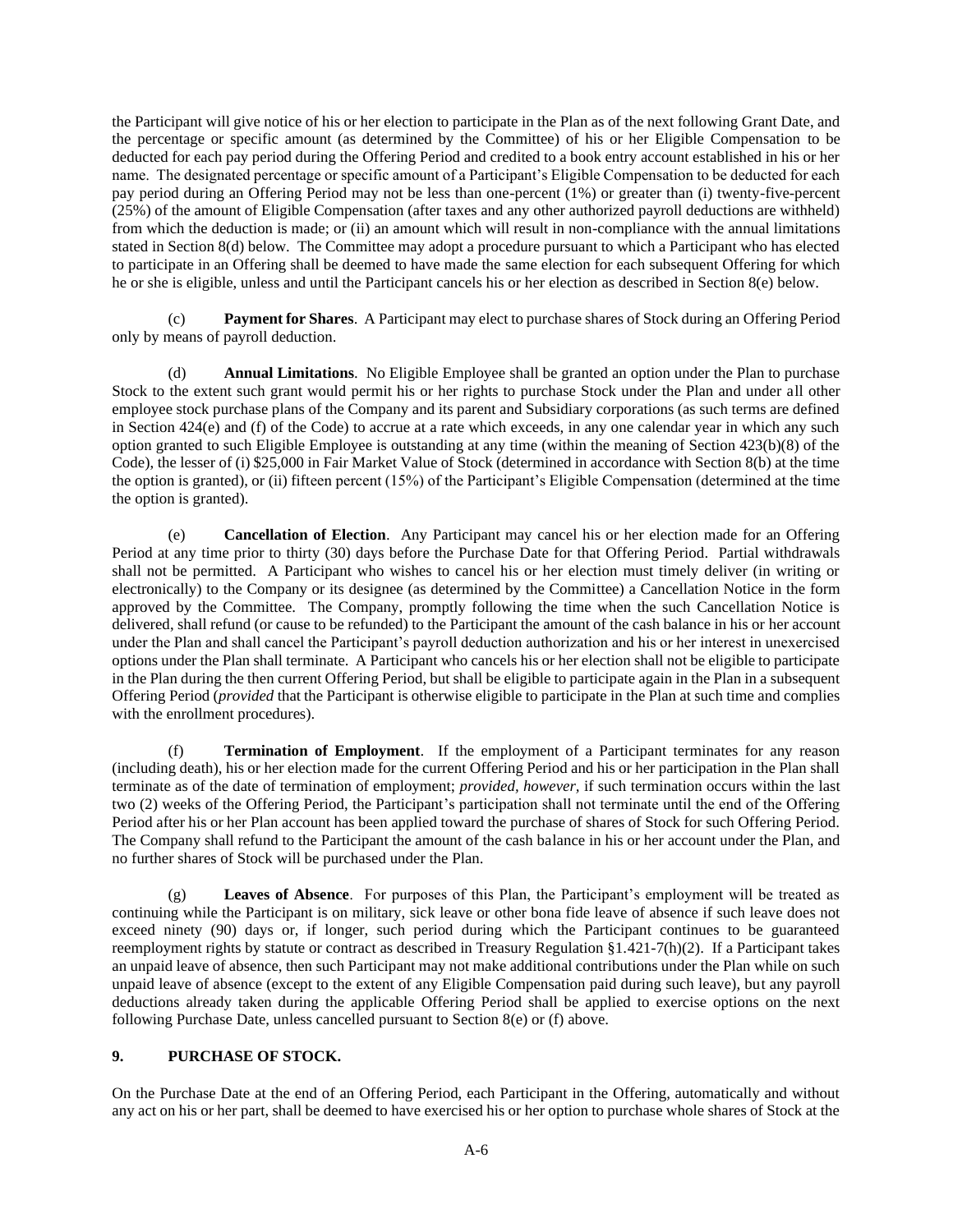Purchase Price designated by the Committee for such Offering. The number of whole shares of Stock to be purchased by a Participant shall be the total payroll deductions withheld on behalf of such Participant during the Offering Period divided by the Purchase Price of the Stock. To the extent that, after the purchase of the maximum number of whole shares of Stock permitted under the Plan with respect to an Offering Period, there is cash remaining in the Participant's Plan account, the Company shall as soon as practicable issue (or cause to be issued) the Participant a check for such amount.

## **10. DELIVERY OF SHARE CERTIFICATES.**

As soon as practicable after each Purchase Date, the Company shall issue (or cause to be issued) one (1) or more certificates representing the total number of whole shares of Stock purchased by all Participants during such Offering Period. Any such certificate shall be held by the Company (or its agent) and may be held in street name. If the Company issues a certificate representing the shares of more than one Participant, the Company shall keep accurate records of the beneficial interests of each Participant in each such certificate by means of a Company stock account. Each Participant shall be provided with such periodic statements as may be directed by the Committee reflecting all activity in any such Company stock account. In the event the Company is required to obtain from any commission or agency the authority to issue any such certificate, the Company shall seek to obtain such authority. Inability of the Company to obtain from any such commission or agency the authority which counsel for the Company deems necessary for the lawful issuance of any such certificate shall relieve the Company from liability to any Participant in the Plan except to return to him or her the amount of the balance in his or her account. A Participant may, on the form approved by the Committee, request the Company to deliver to such Participant a certificate issued in his or her name representing all or a part of the aggregate whole number of shares of Stock then held by the Company on his or her behalf under the Plan. Further, as soon as administratively practicable following the termination of a Participant's employment with the Company and its Subsidiaries for any reason, the Company shall deliver (or cause to be delivered) to such Participant a certificate issued in his or her name representing the aggregate whole number of shares of Stock then held by the Company (or its agent) on his or her behalf under the Plan. Neither the Company nor the Committee shall have any liability with respect to a delay in the delivery of a Stock certificate pursuant to this Section 10.

While shares of Stock are held by the Company (or its agent), such shares may not be sold, assigned, pledged, exchanged, hypothecated or otherwise transferred, encumbered or disposed of by the Participant who has purchased such shares; *provided, however*, that such restriction shall not apply to the transfer of such shares of Stock pursuant to (a) a plan of reorganization of the Company (but the stock, securities or other property received in exchange therefor shall be held by the Company pursuant to the provisions hereof), or (b) a divorce (subject to the holding period requirements described in Section 11 below).

## **11. HOLDING PERIOD.**

Subject to the Company and/or the applicable Subsidiary's Stock Ownership Policy for Executives, a Participant may not dispose of (in any manner including assignment or hypothecation) shares of Stock acquired under this Plan until six (6) months following the Purchase Date of such shares (the "*Holding Period*"); *provided*, however, this Holding Period may expire on an earlier date to the extent that the Committee determines, in its sole discretion, that the Participant would qualify for a hardship distribution from the 401(k) Plan of the Company or a Subsidiary. Upon the expiration of the Holding Period for any share of Stock, the Participant may dispose of such Stock as long as such disposition complies with all applicable securities laws.

While the Plan requires only a six (6) month Holding Period, each Participant may be required to hold his or her shares of Stock acquired through this Plan until the later of twelve (12) months following their Purchase Date or twenty-four (24) months following their Grant Date, if the Participant desires to achieve capital gains treatment with respect to any gain. To the extent that the Company or any of its Subsidiaries is required to withhold federal, state or any other taxes in connection with a Participant's participation in this Plan, the Participant consents to the Company or such Subsidiary deducting such amount from any compensation due to such Participant by the Company or such Subsidiary. Notwithstanding the foregoing, each Participant remains solely responsible for all taxes due with respect to his or her participation in the Plan.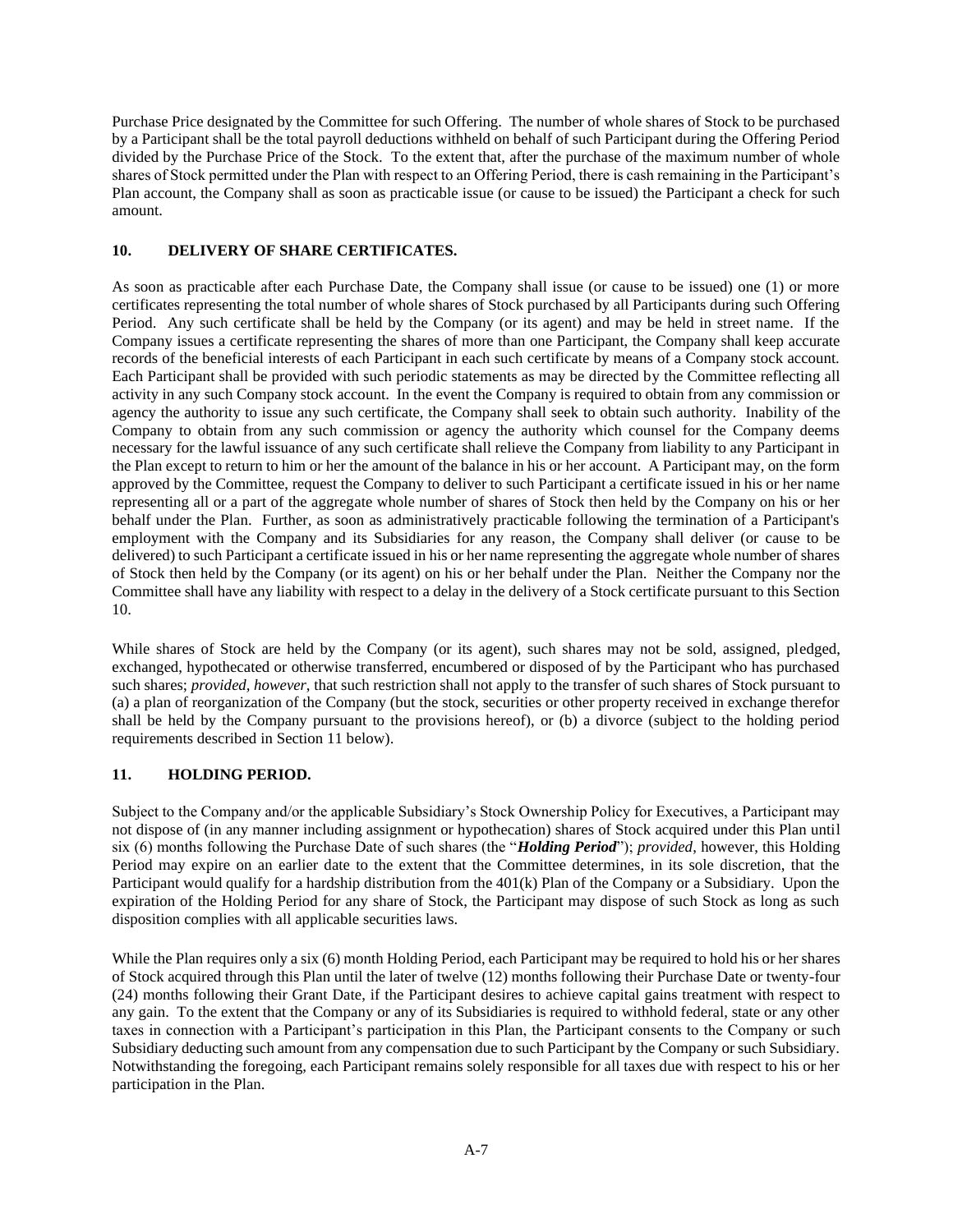## **12. INSUFFICIENCY OF SHARES AVAILABLE FOR ISSUANCE.**

If the total number of shares of Stock remaining available for issuance pursuant to Section 5 is less than the total number of shares of Stock that has been elected by Participants to be purchased for a given Offering Period, after application of the limitations in Sections 8(b) and (d) (the "*Total Share Limit*"), then the number of shares of Stock that could otherwise be acquired by each Participant for the given Offering Period shall be reduced proportionately based on the ratio that such available shares bears such total shares elected to be purchased by all Participants with respect to such Offering Period.

## **13. RESTRICTION UPON ASSIGNMENT.**

An Eligible Employee's rights under the Plan shall not be transferable otherwise than by will or the laws of descent and distribution. An Eligible Employee's option to purchase shares of Stock shall be exercisable, during the Participant's lifetime, only by the Eligible Employee to whom it was granted. The Company shall not recognize any assignment or purported assignment by an Eligible Employee of his or her option or of any rights under his or her option, and any such attempt may be treated by the Company as an election to withdraw from the Plan. Notwithstanding the foregoing, a Participant may file a written designation of a beneficiary who is to receive any shares of Stock and cash in the Participant's Plan account in the event of such Participant's death. Such designation of beneficiary may be changed by the Participant at any time by written notice during Participant's lifetime. Upon the death of a Participant and upon receipt by the Company or its designee (as determined by the Committee) of proof of the identity and existence of a beneficiary validly designated by him or her under the Plan, the Company shall deliver (or cause to be delivered) such shares and cash to such beneficiary. In the event of the death of the Participant and in the absence of a beneficiary validly designated under the Plan who is living at the time of such Participant's death, the Company shall deliver (or cause to be delivered) such shares of Stock and cash to the executor or administrator of the estate of the Participant, or if no such executor or administrator has been appointed (to the knowledge of the Company, the Bank, or any Subsidiary) the Company shall deliver (or cause to be delivered) such shares of Stock and cash to the applicable court having jurisdiction over the administration of such estate. No designated beneficiary shall, prior to the death of the Participant by whom he or she has been designated, acquire any interest in the shares or Stock or cash credited to the Participant under the Plan.

# **14. NO STOCKHOLDER RIGHTS.**

A Participant shall not have any rights or privileges of a stockholder until the Company has issued a certificate for shares of Stock to the Participant following the applicable Purchase Date. With respect to a Participant's Stock that has been issued but is held by the Company (or its agent) pursuant to Section 10, the Company shall, as soon as practicable and in accordance with applicable law, pay the Participant any cash dividends attributable thereto and facilitate the Participant's voting rights attributable thereto.

## **15. CLAWBACK/RECOVERY.**

All shares of Stock purchased under the Plan will be subject to clawback, recovery, or recoupment, as determined by the Committee in its sole discretion, (a) as provided in the Company or the applicable Subsidiary's Policy on Sound Executive Compensation and any other compensation clawback or forfeiture policy implemented by the Company or the Subsidiary from time to time and applicable to all officers of the Company or the Subsidiary on the same terms and conditions, including without limitation, any such policy adopted to comply with the requirements of applicable law or the rules and regulations of any stock exchange applicable to the Company, (b) as is required by the Dodd-Frank Wall Street Reform and Consumer Protection Act, New York Banking Law, federal banking law or other applicable law, (c) to the extent that the Committee determines that the Participant has been involved in the altering, inflating, and/or inappropriate manipulation of performance/financial results or any other infraction of recognized ethical business standards, or that the Participant has willfully engaged in any activity injurious to the Company or any Subsidiary, or the Participant's termination with the Company or any of its Subsidiaries is for Cause, and/or (d) in instances of regulatory or capital issues and bad risk behavior (i.e., significant negative individual actions such as violations of risk policies). No recovery of compensation under this Section will be an event giving rise to a right to resign for "good reason" or "constructive termination" (or similar term) under any agreement with the Bank or any of its Subsidiaries.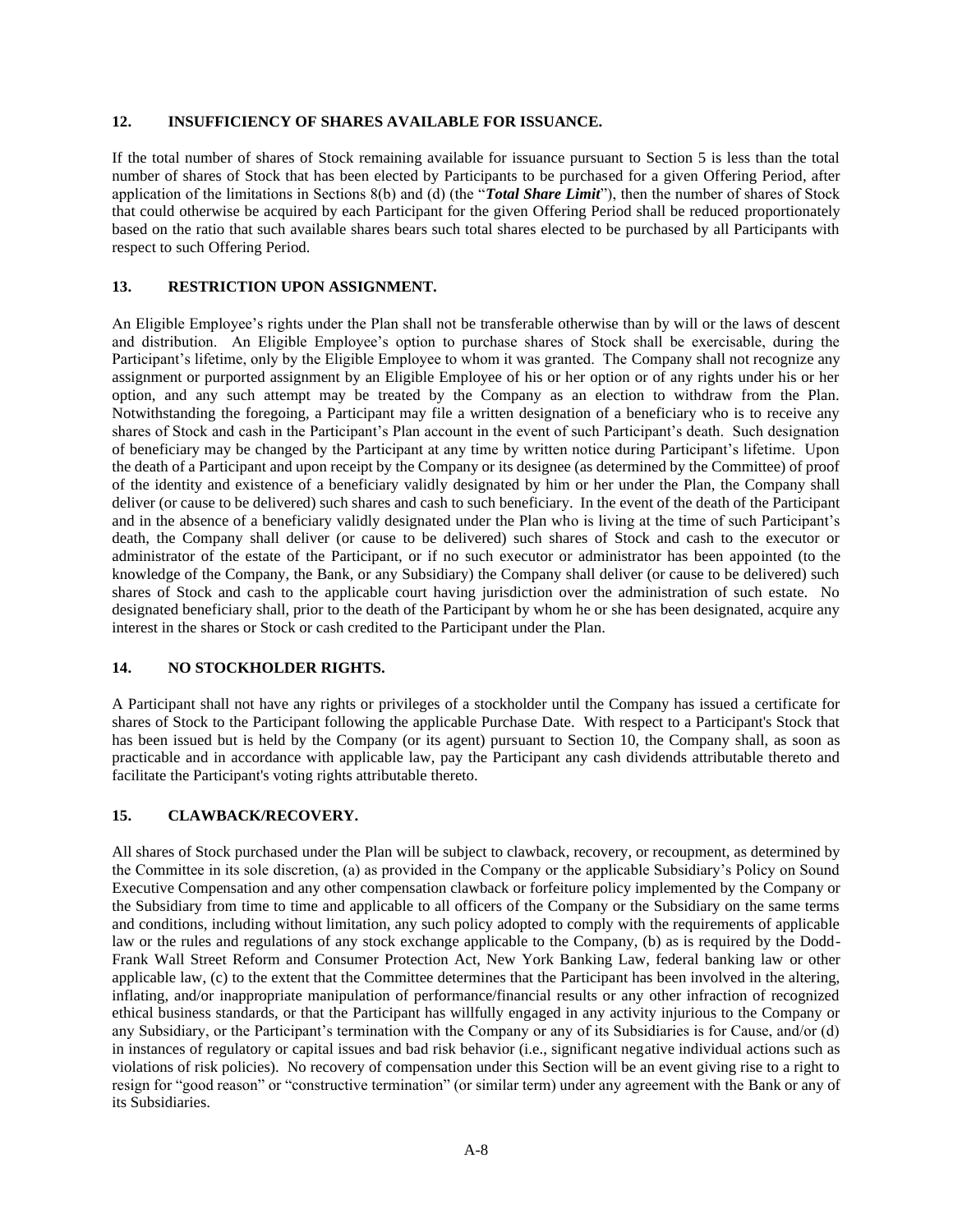## **16. CHANGES IN STOCK; ADJUSTMENTS.**

Whenever any change is made in the Stock, by reason of a stock dividend or by reason of subdivision, stock split, reverse stock split, recapitalization, reorganization, combinations, reclassification of shares, or other similar change, appropriate action will be taken by the Committee to appropriately adjust the number of shares of Stock subject to the Plan, the minimum and maximum number of shares that may be purchased hereunder, and the number and Purchase Price of shares available for purchase and elections made to purchase such shares during the current Offering Period.

Upon the occurrence of a Change in Control, unless a surviving corporation assumes or substitutes new options to purchase (within the meaning of Code Section 424(a)) for all options to purchase shares of Stock then outstanding or the Committee elects to continue the options to purchase shares of Stock then outstanding without change, the Purchase Date for all options then outstanding shall be accelerated to a date fixed by the Committee prior to the effective date of such Change in Control.

## **17. USE OF FUNDS; NO INTEREST PAID.**

All funds received or held by the Company (or its agent) under the Plan shall be included in the general funds of the Company free of any trust or other restriction, and may be used for any corporate purpose. No interest shall be paid to any Participant or credited to his or her account under the Plan.

## **18. AMENDMENT OR TERMINATION THE PLAN.**

The Board in its discretion may terminate the Plan at any time with respect to any shares for which options have not theretofore been granted. The Committee shall have the right to alter or amend the Plan or any part thereof, from time to time without the approval of the stockholders of the Bank; *provided*, that no change in any option theretofore granted, other than a change determined by the Committee to be necessary to comply with applicable law, may be made which would impair the rights of the Participant without the consent of such Participant; and *provided, further*, that the Committee may not make any alteration or amendment, without the approval of the stockholders of the Company, which would (i) increase the aggregate number of shares which may be issued pursuant to the provisions of the Plan (other than as a result of the anti-dilution provisions of the Plan), (ii) change the annual limitation under Section 8(d)(ii), (iii) extend the term of an Offering Period or the term of the Plan (as defined below), (iv) change the class of individuals eligible to receive options under the Plan, or (v) cause options issued under the Plan to fail to meet the requirements for employee stock purchase plans as defined in Section 423 of the Code.

Unless earlier terminated by the Board, the Plan shall automatically terminate, and no further Offering Periods shall begin, ten (10) years after its Effective Date; *provided, however*, no termination of the Plan, other than to the extent that the Board determines is necessary or advisable to comply with applicable U.S. or foreign laws, shall adversely affect in any material way any option previously granted under the Plan, without the written (or electronic) consent of the Participant who has elected to purchase shares pursuant to such option. No further options to purchase may be granted under the Plan after the Plan is terminated.

## **19. SECURITIES LAWS.**

The Company shall not be obligated to issue any Stock pursuant to any option granted under the Plan at any time when the shares covered by such option have not been registered under the Securities Act of 1933, as amended, and such other state and federal laws, rules or regulations as the Company or the Committee deems applicable and, in the opinion of legal counsel for the Bank, there is no exemption from the registration requirements of such laws, rules or regulations available for the issuance and sale of such shares. Further, all Stock acquired pursuant to the Plan shall be subject to the Company's policy or policies, if any, concerning compliance with securities laws and regulations, as the same may be amended from time to time.

The Committee may cause the Stock certificates issued under the Plan to bear such legend or legends, and the Committee may take such other actions, as it deems appropriate in order to reflect the provisions of Section 10 and 11 and to assure compliance with applicable securities laws.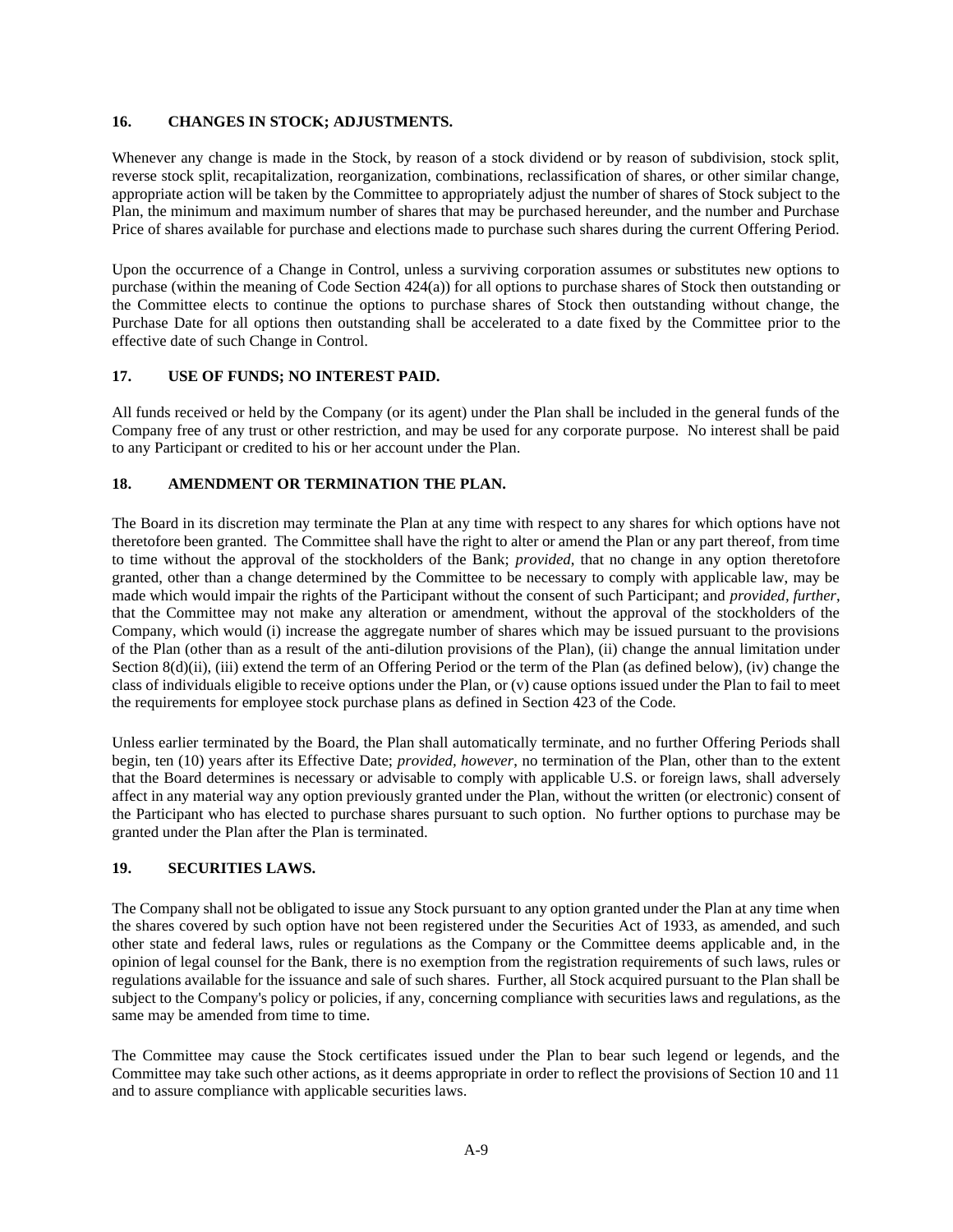# **20. NO RESTRICTION ON CORPORATE ACTION.**

Nothing contained in the Plan shall be construed to prevent the Company or any Subsidiary from taking any corporate action which is deemed by the Company or such Subsidiary to be appropriate or in its best interest, whether or not such action would have an adverse effect on the Plan or any grant made under the Plan. No employee, beneficiary or other person shall have any claim against the Company or any Subsidiary as a result of any such action.

# **21. ELECTRONIC DELIVERY.**

Any reference herein to a "written" agreement or document will include any agreement or document delivered electronically, filed publicly pursuant to the Exchange Act or posted on the Company or the Participating Affiliate's intranet (or other shared electronic medium controlled by the Company or the Participating Affiliate to which the Participant has access).

# **22. CHOICE OF LAW.**

The law of the State of New York will govern all questions concerning the construction, validity and interpretation of this Plan and all payments hereunder, without regard to that state's conflict of laws rules.

# **23. SEVERABILITY.**

Each provision in this Plan is severable, and if any provision is held to be invalid, illegal, or unenforceable, the validity, legality, and enforceability of the remaining provisions shall not, in any way, be affected or impaired thereby.

Adopted this 1<sup>st</sup> day of March, 2021.

# **AMALGAMATED FINANCIAL CORP.**

By: /s/ Deborah Silodor Corporate Secretary